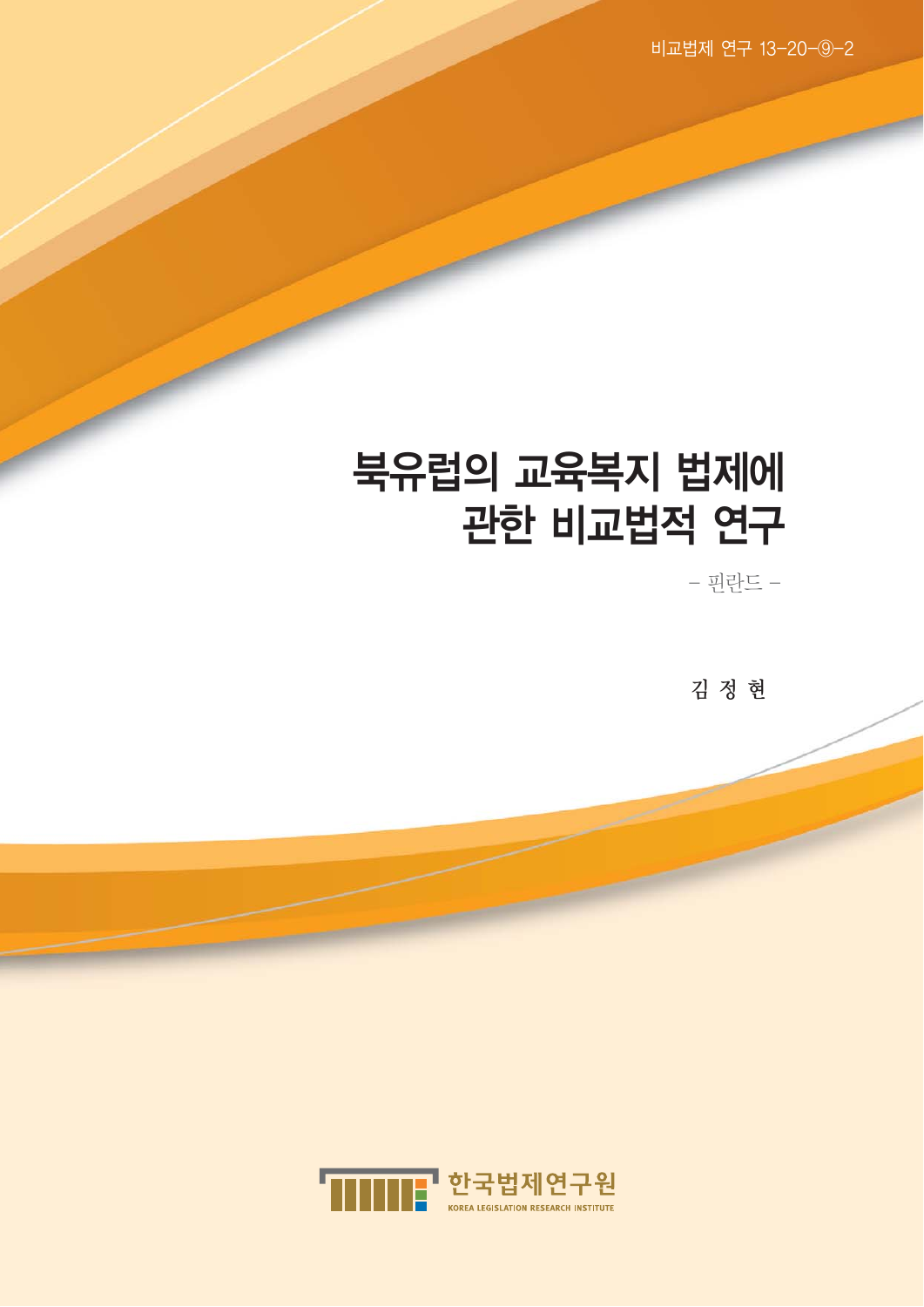비교법제 연구 13-20-9-2

# 북유럽의 교육복지 법제에 관한 비교법적 연구 - 핀란드 -

김 정 현

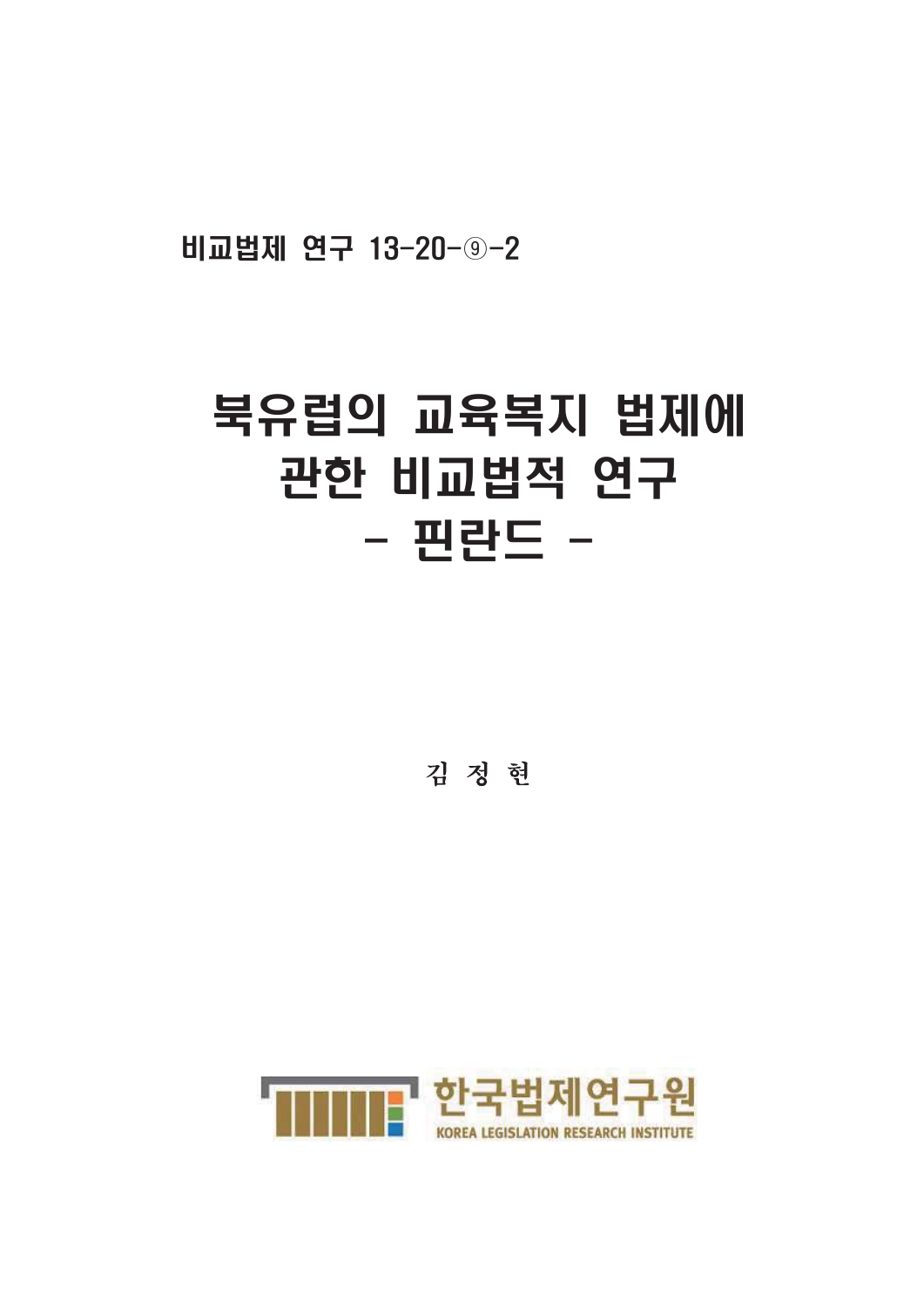## 북유럽의 교육복지 법제에 관한 비교법적 연구 - 핀란드 -

## A Comparative Law Study on the Legislation of Education Welfare in the **Nordic countries**

 $-$  Finland  $-$ 

연구자 : 김정현 (한국법제연구원 부연구위원) Kim, Jung-Hyun

2013. 10. 4.

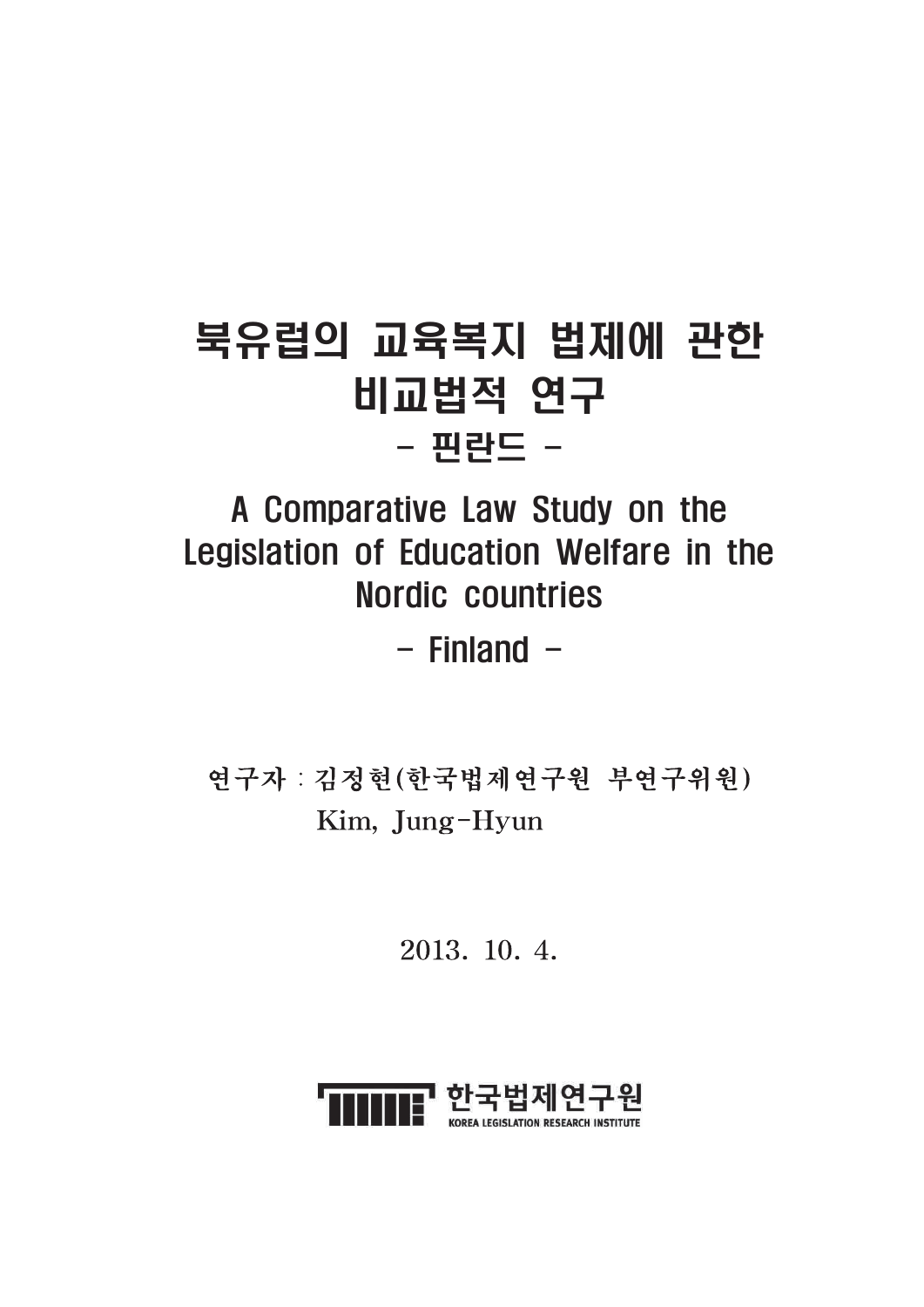## 요 약 문

#### I. 배경 및 목적

- □ IMF경제위기 이후 사회의 양극화현상 심화는 사회경제적 측면에서만 나타나는 것이 아니라. 교육영역에서도 두드러 지고 있음. 즉, 부모의 소득에 따른 학생들의 교육격차가 심화되고 있는 것임.
- □ 교육격차의 심화로 인한 계층 간의 불평등의 문제가 심각 해질수록 향후 한국사회에서는 교육을 복지의 문제로 인식 하게 될 가능성이 높음.
- □ 교육복지제도와 정책을 잘 갖추고 있는 핀란드의 교육복지 법제를 소개하고자 함
	- 핀란드의 교육복지 법제에 관한 연구를 통해 교육복지 정책개 발의 기초 토대를 쌓고 시사점을 제시하는 것을 목적으로 함.

## Ⅱ. 주요 내용

- □ 핀란드의 교육제도와 정책을 분석함.
- □ 핀란드의 무상교육 관련 법제와 정책을 소개함
- □ 핀란드의 소외계층교육 관련 법제와 정책을 소개함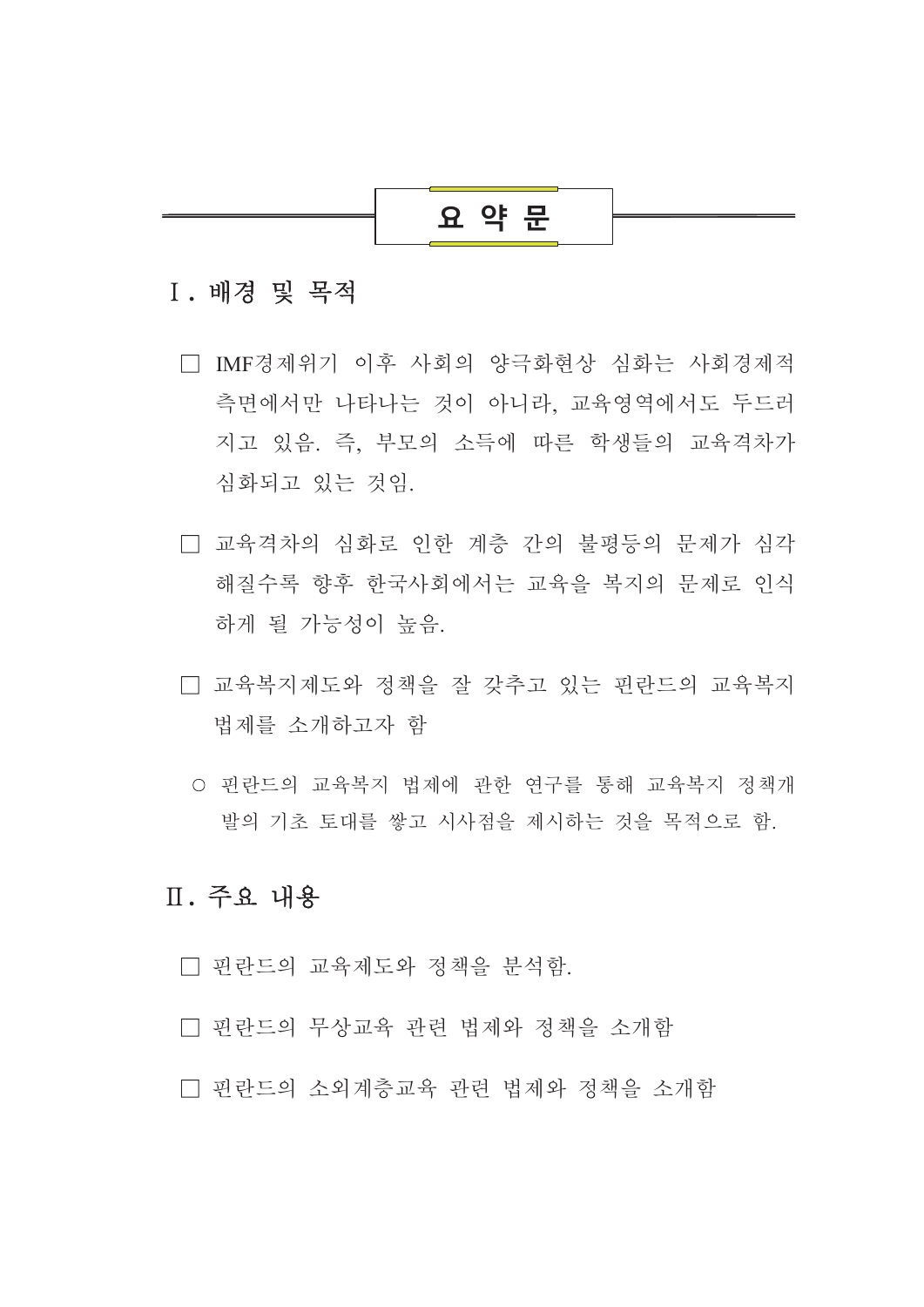□ 핀란드의 교육복지는 인간의 평등이라는 헌법적 정신에서 출발함. 사회 전반의 제도와 정책들이 평등의 이념에 입각 해 복지를 추구하고 있음. 교육제도와 정책 역시 모든 국 민에게 일정한 수준 이상의 교육을 제공하겠다는 국가적 신념에서 출발함. 이는 무상교육과 소외계층지원교육으로 이어지고 있음.

### Ⅲ. 기대효과

- □ 핀란드의 교육복지 법제를 소개함으로써 향후 새 정부의 교육복지 정책 실현을 위한 기초자료와 법적 근거를 제공 함.
- ▶ 주제어 : 교육복지, 교육복지법제, 의무교육, 무상교육, 소외계층지원 卫号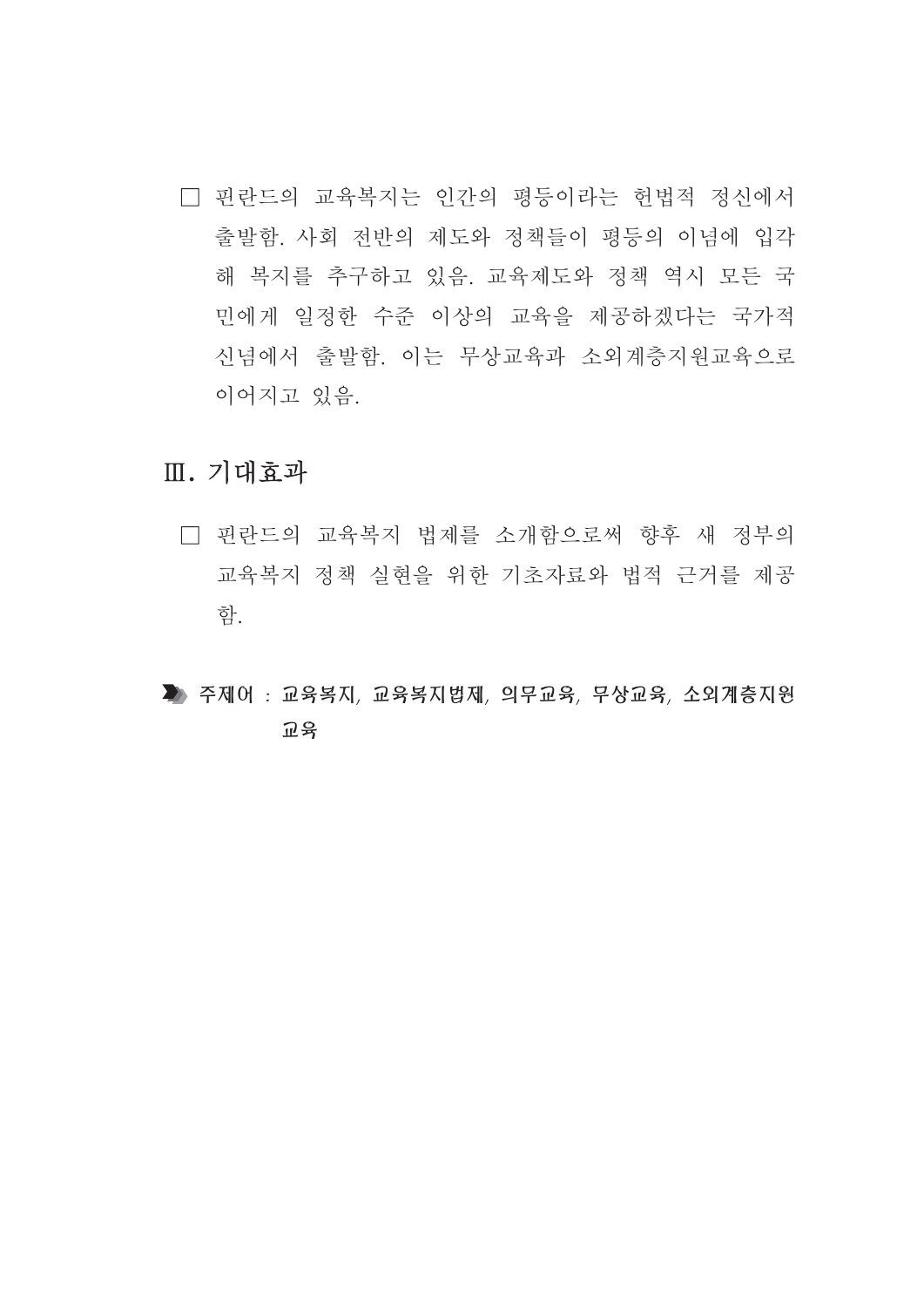## **Abstract**

#### I . Background and objective

- $\Box$  Social polarization has been standing out in education as well as socio-economic since the economic crisis of IMF. In short, the gaps in education are deepening by income level of parents.
- $\Box$  The worse the issue of class distinction by the gaps in education is, the more the education will be recognized as an issue of welfare in Korean society.
- $\Box$  To introduce Finland in which educational welfare system and policy are put in place.
	- $\circ$  The purpose is to form a basis of educational welfare policy development and implicate it through the research of the educational welfare legislation of Finland.

#### $\Pi$ . Contents

- $\Box$  Analyze the educational system and policy of Finland.
- $\Box$  Introduce the legislation and policy related to free education of Finland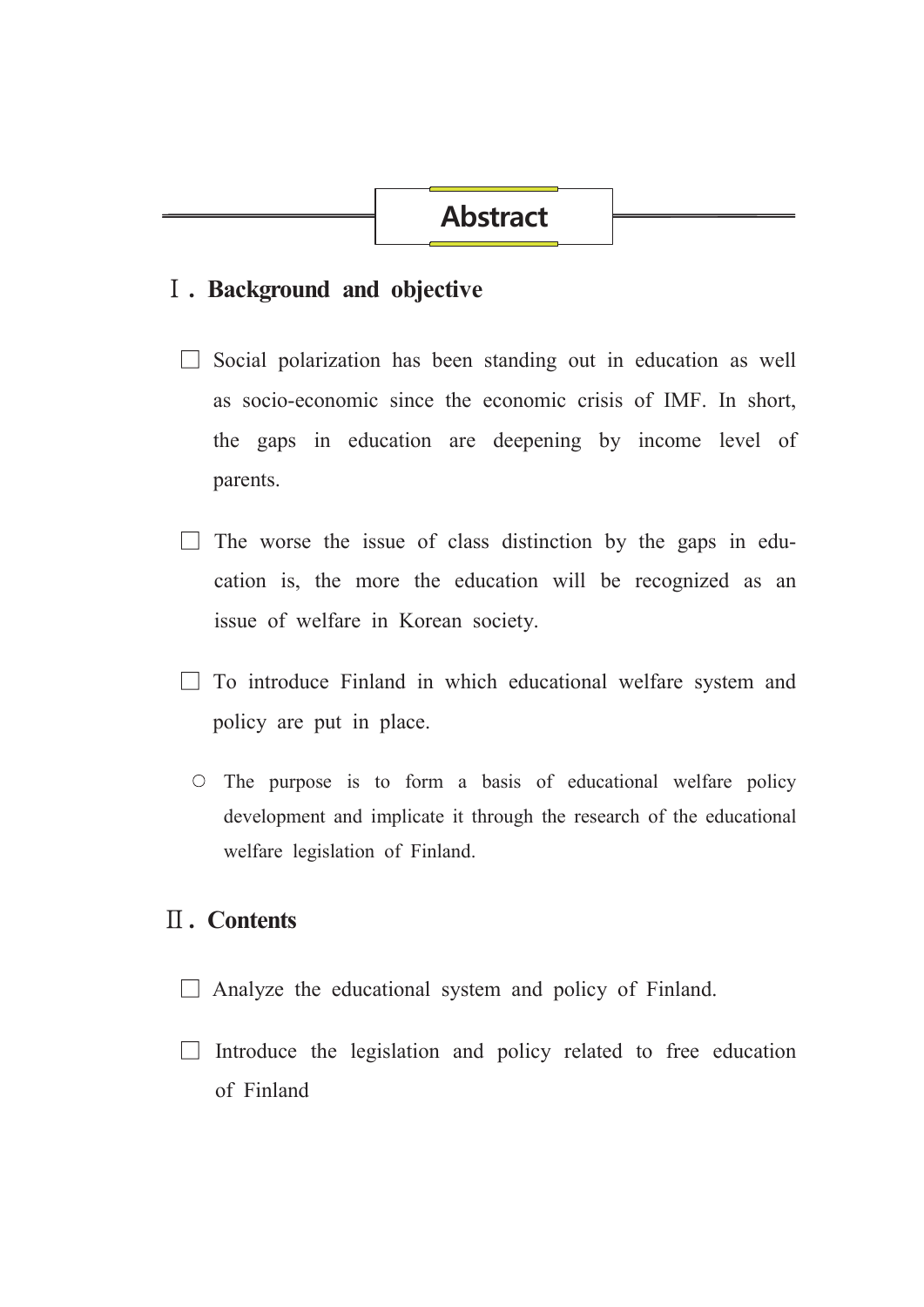- $\Box$  Introduce the legislation and policy related to education for underprivileged class of Finland
- $\Box$  The educational welfare of Finland is triggered by the spirit of the constitution for human equality. System and policy of whole society pursue the welfare based on the ideology of equality. The educational system and policy also started from the national belief that country should provide a certain level of education to all people. And this leads to the free education and education for underprivileged class today.

#### **III.** Expectation

- $\Box$  Provide base line data and legal basis to realize a polity of educational welfare by the new government in the future by introducing the educational welfare legislation of Finland
- 
- EXP Key word: Educational welfare, educational welfare legislation, compulsory education, free education, education for underprivileged students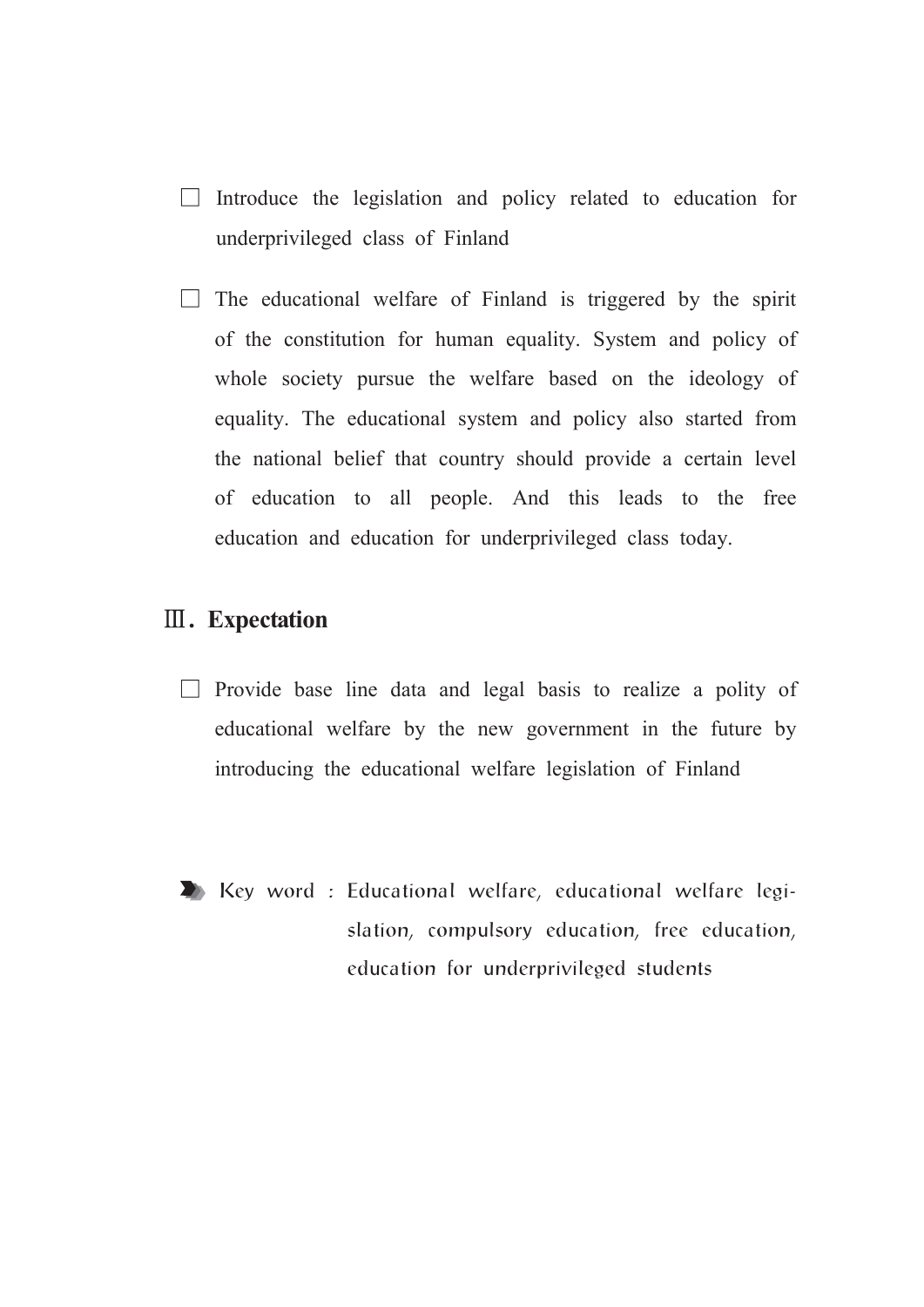| Abstract 35                                |
|--------------------------------------------|
|                                            |
| 제 2 절 연구의 범위 …………………………………………………………………… 10 |
| 제 2 장 핀란드 복지정책 및 교육제도 개관 ………………………… 13     |
| 제 1 절 복지정책 ……………………………………………………………………… 13  |
| Ⅱ. 복지정책의 기본철학 ……………………………………………………… 14     |
|                                            |
| 제 2 절 교육제도 ……………………………………………………………………… 16  |
| I. 학 제 …………………………………………………………………………………… 16 |
| Ⅱ. 교육행정체제 …………………………………………………………………… 21    |
| Ⅲ. 의무교육과 무상교육 ………………………………………………………… 22    |
|                                            |
| 제 3 절 교육제도와 복지정책의 결합 ……………………………………… 27    |
|                                            |
|                                            |
|                                            |
| 제 3 장 핀란드 교육복지법제의 체계 및 내용 ……………………… 35     |
| 제 1 절 교육제도의 헌법적 근거 …………………………………………… 35    |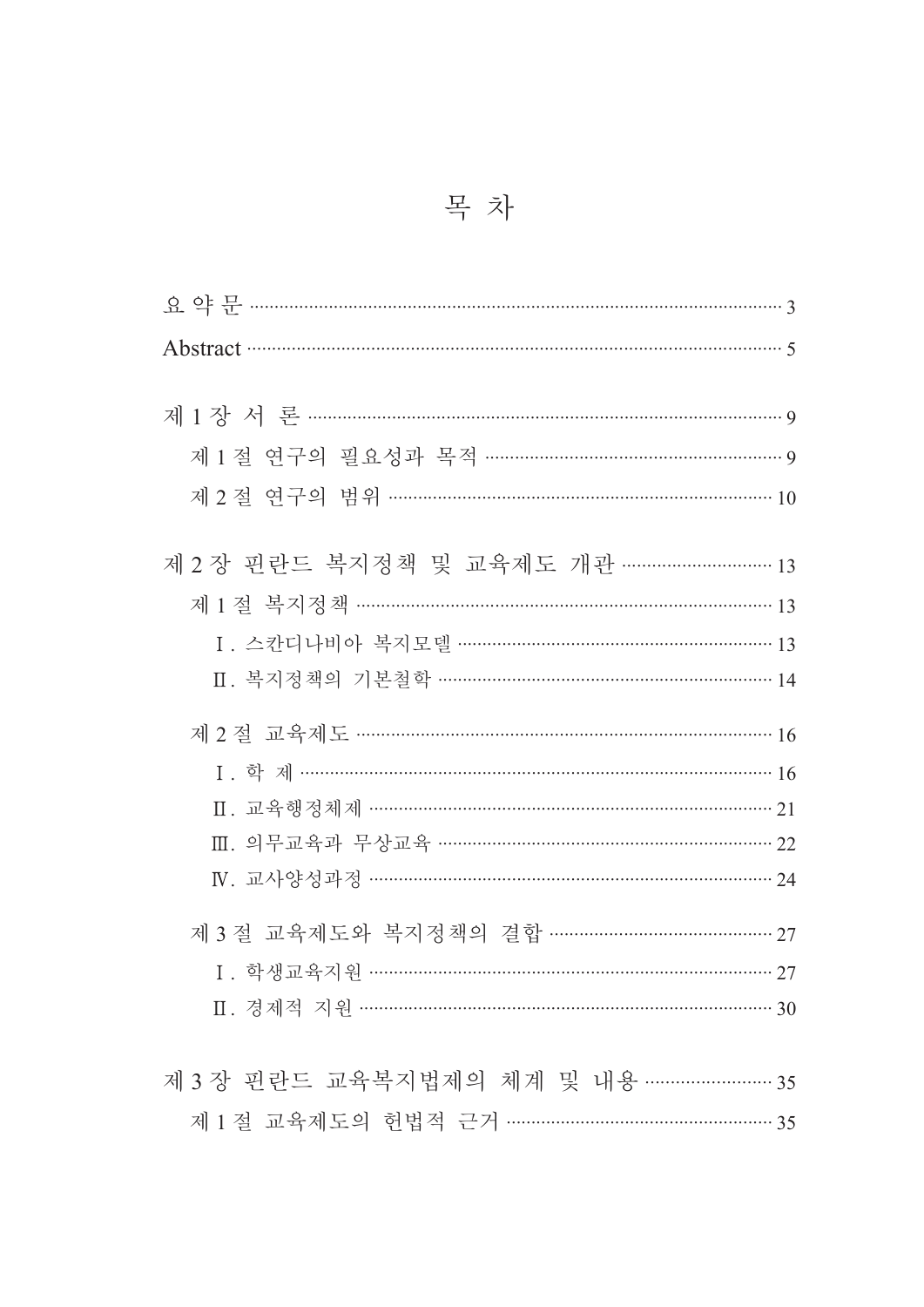| 제 2절 기초교육법 …………………………………………………………………… 36  |  |
|-------------------------------------------|--|
|                                           |  |
|                                           |  |
| Ⅲ. 소외계층지원교육 ……………………………………………………………… 47   |  |
|                                           |  |
| 제 3 절 대학법 ………………………………………………………………………… 62 |  |
|                                           |  |
| Ⅱ. 주요내용 …………………………………………………………………………… 62  |  |
|                                           |  |
| 제 4 장 핀란드 교육복지법제연구의 시사점 ………………………… 65     |  |
| 제 1 절 교육복지와 사회통합 ………………………………………………… 65   |  |
| 제 2 절 교육복지의 다양한 지원제도 …………………………………… 65    |  |
| 제 3 절 무상교육 확대의 필요성 …………………………………………… 66   |  |
| 제 4 절 소외계층지원교육의 필요성 ……………………………………… 67    |  |
| 제 5 절 우수한 교사의 중요성 ……………………………………………… 68   |  |
| 제 6절 공교육의 정상화 ………………………………………………………… 69   |  |
|                                           |  |
|                                           |  |
|                                           |  |
|                                           |  |
|                                           |  |
|                                           |  |
|                                           |  |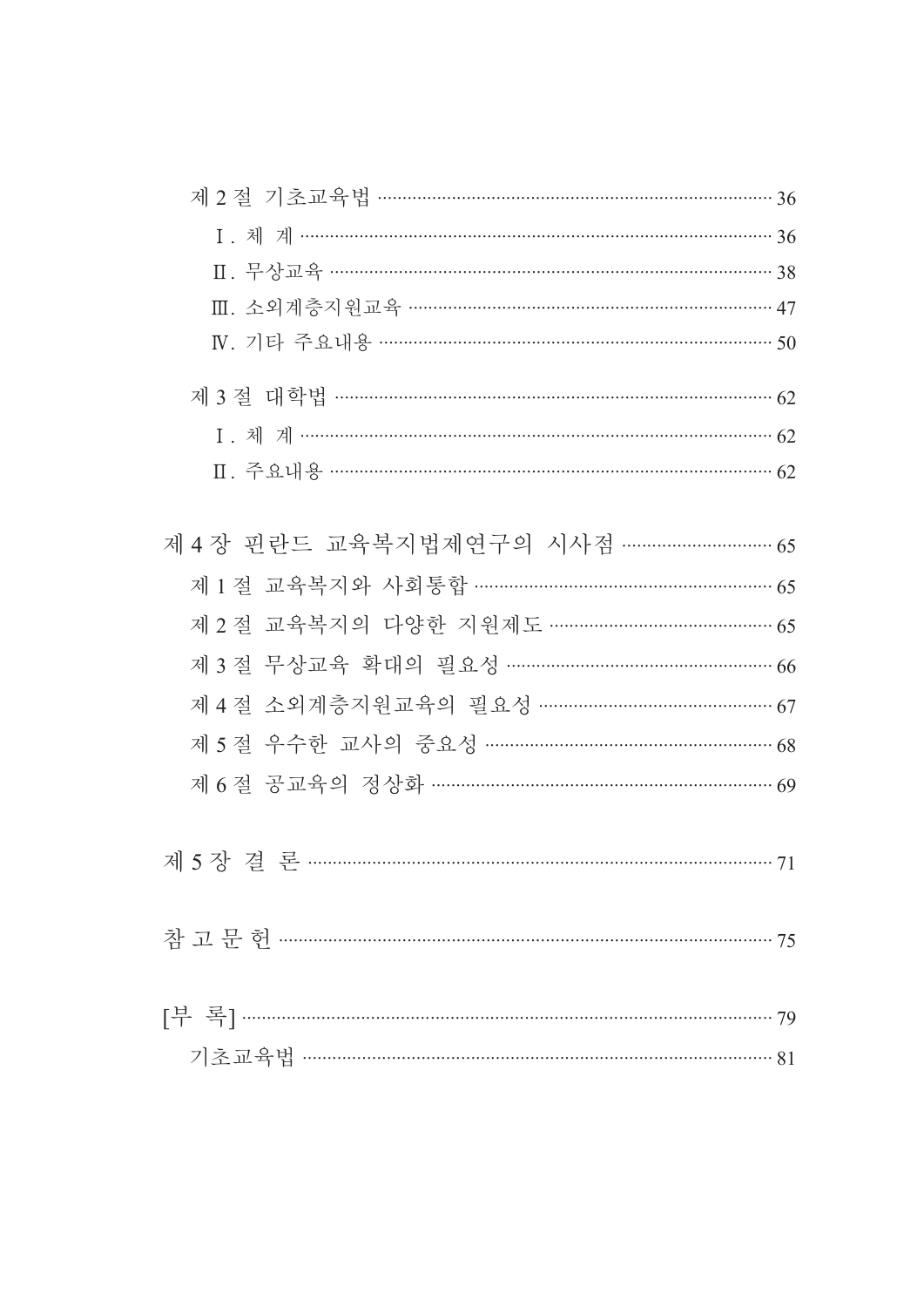## 제1장서론

#### 제 1절 연구의 필요성과 목적

'교육강국 핀란드' - 핀란드의 교육은 세계의 주목을 받고 있다. 교 육선진국이라고 평가받는 미국과 독일 등의 국가들도 그들의 성공요 인을 정확하게 알기 위해 연구자를 핀란드에 파견해 교육제도를 연구 하도록 하고 있다.1) 핀란드가 교육강국으로 평가받는 이유는 학생들 의 학업성취도도 높을 뿐 아니라. 교육제도와 대학교육의 강한 경쟁 력도 갖췄기 때문이다.

핀란드 교육은 3년마다 실시하는 PISA(국제학업성취도평가)2)에서 2000년부터 2006년까지 연속으로 1위를 차지했었다.3) 2009년 평가에 서는 중국, 한국에 이어 종합 3위를 했다.4) 2000년 이후 줄곧 학업성 취도 부야에서 세계 상위권을 유지하고 있다.

IMD가 매년 발표하는 국가별 교육경쟁력 순위에서도 핀란드는 2012년과 2013년에 각각 1위와 3위를 차지했다. 이에 반해 한국은 동 기간에 각각 31위와 25위에 머물렀다.5) 핀란드는 2004년 이후 2013년 까지 2007년과 2008년에 각각 6위와 8위를 한 경우를 제외하고 3위

<sup>1)</sup> 이덕난, 『핀란드 교육제도의 특징 및 시사점』, 국회입법조사처, 2013, 2면.

<sup>2)</sup> PISA는 OECD회원국을 대상으로 3년마다 만 15세 학생들을 대상으로 읽기, 수학, 과학 등 세 가지 영역에 대한 평가를 실시하고 있다.

<sup>3)</sup> 한국교육연구네트워크(편), 『핀란드 교육 혁명』, 살림터, 2010, 39면에 따르면 세계 각국이 2000년부터 시작된 PISA의 결과에 관심을 갖는 것은 이 시험이 단순한 주 입식 학력을 측정하는 것이 아니라 문제해결력과 창의성, 학습에 대한 태도 및 지 적 호기심 등 다양한 지표를 측정하기 때문이라고 한다. 또한 같은 면에서는 "한국 교육의 성취는 경쟁의 결과이고, 핀란드 교육은 협력의 결과이다."라는 PISA 관계 자의 말을 인용하고 있다.

<sup>4) 2009</sup>년 PISA 평가를 과목별로 보면, 수학, 읽기, 과학 3개 영역에서 각각 6위·3 위·2위를 기록했다.

<sup>5)</sup> IMD 공식사이트는 http://www.imd.org/wcc/news-wcy-ranking/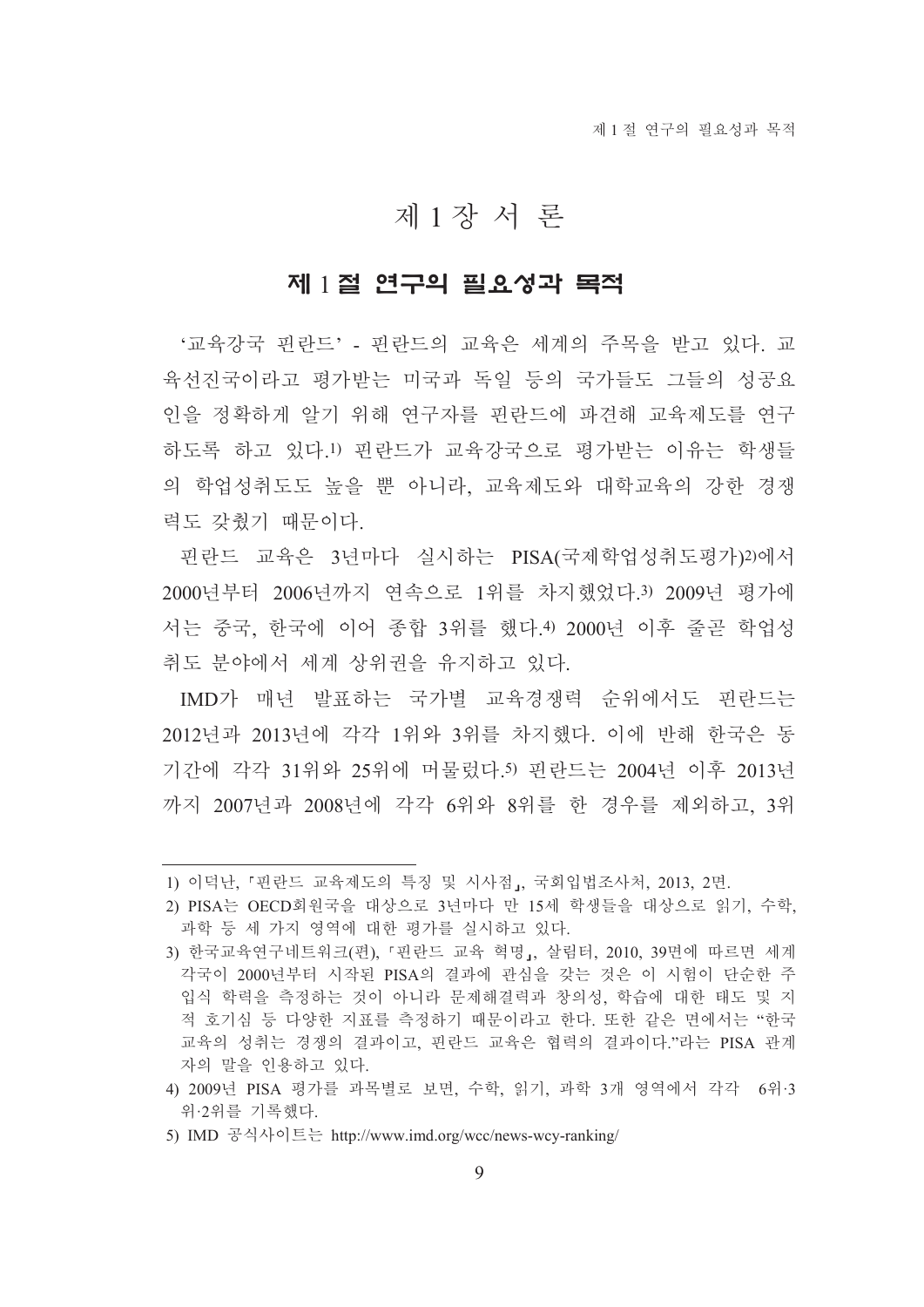이내의 순위를 유지하고 있다. 반면에 한국은 44위에서 25위까지 등 락을 거듭하고 있다.

학업성취도에 있어서 핀란드와 한국은 상위권을 유지하고 있다는 점에서 큰 차이점이 없지만, 교육경쟁력 부문에 있어서 양 국가는 현 격한 차이점을 드러내고 있다. 이처럼 핀란드가 학업성취도뿐만 아니 라 교육경쟁력에서도 세계 상위권 수준의 교육제도를 갖췄다고 평가 받는 이유는 무엇일까? 그 워인부석을 위해 국내외에서 다양한 여구 가 진행되고 있다.6)

반면에 한국의 경우 학생들의 학업성취도는 세계 상위권 수준을 유 지하지만, 교육경쟁력의 순위가 낮은 이유는 무엇일까? 다양한 요인이 있겠지만, 가장 중요한 것은 공교육과 사교육의 불균형이라고 생각한 다. 사교육시장은 날이 갈수록 팽창하는 것과 달리, 교육격차의 확대 는 심각한 사회 문제가 되고 있다. 이는 공교육이 제 역할을 수행하 고 있지 못하기 때문이다.

교육복지의 확대와 공교육의 정상화는 불가분의 관계에 있다. 국가 가 제공하는 교육복지서비스는 공교육을 통해 국민들에게 제공되기 때문이다. 본 연구는 교육선진국이자 교육복지국가인 핀란드의 교육 복지 법제에 대한 소개 · 분석을 통해 교육복지분야 정책개발의 기초 토대를 쌓고 시사점을 제시하는 것을 목적으로 한다.

#### 제 2절 연구의 범위

본 연구는 북유럽 국가 중 핀란드의 교육복지 법제에 관한 연구를 수행하고자 한다. 핀란드 교육복지법제를 소개하기에 앞서 제2장은

<sup>6)</sup> 대표적인 연구로는 Pasi Sahlberg, "The Secret to Finland's Success: Educating Teachers", Stanford University School of Education. ; Pasi Sahlberg, "PISA in Finland: An Education Miracle or an Obstacle to Change?", Centre for Education Policy Journal, 1(3), 2011.; 이덕난, 「핀란드 교육제도의 특징 및 시사점」, 국회입법조사처, 2013. ; 한국교육연구네트워크(편), 『핀란드 교육 혁명』, 살림터, 2010. ; 권충훈/김훈 희, "핀란드 교육의 성공 요인 분석과 논의", 교육사상연구 제23권 제3호, 2009.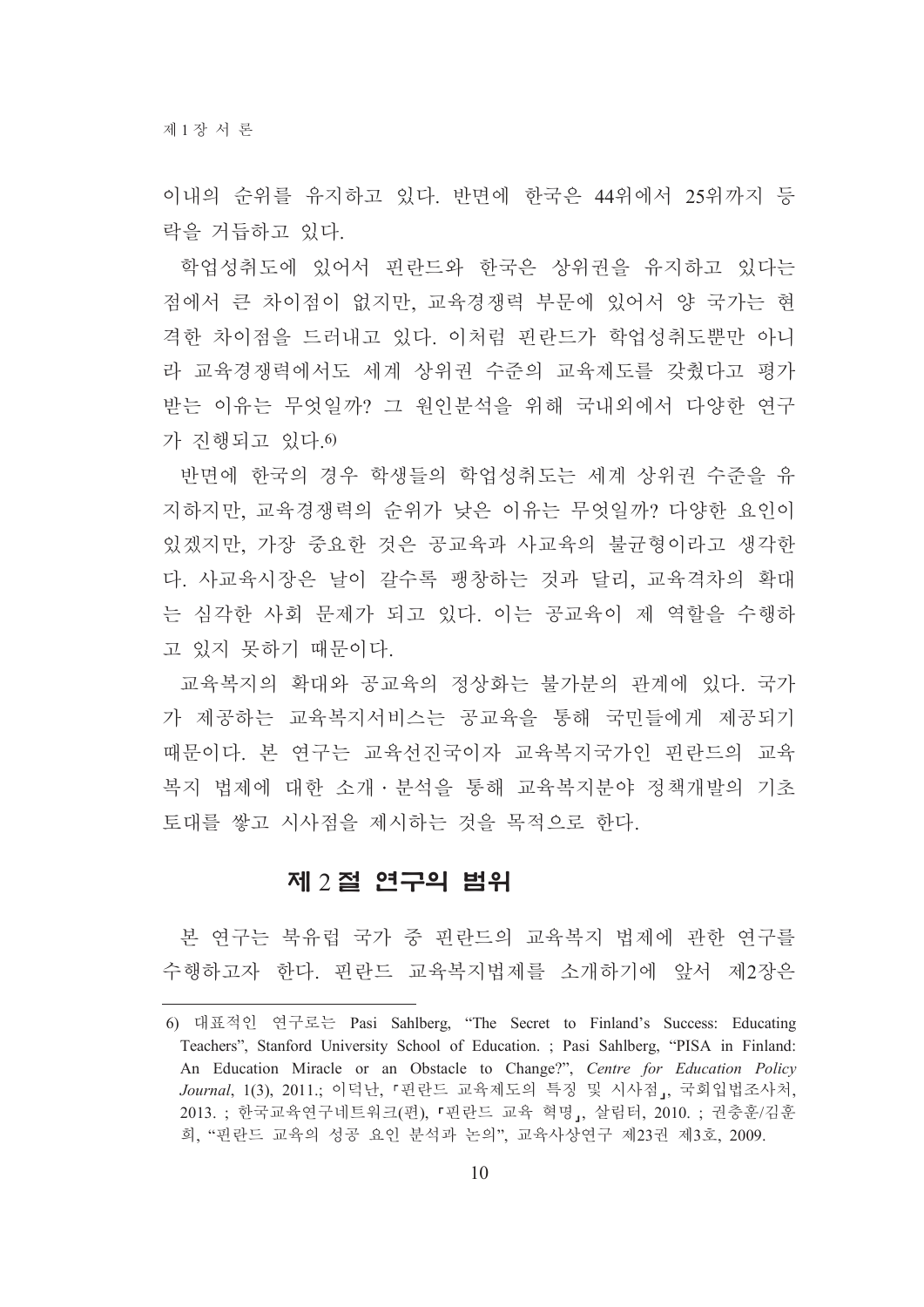핀란드 교육제도와 복지제도의 전반에 대해 소개할 예정이다. 이를 통해 핀란드 교육복지제도의 현황과 특성에 대해 보다 더 면밀하게 검토할 계획이다. 제3장에서는 핀란드 교육복지법제의 체계와 내용을 연구하는 한편, 핀란드의 교육제도 및 정책을 소개할 예정이다. 그리 고 제4장에서는 핀란드에 대한 비교법적 연구에 바탕해 한국의 교육 복지법제에 줄 수 있는 시사점을 도출하고자 한다.

다만, 핀란드와 우리나라는 경제구조, 복지제도, 사회·문화적 배경에 있어서 상당한 차이점이 있으므로, 평면적이고 단순하게 양 제도를 비교하는 서술에 그치거나, 핀란드 교육복지제도를 답습해야 한다는 식의 단편적인 결론을 맺지 않도록 연구과정에서 유의하였다.

연구방법은 문헌연구와 법령분석을 중심으로 하되, 실태조사 및 사례 조사를 병행하여 핀란드의 보육법제에 관한 비교법적 연구를 진행하였 다. 그리고 국내의 북유럽전문가와 교육·복지전문가 등이 참여하는 워 크숍 개최를 통해 연구의 질적 향상을 기하고자 하였다.

핀란드의 주요 교육관련법률로는 『기초교육법』과 『대학법』외에도 「 일반계 고등학교법」, 『대학입학시험법』, 『직업교육훈련법』, 『성인직업 교육법」, 「성인자율교육법」, 「예술 기초교육법」, 「학자금지원법」, 「중 앙정부 지방이전사무 관련법」. 「교육문화 재정법」. 「해외 고등교육 자 격요건법, 「국가 언어능력 자격증법, 「교사교육법, 「직업교육교사 훈련법, 등이 있다.7) 이 가운데 본 연구는 교육복지와 밀접한 연관이 있는 「기초교육법」과 「대학법」을 주요 연구대상으로 삼고자 한다.

<sup>7)</sup> 이덕난, 『핀란드 교육제도의 특징 및 시사점』, 국회입법조사처, 2013, 16면.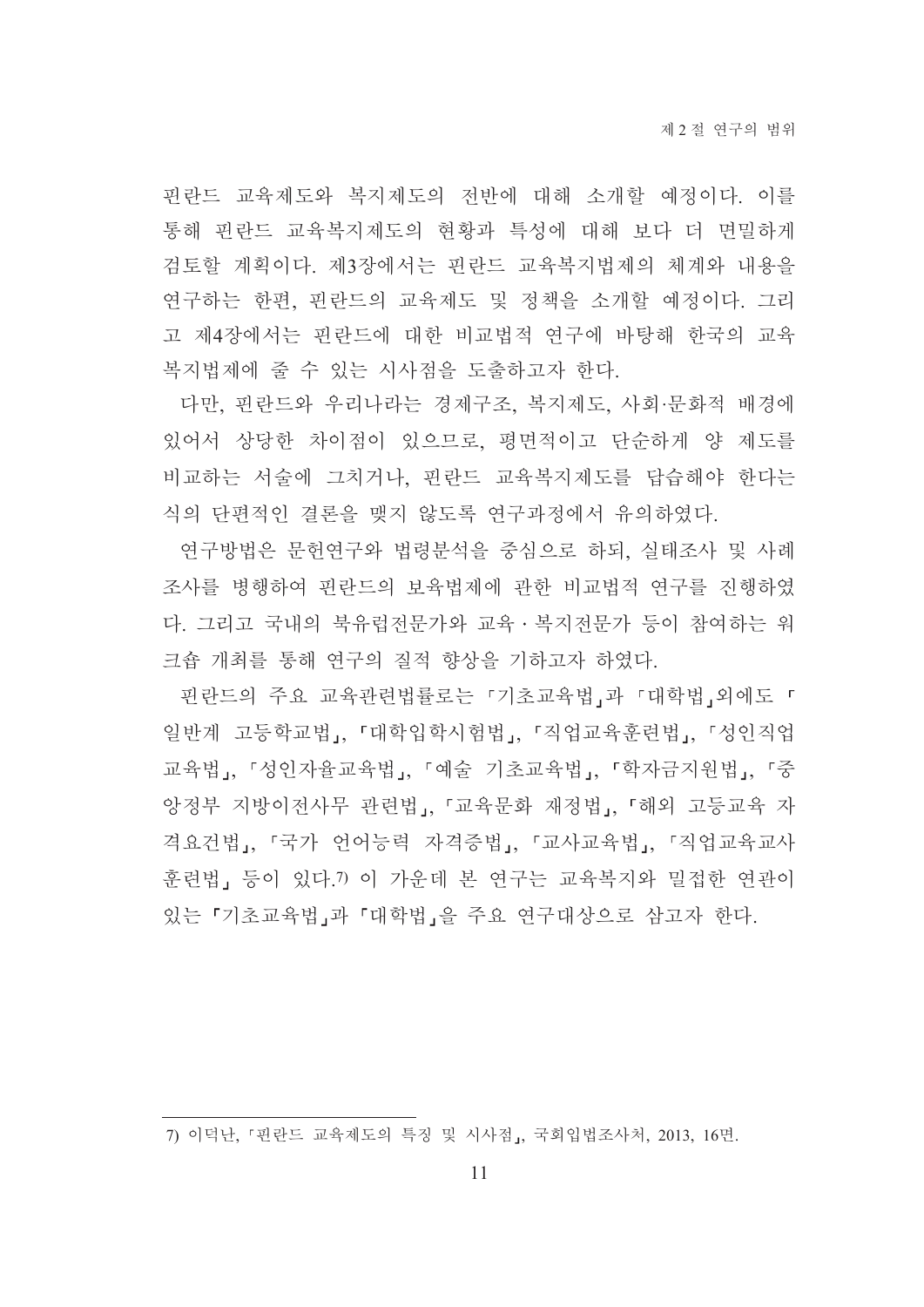## 제 2 장 핀란드 복지정책 및 교육제도 개관

#### 제 1절 복지정책

#### I 스카디나비아 복지모델

핀란드는 스웨덴 · 노르웨이 · 덴마크 등과 함께 스칸디나비아 복지 국가모델에 해당하는 대표적인 국가라고 할 수 있다.8) 스칸디나비아 복지국가모델은 높은 조세율에 근거해 보편적 복지서비스를 국민에게 제공한다는 점이 주요 특징이다. 복지의 문제를 시장에 원칙적으로 맡기되, 예외적으로 취약계층에 대한 복지서비스에 국가가 개입하는 영미식 복지국가모델이나 사회보험에 주로 의존하고 국가가 나머지 역할을 담당하는 서유럽국가모델과는 차이점이 있다. 국가가 복지서 비스 전반에 매우 적극적으로 개입하고, 광범위한 역할을 담당한다는 점에서 앞서 어급한 두 가지 모델과는 다르다. 그렇기 때문에 국가후 견주의적 모델이라고 지칭되기도 하다. 9)

핀란드에서 복지는 사회보건부(Sosiaali-terveysministeriö, Ministry of Social Affairs and Health)<sup>10)</sup>에서 기본적인 틀을 수립하고 5개의 광역 지역구(lääni)와 각 지역 자치단체(kunta)가 구체적인 실행 계획을 세워

- 9) 鄭宗燮, 앞의 책, 236면,
- 10) 핀란드 사회보건부 웹사이트 http://www.stm.fi/

<sup>8)</sup> 鄭宗燮, 헌법학원론, 박영사, 2013, 236-237면에 따르면 복지국가의 유형을 3가지 로 분류하고 있는데, 복지의 문제를 시장기능에 우선적으로 의존하여 해결하되 취 약계층에 대해서 국가가 복지서비스를 제공하는 '자유주의적 앵글로색슨 복지국가 모델' 질병 · 노령 · 실업 등 특정 상황에서 사회보험(social insuarance)에 주로 의존 하여 문제를 해결하고 국가가 나머지 역할을 하는 '국가-조합주의적 유럽 복지국 가모델' 국민이 부담하는 높은 조세에 의존하여 보편성 워리와 평등워리에 기초 하여 실수요에 관계없이 복지서비스를 제공하는 '사회민주적 스칸디나비아 복지국 가모델'이 이에 해당된다.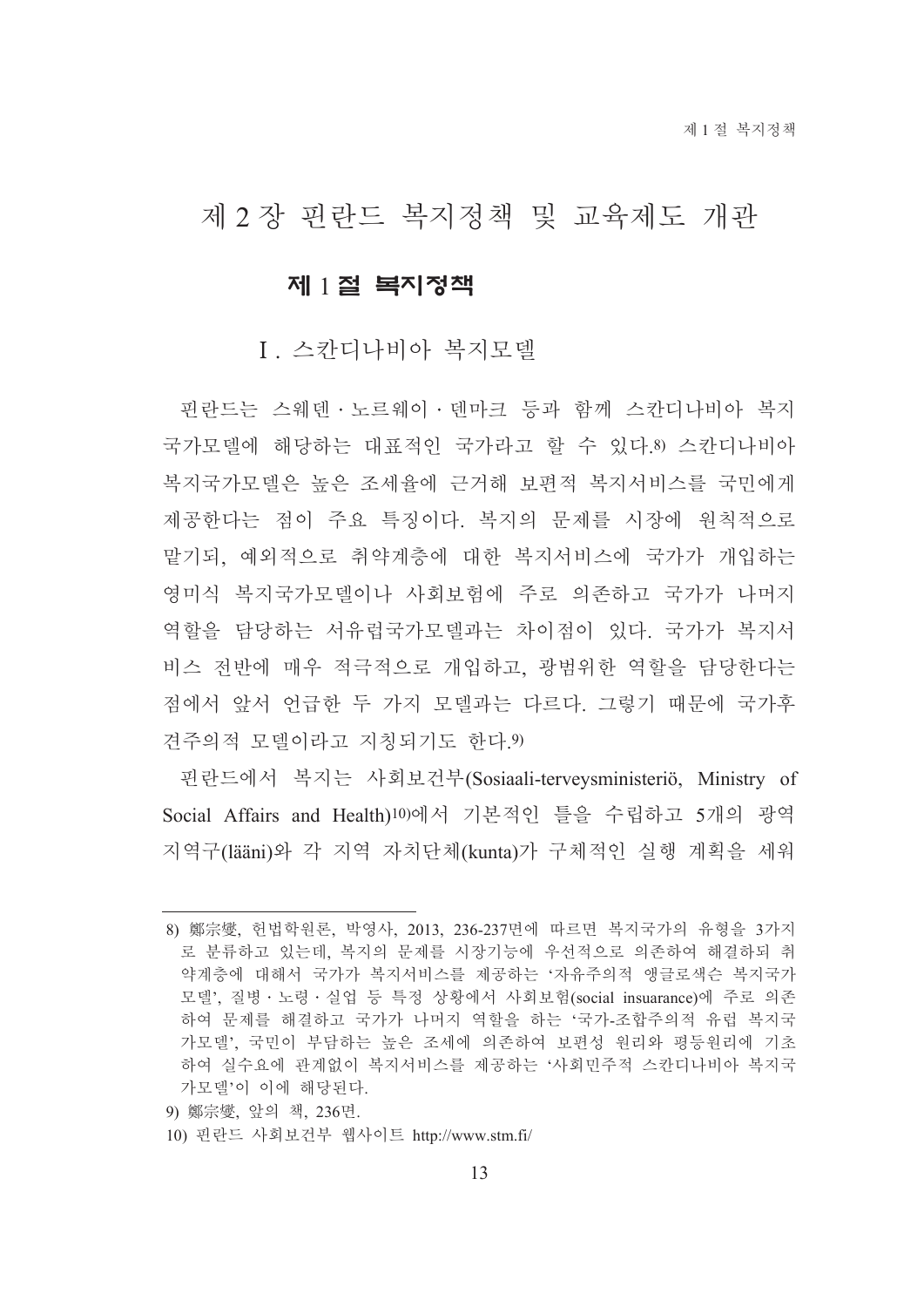서 추진하고 있다. 시민들에게 제공하는 복지 지워과 수당은 전국에 걸쳐 있는 239개의 사회보험기관인 사회보험원(Kela, Kansaneläkelaitos)<sup>11)</sup> 을 통해 지워되다.

#### Ⅱ. 복지정책의 기본철학

1. 사회적 기본권에 바탕한 사회민주주의의 전통

핀란드헌법 제1조는 인간의 존엄성과 개인의 자유와 권리를 보장하 고 있음을 규정하고 있다. 그리고 제2조는 핀란드의 주권이 국민에게 있음을 명시하여 국민주권원리를 천명하고 있다. 제3조는 권력분립원 리에 대하여 정하고 있는데, 이에 의하면 입법권은 의회가 행사하고, 행정권은 대통령과 정부에게 속하며,12) 사법권은 법원의 권한이다. 이 처럼 엄격하게 분립된 권력구조가 보장하는 민주주의 체제 속에서 핀 란드의 국민들은 자유와 권리를 향유하고 있다.

핀란드는 전통적인 자유권 보장에 그치지 않고, 헌법 제19조상의 사 회적 기본권에 근거해 사회보장시스템을 갖추고 있다. 핀란드헌법상 사회적 기본권은 우선적으로 최소한의 생계를 보장받지 못하는 국민 을 보호하고 있다. 즉, 인간으로서의 품위를 누릴 수 있는 최소한의 조건을 갖추지 못한 국민은 생계를 위한 필요적 지원과 보호를 받을 권리가 있다(헌법 제19조 제1항). 그리고 기초생계에 대한 권리를 보 장하고 있다. 모든 국민은 실업, 질병, 장애, 노령뿐만 아니라 자녀 출 산이나 부양자를 잃은 경우 기초 생계에 대한 권리가 법률로 보장되 고 있는 것이다(동조 제2항).

<sup>11)</sup> http://www.kela.fi/in/internet/english.nsf

<sup>12)</sup> 핀란드의 정치모델은 권력분산형이라고 할 수 있다. 이에 관한 자세한 논의는 김 정현, 『이원정부제』금붕어, 2009, 92-116면 참조.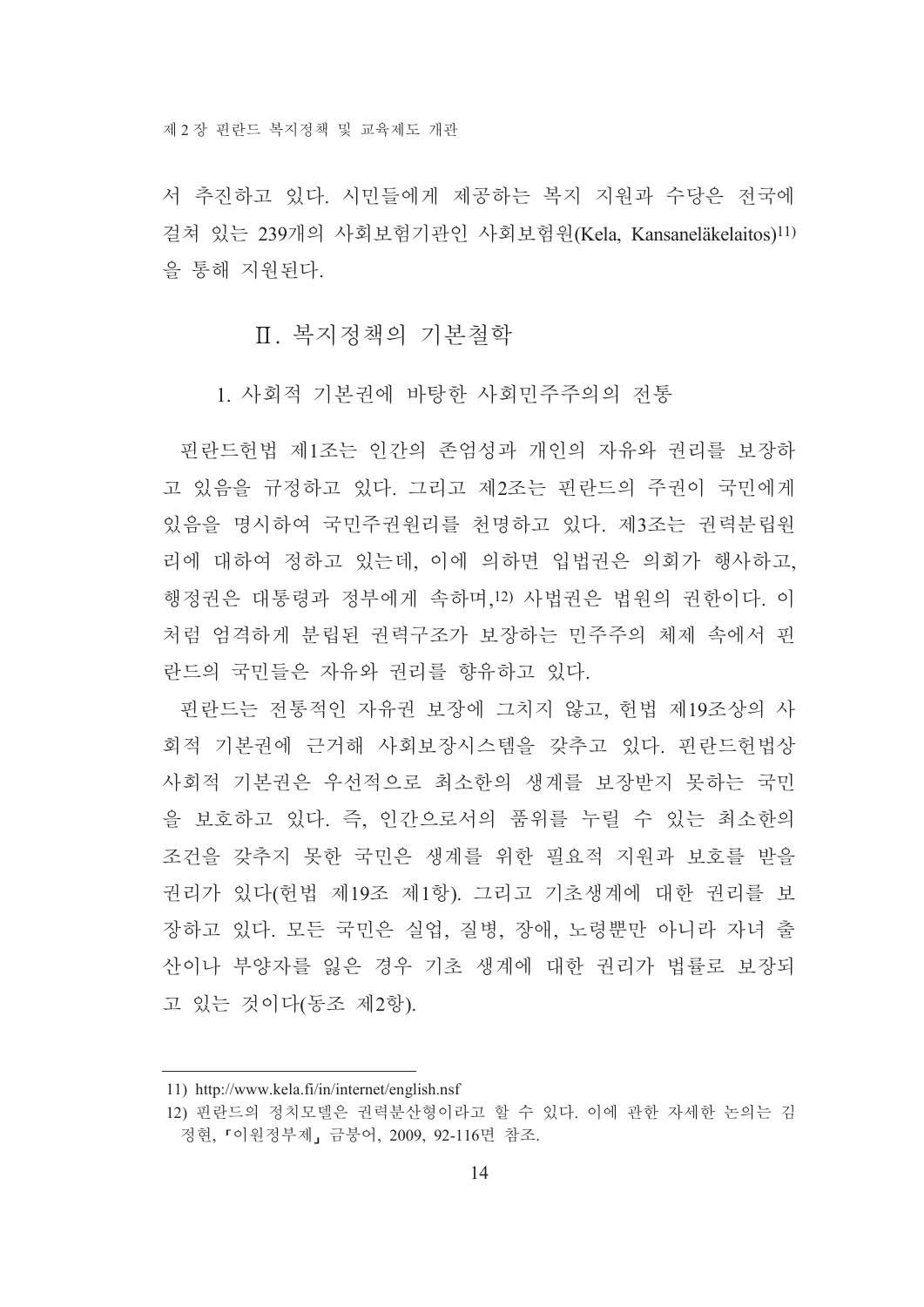그리고 국가는 보건, 의료와 보육 영역에서 사회보장서비스를 제공 해야 한다. 즉, 국가는 법률에 자세히 규정된 바에 따라 모든 국민에 게 충분한 사회, 보건, 의료 서비스를 보장하고 국민의 건강을 증진한 다. 또한 국가는 어린이를 양육하는 가정 및 기타 보호자를 지원하여 그들이 어린이의 복지와 개인 발달을 보장할 수 있게 한다(동조 제3 항). 또한 주거문제도 사회적 기본권의 일환으로 규정하고 있다. 따라 서 공공기관은 모든 국민의 주거 관련 권리와 자신의 주거를 마련할 기회를 확대해야 한다(동조 제4항).

이와 같은 헌법상 사회적 기본권의 보장과 복지를 중시하는 북유럽 의 전통적인 가치관 등이 맞물리면서 사회민주주의는 핀란드의 사회 적 근간이자 사회의 기본철학이 되고 있다. 따라서 소득수준이 높은 계층의 조세부담이 높지만, 상대적으로 소득수준이 낮은 계층이 그 혜택을 받는 소득재분배시스템이 체계적으로 자리 잡고 있다.

조세저항이 없지는 않지만, 국민의 세금이 공정하게 집행되고 있다 는 점에 대한 사회적 신뢰도는 높은 편이다. 복지정책이 성공하기 위 해서는 국민적 신뢰가 바탕이 되어야 한다는 점을 잘 보여주고 있는 국가가 핀란드이다.

2. 보편적 복지의 추구

핀란드 복지정책의 기본철학은 보편적 복지이다. 보편적 복지란 소 득과 계층에 무관하게 모든 국민에게 균등한 복지서비스를 제공하는 것을 뜻한다. 보편적 복지는 형평성을 중시하지만, 선택적 복지는 효 율성에 더 방점을 둔다. 고비용이 소요되지만 사회적 안전망을 구축 할 수 있는 보편적 복지와 저비용으로 효율적인 서비스를 제공할 수 있는 선택적 복지 중 어느 쪽을 택할지는 사회의 기본철학과 맞물려 있다.

15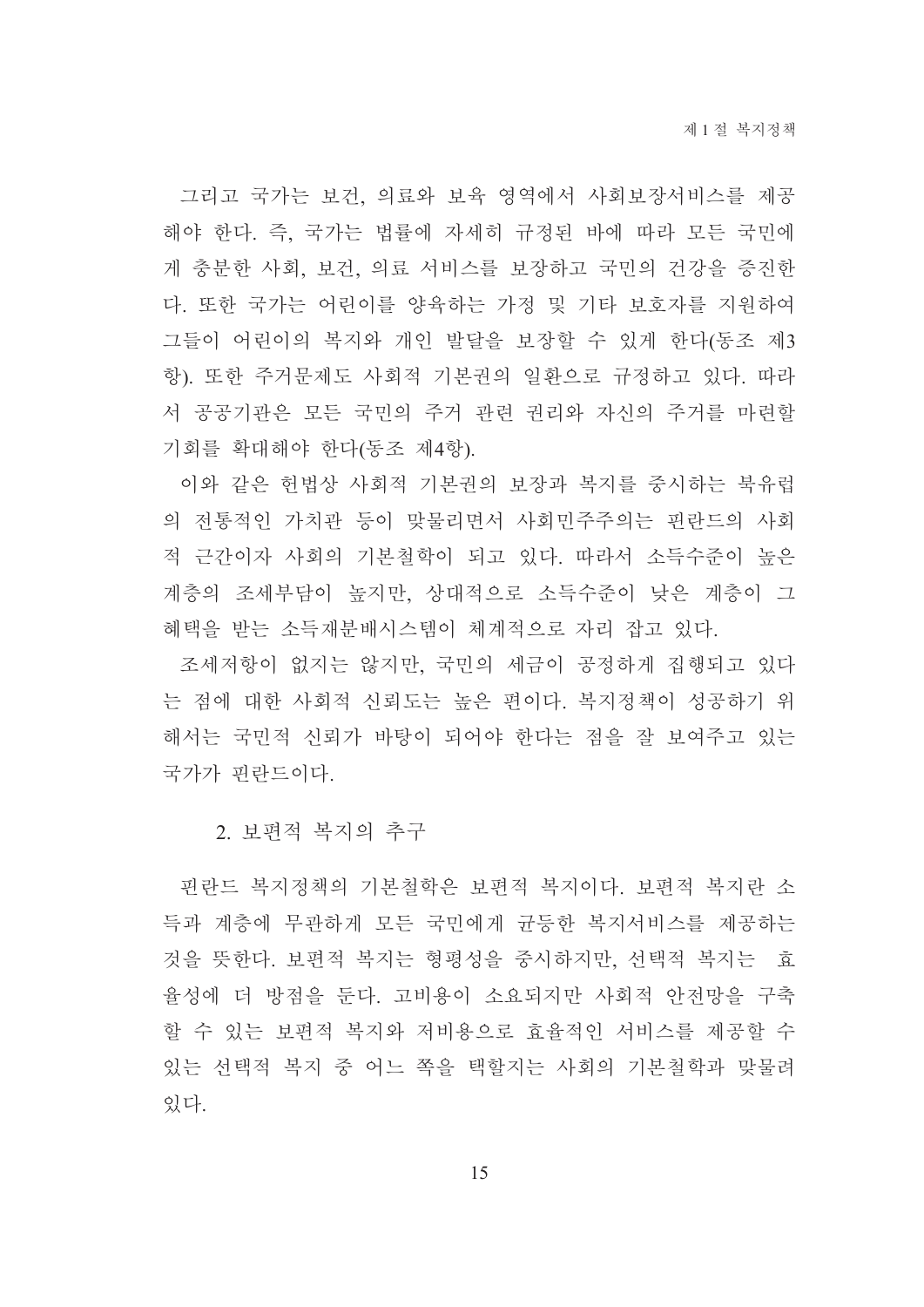모든 국민을 수혜자로 보아 복지서비스를 제공하는 보편적 복지는 저소득층뿐만 아니라 중산층에게도 사회적 안전망을 제공할 수 있다. 선택적 복지가 구호적 기능을 갖고 있다면, 보편적 복지는 삶의 위험 요인을 사전에 예방하는 기능을 갖고 있다.

핀란드는 사회적 소외계층 혹은 빈곤층을 선별하여 지원하는 방식 의 선택적 복지정책보다는 모든 국민에게 혜택을 부여하는 보편적 복 지를 추구하고 있다.

#### 제 2절 교육제도

**I** 학 제

핀란드의 학제는 취학 전 아동을 대상으로 하는 예비교육 - 한국의 초등학교 중학교 과정에 해당하는 종합학교 - 고등학교(일반고와 직업 고) -대학교 또는 전문기술대학교(폴리테크닉) -대학원 과정으로 구성 되어 있다. 핀란드 교육의 학제를 알기 쉽게 구성한 것은 [그림] 1과 같다.

핀란드의 종합학교와 고등학교 중 사립학교가 존재하지만 사립학교 들은 대체로 종교학교이거나 슈타이너 학교(Steiner Schule)13)가 대부 분이다. 사립학교도 정부의 지워금을 받아서 운영되기 때문에 학생들 은 등록금을 면제받는다.14)

<sup>13) 1919</sup>년 독일의 교육학자 루돌트 슈타이너(Rudolf Steiner)가 설립한 학교로 우리나 라의 '대안학교'에 가깝다.

<sup>14)</sup> 한국교육연구네트워크(편), 앞의 책, 72-73면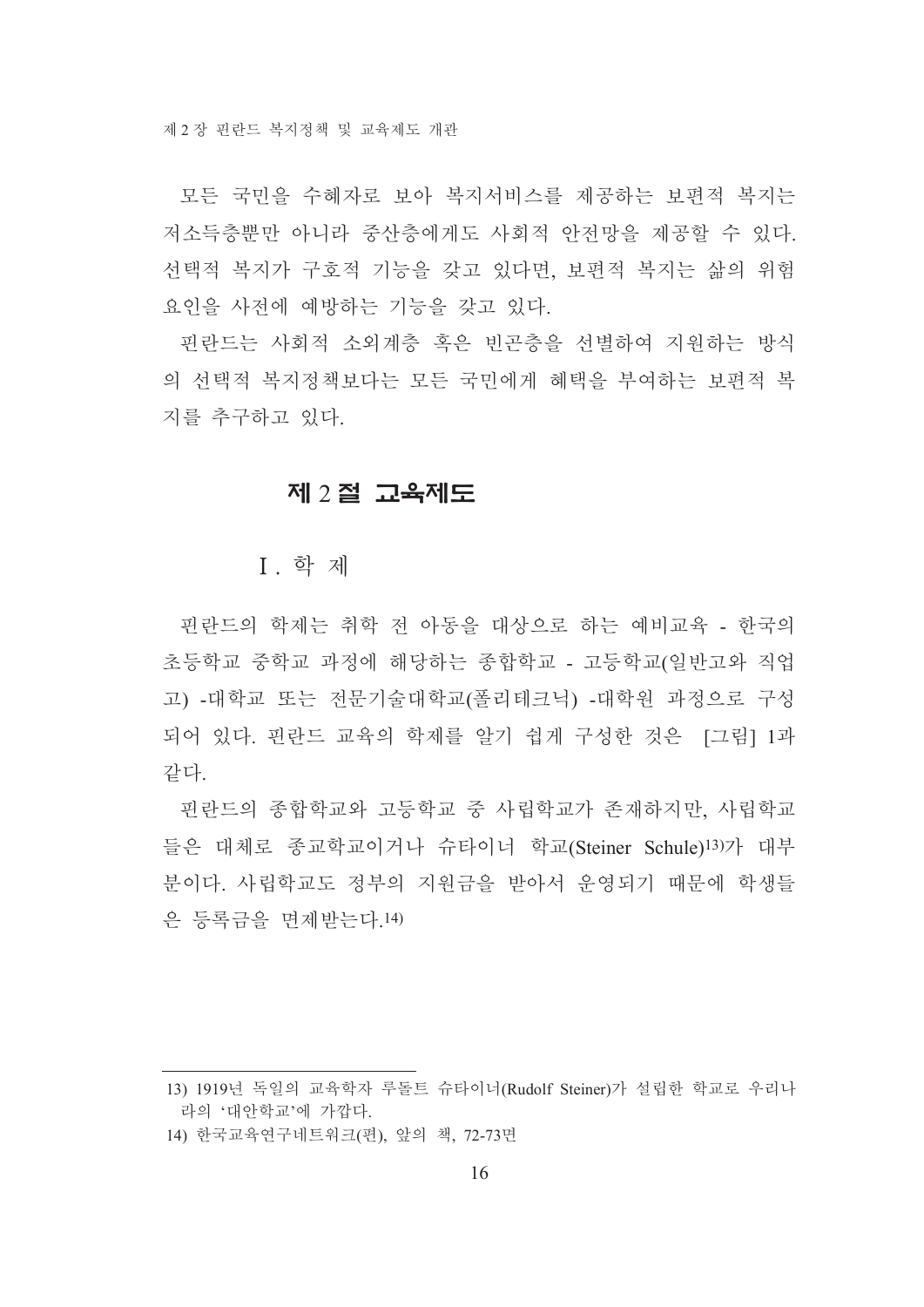<그림 1> 핀란드의 학제15)



<sup>15)</sup> Anja Heikkinen, 『Notions on Finland Education』, 『전문가 간담회 자료집』, 국회입 법조사처, 2012, 이덕난, "핀란드 교육제도의 특징 및 시사점", 국회입법조사처, 2013, 25면에서 재인용.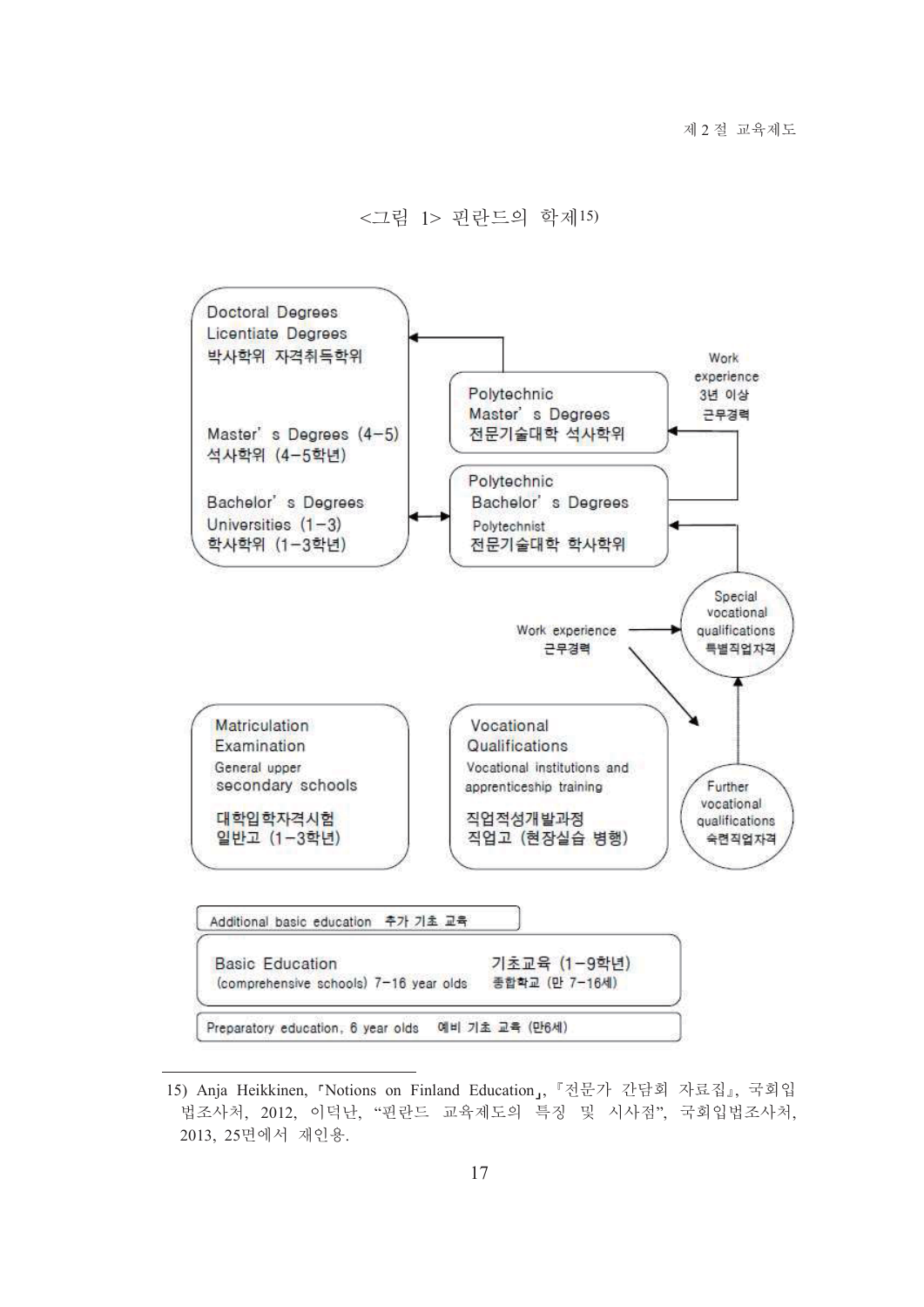#### 1. 예비학교

핀란드에서는 기초의무교육 과정에 입학하기 전에 예비학교(Preschool)에 진학하게 된다. 각 지방자치단체는 의무적으로 예비학교를 설치해야 하며, 이는 유아교육과 초등교육을 여계시키기 위한 과정이 다

만 7세가 되기 전에 학교생활에 아이들을 적응시키기 위해서 마련된 1 넌 과정으로 예비학교에 보내는 것은 학부모의 자율에 맡겨져 있으나. 2010년 기주으로 약 96%의 아이들이 참여하고 있다.16)

2. 종합학교

한국의 초등학교와 중학교 과정이 기초의무교육(Peruskoulu)으로 통합 되어 우영된다. 기초의무교육의 1-6학년 과정은 한국의 초등학교와 같 이 학급담임교사가 한 반을 전담하는 체계이다. 기초의무교육 7-9학년 과정의 교육과정과 수업 방식은 한국의 중학교와 유사하다. 이를 종합 학교(Comprehensive School)라고 부른다.

만 7세에 1학년을 시작해 만15세에 9학년을 마치게 되며, 연간 수업 일수는 190일이다.17) 10학년제도를 별도로 운영하고 있는데, 이는 학 업부진학생들을 위한 일종의 보완교육 과정이다. 여간 약 3%의 학생 들이 지워하다. 일과는 오전8시-오후 3시이며 방과 후 학교를 운영하 여 1-2학년 학생들은 취미활동을 할 수 있다.18)

<sup>16)</sup> 김병찬. "핀란드의 교육복지". 북유럽의 교육복지 법제 제3차 워크숍 자료집. 한 국법제연구원, 2013, 10면.

<sup>17)</sup> 참고로 한국은 약 220일이다.

<sup>18)</sup> 김병찬, 앞의 글, 11면.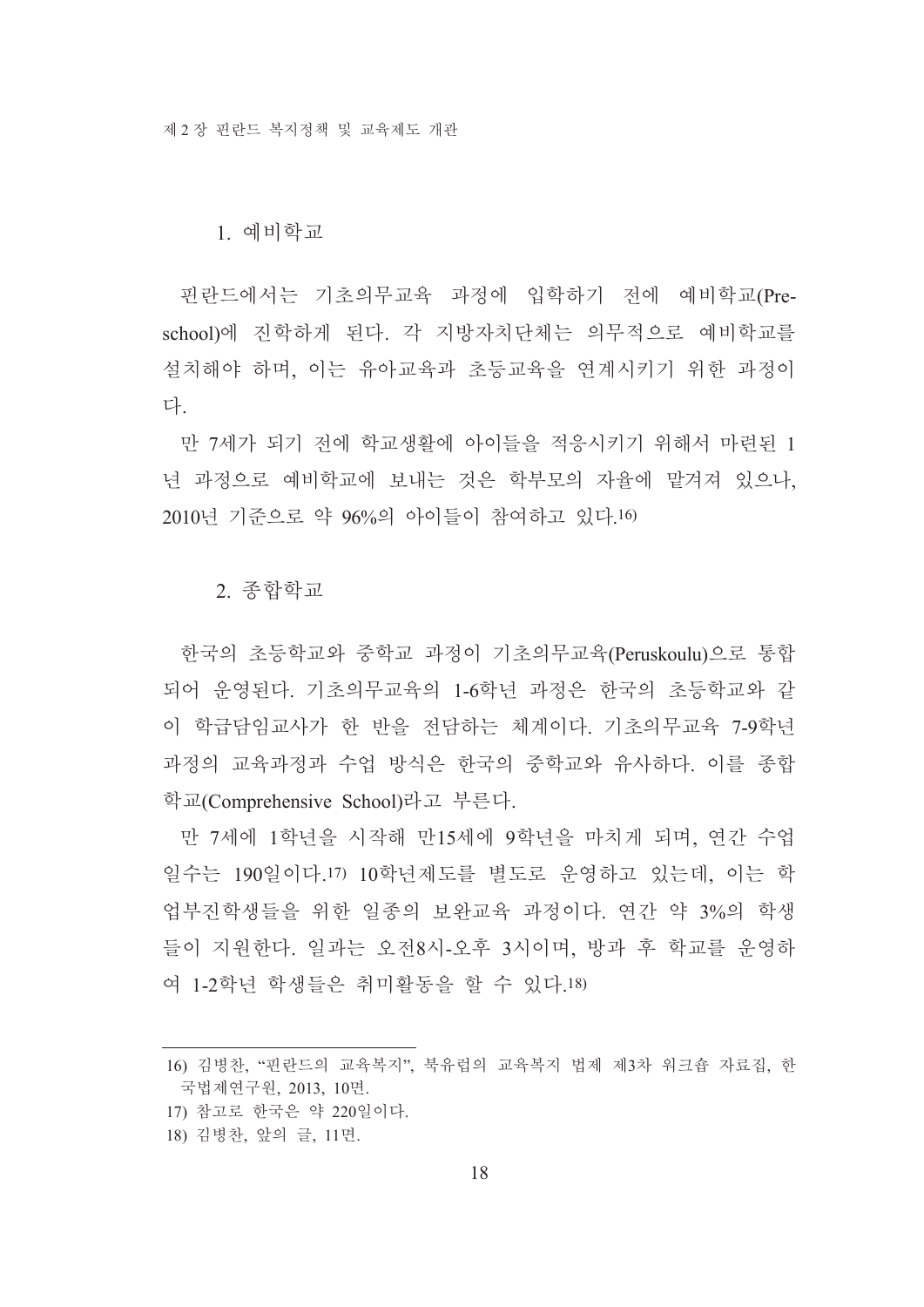초등학교 단계의(7-12세) 학생들은 한 교실에서 대부분의 수업을 받 지만, 중학교 단계(12-15세) 학생들은 각기 다른 교실에서 다른 과목 을 가르치는 교사의 수업을 수강한다.19)

3. 고등학교

기초의무학교를 졸업하면 일반고등학교 또는 직업고등학교로 진학 을 한다. 2013년 현재 핀란드 학생들은 한국의 인문계고등학교에 대응 하는 일반고등학교(Lukio)보다 직업학교를 선호하고 있다. 2000년대 이 전과 달리 직업고등학교를 졸업하고도 대학에 진학할 수 있는 가능성 이 열려 있기 때문으로 보인다.20)

(1) 일반고등학교

일반고등학교 학생선발은 종합학교 내신성적에 의한 경쟁 선발로 이루어진다. 내신성적은 9학년 성적으로 판단한다. 고등학교의 서열화 와 특성화가 있으며, 경쟁이나 시험이 없다는 것은 핀란드 교육에 대 한 오해이다.21)

무학년제로 우영되며, 교육과정을 마치는데 2.5~5년 정도 소요된다. 75개의 강좌를 이수해야 졸업할 수 있고, 강좌는 세분화되어 있다.22) 지방자치단체 및 지방자치단체연합에서 학교를 운영하고, 등록금과 급식비는 무료이지만, 교과서 및 학습도구에 관한 비용은 학생이 부 담한다. 대학입학자격시험(Matriculation test)을 통과해야 졸업이 가능 하다. 대학입학자격시험은 서술형과 논술형 시험으로 치러지며, 본인 을 가르친 교사가 채점하는 방식이 특이하다. 23)

21) 김병찬, 앞의 글, 12면.

23) 김병찬, 앞의 글, 13면.

<sup>19)</sup> 한국교육연구네트워크(편), 앞의 책, 71면

<sup>20)</sup> 정도상, "핀란드의 교육복지", 북유럽의 교육복지 법제 제2차 워크숍 자료집, 한 국법제연구원, 2013, 41면.

<sup>22)</sup> 한국교육연구네트워크(편), 앞의 책, 48면.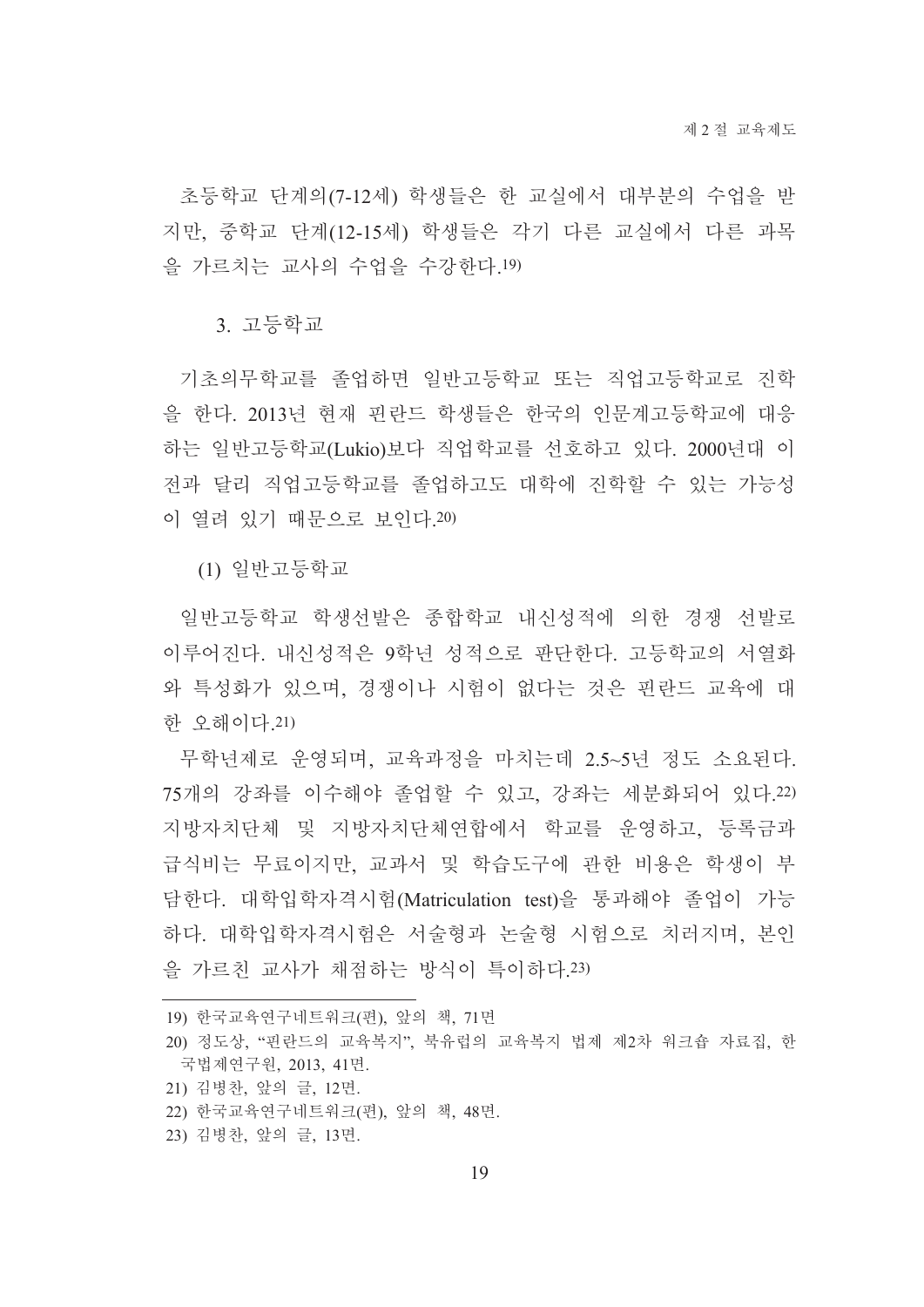(2) 직업고등학교

직업고등학교도 일반고와 마찬가지로 종합학교 내신성적(9학년)을 기반으로 한 경쟁선발을 하며, 철저히 실습위주의 교육이 진행된다. 학교 규모는 대부분 대규모이어서 학생 인원이 2,000-6,000명에 육박 한다. 성인들 역시 직업고등학교 진학하며, 전체 학생의 1/3 정도에 이른다. 마찬가지로 등록금과 급식비는 무료이지만, 교과서 및 학습도 구에 관한 비용은 학생이 부담하다.

직업고등학교는 학년제를 채택하고 있어서 교육과정을 마치는 데 약 3년 정도 소요되며, 졸업 후 대부분 취업을 하지만 약 15% 정도 가24) 고등교육기관으로 진학한다.25)

4. 대학교

종합대학(국 · 공립대 82%, 정부의존형 사립대 18%)을 포함한 고등 교육기관은 모두 국가재정으로 운영되는 국립대학체제이다. 2013년 현재 핀란드에는 13개의 대학이 있다. 「핀란드 헌법」제123조에 따라 대학은 자율적으로 운영되고, 2010년부터 대학법인화가 실시되어 대 학에 대한 재정 및 행정의 자율성과 책무성은 더욱 강화되었다. 전문 기술대학(폴리테크닉)은 기존의 직업훈련기관이 한 두 분야의 기술훈 련을 담당했던 것에 비해, 보다 많은 분야에 걸쳐 복합적이고 수준 높은 기술교육을 담당하고 있다.26) 1996년부터 제도로 정착되었고, 2013년 현재 25개의 폴리테크닉대학이 있다.

대학의 학생선발은 대학입학자격시험+고교내신+대학별 본고사의 조 합으로 치러진다. 폴리테크닉 대학의 학생선발은 고교내신+대학별 본

<sup>24)</sup> 대학 2%, 폴리테크닉 13% 정도라고 한다.

<sup>25)</sup> 김병찬, 앞의 글, 14면.

<sup>26)</sup> 이덕난, "핀란드 교육제도의 특징 및 시사점", 국회입법조사처, 2013, 33면.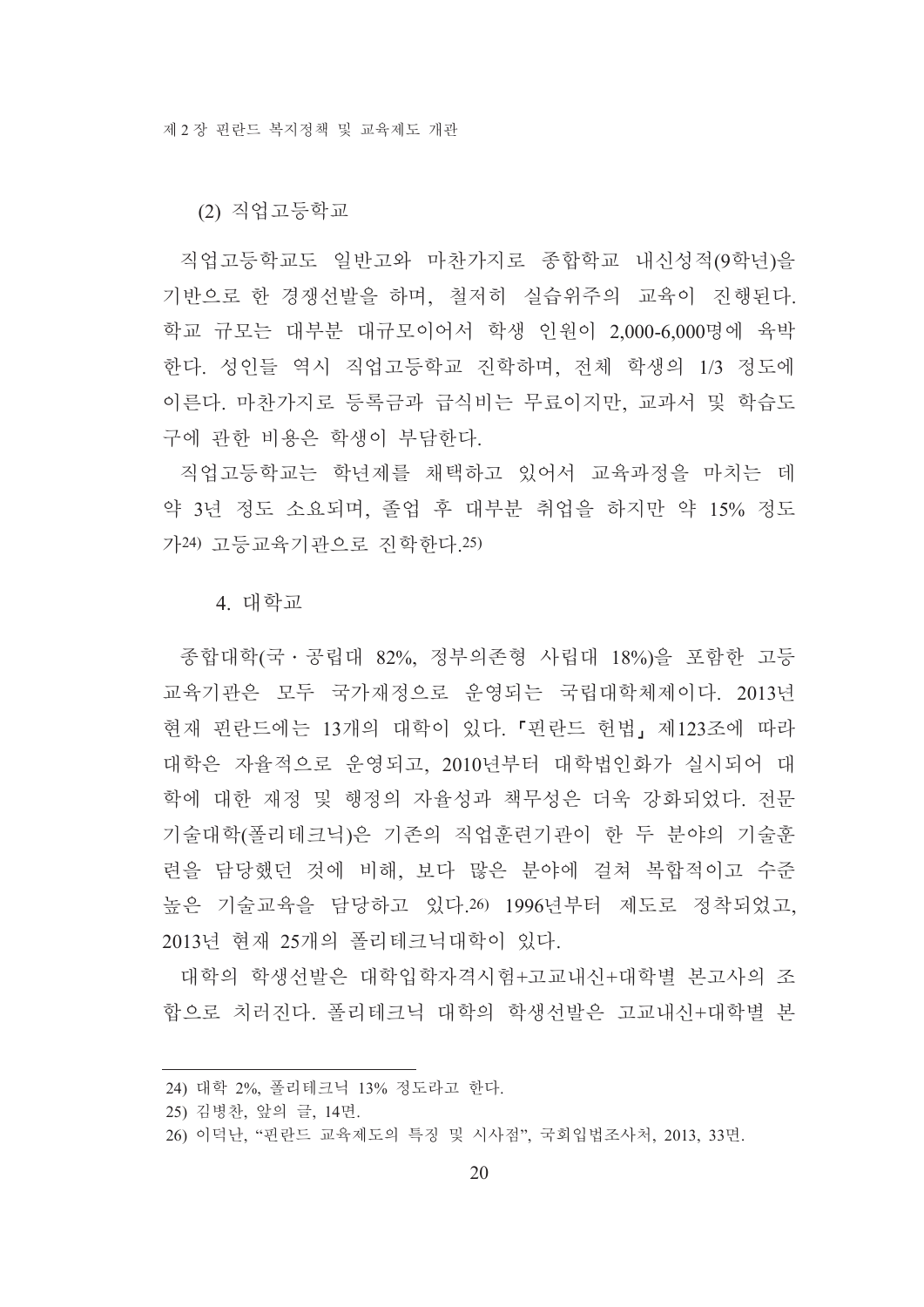고사의 조합으로 구성되어 있다. 모든 학생들의 등록금은 무상이며, 학업지워금 및 주택보조금도 지워되다. 27)

Ⅱ. 교육행정체제

1. 교육무화부

핀란드의 중앙교육행정기관은 교육문화부이고, 교육문화부와 관련된 업무를 교육부장관과 문화체육부장관이 함께 관장한다. 교육부장관은 문화체육부장관의 역할을 제외한 모든 교육무화부에 관련되 업무를 담당하며 교육정책을 주도하다.

문화체육부장관은 문화, 체육, 청소년 정책, 학교 정책, 학생 재정 지워 등을 소관업무로 한다. 사무차관은 교육과학부장관과 문화부장 관 옆에서 각각의 정책을 준비하는 과정을 돕고, 다른 부처와의 관계 를 원활하게 하는 정책조율자로서의 역할도 수행한다.28)

2. 국가교육위워회

핀란드 국가교육위워회는 교육문화부 산하 국가기관으로서 예비 기 초교육과 기초교육, 일반 및 직업 고등학교 교육훈련, 예술 분야 성인 교육 및 기초 교육의 개발에 관련된 다양한 업무를 수행한다. 일반 교육위원회와 직업 교육위원회가 합병되어 1991년에 설립되었다.

국가교육위워회는 핀란드 교육 발전에 대한 책임을 갖는 기관이고. 운영위원장 아래에 일반교육, 직업교육훈련, 정보 및 평가 서비스, 교 육 서비스 및 행정, 스웨덴어로 이루어지는 교육 등 5개 위원회와 사 무국으로 구성된다.29)

<sup>27)</sup> 김병찬, 앞의 글, 15면.

<sup>28)</sup> 이덕난, "핀란드 교육제도의 특징 및 시사점", 국회입법조사처, 2013, 5면.

<sup>29)</sup> 이덕난, 앞의 책, 7면.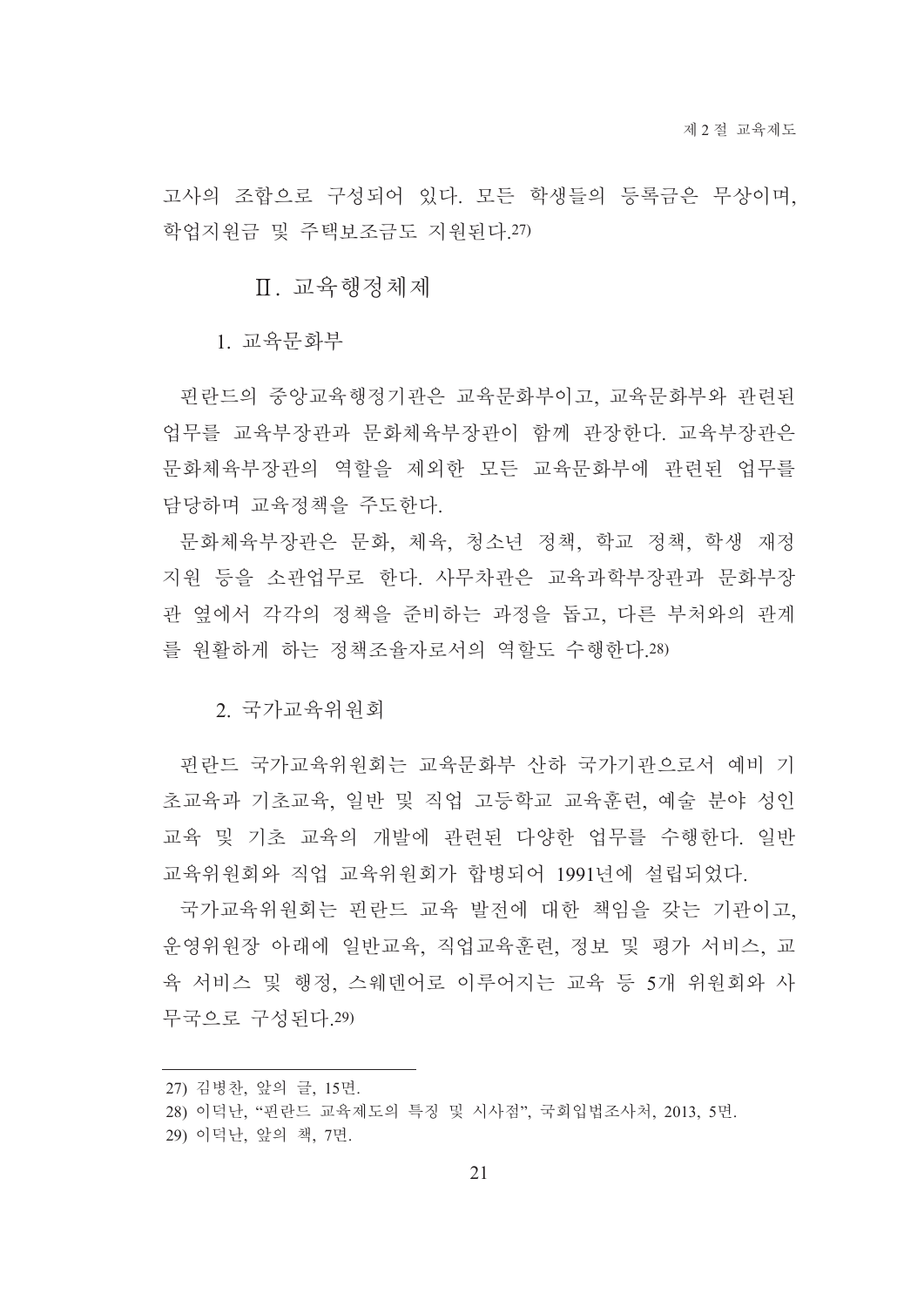3. 교육문화부와 국가교육위워회의 관계

교육문화부는 계획수립과 예산확보를 담당하고, 국가교육위원회는 실제 정책을 집행하는 역할을 수행하다. 교육문화부가 사회 각 분야 의 이해 당사자들이 제시한 계획 또는 제안을 반영하여 '교육과 연구 를 위한 정부 5개년 개발 계획'을 수립하고 이를 토대로 예산을 확보 하는 역할을 한다. 국가교육위원회는 교육문화부로부터 총괄예산(Lumpsum budget)을 받아 영구사업과 시범사업을 통하여 정책을 실행한 다 30)

한국의 경우 행정청이 집행기관으로서의 성격을 갖고, 독립된 기관 으로서의 위원회가 아닌 행정청 산하의 위원회는 자문기구의 역할을 하는 점과는 차이가 있다.

#### Ⅲ. 의무교육과 무상교육

1921년 7-12세 아동에 대한 의무교육이 최초로 도입되었다. 1937년 세계 최초의 '모성보호 패키지(maternity package)'를 도입했다.31) 제2차 세계대전 이후 스카디나비아 복지모델의 복지정책들을 제도화하기 시 작했다. 이후 1960년대에 접어들면서 핀란드의 교육개혁이 단행되었 다. 교육개혁 이전까지 핀란드의 교육체제는 대학진학을 위한 교육과 직업교육으로 엄격하게 부리되어 있었다. 이와 같은 이워화된 체제는 11세부터 적용되었기 때문에 11세에 대학진학여부를 결정해야 했다. 이러한 이원화된 체제는 사회계층에 따른 분리였다.32)

<sup>30)</sup> 이덕난, 앞의 책, 9면.

<sup>31)</sup> 모성보호 패키지(maternity package)는 모든 산모들에게 영유아를 양육함에 있어서 필요한 물품을 제공하는 것을 말한다. 여기에는 기저귀, 담요, 옷, 장난감 등 다양 함 물품이 포함되어 있다.

<sup>32)</sup> 한국교육연구네트워크(편), 앞의 책, 167면.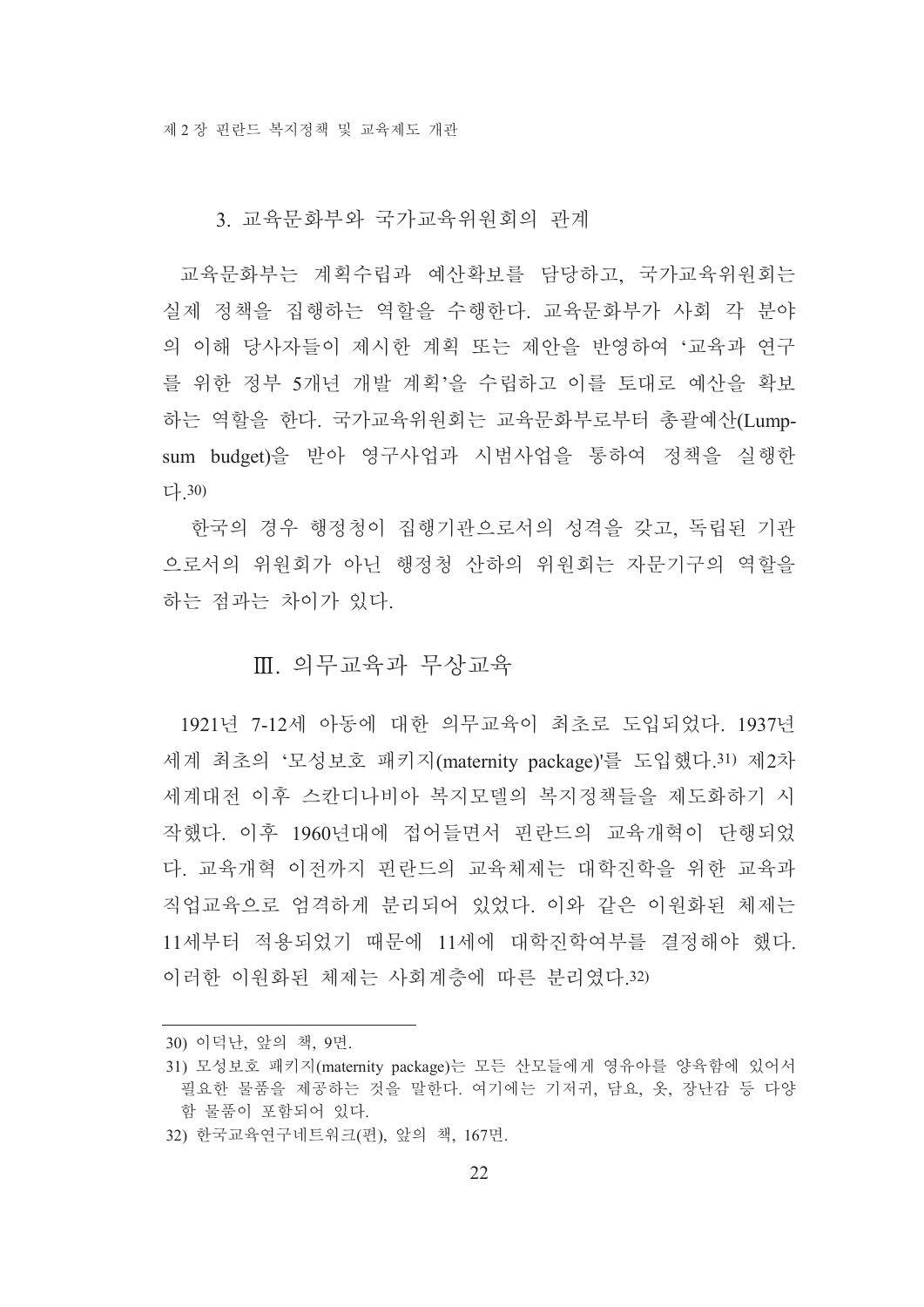이와 같은 시스템을 전면적으로 바꾼 것이 종합학교 개혁이다. 종합 학교는 1972년부터 1977년까지 사이에 진행된 종합학교 개혁을 통해 도입되었다. 교육부와 국가교육위워회가 주도한 이 개혁의 목적은 모 든 아이들이 9년 동안 동일한 학교에서 교육을 받도록 하기 위한 것 이었다. 33)

종합학교교육은 단순한 학제개편이 아니다. 이원화된 체제에 따라 학교 · 교사 · 교육과정이 분화되어 있던 것을 전면적으로 바꾸는 교육 체제의 획기적인 개편이었다. 이러한 종합학교의 도입으로 15세까지 모든 학생들이 동일한 교육을 받을 수 있게 된 것이다. 모든 국민들 이 사회ㆍ경제적 배경과 무관하게 균등한 교육을 받도록 기존의 교육 체제를 바꾼 것이다.

이처럼 종합학교를 도입한 이유는 크게 두 가지이다. 첫째, 사회평 등을 강화시키기 위한 것이었다. 둘째, 핀란드의 경제환경의 변화를 반영한 것이었다. 기존의 농경사회에서 산업사회로 진입하게 되면서 변화하는 사회경제구조에서 생존하기 위해선 인간에 대한 투자를 확 대해야 한다는 신념이 강해졌다.34) 교육개혁은 국민의 평등권을 강화 시키고, 급변하는 사회환경을 선도할 수 있는 유능한 인재를 양성하 기 위한 것이었다.

핀란드의 의무교육은 종합학교 과정까지이다. 종합학교를 마친 학생 들은 일반고등학교 또는 직업고등학교를 진학하다. 종합학교에서의 모든 교육은 무상으로 이루어진다. 등록금, 급식, 교과서, 학습자료 및 도구가 무상으로 지원된다. 종합학교 이후의 일반고와 직업고에서는 등록금과 급식비는 무상으로 지원되지만, 교과서 및 학습도구는 학생 이 유상으로 부담한다. 대학교의 수업료도 면제되며, 학업지원금과 주 택보조금도 지원을 받는다. 핀란드는 2009년 기준으로 국내총생산

<sup>33)</sup> 김병찬, "핀란드 교육복지제도의 특징과 시사점", 교육비평 제30호, 2011, 88면.

<sup>34)</sup> 한국교육연구네트워크(편), 앞의 책, 168-169면.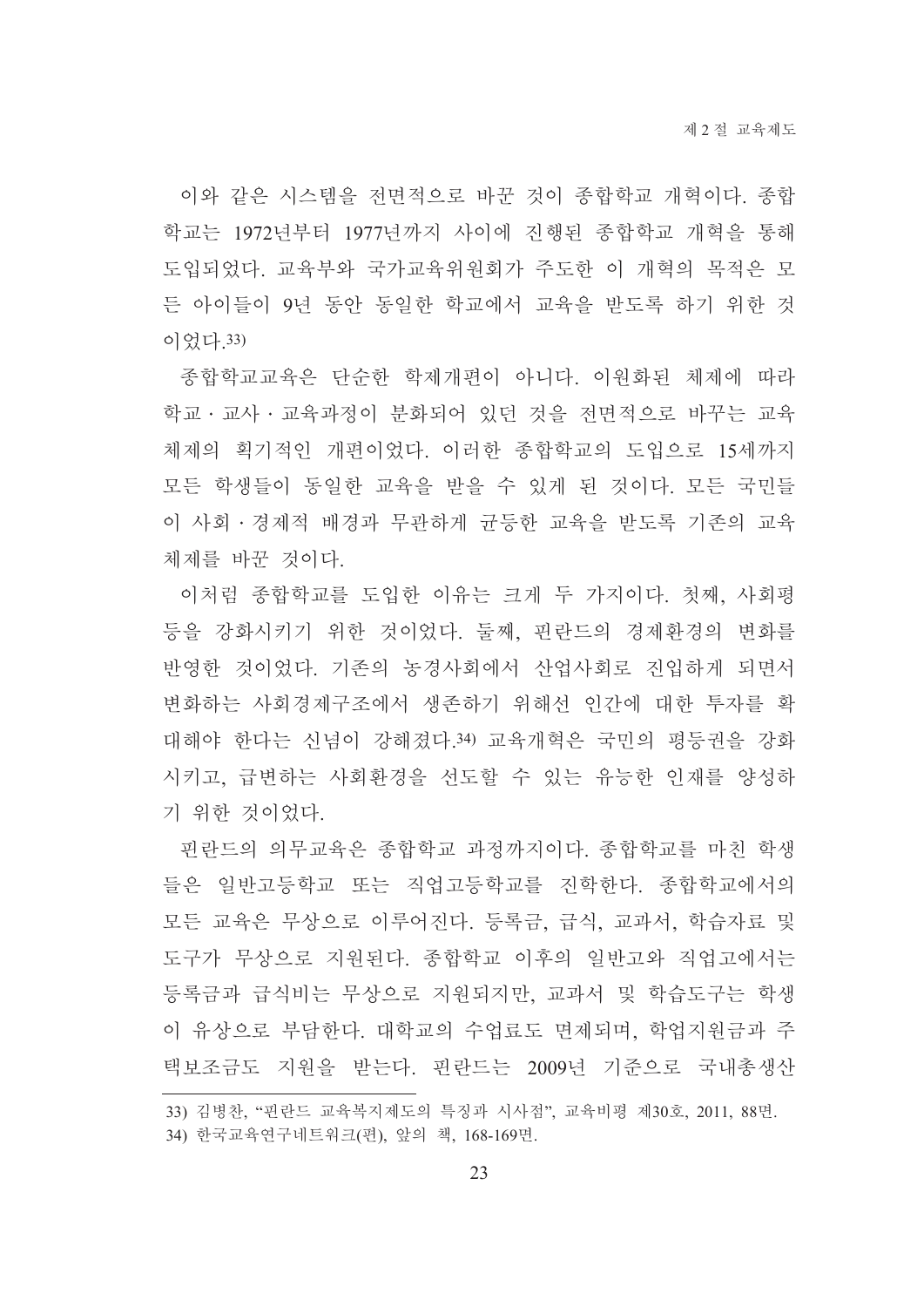(GDP, Gross Domestic Product)의 약 6.81%를 공공 교육부문에 지출하 고 있다 35)

#### N. 교사양성과정

핀란드 교육경쟁력의 원천은 우수한 교사이다.36) 핀란드에서는 교원 의 질을 높이기 위해 1970년대에 사범대학을 대학에 설치하고, 교사가 되기 위해서는 석사학위를 취득하도록 요구했다.37) 핀란드의 종합학교 (초 · 중학교 과정) · 고등학교 교사들은 석사학위취득자이고, 유아교육 교사들은 학사학위를 가져야 한다.38)

또한 핀란드 교사는 교육학의 전문가이다. 교사들은 반드시 교육학 을 공부해야 하는데, 학급담임교사의 교사교육과정에서는 담당교과목 의 전문지식보다 교육학을 더 중요시한다. 또한 교육학에 대한 지식 과 아울러 현장 교육에서 필요한 교수법과 커리큘럼 작성을 포함한 실무적인 능력을 갖추고 있다.39)

교사의 역량은 두 가지로 요약할 수 있다. 첫째. 여구자로서의 교사 이다. 교사는 강사로서의 역할도 수행하지만, 독립적인 연구자가 되어 야 한다. 교사가 직접 교과과정을 편성한다. 교과과정에 대한 독자적 인 연구자로서의 역량이 없으면 불가능한 일이다. 둘째, 학생의 차이 점을 인정하는 교육을 한다. 핀란드에서는 학생의 개인적인 능력과 학습 속도에 맞는 교육을 한다. 학생의 학습능력에 차이가 있음을 인 정하고, 학생의 수준에 따라 다른 교육을 한다. 각 개인에게 제공되는 교육 내용과 과제가 다른 점은 주목할 필요가 있다. 학생의 수주에

39) 정도상, 앞의 글, 43면.

<sup>35)</sup> 상세한 내역은 다음의 사이트를 참조할 것 http://www.tradingeconomics.com/finland/ public-spending-on-education-total-percent-of-gdp-wb-data.html (최종접속: 2013.9.30)

<sup>36)</sup> Pasi Sahlberg, "The Secret to Finland's Success: Educating Teachers", Stanford University School of Education, 2010, p. 1.

<sup>37)</sup> 한국교육연구네트워크(편), 앞의 책, 172 면.

<sup>38)</sup> Pasi Sahlberg, "Lessons from Finland", American Educator, 35(2), 2011, p. 35.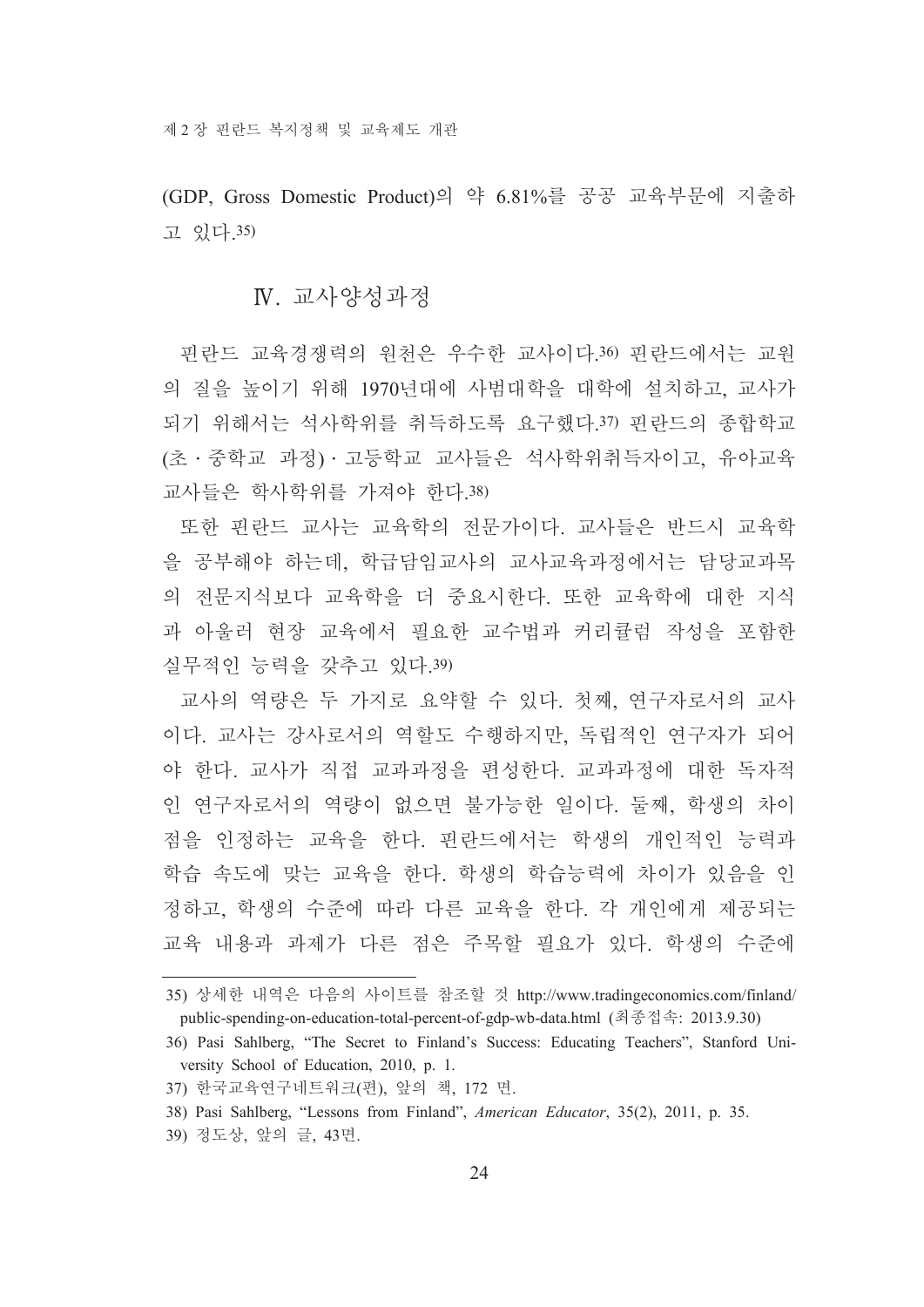맞는 교육과 과제가 부여되기 때문에 낙오자가 없는 교육이 가능해지 는 것이다. 이와 같은 교육방식은 교사가 학생의 개성과 특성을 존중 하고, 그들의 자질을 정확하게 알고 있어야 가능하다.40)

학급담임교사는 학부에서 180학점을 따고 학사학위 논문(kandidaatin tutkielma)을 제출해야 하고, 석사과정에서는 석사학위 논문(maisterin tutkielma: Pro gradu)을 포함한 120학점을 취득해야 한다.

<표 1> 학급담임교사 양성과정 학점 이수41)

| $\therefore$ www.helsinki.fi) |  |  |
|-------------------------------|--|--|
|                               |  |  |

| 학사과정        | 학점  | 석사과정        | 학점  |
|-------------|-----|-------------|-----|
| 교사과정 필수공통과목 | 21  | 교육학 심화과정    | 80  |
| 교육학 기초      | 25  | 석사학위과정 및 논문 | 40  |
| 교육학 전공      | 35  |             |     |
| 기초의무교육 과목   | 60  |             |     |
| 부전공과 선택 과목  | 39  |             |     |
| 총계          | 180 | 총계          | 120 |

헬싱키대학의 교사양성과정은 5년 석사학위과정으로 구성되어 있다. 학생들의 주전공은 '교육학' 또는 '교육심리학'이록, 특별히 다문화교 육을 특화시킬 수도 있다.42) <표 1>의 학점 이수 기준은 헬싱키대의 학급담임교사과정에서 운영하는 학위과정이다. 핀란드의 각 대학은

<sup>40)</sup> 정도상, 핀란드 교사양성과 교사연수의 현황과 시사점, 교육개발원, 2013, 3면.

<sup>41)</sup> 출처: www.helsinki.fi, 정도상, 핀란드 교사양성과 교사연수의 현황과 시사점, 교 육개발원, 2013, 10면.

<sup>42)</sup> 김병찬, "핀란드의 교사양성교육 프로그램의 특성", 비교교육연구 제23권 제1호, 2013, 59면.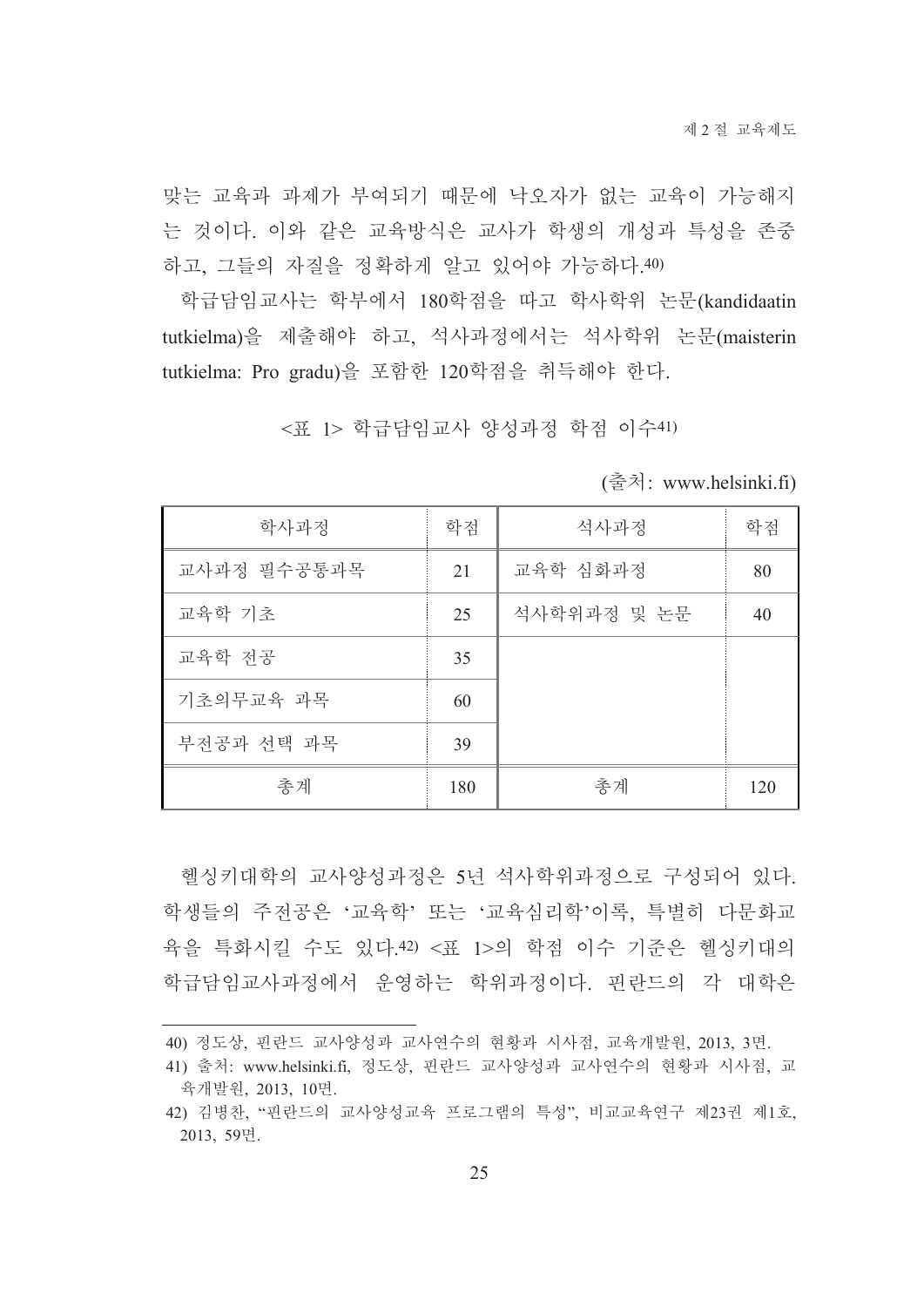독자적인 교과과정을 우영하고 있어서 대학마다 이수 학점에 차이가 있을 수 있다.43) 그리고 학생들이 2개의 부전공을 택하는 경우에도 이수하는 학점 분포는 달라진다. 그렇지만 모든 대학의 교사과정에서 세부적인 과목은 다를 수 있지만 교육학 기초와 전공을 합친 60학점 이수 워칙은 동일하다.44)

핀란드에서 교사 자격증을 획득하기 위한 별도의 임용고사는 없다. 유치워 교사는 유치워 교사과정에 입학하여 180학점을 이수하고 학사 학위를 취득하면 교사 자격이 주어진다. 마찬가지로 학급담임교사는 석사학위를 취득해서 그 자격을 획득한다.

핀란드 대학에서 학사학위를 취득하기 위해서는 180학점을 이수해 야 한다. 대학에서는 일반적으로 학사과정을 3년으로 두고 있고, 대학 에서 1학점을 이수하기 위해서는 총 27시간의 강의나 세미나에 참여 해야 한다. 180학점과 시간을 산술적으로 계산하면 학부과정에서 총 4,800시간의 수업이다. 석사과정 120학점을 포함하면 총 8.000시간이다. 물론 모든 학점을 강의에 참여해서 취득하는 것은 아니다. 반면 한국의 대학에서 학생들은 4년 동안 평규 140학점을 이수하고 졸업한다. 3학점 과목을 이수하는 데 주당 3시간씩 강의에 참여한다고 계산하면, 한국에 서 학생들은 총 2,100시간의 수업을 듣는 것이다.45)

핀란드와 한국을 비교했을 때 교사가 되기 위해 학생이 수업을 들어 야 하는 시간이 핀란드가 한국보다 대략 4배 정도나 많다. 수업시간의 양이 반드시 교사의 질을 좌우한다고 단정짓기는 힘들지만, 핀란드에서 교사가 되는 데 더 많은 시간과 노력이 필요하다는 점은 부정할 수 없 는 사실이다.

44) 정도상, 앞의 글, 10면.

<sup>43)</sup> 김병찬, 앞의 글, 54-66면은 헬싱키대학교와 위바스킬라대학교 사례를 비교 검토 하고 있다.

<sup>45)</sup> 정도상. "핀란드의 교육복지". 북유럽의 교육복지 법제 제2차 워크숍 자료집. 한 국법제연구원, 2013, 45면.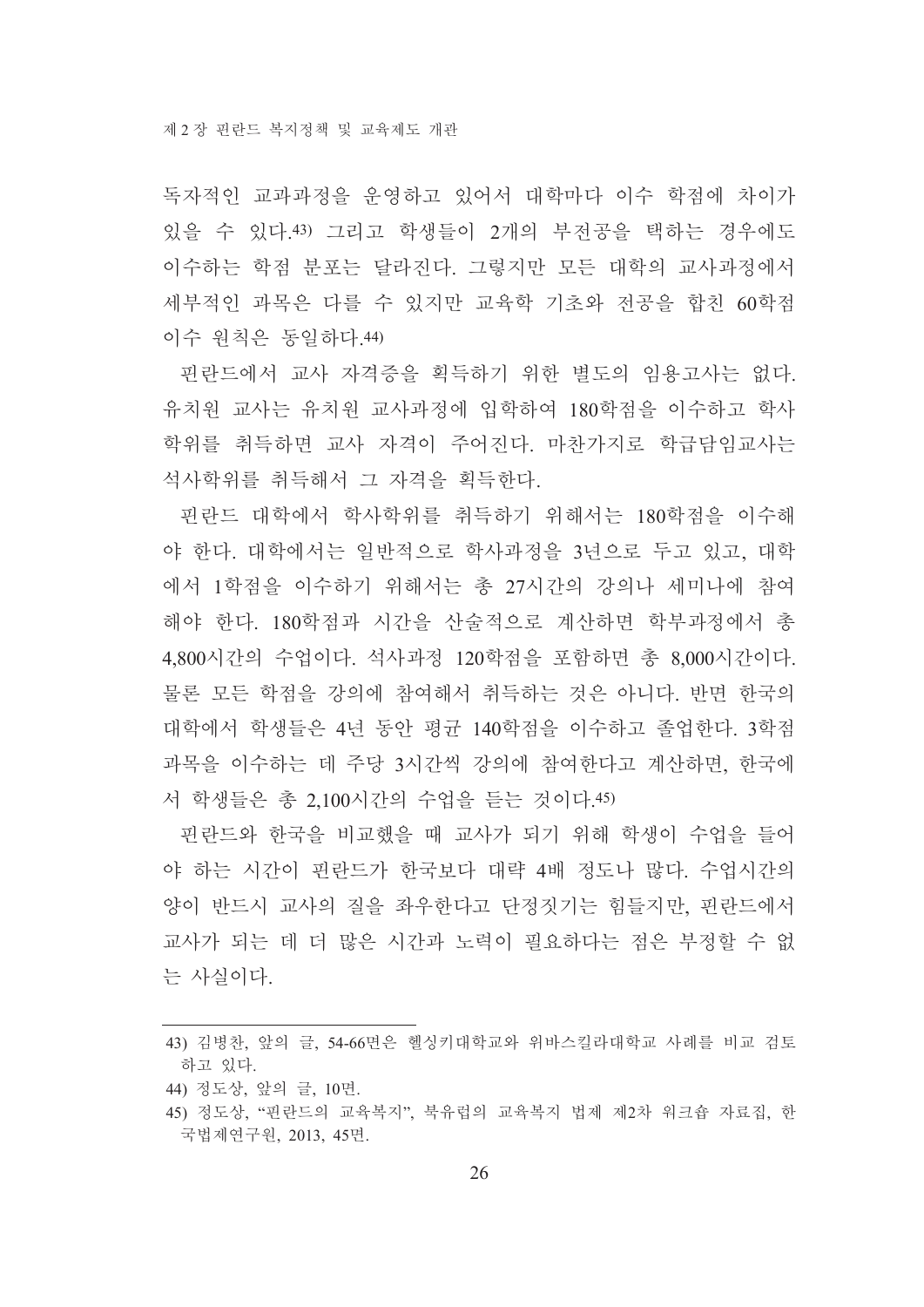그리고 핀란드 교육학 전공과정의 특징은 학부과정부터 시작되는 현장실습이다. 한국과 핀란드의 교사양성과정에서 가장 다른 부분도 교사의 현장실습일 것이다. 핀란드의 교사 지망생드들은 학부 2학년, 늦어도 3학년 때부터 현장실습을 시작한다. 핀란드의 교사과정에서 현장실습은 학부에서 시작하지만, 전문적인 실습은 석사과정의 심화 과정에서 본격적으로 이루어진다.

교사지망생들의 현장실습과정은 대학마다 고유의 커리큘럼을 두고 있기 때문에 차이점이 있지만, 전체적인 교육과정은 본질적으로 유사 하다 46)

핀란드 교사과정에서 학부와 석사과정의 혁장실습은 6개월에서 9개 월로 구성된다. 이는 핀란드 고등학교까지의 실제 수업 기간의 3분의 2 또는 1년에 해당하는 기간이다. 실습전담교사가 교생실습을 지도한 다. 교사지망생들은 실습과정을 통해 실제 학교에서 일어날 수 있는 다양한 경험을 사전에 하게 된다. 이 과정을 통해 정식교사가 되기 전에 사전준비를 만반에 하는 것이다.47)

#### 제 3절 교육제도와 복지정책의 결합

I 학생교육지워

1. 맞춤형 교육

핀란드에서는 학생들에 대한 맞춤형 교육이 이루어진다. 학생의 학 습방식, 관심분야, 자질, 학업수행능력, 개인 환경, 성격 등 다양한 요

<sup>46)</sup> 정도상, 핀란드 교사양성과 교사연수의 현황과 시사점, 교육개발원, 2013, 27-28 면에 따르면 "예를 들어, 헬싱키대학교에서는 학부과정이 이론과 연구 중심으로 운 영되고 있어서 학부의 현장실습은 3학점에 불과하다. 뚜르꾸대학교에는 학부과정에 '교사와 교육자의 길 1', '교사와 교육자의 길 2'로 구성된 현장 실습이 편성되어 있다. 교육학 기초과정부터 현장실습을 하는 위바스뀔라대학교에는 전공과정에 '현 장실습 2'가 편성되어 있다."고 한다.

<sup>47)</sup> 정도상, 핀란드 교사양성과 교사연수의 현황과 시사점, 교육개발원, 2013, 28면.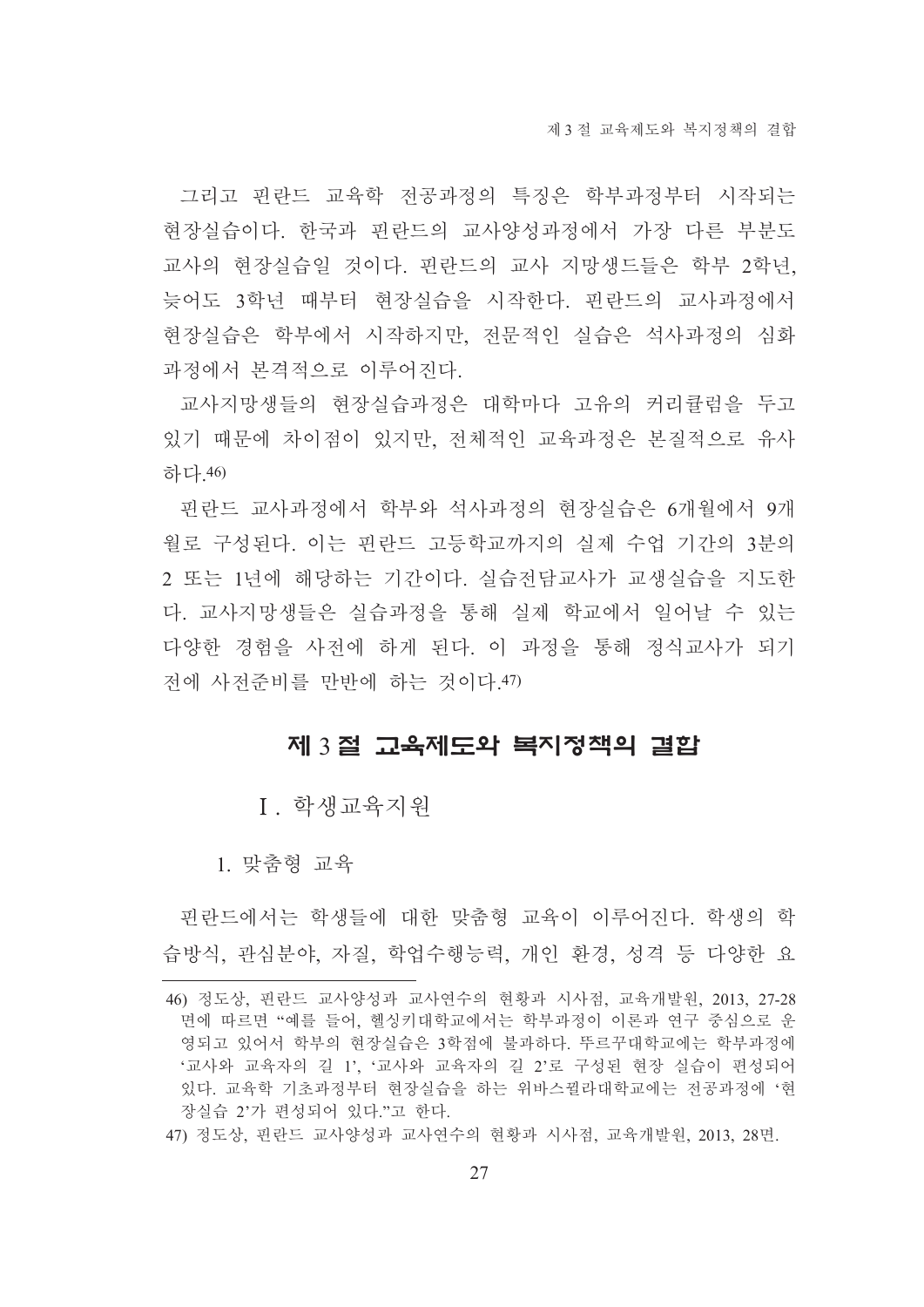소들에 대해 교사가 관심을 갖고 그에 걸맞는 교육을 할 수 있도록 주의를 기울인다. 학생의 다양한 화경은 학습동기와 결과에 많은 영 향을 줄 수 있으므로 이에 대한 적절한 고려가 필요하기 때문이다. 이와 같은 교수방식을 통해 학생에게 지식을 유효적절하게 전달하는 한편, 학생의 학습의욕도 고취시킬 수 있다.

따라서 교사는 학생의 성장정도과 학습과정에 대해서 정확하게 알 고 있어야 한다. 학생에 대한 평가권은 오직 교사만이 갖는다. 개인 맞춤형 교육은 학습의 범위, 깊이 및 학습속도 등에 대한 고려를 의 미한다. 교사는 학생에게 알맞은 교육의 내용과 자료 등을 제공하고. 과제물의 양과 학습기간에도 각기 다른 배려를 한다. 이 과정을 통 해 학생들이 스스로 가장 적합한 학습방법을 찾고, 자신의 능력을 발전시킬 수 있는 기회를 갖게 된다.48)

2. 특수교육지워

학생이 정상적인 성장, 발전, 학습을 하지 못한다고 판단될 경우에 특수교육지원(Erityinen tuki)이 이루어진다. 특수교육지원은 일반적인 교육과 격리된 방법이나 장소가 아닌, 일반적인 교육의 현장에서 이 루어진다. 즉, 연장된 의무교육의 개념이다. 따라서 특수교육지원은 모든 학생이 기초의무교육이 끝난 후에 지속적인 학습을 할 수 있는 능력을 제공하는 것을 목표로 하다.49)

특수교육지워은 기초의무교육 2학년이 끝난 후 그리고 7학년에 진 급하기 전에 서면에 의해 결정된다. 이 결정은 기초교육법이 규정한 바에 따른다. 특수교육지원을 받도록 결정된 학생은 핵심적인 교육전 문집단의 지원, 통역 서비스, 기타 필요한 서비스를 제공받는다. 필요

<sup>48)</sup> 정도상, "핀란드의 교육복지", 북유럽의 교육복지 법제 제2차 워크숍 자료집, 한 국법제연구원, 2013, 46-47면.

<sup>49)</sup> 정도상, 앞의 글, 47면.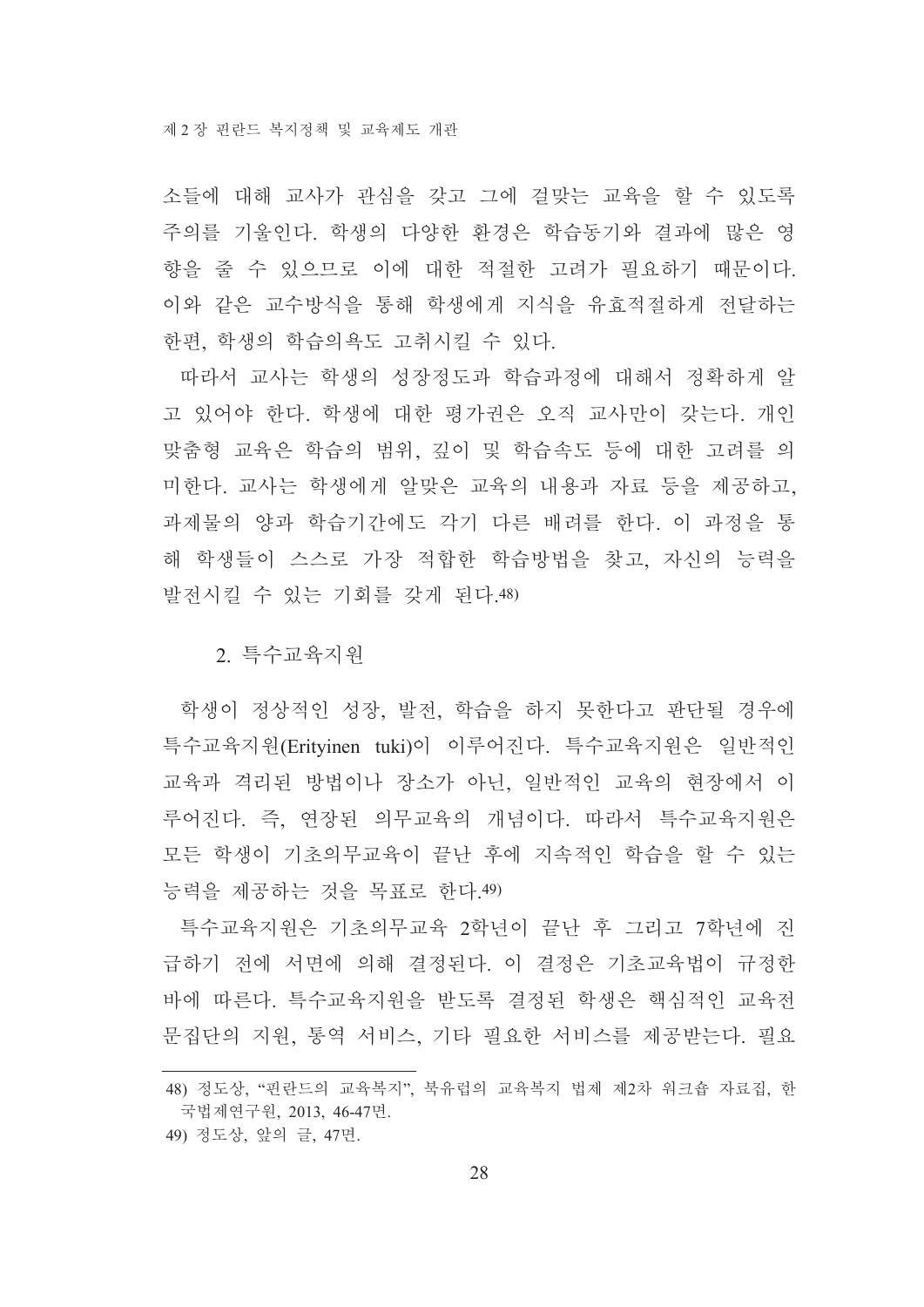할 때는 교육과정을 예외적으로 조정하여 그 학생에게만 적용하다. 예비학교 또는 기초교육 이전에도 심리적 의학적 평가에 기초해서 특 수교육지원대상자로 결정되면, 학생의 장애, 질병, 성장지체, 정신장애 등 의 요인이 아니라도 실시할 수 있다. 강화교육을 거치지 않아도 교통사고 또는 질병에 의해서 특수교육 대상자로 판정을 받을 수 있다.50)

3 보충교육

보충교육(Tukiopetus)은 일시적으로 학습에서 제외된 경우 또는 짧은 기간의 학습 지원이 필요할 때 이루어진다.51) 보충교육은 사유에 해 당할 경우 즉시 시작한다. 이는 학생이 필요한 과제, 수업시간, 개인 지도가 포함될 수 있고, 다양한 방법 및 자료가 사용되다.

보충교육은 학생의 학습계획에 따라서 일반 수업시간 또는 정규수 업이 끝난 후에 할 수 있다. 그리고 전체 학생을 대상으로 집단교육 또는 소규모 집단교육을 하는 것도 가능하지만, 대부분의 경우에는 개인에 대한 교육으로 이루어지는 것이 워칙이다.

일차적으로 교사가 보충교육대상자를 파악하고, 학생 및 부모와 협 의해 교육실시여부를 결정하다. 일반적으로 결석하 학생, 학습부지학 생들이 대상이 되며, 특수교육 이전에도 우선적으로 실시하는 것이 가능하다

#### 4. 여장교육의무

장애나 질병으로 인해서 9년 내에 기초의무교육의 학업을 마칠 수 없 을 경우 학업을 조기에 시작하여 11년 동안 교육을 받는다.52) 예비학교 교육은 1년 또는 2년 동안 연장하는 것이 가능하다. 학생이 기초의무교

<sup>50)</sup> 정도상, 앞의 글, 47면.

<sup>51)</sup> 이하의 내용은 정도상, 앞의 글, 48면.

<sup>52)</sup> 이하의 내용은 정도상, 앞의 글, 49면.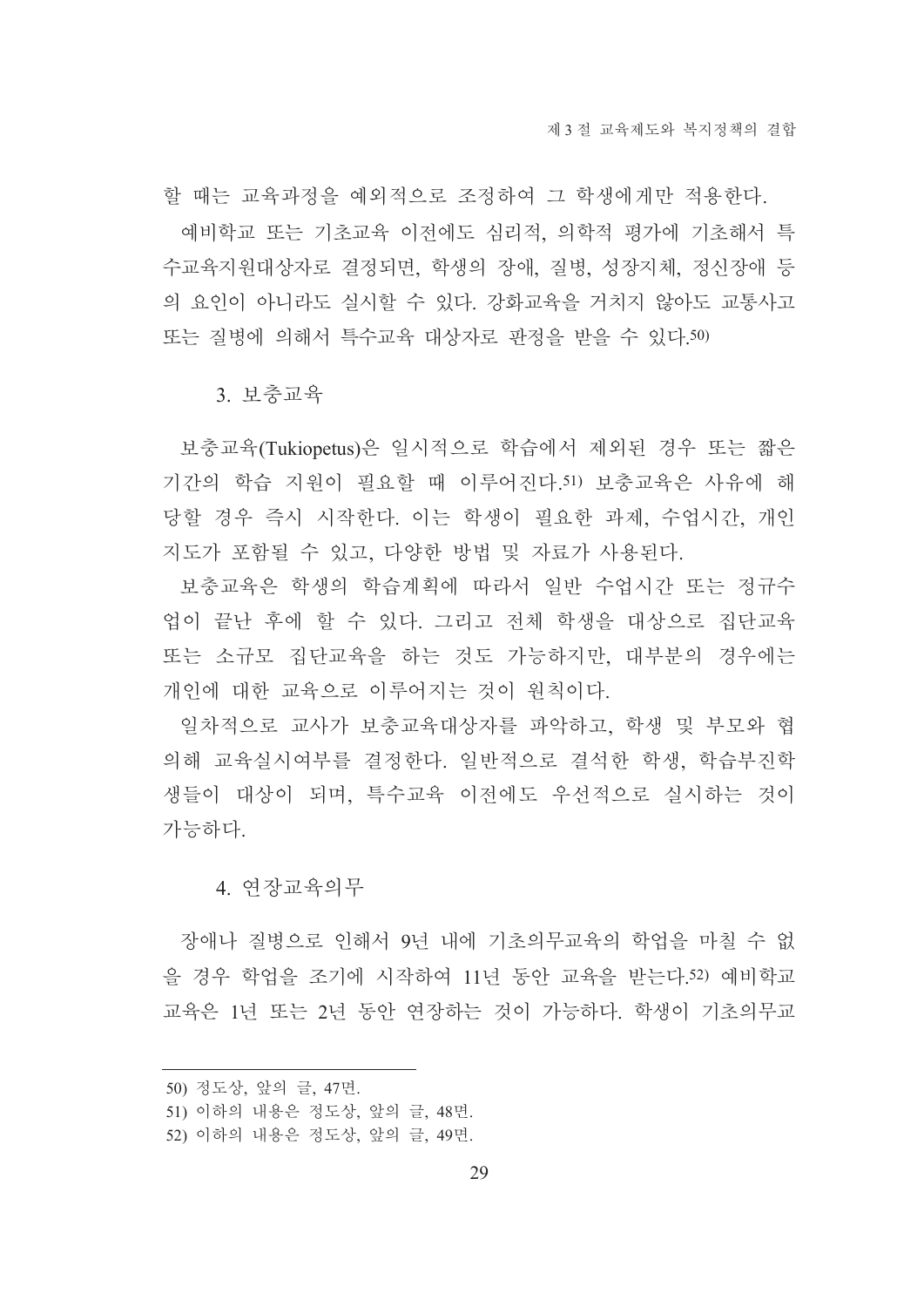육에 대비하여 충분한 주비과정을 거친 후 정상적인 학교 교육과정을 이 수할 수 있도록 돕는 것이다.

연장교육(Pidennetty oppivelvollisuus)을 받는 학생들은 청각 · 시각 장 애인, 그리고 육체적, 정신적으로 성장이 더딘 학생들이다. 만5세가 되면 교육을 받을 수 있다. 이들에게는 의무로 규정되어 있는 제2공용어와 외 국어를 가르치지 않도록 조치할 수 있다. 과목조정을 통해 학생들의 부 담을 줄여줄 수 있다. 이 학생들에게 활동 영역 위주의 교육을 할 수 있 다. 활동영역이라 함은 동기부여 능력, 언어, 의사소통, 사회적인 능력, 일상적인 활동 능력, 인지 능력을 포함한다. 연장의무교육은 개인적인 차 원에서 이루어지고, 최대한 학생의 동기 유발과 도달 가능한 목표를 제 공해야 한다. 이를 통해 학생의 흥미를 자극할 수 있어야 한다. 평가는 반드시 서술 형식으로 이루어지며, 이들의 교육 계획에는 전문인력이 반 드시 포함되어야 한다.

#### Ⅱ. 경제적 지워

1. 기본적인 경제적 지워

핀란드에서는 의무교육부터 대학의 박사과정까지 수업료와 등록금 등의 비용이 무상이다. 이 혜택은 핀란드에 장기 비자를 받고 KELA 카드를 받은 외국인 학생에게도 동일하게 적용되다. 기초학교, 일반고 등학교, 직업학교에서는 무상으로 점심식사를 제공한다. 종교에 따른 음식의 제한이 있을 때는 별도의 음식을 제공한다.

기초의무교육과정에서 필요로 하는 모든 학습에 필요한 학용품과 교재 도 무상으로 제공된다. 가정에서 따로 주비해야 할 주비물이 없다. 다만 고등학교 과정에서 사용하는 교재는 개인의 비용으로 구입해야한다.53)

<sup>53)</sup> 정도상, 앞의 글, 49-50면.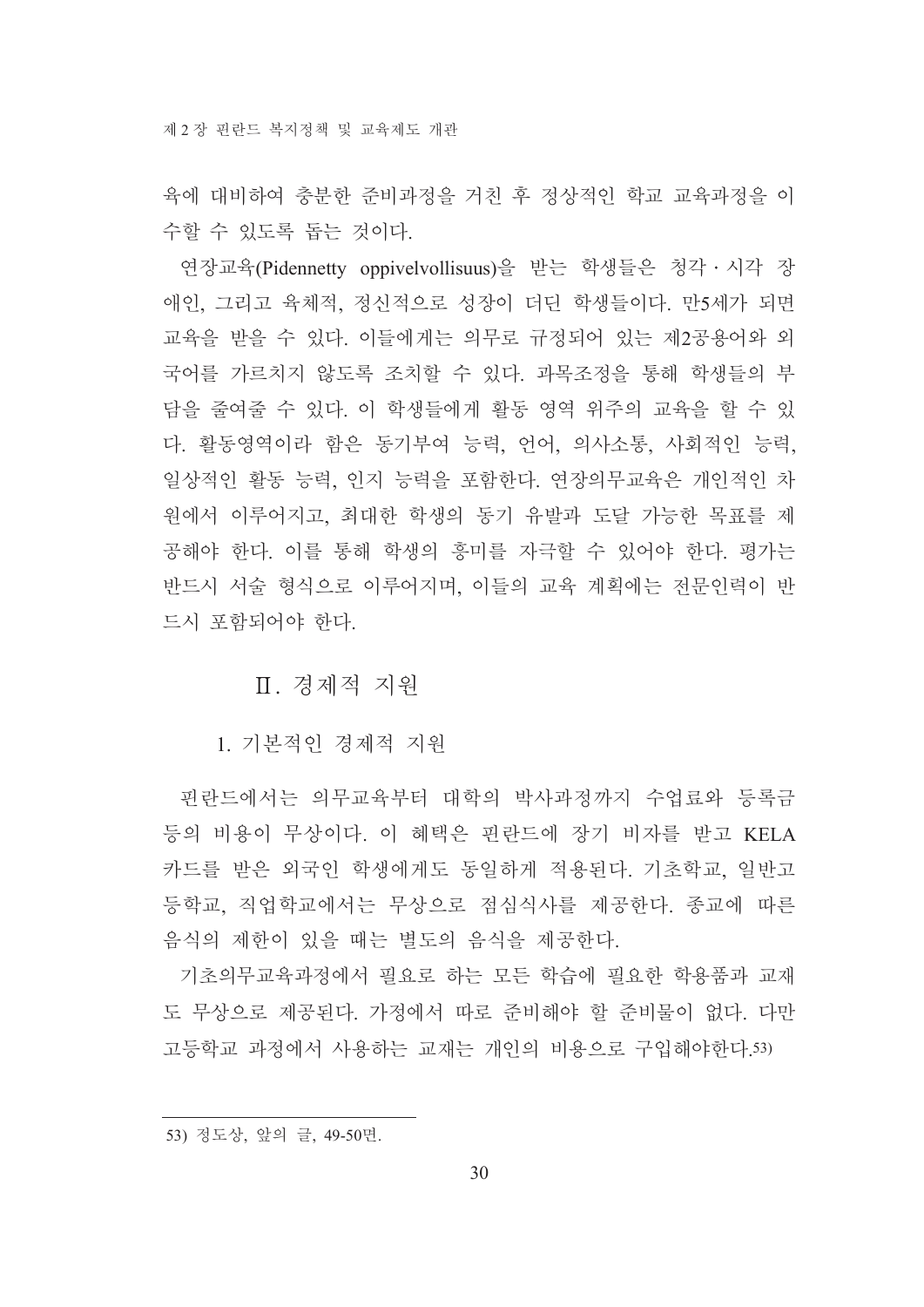2. 학습지워금

핀란드에서는 본인의 학업의지가 있을 경우 경제능력의 이유로 학 업을 중단하는 일이 없도록 다양한 지원을 하고 있다. 충분한 지원책 이 될 수는 없을지라도 학생에게 최소한의 비용을 제공함으로써 학업 을 중단하지 못하도록 하고 있다. 학습지워금(Opintotuki)으로는 몇 가 지가 있다. 가장 대표적인 것은 학습지원수당이 있고, 주거지원비와 학업비용대출이 있다. 외국에서 공부를 하는 학생들에 대해서도 예외 없이 이러한 지원을 한다는 점이 특이하다. 그리고 이 외에도 교통비 지급, 식사비 지원, 방과 후 학습 지원 등이 포함된다.54)

(1) 학습지워수당

고등학교와 대학에서 공부하는 학생들이 받는 학습지원수당(Opintoraha)이다.55) 학습지원수당은은 고등학교와 대학교, 나이, 주거형태에 따라서 기본 지원금이 결정되어 있고, 본인과 부모의 소득 수준에 따 라서 지워금이 감소 또는 증가할 수 있다. 기본적인 지워금은 다음과 같다.

<표 2> 교육과정에 따른 연령별 학습지원수당56)

(단위: 유로)

| 구 부               | 고등학생 | 대학생 |
|-------------------|------|-----|
| 결혼 또는 부양 가족이 있을 때 | 246  | 298 |
| 독립 거주 20세 이상      | 246  | 298 |

54) 정도상, 앞의 글, 53면.

56) 정도상, 앞의 글, 54면.

<sup>55)</sup> 이하의 내용은 정도상, 앞의 글, 53-54면.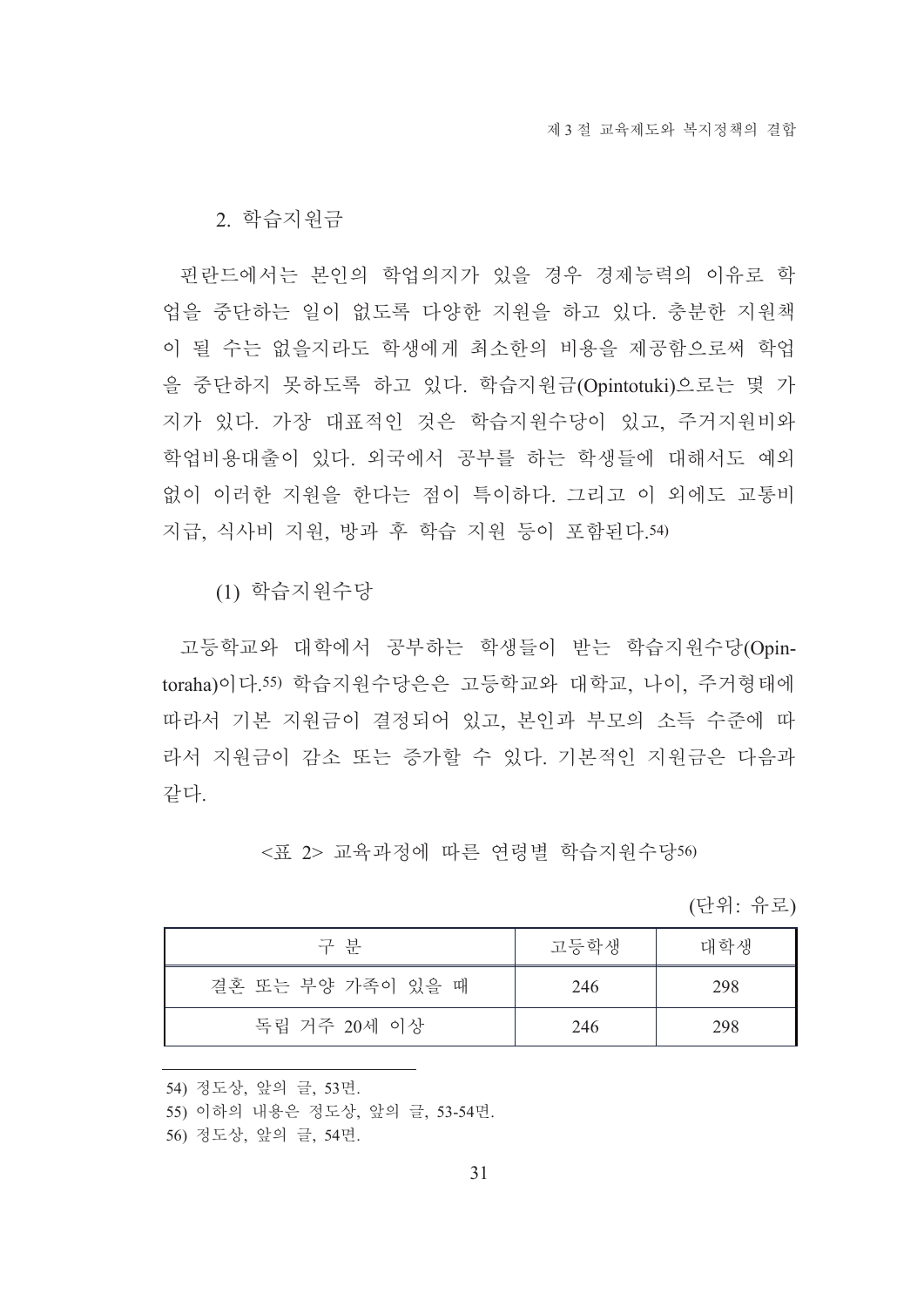제 2 장 핀란드 복지정책 및 교육제도 개관

| 구 분           | 고등학생            | 대학생   |
|---------------|-----------------|-------|
| 독립 거주 18~19세  | 246C            | 298   |
| 독립 거주 17세     | 100B            | 145 A |
| 부모와 거주 20세 이상 | 80A             | 122A  |
| 부모와 사는 17~19세 | 38 <sub>B</sub> | 55A   |

위의 표에서 A, B, C는 각각 부모의 소득 수준에 따라서 지원수당 이 증가또는 감소할 수 있음을 표시하고 있다. 부모의 연간 소득이 22,760유로 이하이면 58유로에서 145유로까지 더 많은 지원금을 제공 한다. 예를 들면 독립거주를 하는 대학생의 기본학습수당은 145유로 이지만, 부모의 소득이 22.760유로 이하이면 145유로를 추가하여 총 290유로의 수당이 지급된다.57)

2) 주거지원비

기초의무교육을 끝내 학생이 임대해서 거주하는 경우에는 전체 임 대료의 80%를 국가가 지원한다. 이를 주거지원비(Asumislisa)라고 한 다. 그러나 월 임대료가 252유로를 넘는 경우에는 그 이상의 임대료 에 대한 지원은 하지 않고, 월임대료가 33.63유로 이하일 때도 지급하 지 않는다. 부모의 집을 임대해서 거주할 때는 최대 58.87유로를 지급 할 수 있다. 기본적으로 부모의 집에서 거주하는 경우에는 주거지워 비를 제공하지 않는다.58)

3) 학업비용대출

핀란드에서는 학업지원수당과 주거지원비를 제공함에도 불구하고, 학생들은 별도의 비용이 필요하게 마련이다. 통신비, 식비, 기타 문화

<sup>57)</sup> 정도상, 앞의 글, 53-54면.

<sup>58)</sup> 앞의 글, 54면.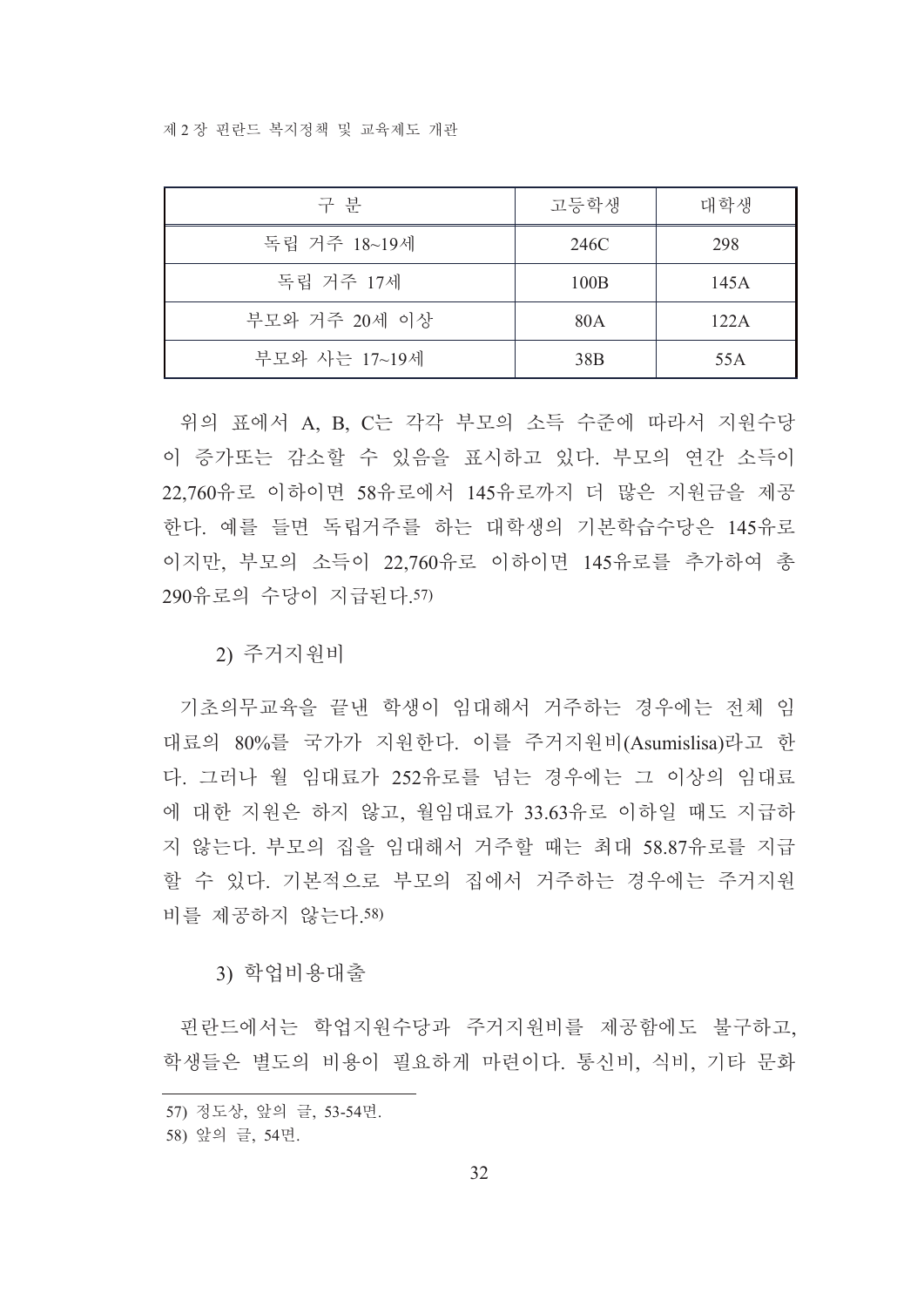생활을 영위하기 위한 비용 등이 그 예일 것이다. 이와 같은 비용의 마련을 위해 핀란드에서는 학업비용대출을 해주고 있다. 학업비용대 출은 국가가 보증하고 금융기관에서 대출을 하는 시스템이다. 대체로 학업대출금의 대출이자는 4% 이내이고, 매 6개월마다 6월 15일, 12월 15일에 발생한 전체 이자의 1%를 상환하게 되어 있다. 이를테면 4,000 유로를 대출 했을 경우, 년 4%의 이자이면 160유로의 이자가 발생한 다. 대출자는 전체 4% 중에서 1%에 해당하는 이자 비용으로 40유로를 연2회에 걸쳐서 20유로씩 상환한다. 나머지 상환하지 않은 대출이자는 대출 원금에 가산되어 1년이 지난 후의 대출원금은 4,120유로가 된다. 학생들의 대출금에는 한도가 정해져 있다.59)

#### <표 3> 국가보증대출한도 금액60)

(단위: 유로)

| 개인의 학습 상황             | 국가보증한도액 |
|-----------------------|---------|
| 18세 이하의 대학 재학생이 아닌 경우 | 160     |
| 18세 이상의 대학생이 아닌 경우    | 300     |
| 대학생                   | 300     |
| 성인교육 대상자              | 300     |
| 해외 유학생                | 600     |

#### 3. 교통비지원

교통비는 기초의무교육학교와 대학생에는 지워되지 않고, 일반고등 학교와 직업학교 학생들에게만 지워된다. 가장 짧은 거리로 계산해서 통학거리가 10킬로미터 이상일 때만 교통비 지원을 신청할 수 있다.

<sup>59)</sup> 정도상, 앞의 글, 55면.

<sup>60)</sup> 정도상, 앞의 글, 55면.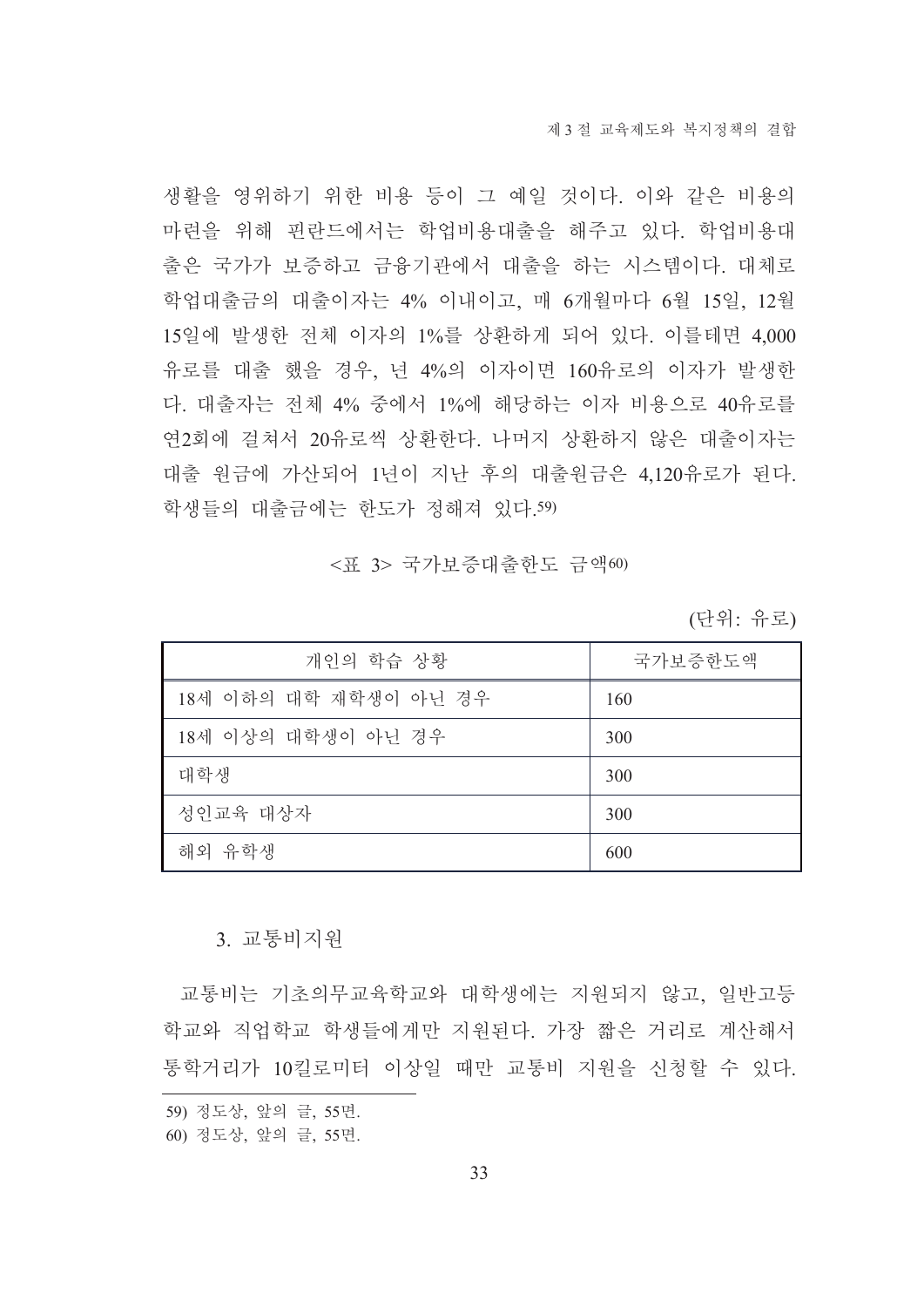통학거리 100킬로미터 이상의 교통비는 개인이 부담해야 한다. 교통 비는 대체로 5킬로미터 단위로 증가된다. 61)

4. 식비지원

대학 구내 식당의 음식비는 상대적으로 저렴하다. 학생들은 구내 식 당을 이용할 수 있고, 지역마다 정해진 식당이 있어서 한 끼당 1.94유로 의 지원을 받는다. 헬싱키 지역에는 65개 정도의 학생 할인식당이 있다. 위와 같은 일반적인 지원 외에도 학생들은 대중교통을 이용할 떄

일반인의 50%의 할인, 저렴한 방과후 학습, 신문 구독비 할인 등 각 종 혜택을 받는다. 62)

<sup>61)</sup> 정도상, 앞의 글, 56면.

<sup>62)</sup> 정도상, 앞의 글, 56면.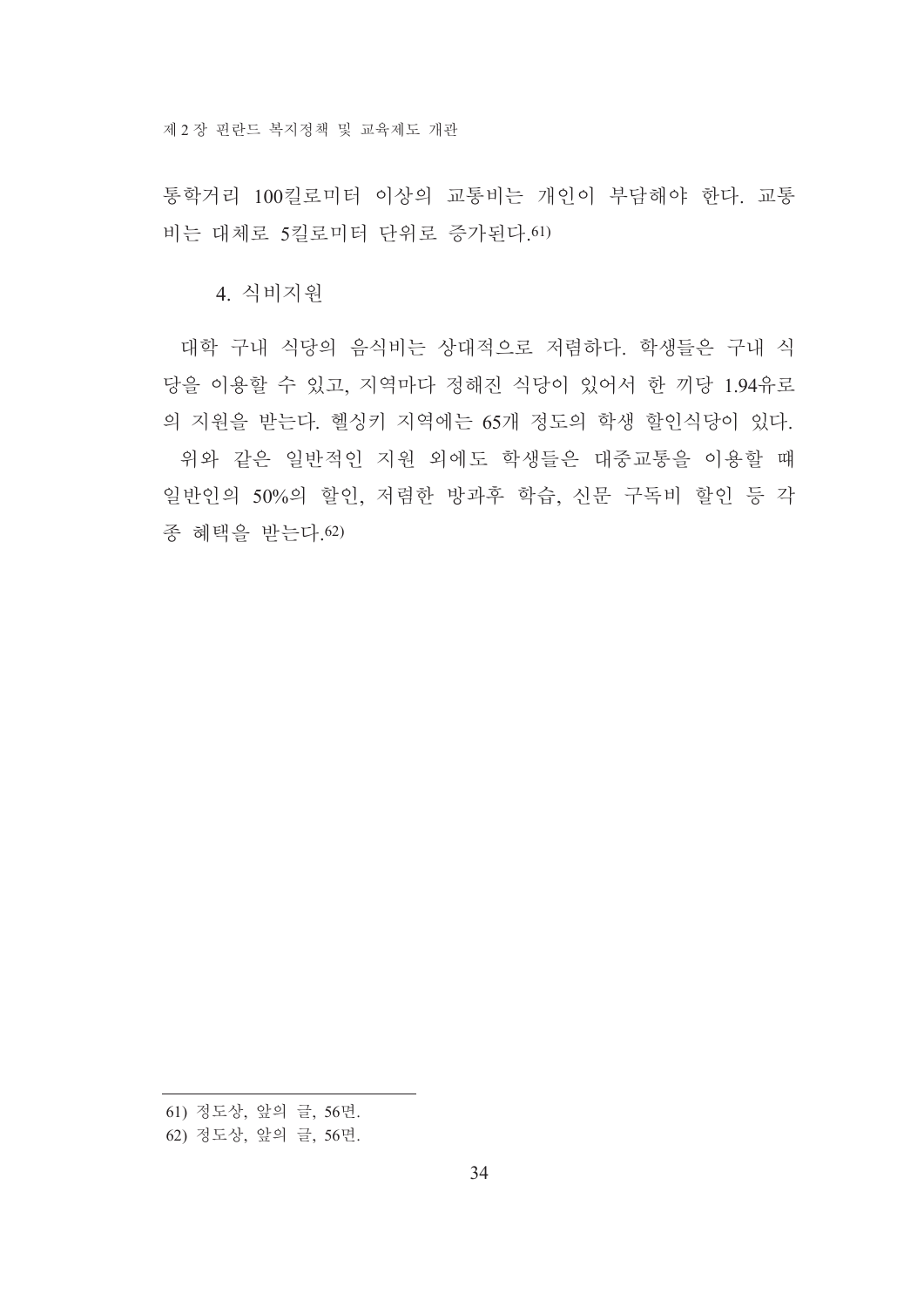### 제 3 장 핀란드 교육복지법제의 체계 및 내용

#### 제 1절 교육제도의 헌법적 근거

핀란드는 1917년 러시아 제국으로부터 독립한 후 1918년 백군과 홍 군간의 내전을 경험했다. 내전 이후 핀란드의 헌법이 제정되었다. 1919 년 제정된 핀란드의 성문헌법은 4개의 기본법인 Constitution Act(1919.7) 와 Parliament Act(1928), Ministerial Responsibility Act(1922), Act on the High Court of Impeachment(1922)로 구성되었다. 헌법제정 50주년인 1969 년부터 헌법 개정에 대한 논의가 시작되었다. 법학 · 정치학 · 사회학 분야에서의 소장학자들이 주도한 혁신적인 헌법 개정 운동은 기존의 헌법을 내전과 전쟁으로 점철되었던 구시대의 역사적 산물로 간주하 였다. 대통령 · 정부와 의회의 관계를 중심으로 논의하기 위해 모든 정당이 참여하는 헌법개정위원회가 설치되었으나 Kekkonen 대통령의 반대로 헌법 개정 논의는 중단되었다. 이로 인해 헌법 개정의 동력이 상실되었으나 1995년 사민당의 리포넨(Lipponen)총리가 차기 대통령 선거해인 2000년을 최종시한으로 설정해 개헌일정을 잡았다. 1995년 에 임명된 전문가 실무그룹의 검토를 거쳐 1996년부터 의회 산하에 헌법위원회를 구성하여 헌법 개정 문제를 논의하였다. 4개의 기존 성 문 헌법을 1개로 통일한 헌법 개정안을 마련하였고 1999년 6월 22일 거의 만장일치로 의회에서 통과된 후 2000년 3월 1일부로 발효되었 다.63) 현행 헌법은 2000년 개정된 것이다.64)

<sup>63)</sup> Antero Jyränki, "Finland: Foreign Affair as the Last Stronghold of the Presidency", European Constitutional Law Review, Vol.3, 2007, pp. 294-297.

<sup>64)</sup> 핀란드헌법 영문판은 http://confinder.richmond.edu/admin/docs/Finland1999English.pdf 참조. 최종접속 2013. 9. 1. 핀란드헌법 원문은 http://www.finlex.fi/fi/laki/ajantasa/1999/19990731 참조 최종접속 2013. 9. 1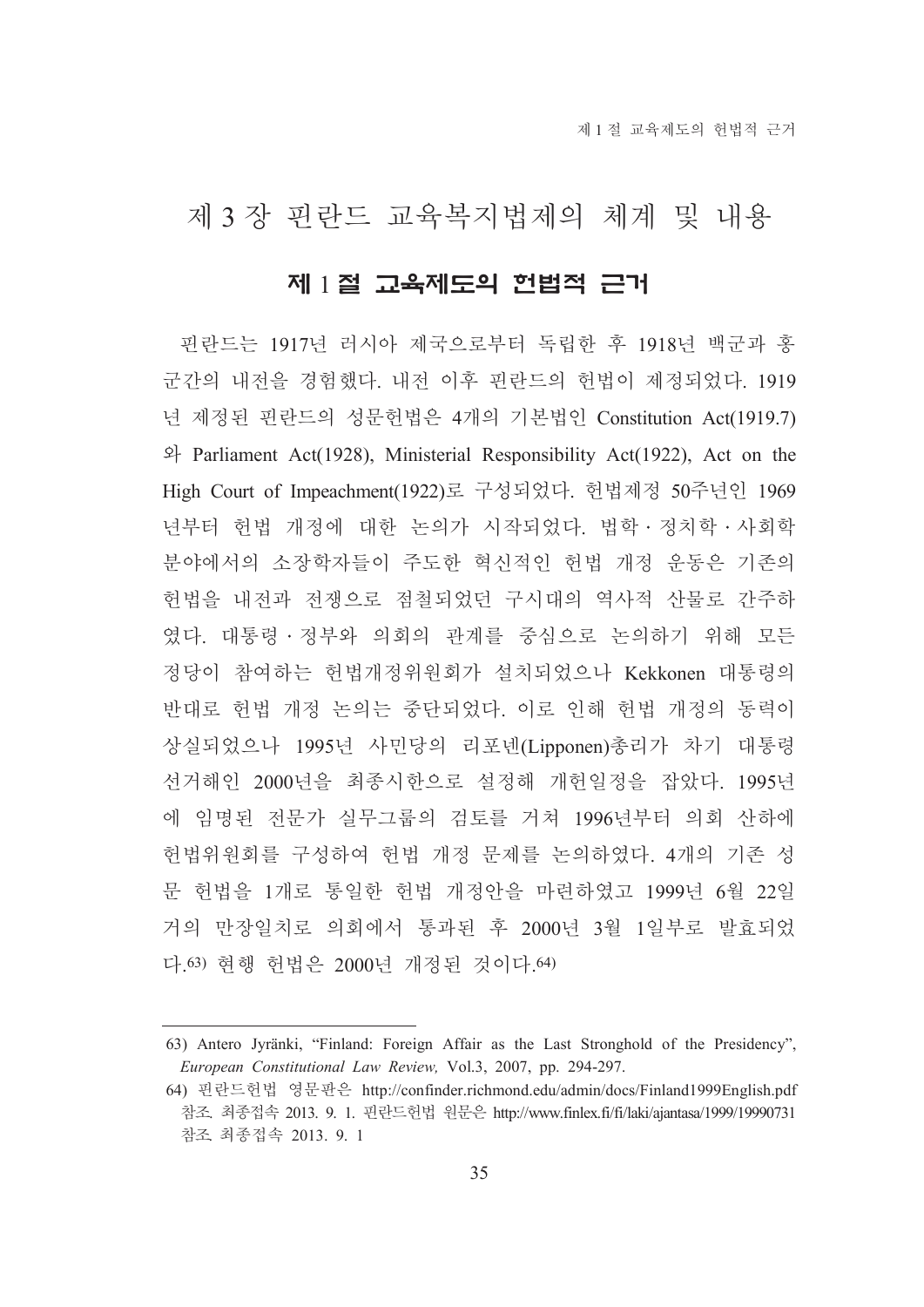헌법 제16조는 교육을 받을 권리를 규정하고 있는데, 이에 따르면 모든 국민은 무상으로 기본교육을 받을 권리가 있다. 교육을 받을 의 무에 관해서는 법률로 정한다(헌법 제16조 제1항). 국가는 법률에 규 정된 바에 따라 모든 국민이 자기 능력과 특별 요구에 따라 다른 교 육 서비스를 받을 평등한 기회를 제공해야 할 뿐만 아니라 경제적 이 유에 구애받지 않고 자신을 개발할 기회를 보장한다(동조 제2항). 이 처럼 헌법 제16조는 교육을 받을 권리를 보장하기 위해 무상교육을 규정하고 있으며, 국민들에게 교육의 기회가 평등하게 제공되어야 함 을 명시하고 있다.

그리고 헌법 제123조는 "대학은 자율적으로 운영되고, 그에 관한 구 체적인 사항은 법률로 정한다"고 규정하고, "주(州)와 지자체가 기타 교육 서비스를 통제하는 기준과 사립 교육기관에서 교육에 상응하는 것을 실시할 수 있는 권리의 부여에 관한 사항은 법률로 정한다"고 규정하고 있다.

한편, 헌법 제125조는 "핀란드 시민권자만 공무원으로 임명될 수 있 다고 하면서 공무원에게 요구되는 자격기준은 기술과 능력, 검증된 시민성이라고 규정하고 있다. 이와 같은 이러한 공무원의 자격요건은 교사에게도 적용되다.

#### <u>제 2 절 기초교육법</u>

#### I. 체 계

기초교육법(Basic Education Act, 628/1998)은 총 10개 장으로 구성되 어 있고, 다음과 같은 체계를 갖고 있다. 제1장 적용 및 목적 (Application and objectives)은 법률의 적용(제1조), 교육의 목적(제2조), 교육의 기본(제3조)에 대해 규정하고 있다. 제2장 교육제공자로서 지방 정부(Local authority as education provider)은 예비 기초교육과 기초교육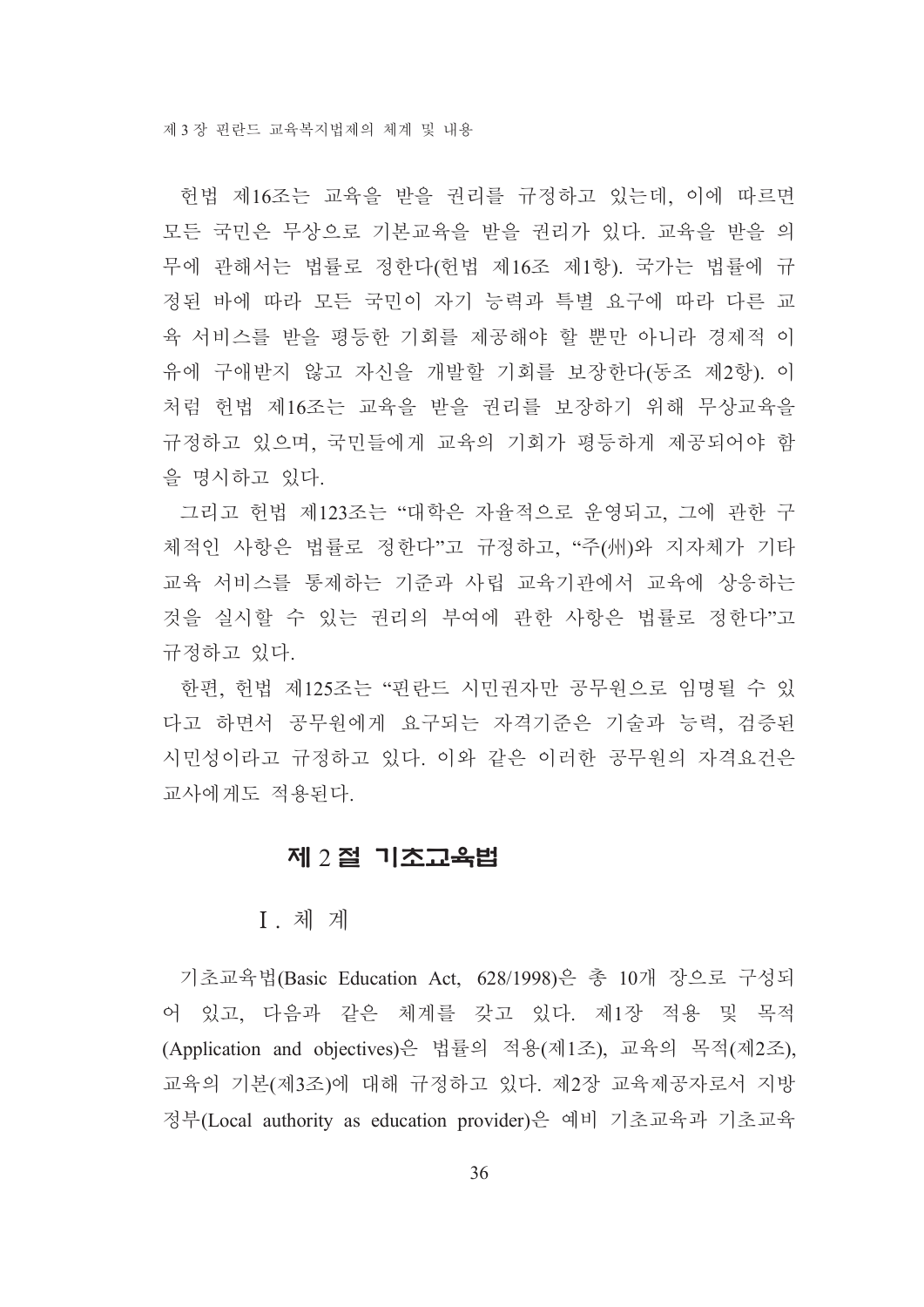마련에 대한 법적 의무(제4조), 기타 교육 및 활동에 대한 의무(제5조), 학교 배정 결정의 의무(제6조) 등 지자체의 의무를 규정하고 있다.

제3장 기타교육제공자(Other education providers)는 교육 제공자로 등 록된 협회나 재단(제7조), 교육제공자로서의 정부(제8조) 등 기타 교육 제공자에 대해 규정하고 있다.

제4장 교육(Education)은 교육 기간(제9조), 수업 언어(제10조), 교육 내용(제11조), 모국어(제12조), 종교교육과 도덕(제13조), 수업시수의 배분과 핵심교육과정(제14조), 교육과정(제15조), 보충수업 및 단시간 특수교육(제16조), 강화된 지원(16a조), 특수 지원(제17조), 개인별 수업 계획(제17a조), 특수 교육(제18조), 공교육(제19조), 시범운영(제20조) 등에 대해 규정하고 있다.

제5장 평가(Evaluation and assessment)는 교육평가(제21조), 학생평가 (제22조) 등 평가에 대해 규정하고 있고, 제6장 학습시간(Working time)은 학년도(제23조), 학생의 학업 분량(제24조) 등 학사일정에 대해 규정하고 있다.

제7장 의무교육 및 학생의 권리 · 의무(Compulsory education and the pupil's rights and duties)는 의무교육(제25조), 의무교육 이수(제26조), 예비 기초교육에 대한 권리(제26a조), 입학 연령에 대한 예외(제27조), 교육 장소(제28조), 안전한 환경에 대한 권리(제29조), 교육받을 권리 (제30조), 무상교육(제31조), 학생복지(제31a조), 등하교(제32조), 학교 시설(제33조), 보건 복지(제34조), 재활 협력(제34a조), 학생의 의무(제 35조), 규율(제36조), 징계과정과 정학조치(제36a조), 퇴학 조치(제36b 조), 법원 판결 관련 징계 조치(36c조) 등 의무교육 및 학생의 권리와 의무에 대해 규정하고 있다.

제8장 기타조항(Miscellaneous provisions)은 교직원(제37조)과 별도의 시험(제38조), 특수교육 지원 서비스(제39조), 개인자료 취급과 비밀유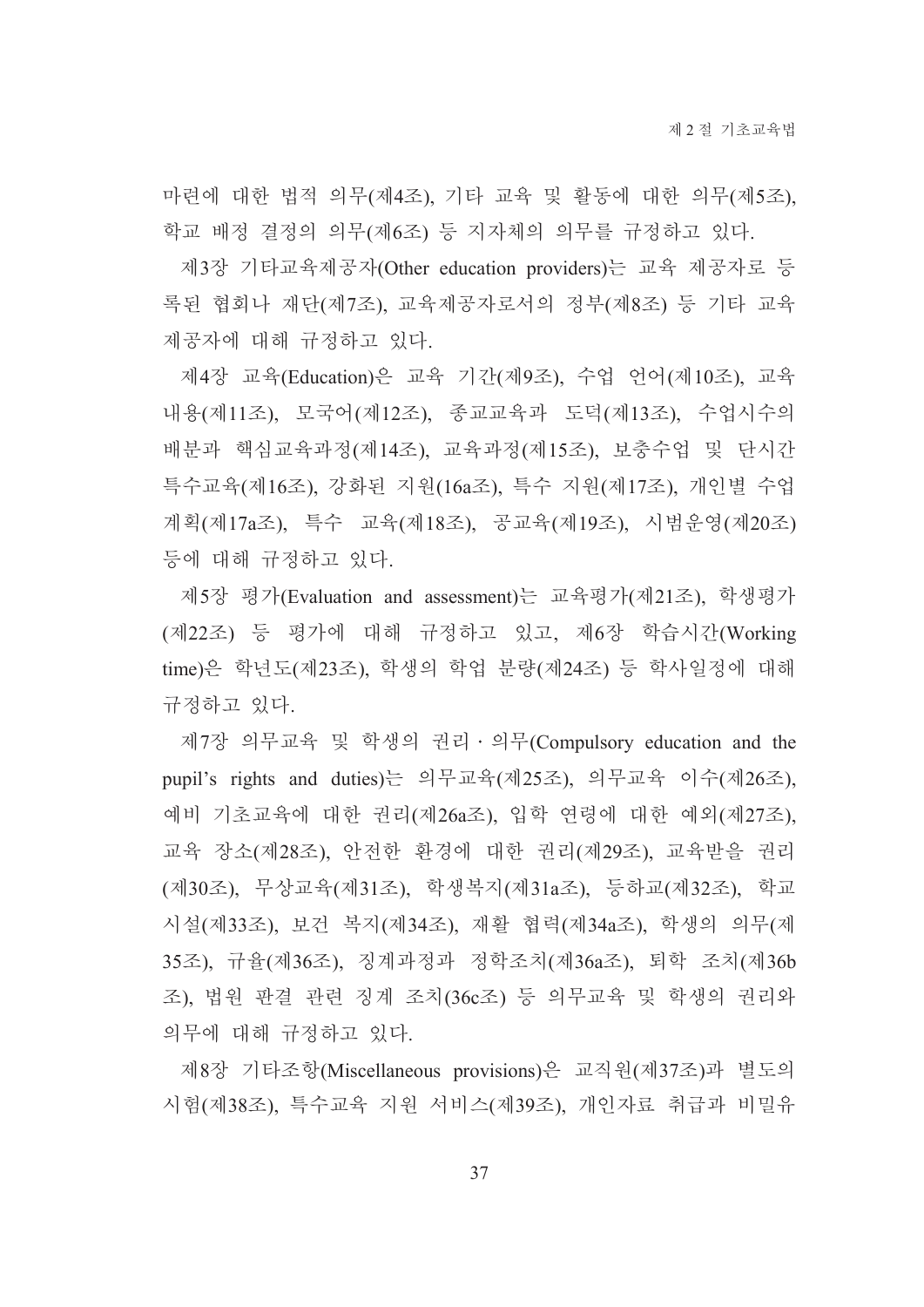지(제40조), 제41조(정보 접근), 항소(제42조), 재정(제43조), 학비(제44 조), 감독의무의 직무유기(제45조), 의무 교육 외 교육(제46조), 보조 활동(제47조), 학생회(제47-1조), 구체적인 사항(제48조) 등 별도의 장 으로 분류하기 어려운 기타 사항들을 규정하고 있다.

제8-1장 사전 및 사후학교활동(Before- and after-school activities)은 목적과 지침(제48a조), 제공 범위(제48a조), 평가(제48a조), 안전한 환경 과 학교 혜택에 대한 권리(제48a조), 인력(제48a조), 지원금(제48a조) 등 등교 전과 방과 후 활동에 대해 규정하고 있다.

제9장 효력발생 및 경과규정(Coming into force and transitional provisions)은 법적 효력 발생일(제49조)에 대해 규정하고 있다.

Ⅱ. 무상교육

1. 의무교육 및 학생의 권리 · 의무

핀란드의 의무교육과정은 종합학교에서 이루어지는 의무교육에 한 정된다. 기초교육법 제25조는 의무교육에 대해 정하고 있다. 핀란드에 영주하는 아동은 의무교육을 받아야 한다. 의무교육은 아동이 7세가 되면 시작한다. 의무교육은 기초교육 교육과정이 성취되거나. 의무교 육 시작 후 10년이 경과하면 종료한다(제1항). 아동의 불구 또는 질병 으로 인하여 기초교육의 목표들이 9년 내에 달성되기 어려운 경우. 의무교육은 제1항에 규정된 기간보다 1년 먼저 시작하여, 11년간 지 속될 수 있다(제2항).

제26조는 의무 학교교육의 성취에 대해 정한다. 의무적 취학여령의 아동은 이 법에 따라 제공하는 기초교육을 받거나 그렇지 않으면 기 초교육 교육과정에 상응하는 지식을 획득해야 한다. 제25조 제2항에 서 언급한 연장된 의무교육을 받는 아동은 의무교육 첫 해에 예비기 초교육에 참여해야 한다(제1항).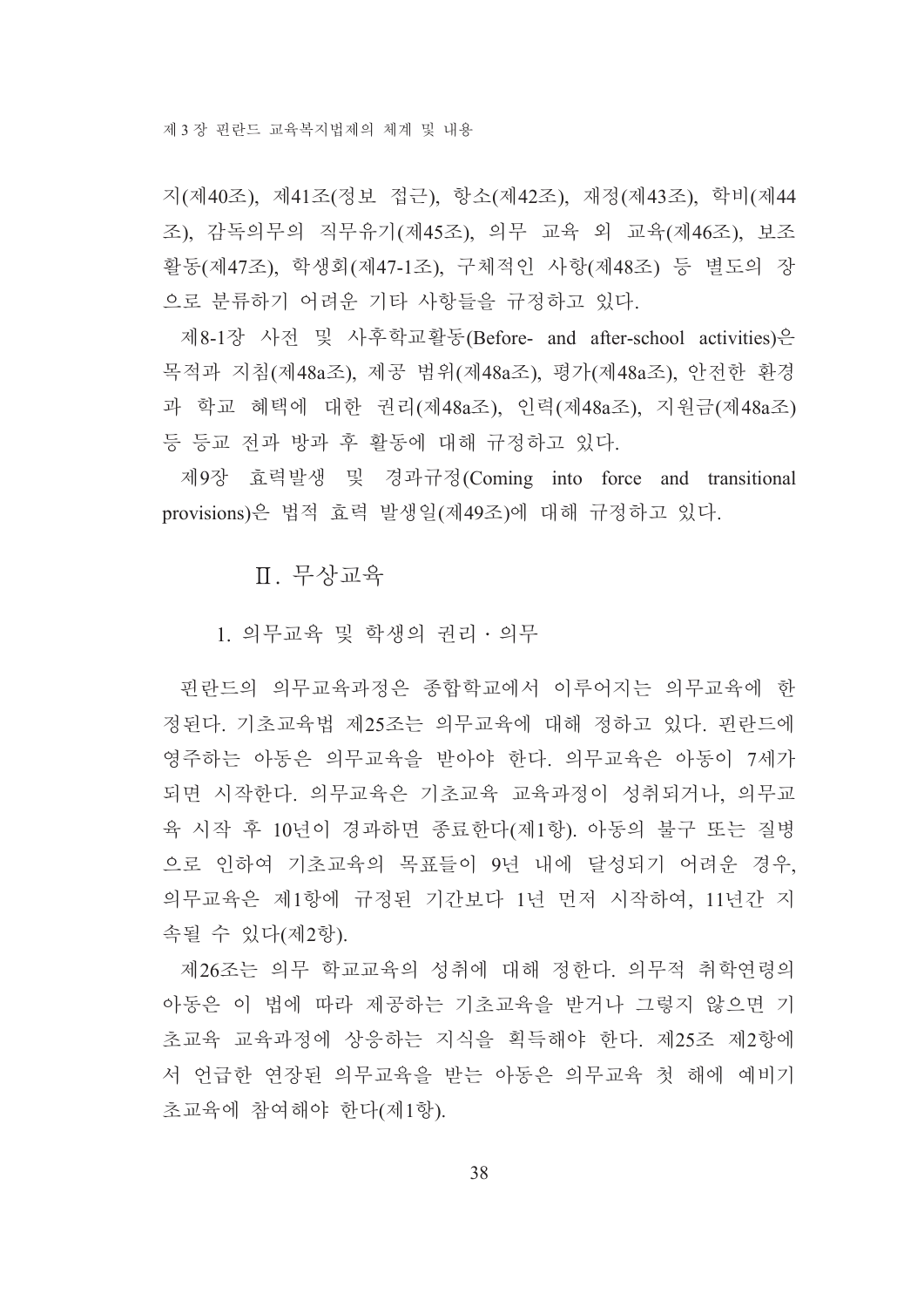교육제공자는 기초교육을 행함에 있어 학생의 결석을 감시하여 인 가되지 않은 결석은 학생의 부모/보호자에게 통지해야 한다. 의무교육 에서 학생의 부모/보호자는 의무교육이 이루어질 수 있도록 주의를 기울여야 한다(제2항). 의무적 취학연령의 아동이 이 법에 따라 제공 되는 교육에 참여하지 않는 경우, 해당 학생의 거주지를 관할하는 지 방정부는 아동의 발달을 감독해야 한다(제3항).

2. 예비기초교육

핀란드에서는 기초교육을 받기 이전에 정규교육에 적응하기 쉽도록 아동들에게 예비기초교육을 제공하고 있다. 즉, 취학전 교육을 받도록 하고 있다. 이를 권리로 보장하고 있는데, 제26조a는 취학전 교육에 대한 권리에 대해 정한다. 아동은 의무교육 개시 전에 예비기초교육 을 받을 권리가 있다. 제25조 제2항에서 규정한 연장된 의무교육을 받는 아동과 제27조에 의하여 지정된 기간보다 1년 늦게 기초교육을 시작하는 아동은 법으로 정한 의무교육의 첫 해에 예비기초교육을 받 을 권리가 있다(제1항). 제26조 제1항이 규정한 것을 제외하고, 예비기 초교육의 참여는 해당 학생의 부모/보호자에 의하여 결정되어야 한다. 예비기초교육의 등록에 관한 규정은 필요한 경우 명령에 의하여 제정 되어야 한다(제2항). 예비기초교육에 있어 교육그룹의 형성에 관한 규 정은 필요한 경우 명령에 의하여 제정되어야 한다(제3항).

제27조는 취학연령의 예외에 대해 정하고 있다. 심리학적 검토 및 필요한 경우 의학적 검토에 기초하여 필수수학능력을 가진 아동은 지 정된 시기보다 1년 먼저 기초교육을 시작할 선택권을 갖는다. 상기 검토에 기반하여 교육제공자는 해당 아동에게 지정된 시기보다 1년 먼저 교육을 시작하도록 하락할 수 있다.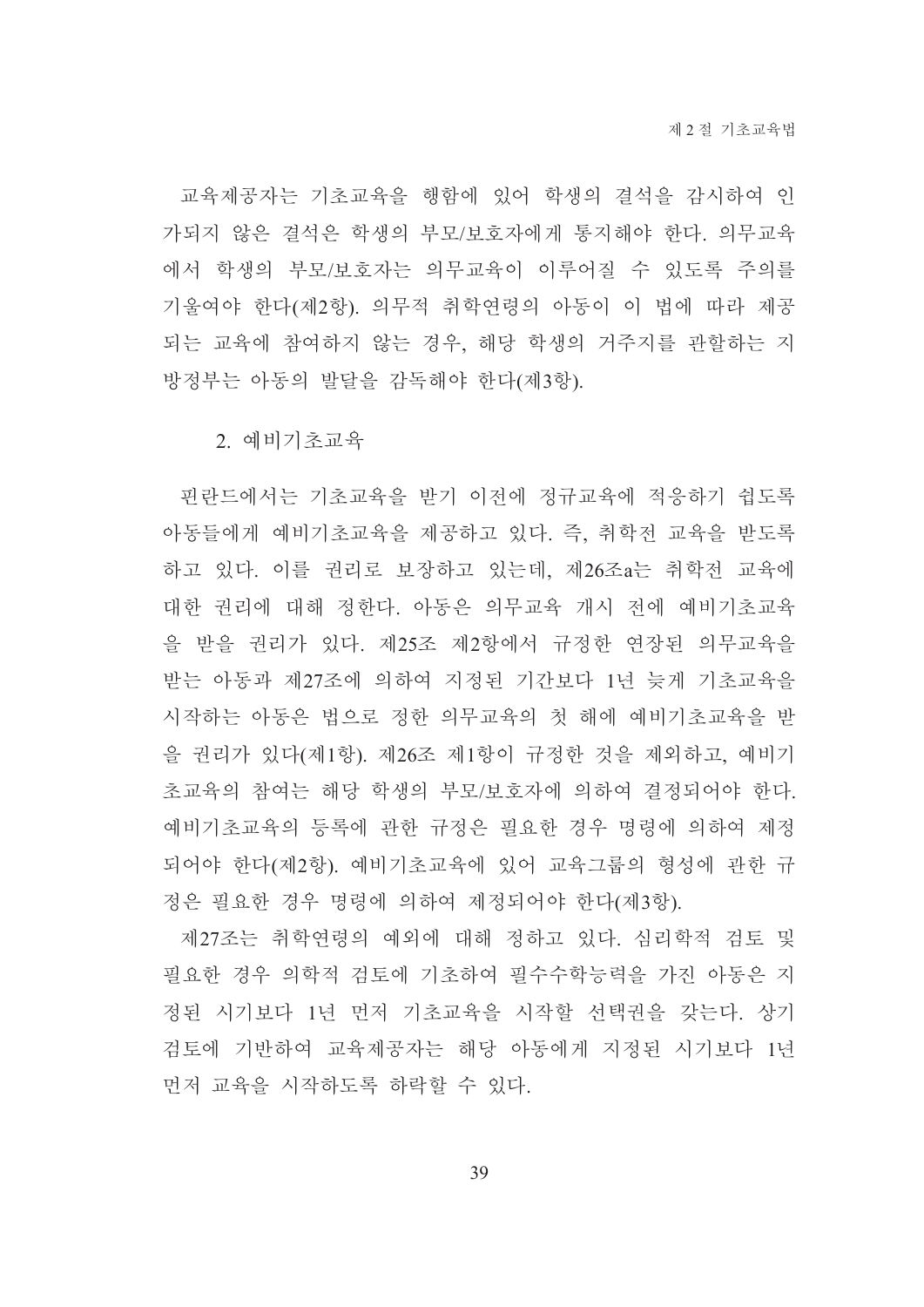#### 3. 학교교육의 장소

제28조는 학교교육의 장소에 대해 정한다. 제29조는 안전한 학습환 경에 대한 권리에 대해 정한다. 교육에 참여하는 학생은 안전한 학습 환경 대한 권리가 있다(동조 제1항). 교육제공자는 교육과정 설계와 관련하여, 폭력, 왕따, 괴롭힘으로부터 학생을 보호하기 위한 계획을 세워야 한다. 그리고 이러한 계획을 집행 및 감독해야 한다. 국가교육 위워회는 그러한 계획의 형성과 관련하여, 핵심 교육과정상의 규칙을 발해야 한다(제2항).

제30조는 수업 지도에 대한 권리에 관해 정한다. 등록된 학생은 필 요에 응하여 교육과정에 따라 배우고, 가이드상담을 받으며, 학습에 있어 충분한 지원을 받고, 수업일에 등교할 권리가 있다(동조 제1항). 수업 지도가 교육과정에 있어서의 목표를 달성할 수 있도록 교육그룹 이 형성될 수 있다(제2항).

#### 4. 무상교육

핀란드의 종합학교 과정은 무상교육이다. 기초교육법 제31조는 무상 교육의 법적근거를 마련하고 있다. 수업, 필수 교과서, 그 밖의 수업 교재, 그리고 학교 기자재는 학생에게 무상이다. 교육에 소요되는 일 체의 비용이 무상인 것이다.

그리고 장애아동이나 특수교육이 필요한 아동은 교육에 참여하는 데 필요한 해설 및 조력 서비스, 그 밖의 교육 서비스, 특별한 워조, 제39조에 따라 무상으로 제공되는 서비스를 향유할 추가적인 권리를 가진다(제1항).

기초교육을 받는 학생에게는 수업일에 균형 잡히고, 적절하게 구성 되며, 감독을 받는 식사가 제공되어야 한다(제2항). 제1항 및 제2항의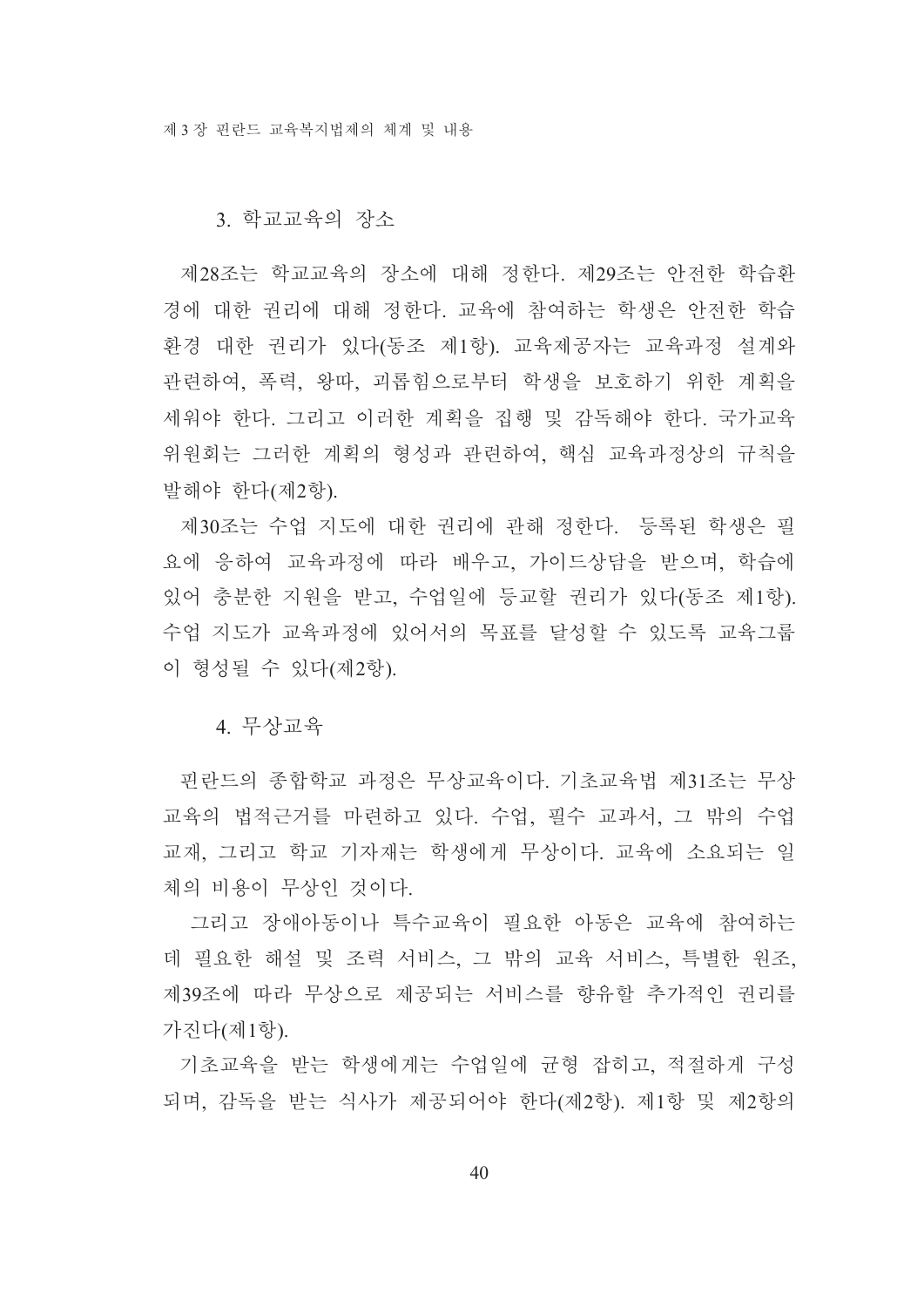규정에도 불구하고, 해외에서 제공되는 교육 및 주무부에 의해 부여 된 특유의 교육목표에 기초하여 제10조 제1항에 언급된 언어 이외의 언어로 사적인 조직 또는 재단에 의하여 제공되는 교육에 대해서는 학생에게 적정한 비용이 부과될 수 있다(제3항).

5. 학생복지

기초교육법은 학생의 복지에 대한 규정을 마련하고 있다. 제31조a는 학생복지에 대해 정하고 있다. 학생은 교육을 받기 위해 필요한 학 생복지를 무상으로 누릴 권리가 있다. 학생복지는 양호한 학습, 정신 적 · 육체적 건강, 사회적 행복, 그리고 이러한 것들에 도움이 되는 조 건을 조성하고 유지하는 조치를 의미한다(제1항). 학생복지는 교육제 공자가 채택한 교육과정에서 정하고 있는 학생복지와 공중보건법에 규정된 학교보건을 구성하는 학생복지 서비스, 아동복지법에 규정된 등교지원을 포함한다(제2항).

학생복지는 해당 학생, 부모, 보호자 또는 그 외 해당 학생의 법정 대리인과 협력하여 제공되어야 한다. 개별 학생에 관한 문제가 학생 복지의 업무로 처리되는 경우, 그러한 문제의 처리는 소관사항이 직 접적으로 그러한 문제를 처리하는 것인 학생복지 서비스의 제공 참여 자만이 할 수 있다. 해당 학생, 부모, 보호자 또는 그 외 해당 학생의 법정대리인의 서면동의를 받거나 그 밖에 법에서 달리 정하는 경우에 는 그러한 문제의 처리에 다른 필요 집단이 참가할 수 있다(제3항).

개별 학생에 관한 문제가 학생복지의 업무로 처리되는 경우. 문서에 그러한 문제의 개시자 및 대상, 결정된 추가조치 및 그 이유, 문제 처 리에 참여한 자, 해당 학생에 대하여 밝혀진 정보 및 해당 정보의 수 득자에 관한 사항이 기록되어야 한다. 개인정보 처리의 책임은 기록 자인 교육제공자에게 있다(제4항).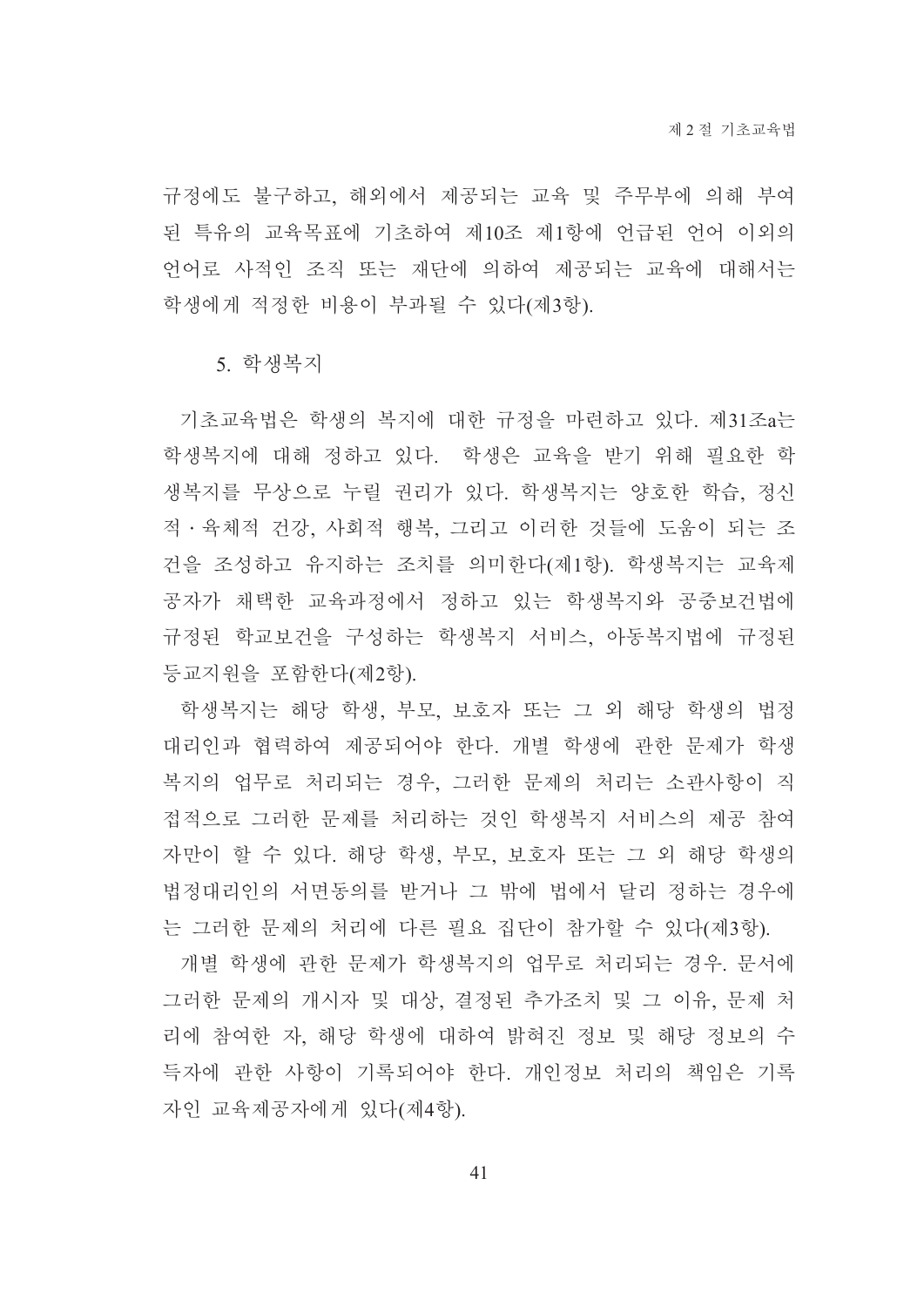교육제공자는 제36조 제1항 이하에서 언급한 제재를 야기하는 행동 을 한 학생이나 제36조 제2항 및 제3항 이하에 따라 일시적으로 교육 에의 참여가 배제된 학생도 필수적 학생복지는 제공받도록 보장해야 한다. 제36조 제2항 또는 제3항에 따라 조치를 취한 후에도, 학생에 대한 감독이 방기되어서는 안된다(제5항).

6. 무료통학의 권리

제32조는 통학에 대해 정하고 있다. 기초교육을 받거나 자발적 추가 교육을 받는 학생은 학교까지의 거리가 5킬로미터를 초과하는 경우 무료로 교통수단을 이용할 권리가 있다. 예비기초교육을 받는 학생은 집부터 학교까지 또는 보육법상의 어린이집으로부터 예비기초교육 장 소까지의 거리가 5킬로미터를 초과하는 경우, 집부터 직접적으로 예 비기초교육 장소까지 또는 어린이집부터 예비기초교육 장소까지 무료 로 교통수단을 이용할 권리가 있으며, 예비기초교육 장소에서 집이나 어린이집까지의 경우에도 마찬가지이다. 또한 기초교육, 자발적 추가 교육 또는 예비기초교육을 받는 학생은 위에서 언급한 교통이 학생의 나이나 다른 상황을 고려해볼 때 너무 어렵고, 힘이 많이 들거나 위 험한 경우 무료로 교통수단을 이용할 권리가 있다. 무료 교통수단 이 용 대신 학생을 학교로 수송하거나 동반하는 데 대한 적절한 보조금 이 지급될 수도 있다(제1항).

위의 제1항에서 언급한 매일의 통학시간은 기다리는 시간 포함하여 2시간 30분 이내여야 한다. 학생이 학년도 초에 13세가 된 경우에는 통학시간이 3시간 이내가 되도록 해야 한다(제2항).

제1항에서 언급한 학생이 제6조 제2항에서 언급한 학교 이외의 학 교 또는 교육시설에 입학허가를 받은 경우, 그 입학은 부모/보호자가 학생을 학교로 수송 또는 동반하는 비용에 대한 책임을 떠맡는 것을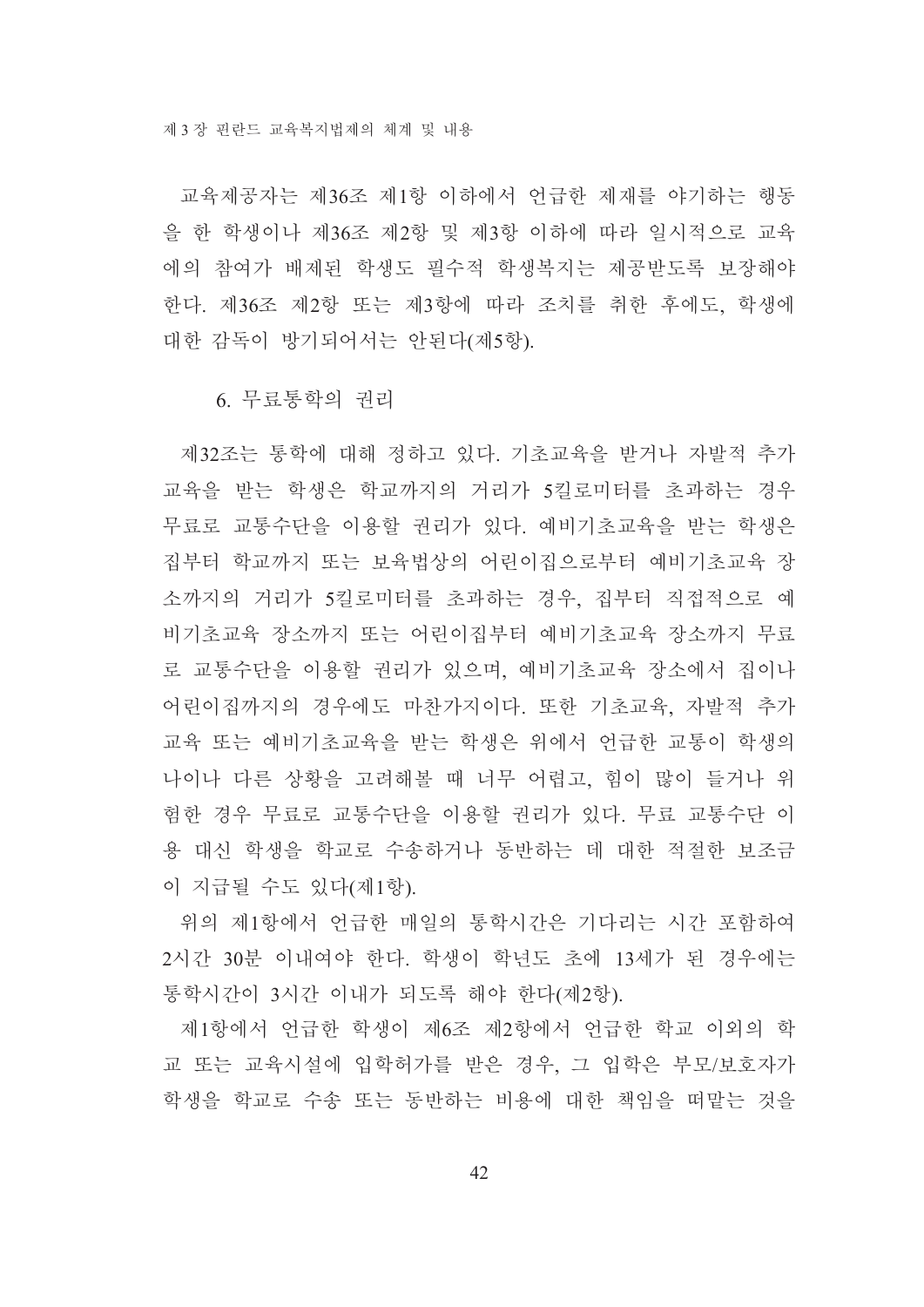조건으로 할 수 있다(제3항). 교통수단을 기다리는 학생에게는 안내된 행동에 참여할 기회가 주어져야 한다(제4항).

7. 무료숙박

제33조는 숙박시설에 대해 정하고 있다. 기초교육을 받거나, 추가교 육을 받거나. 제25조 제2항의 연장된 의무교육상의 예비기초교육을 받는 학생의 통학이 제32조 제2항에서 규정한대로 충족되기 어려운 경우, 해당 학생은 무료로 숙식을 할 수 있는 권리가 있다(제1항). 학 년도 동안에 해당 학생은 휴일 및 주말에 숙박시설과 학생의 집 사이 를 무료로 다닐 수 있다(제2항). 숙박시설의 학생은 숙박시설에 있는 자신의 거처에서 그들에게 적합한 합리적인 수준의 집안일을 해야 한 다(제3항). 제1항 및 제2항에도 불구하고, 제6조 제2항에서 언급한 학 교 이외의 학교에 입학한 학생에게는 적정한 비용이 부과될 수 있다 (제4항).

8. 징계 및 학생의 의무

기초교육법은 의무교육에 대해 규정하고 있기 때문에 학생의 의무 에 대해 규정하는 한편, 학생들이 징계를 받는 사유에 대해서도 정하 고 있다. 다른 학생들의 수업을 방해하는 학생 등에 관한 징계를 규 정하고 있다. 의무교육이라는 이유로 수업을 태만히 하거나, 수업을 방해하는 것은 허용하지 않겠다는 태도이다.

제34조는 사고의 처리 및 보건에 대해 정하고 있다. 학교 또는 학습 이 이루어지는 그 밖의 다른 장소, 통학의 도중, 숙박시설 등에서 발 생한 사고로 인한 부상은 해당 학생의 비용부담 없이 치료되어야 한 다(제1항) 학교보건 및 학생의 사회적 ·심리적 문제를 다루는 서비스 는 별개의 규정이 제정되어야 한다(제2항).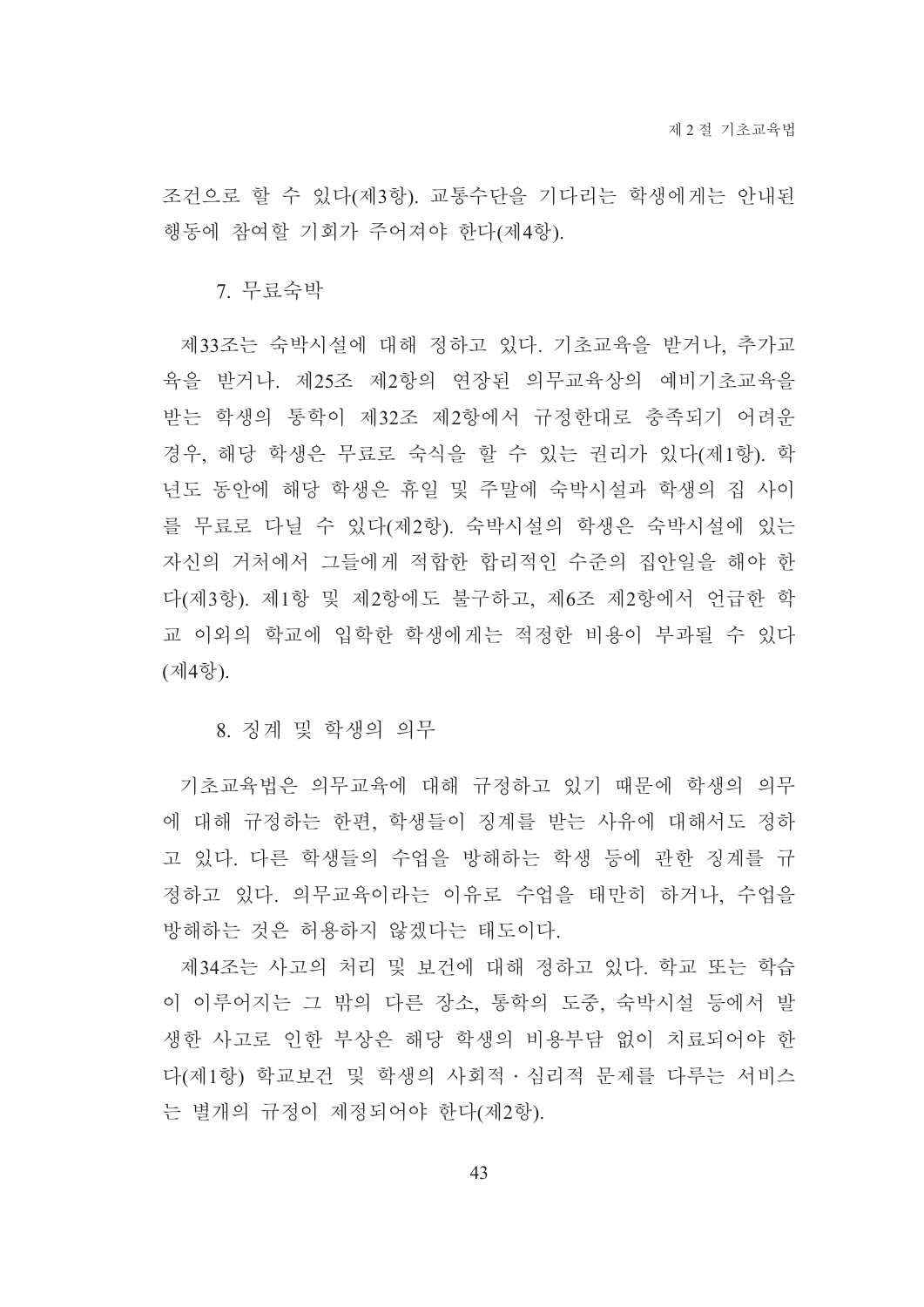제35조는 학생의 의무에 대해 정한다. 학생은 특별한 이유로 인하 여 일시적으로 참석을 면제받은 경우가 아니면, 기초교육에 참가해야 하다(제1항). 학생은 열심히 과제를 완수해야 하며, 바르게 행동해야 한다(제2항).

제36조는 징계에 대해 정한다. 교육을 방해하거나, 학칙을 위반하 거나, 부정행위를 한 학생에게는 방과 후 최대 2시간 동안 학교에 남 아 있도록 하거나, 서면경고를 줄 수 있다. 위반이 심각하거나, 위에 서 언급한 방과 후 남기 또는 서면경고 후에도 해당 학생이 계속해서 부적절한 행위를 하는 경우에, 그 학생은 최대 3개월의 유기정학을 받을 수 있다. 서면경고 및 정학은 제재이다(제1항).

수업의 나머지 사람들을 위해서 교육을 방해하는 학생을 교실 또는 그 외 교육시설로부터 퇴거시키거나, 학교 모임에서 떠나도록 명령할 수 있다(제2항). 해당 학생의 폭력적이거나 공격적인 행동이 다른 학 생 또는 학교 또는 그 외 교육시설에서 일하는 자의 안전을 위태롭게 할 위험이 있는 경우 또는 해당 학생의 방해행동이 교육 또는 교육과 관련된 행동을 곤란하게 할 위험이 있는 경우에 남아있는 수업일 이 내의 기간 해당 학생이 교육에 참가하지 못하도록 할 수 있다(제3항).. 과제하는 것을 게을리 해 온 학생은 방과 후 최대 한 시간 동안 감독 하에 과제를 행하도록 명령을 받을 수 있다(제4항).

제36조a는 징계절차 및 정학의 집행에 대해 정하고 있다. 학생이 방과 후 학교에 남아있도록 하기 전, 서면경고가 학생에게 발하여지 기 전, 그리고 학생이 정학을 받기 전에 징계조치를 야기한 행위 또 는 의무태만이 구체적으로 열거되어야 하고, 해당 학생이 이에 대하 여 청문의 기회를 가져야 하며, 그 밖의 필요한 조사절차가 실시되어 야 한다. 징계조치가 취하여지기 전에 해당 학생의 부모/보호자에게도 청문의 기회가 주어져야 한다. 해당 학생의 부모/보호자는 제36조에서 언급한 조치 이외의 조치에 대해서도 통지를 받아야 한다. 그리고 학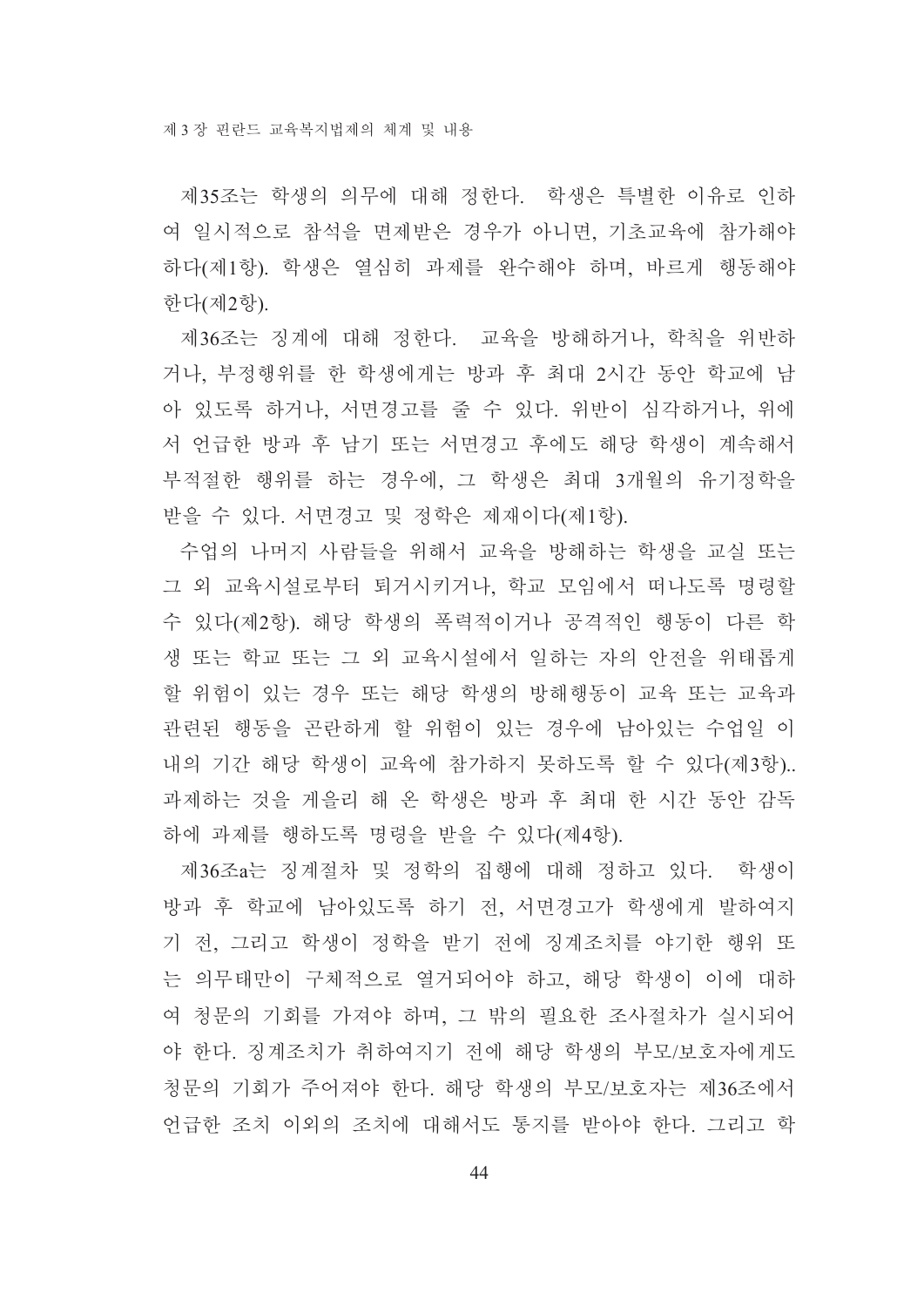교가 위치한 지방자치단체에 속한 사회복지 집행 공무원에게도 학생 이 일시적으로 교육에 참가하는 것이 금지된 경우에는 통지가 되어야 한다. 방과 후 학교에 남아 있기 및 서면경고에 관해서는 항상 공식 적인 결정이 발하여져야 한다. 그리고 제36조에서 언급한 그 밖의 조 치는 반드시 기록되어야 한다(제1항).

교육제공자는 정학을 받은 학생이 해당 학년 및 교육그룹의 진보에 뒤처지지 않도록 하기 위한 수업을 마련해야 한다. 정학을 당한 학생 을 위하여 어떠한 수업을 줄지 교육과정에 기초한 개인적인 계획이 세워져야 하며, 감독 하의 학습이 마련되어야 한다(제2항).

정학결정의 집행은 제31조 제1항 및 제2항 그리고 제4항 이하의 규 정뿐만 아니라 행정재판절차법 제32조의 규정에 의한다(제3항).

학생이 격하고 위협적으로 행동해서 다른 학생 또는 학교 또는 그 외 교육시설에서 일하는 자의 안전을 위태롭게 할 수 있고, 폭력적이 고 위협적인 행동이 재발할 명백한 위험이 있는 경우, 정학은 그 효 력발생 여부에 상관없이 집행될 수 있다(제4항).

제36조b는 잠재적으로 위험성이 있는 학생의 배제에 대해 정하고 있다. 교장과 교사는 제36조 제2항에서 규정한 퇴거명령에 복종하지 않는 학생을 교실 또는 그 외 교육시설로부터 배제할 권리를 가진다. 교장과 교사는 제36조 제3항에 따라 교육에 참가하는 것이 일시적으 로 금지된 후에도 떠나지 않는 학생을 학교거물로부터 배제할 권리를 갖는다(제1항).

배제되어야 할 학생이 배제하려는 노력에 저항하는 경우, 교장과 교 사는 물리력을 사용하여 학생을 배제할 권리를 갖는다. 물리력은 해 당 학생의 나이와 위협의 급박함 또는 저항의 격렬함을 고려할 때 적 당하다고 여겨질 수 있는 것이어야 하며 또한 전체적인 상황의 평가 에 기초하고 있는 것이어야 한다(제2항).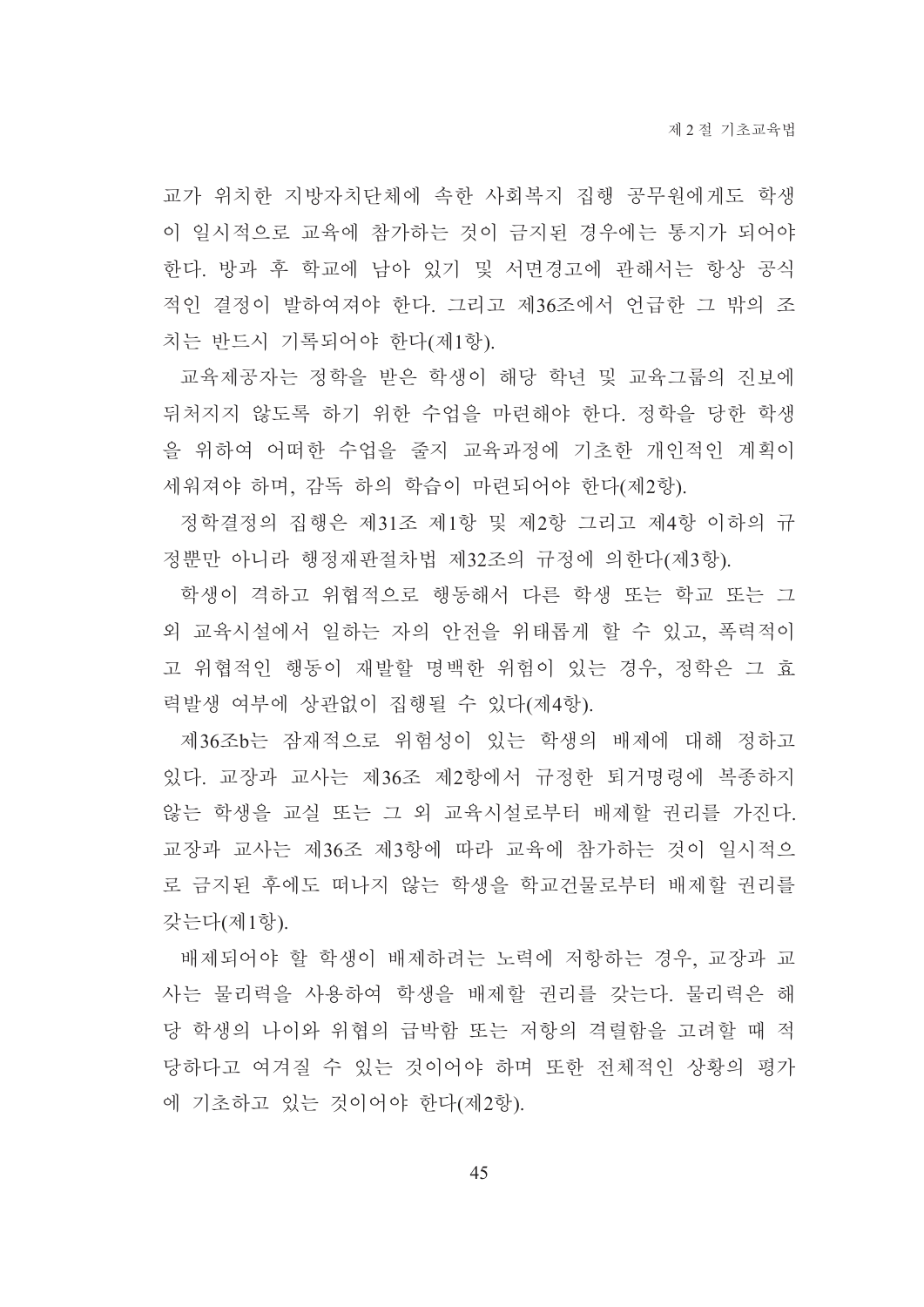교장과 교사는 제1항 및 제2항에서 언급한 상황에서 합동하여 또는 개별적으로 행위할 수 있다. 해당 학생을 배제하는데 어떠한 폭행도 구도 사용되어서는 안된다. 폭력을 사용한 교사 또는 교장은 그러한 폭행의 발생에 대한 서면상의 해명자료를 교육제공자에게 제출해야 한다(제3항).

| 교육단계           | 무상범위                                                                                                                                            | 유상부담 비 고                     |  |
|----------------|-------------------------------------------------------------------------------------------------------------------------------------------------|------------------------------|--|
| 영유아<br>교육 · 보육 | 예산의 80%는 국가지원 20%는 학   20%는 학<br>부모 부담<br>가정 교육 · 보육(family care) : 정<br>부에서 양육수당 지급<br>출생~15세까지 매월 아동수당 지<br>급(출생 순위에 따라 100-140유로<br>등 차등 지급) | 부모 부담                        |  |
| 예비<br>기초교육     | 만 6세 유아를 대상으로 하는 1년<br>간의 무상교육                                                                                                                  |                              |  |
| 종합학교           | 교육예산(중앙정부: 54.7%, 지자체:<br>45.3%, 2005년기준)<br>등록금, 급식, 교과서 무료, 학습자<br>료 및 도구 무료지원                                                                |                              |  |
| 일반고            | 등록금, 급식비 무료                                                                                                                                     | 교과서 및<br>학습도구<br>는 학생 부<br>담 |  |

<표 4> 핀란드의 교육단계별 무상교육65)

<sup>65)</sup> 이덕난, 『핀란드 교육제도의 특징 및 시사점』, 국회입법조사처, 2013, 30면 참조 재구성.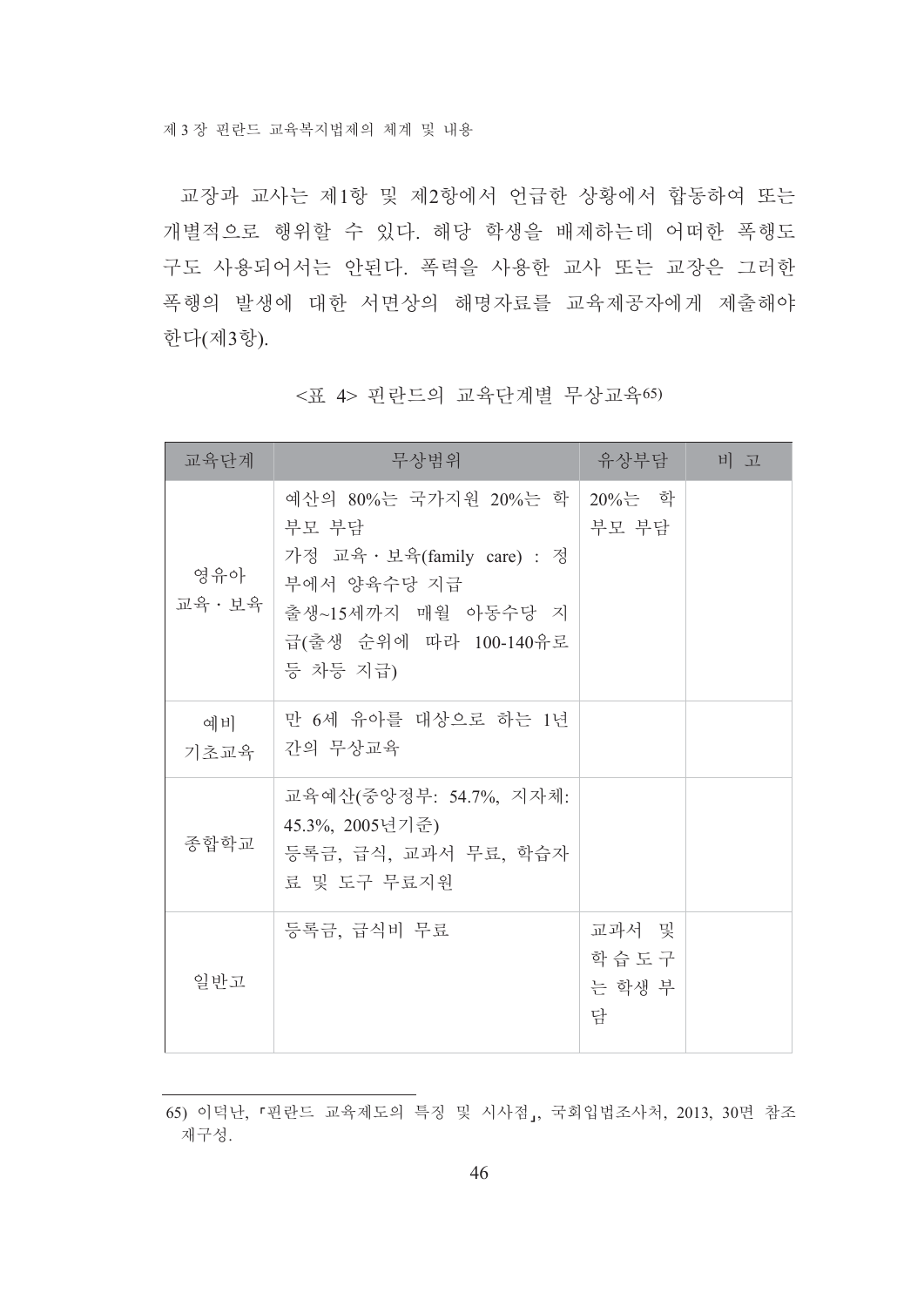| 교육단계                | 무상범위                                                                                                                         | 유상부담 비 고                     |                                            |
|---------------------|------------------------------------------------------------------------------------------------------------------------------|------------------------------|--------------------------------------------|
| 직업고                 | 등록금, 급식비 무료, 교과서 및<br>학습도구는 학생 부담                                                                                            | 교과서 및<br>학습도구<br>는 학생 부<br>담 |                                            |
| 종합대학                | 정부 지원금은 각 대학 예산의 약<br>64% 정도<br>- 학술원, 기업, 기타 공공 기관,<br>EU 등에서도 재정 지원<br>모든 학생들의 등록금 무상 + 학<br>업지원금 및 주택보조금 지원(약<br>월 500유로) |                              | 학업지원금<br>및 주택보<br>조금 지원<br>(약 월 500<br>유로) |
| 직업기술<br>대학<br>(폴리텍) | 모든 학생들의 등록금 무상 + 학<br>업지원금 및 주택보조금 지원(약<br>월 500유로)                                                                          |                              | 학업지원금<br>및 주택보<br>조금 지원<br>(약 월 500<br>유로) |

Ⅲ. 소외계층지원교육

핀란드 기초교육법은 소외계층교육에 대한 법적 근거를 다음과 같이 마련하고 있다.

1. 이중언어교육

제10조는 수업 지도언어에 대해 정하고 있다. 수업 지도언어와 정규 교육과정 이외의 수업에서 사용되는 언어는 핀란드어 또는 스웨덴어 이다. 수업 지도언어는 또한 사미어, 로마어, 수화도 가능하다. 학생이 수업을 따라가는 데 있어 위험이 없다면 수업은 위에서 언급한 학생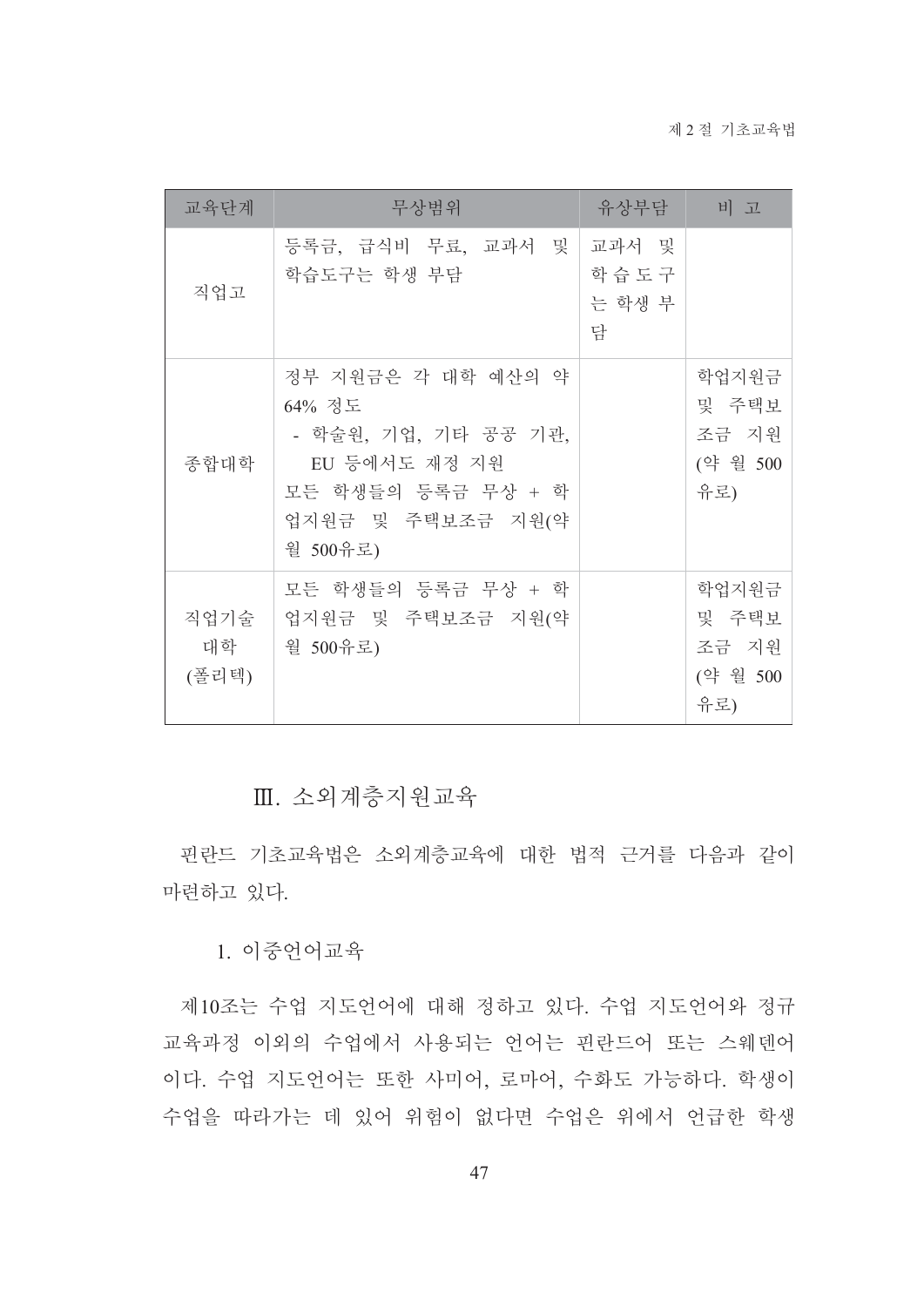의 모국어 이외의 언어로도 행해 질 수 있다(제10조 제1항).

사미를 주생활 근거지로 하기 때문에 사미어에 숙달되어 있는 학생 은 주로 사미어로 교육을 받아야 한다. 청각 손상을 입은 학생은 필 요하다면 수화로 교육이 이루어져야만 한다(동조 제2항). 교육제공자 가 제1항 및 제2항에서 언급한 학생이 공부할 수 있는 수업 지도언어 들 중 하나 이상의 언어로 교육을 제공하는 경우, 부모/보호자는 수업 지도언어를 선택해야 한다(동조 제3항). 추가적으로, 개별 교육그룹이 나 개별 학교에서의 수업은 제1항에서 언급된 것 이외의 언어로도 주 로 또는 전부가 행해질 수 있다(동조 제4항).

2 특수교육

제16조는 보충수업 및 시간제 특수교육에 대해 정하고 있다. 일시 적으로 학업에 뒤쳐졌거나, 학습에 있어 단기간의 지원이 필요한 학생 은 보충수업을 받을 권리가 있다(제16조 제1항). 학습 또는 등교에 어 려움이 있는 학생은 시간제 특수교육을 받을 권리가 있다(동조 제2항). 제16조a는 강화된 지원에 대해 정하고 있다. 학습 또는 등교에 정기 적인 지원을 요구하는 학생은 그에 맞추어 고안된 학습계획에 따라 강화된 지원을 제공받아야 한다. 학습계획은 그렇게 하지 않을 명백 한 이유가 없다면 해당 학생, 부모, 보호자, 필요한 경우 그 외 해당 학생의 법정대리인과 협력하여 마련되어야 한다. 강화된 지원은 특히 제16조, 제31조, 제31조a에서 언급한 학생지원의 방식과 필수교육장치 를 포함한다. 강화된 지원 및 학습계획의 중요 내용은 핵심 교육과정 에 규정되어 있어야 한다(제16조a 제1항).

강화된 지원의 개시 및 제공은 제31조a 제1항 및 제2항에서 언급하 고 있는 학생복지 업무에 대한 다양한 분야 전문가의 교육학적 평가 에 기반하여 결정되어야 한다. 학생에게 제공되는 지원은 학습계획에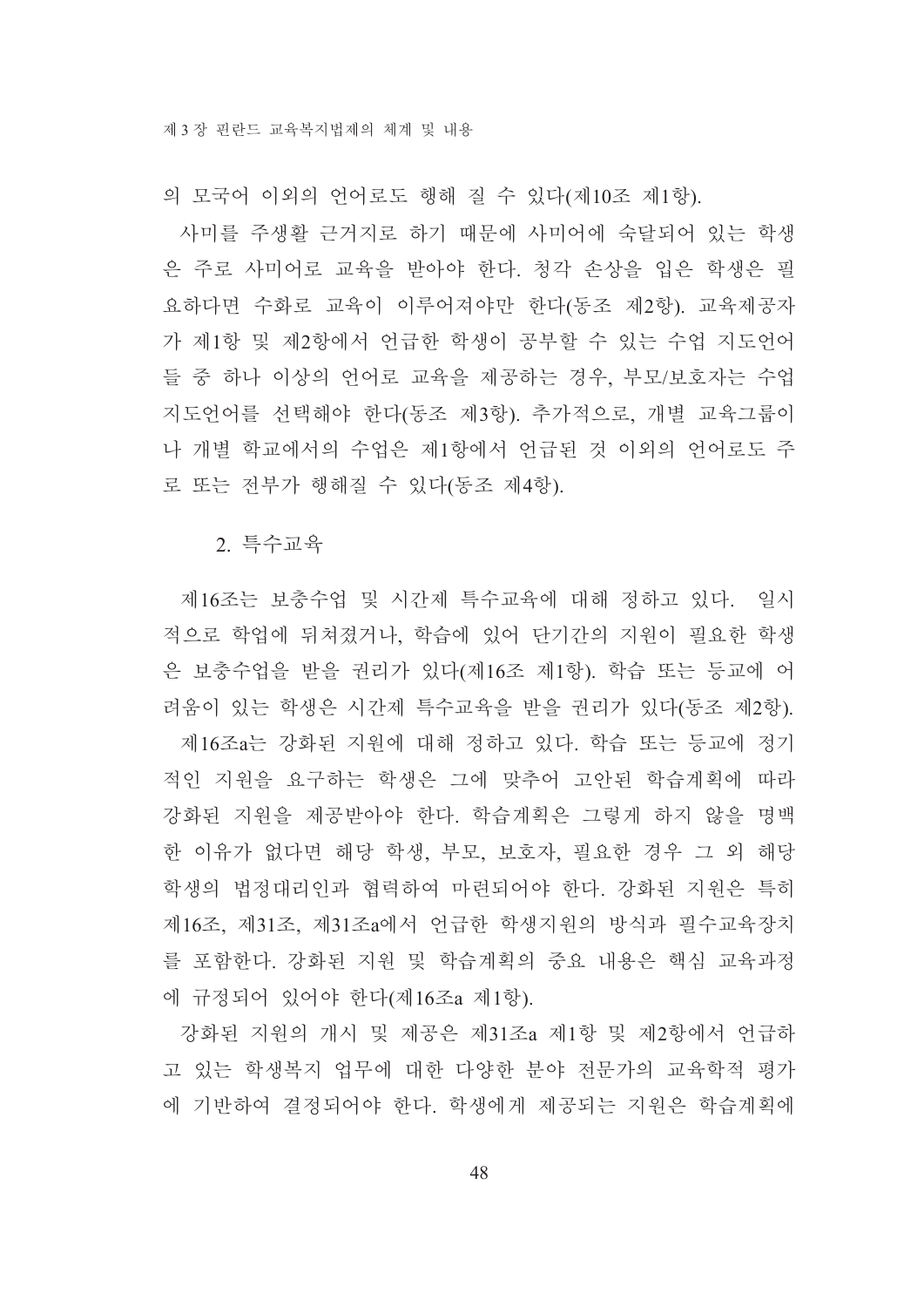기록되어야 한다. 강화된 지원은 학생의 발달수준과 개인적 필요를 고려하여 양적. 질적으로 적절하게 주어져야 한다(동조 제2항). 제17조 는 특수지워에 대해 정하고 있다. 특수지워은 특수교육과 이 법에 의 하여 제공되는 그 밖의 지원으로 구성된다. 특수교육은 학생에게 이 익이 되고 그러한 교육을 제공하기 위한 시설이 허락하는 한에서 제 공된다. 특수교육은 그 밖의 지도와 함께 제공되거나. 특수교실 또는 그 외 적절한 시설에서 부분적 또는 전적으로 제공된다. 이 항에서 언급한 학생의 교육은 제14조에서 규정한 대로 제11조 규정에 기속되 지 않는다(제17조 제1항).

장애, 질병, 지연발달, 감정적 기능장애, 기타 상응하는 이유로 해당 학생이 학습할 수 없다는 것이 심리학적, 의학적으로 분명한 경우, 특 수지원에 대한 결정은 예비기초교육이나 기초교육의 시작 전 또는 예 비기초교육이나 기초교육 중에도 사전적인 교육학적 검토나 강화된 지원이 없이도 이루어질 수 있다. 위에서 언급한 그런 경우에 특수지 워에 대한 결정은 제2항의 규정에 따라 검토되어야 한다(동조 제4항).

지방정부이외의 교육제공자는 제1항에서 언급한 지원을 제공하지 못하는 경우, 학생에 대한 특수지원 결정은 교육제공자의 제안에 따 라 해당 학생이 속한 지방자치단체의 지방정부에 의해 이루어져야 한 다(동조 제5항).

제17조a는 개별적 수업제공에 대한 계획을 정하고 있다. 특수지워 에 대한 결정의 집행을 목적으로 하는 개별적 수업제공에 대한 계획 이 해당 학생을 위하여 마련되어야 한다(제17조a).

제18조는 특별 수업제공에 대해 정하고 있다. 이에 따르면 특별수업 을 받는 경우는 다음과 같다. (1) 해당 학생이 기초교육 교육과정에 상응하는 어느 정도의 선행 지식과 기술을 가지고 있다고 생각되는 경우 (2) 환경과 선행학습을 고려할 때 기초교육 교육과정의 성취가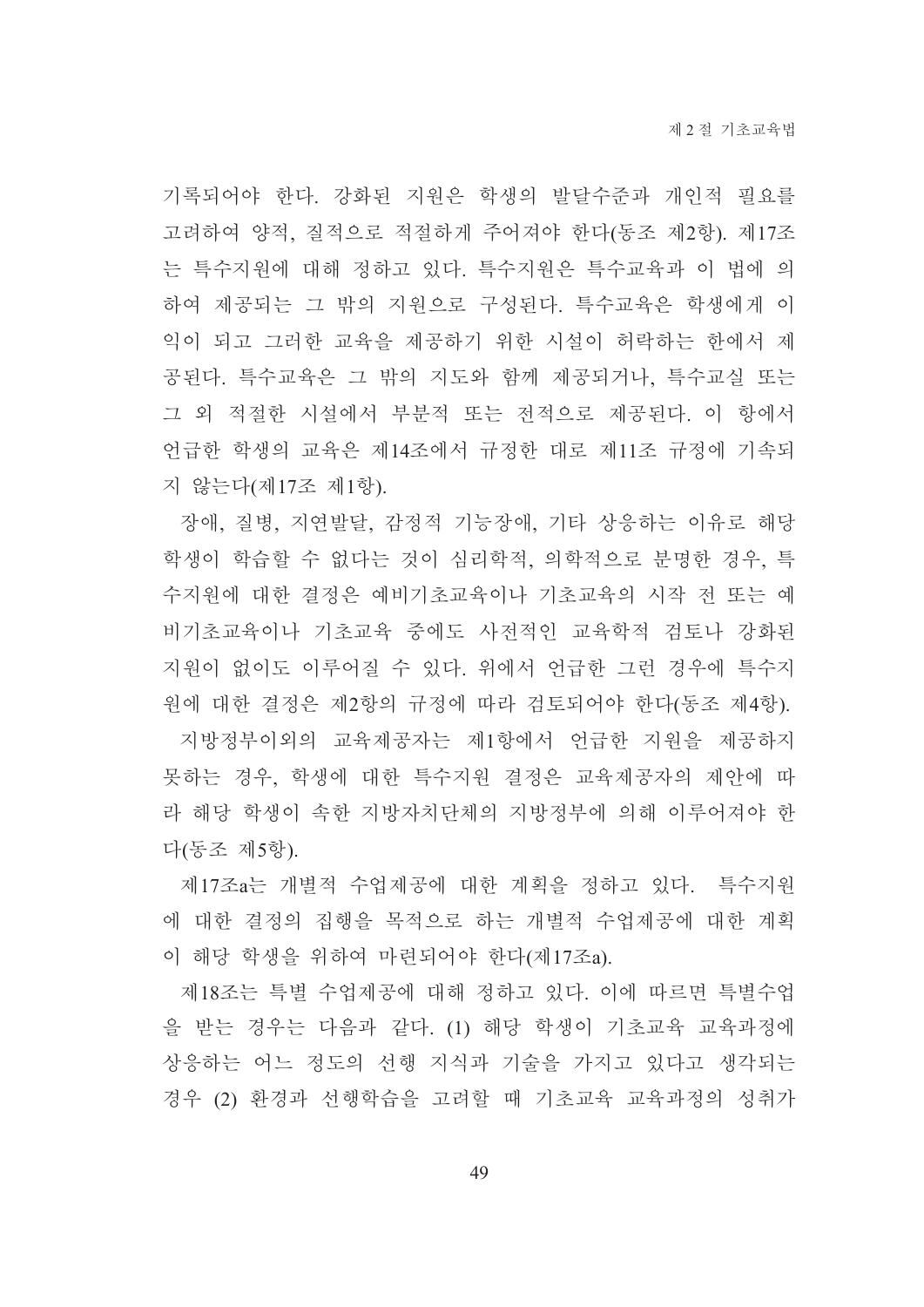제 3 장 핀란드 교육복지법제의 체계 및 내용

해당 학생에게 어느 점에서는 불합리하게 작용하는 경우 (3) 해당 학 생의 건강과 관련된 이유로 정당화되는 경우 등이다(제18조)

제19조는 공교육에 대해 정하고 있다. 이 법에서 규정하는 교육은 국민을 위한 것이다. 충분한 이유가 있는 경우에만 교육을 받을 권리 가 제한될 수 있다(제19조).

제20조는 시범교육에 대해 정하고 있다.

교육 또는 수업을 진작하기 위하여 수행되는 시범교육은 제14조에 서 규정하는 수업시간의 할당, 핵심 교육과정과는 관련이 없다. 그리 고 시범교육은 다음의 사항을 준수할 필요가 없다. (1) 학생에게 행하 는 연 또는 주의 수업 수 및 학생의 매일의 학습강도 (2) 학생이 학교 생활을 시작하는 시점 (3) 일학년으로부터 다른 학년으로의 이동(제20 조 제1항). 시범교육은 교육부에 의한 인가를 받아야 한다(제2항). 시 범교육의 인가는 교육제공자의 신청에 따라 부여된다(제3항). 시범교 육 위한 인가는 최대 3년간 주어지고, 최대 2년간 연장될 수 있다. 시 범교육은 국가교육위워회에 의해 채택된 시범교육 프로그램에 부합해 야 한다(제4항).

# N. 기타 주요내용

1. 적용범위

기초교육법의 제1조는 적용범위에 대해 규정하고 있다. 이 법은 기 초교육과 의무교육을 규정한다(제1조 제1항). 이 법은 예비기초교육에 대해서도 규정한다. 이것은 의무교육에 선행하는 기간 동안 주로 행 해지는데, 이미 기초교육 교육과정을 이수한 사람들을 위한 자발적 추가기초교육, 이민자들의 기초교육 준비 지도, 그리고 사전 및 사후 학교활동을 위한 것이다. 이 법에서 규정한 예비기초교육이 아동보육 에 관한 법(36/1973) 제1조 제2항 또는 제3항에서 언급한 어린이집에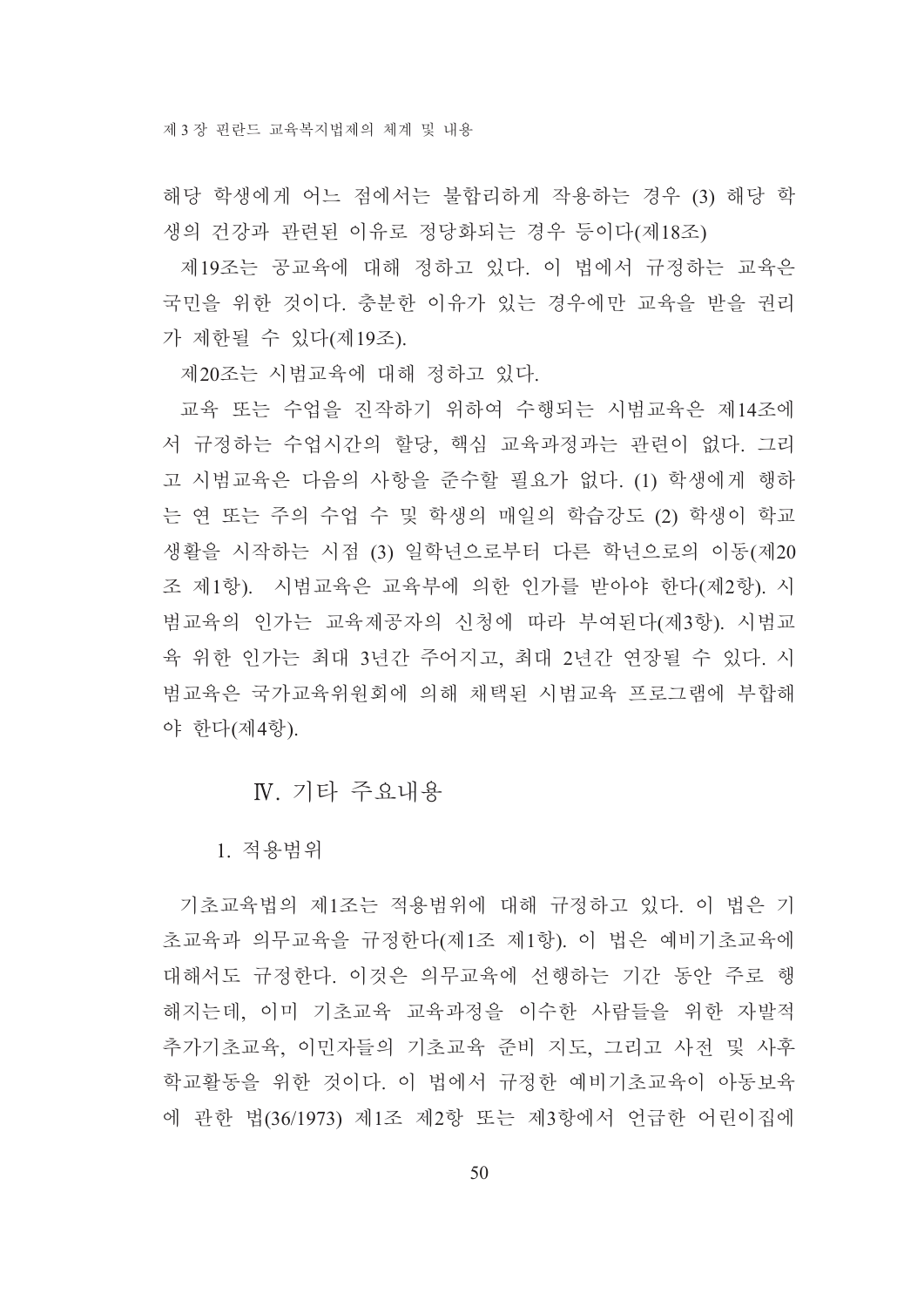서 행해지는 경우, 예비기초교육은 아동보육에 관한 법 및 그에 따라 제정된 명령에도 어긋나서는 안된다.(Amendment 1136/2004)(동조 제2 항). 의무적 취학연령인 자 이외의 자에 대한 기초교육은 제46조에서 규정한다(동조 제3항).

사전 및 사후학교활동은 제8장a에서 규정한다. 사전 및 사후학교활 동에 적용되는 이 법에서의 그 밖의 규정은 제40조, 제41조, 제43조, 제44조 제2항 및 제3항이다.(Amendment 1136/2003)(동조 제4항).

제2조는 교육의 목적에 대해 정하고 있다. 이에 따르면 이 법에서 말하는 교육의 목적은 학생이 인격을 도야하고 윤리적인 책임감이 있 는 사회의 일원이 될 수 있도록 지원함과 동시에 그들에게 생활에 필 요한 지식과 기술을 제공하는 것이다. 또한 유아교육의 일부분으로서 예비기초교육의 목적은 아동의 학습능력을 향상시키는 것이다(제2조 제1항). 교육은 문화적 생활과 사회의 평등을 증진해야 하며, 교육에 참여하거나 자신의 삶을 계발하는데 있어 학생에게 필수적으로 요구 되는 요건을 구비케 할 수 있어야 한다(동조 제2항). 교육의 목적은 또한 교육부문에서의 적절한 형평이 국가적으로 보장될 수 있도록 하 는 것이다(동조 제3항).

제3조는 교육기반에 대해 정하고 있다. 교육은 이 법에 따라 통합된 국가핵심 교육과정에 의하여 규율된다(제3조 제1항). 학생이 건전한 성장 및 발전을 할 수 있도록 교육은 학생의 나이와 능력에 따라 주 어진다.(Amendment 477/2003)(동조 제2항). 교육을 제공하는 자는 학생 의 부모/보호자와 협력해야 한다(동조 제3항).

2. 지방정부의 역할과 의무

지방자치단체, 즉, 지방정부는 학생들에게 교육서비스를 제공하는 1 차적 책임자이다. 따라서 기초교육법 제2장은 교육에 있어서 지방정 부의 역할과 의무에 대해 규정하고 있다. 제4조는 기초교육과 예비기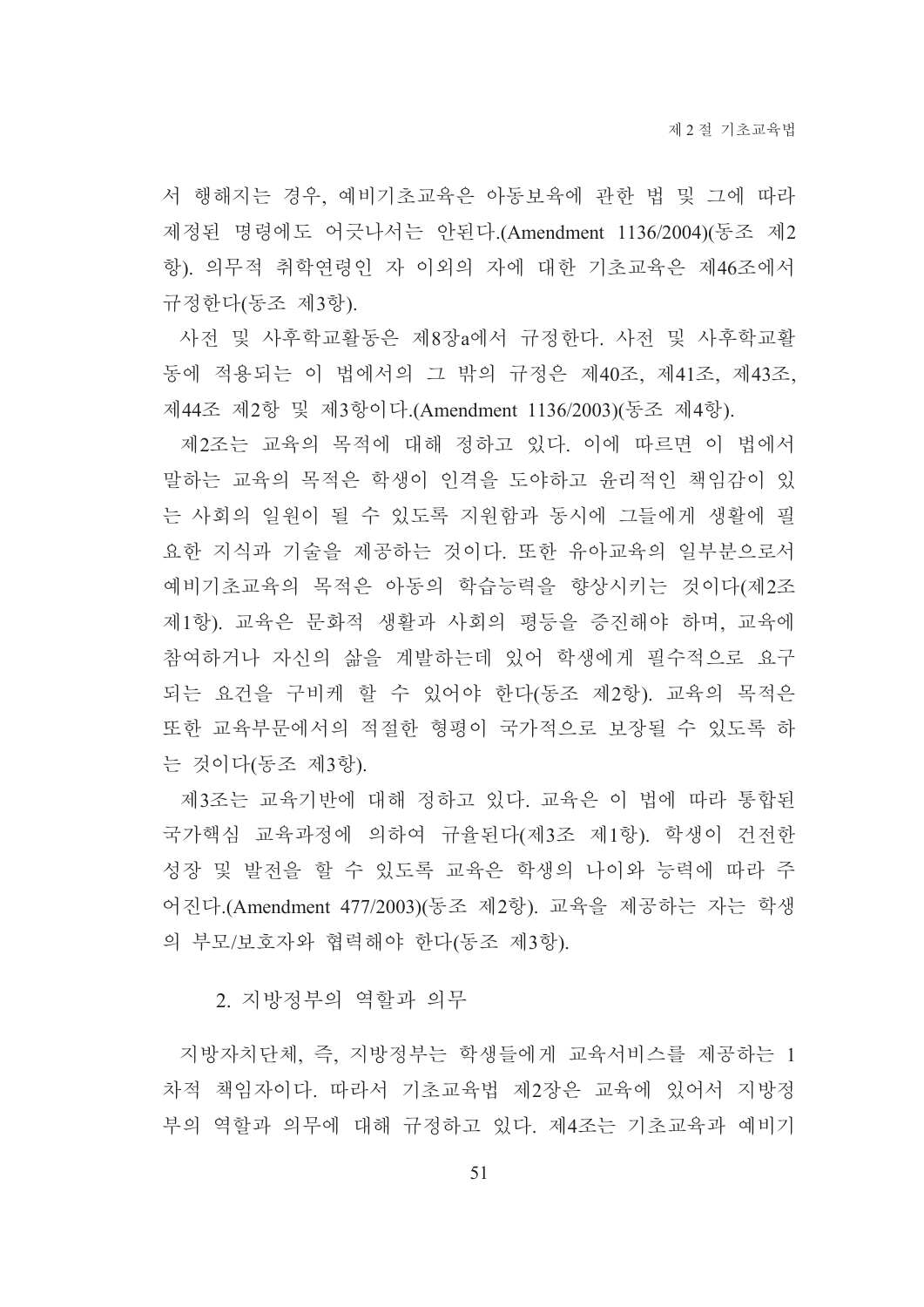초교육을 제공할 지방정부의 법적 의무에 대해 정하고 있다. 지방정 부는 그 지역에 살고 있는 의무적 취학연령인 아동에게 기초교육을 행할 의무와 의무교육에 선행하는 기간 동안의 예비기초교육 의무를 진다. 또한 지방정부는 제25조 제2항에서 규정한 연장된 의무교육을 받아야 하는 아동에게 예비기초교육을 행할 의무를 지며, 제27조에 따라 법률에 규정된 것보다 1년 늦게 기초교육을 시작한 아동에게 예 비기초교육을 행할 의무를 진다. 지방정부는 이 항에서 언급한 서비 스를 단독으로 또는 다른 지방정부와 협력하여 제공하거나, 제7조 및 제8조에서 언급한 기초교육제공자로부터 서비스를 구매하여 제공할 수 있다. 더 나아가 지방정부는 공적 또는 사적 서비스 제공자로부터 예 비기초교육 서비스를 구매하여 제공할 수 있다. 지방정부는 획득한 서 비스가 이 법에 맞게 마련된 것임을 보장할 책임이 있다(제4조 제1항). 제1항에서 규정한 협력 제공의 목적 달성을 위하여, 지방정부는 자 치적 컨소시엄을 설치할 수 있다. 교육제공자에 관한 조항은 자치적 컨소시엄에도 적용된다(동조 제2항). 영역 내에 병원이 위치해 있는 지 방정부는 환자인 학생을 그의 건강과 그 밖의 환경이 허락하는 한도까 지 교육할 책임이 있다(동조 제3항). 핀란드어와 스웨덴어를 하는 거주 자가 있는 지방자치단체의 지방정부는 양 언어그룹 모두에 대하여 개

제5조는 그 밖의 교육 및 활동에 대해 정하고 있다. 66) (Amendment 1707/2009) 지방정부는 기초교육 준비 지도, 자발적 추가기초교육 및 7학년 ~ 9학년인 자에게 융통성 있는 기초교육 내에서의 활동을 제공 할 수 있다. 지방정부는 의무적 취학연령인 자 이외의 자에게도 기초 교육을 제공하도록 할 수 있다(제5조 제1항). 융통성 있는 기초교육 내에서의 활동에 관한 추가적인 규정은 부령으로 제정되어야 한다(동 조 제2항).

별적으로 기초교육과 예비기초교육을 행할 책임이 있다(동조 제4항).

66) 2009년 개정되었다.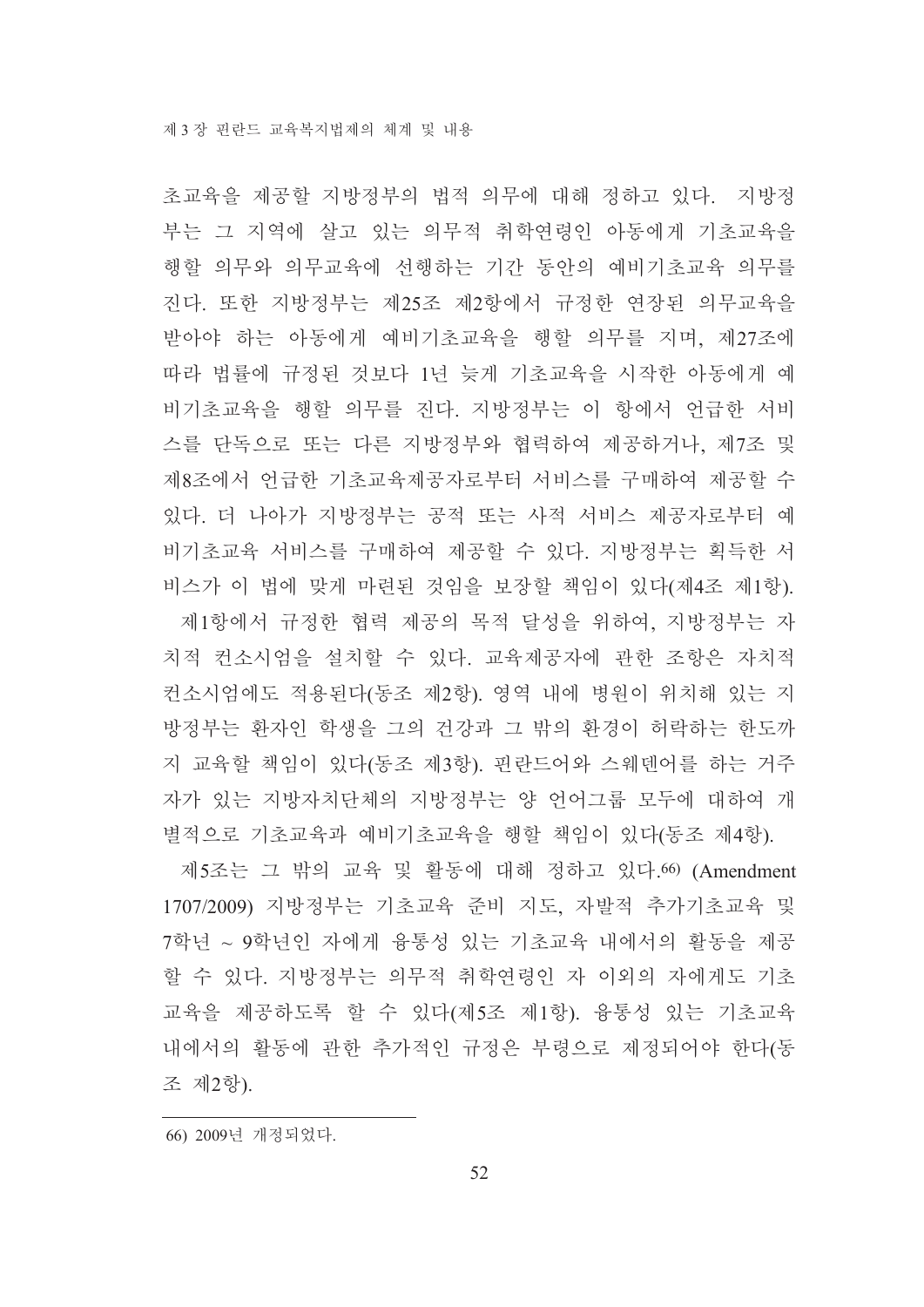제6조는 학교의 배정에 대해 정하고 있다. 지방자치단체에서 학생 의 주거지, 학교의 위치, 그 밖의 교육장소, 대중교통수단을 고려하여 학생이 가능한 한 안전하고 가깝게 학교에 통학할 수 있도록 하여야 한다. 예비기초교육의 경우에는 추가적으로 아동들의 어린이집에 대 한 접근성이 고려되어야 한다(제6조 제1항).

지방정부는 의무적 취학연령인 아동 및 이 법에 따라 교육을 받는 자에게, 인근학교를 배정하거나 또는 지방정부에 교육할 의무가 부과 되고 있는 그의 모국어로 제4조 제1항 및 제2항에 따라 교육이 제공 되는 그 밖의 적절한 장소를 배정해야 한다. 예비기초교육에 참여하 는 학생에게도 유사한 기준을 충족하는 어린이집 또는 그 밖의 적절 한 교육시설을 교육장소로 배정해야 한다. 교육 제공에 관한 충분한 이유가 있는 경우에만, 지방정부는 수업 지도언어의 변경이 없도록 하여 교육의 장소를 변경할 수 있다(동조 제2항).

아동은 부모/보호자의 동의가 없으면, 제31조 제3항에 따라 수업료 가 부과되는 교육이나 지방정부의 결정 또는 인가에 따라 제공되는 특정한 유리적 또는 교육적 체제를 따르는 교육을 받아서는 안된다 (동조 제3항).

3. 기타 교육제공자

제7조는 교육제공자로서 등록된 사단법인 또는 재단법인에 대해 규 정하고 있다. 정부는 등록된 사단 또는 재단에게 이 법에서 규정되고 있는 교육을 할 것을 인가할 수 있다. 이러한 인가는 특정한 교육적 또는 문화적 필요 충족을 위하여 법에서 요구하는 경우와 교육이 제 공되는 분야에서 교육제공자와 지방정부 사이에 계약이 체결된 경우 에만 주어진다. 교육제공자가 위에서 언급한 계약을 체결하지 않았다 고 하더라도, 외국어를 사용한 교육, 특수교육, 특별한 이데올로기에 의한 교육, 의무적 취학여령에 달한 아동 이외의 자를 위한 교육을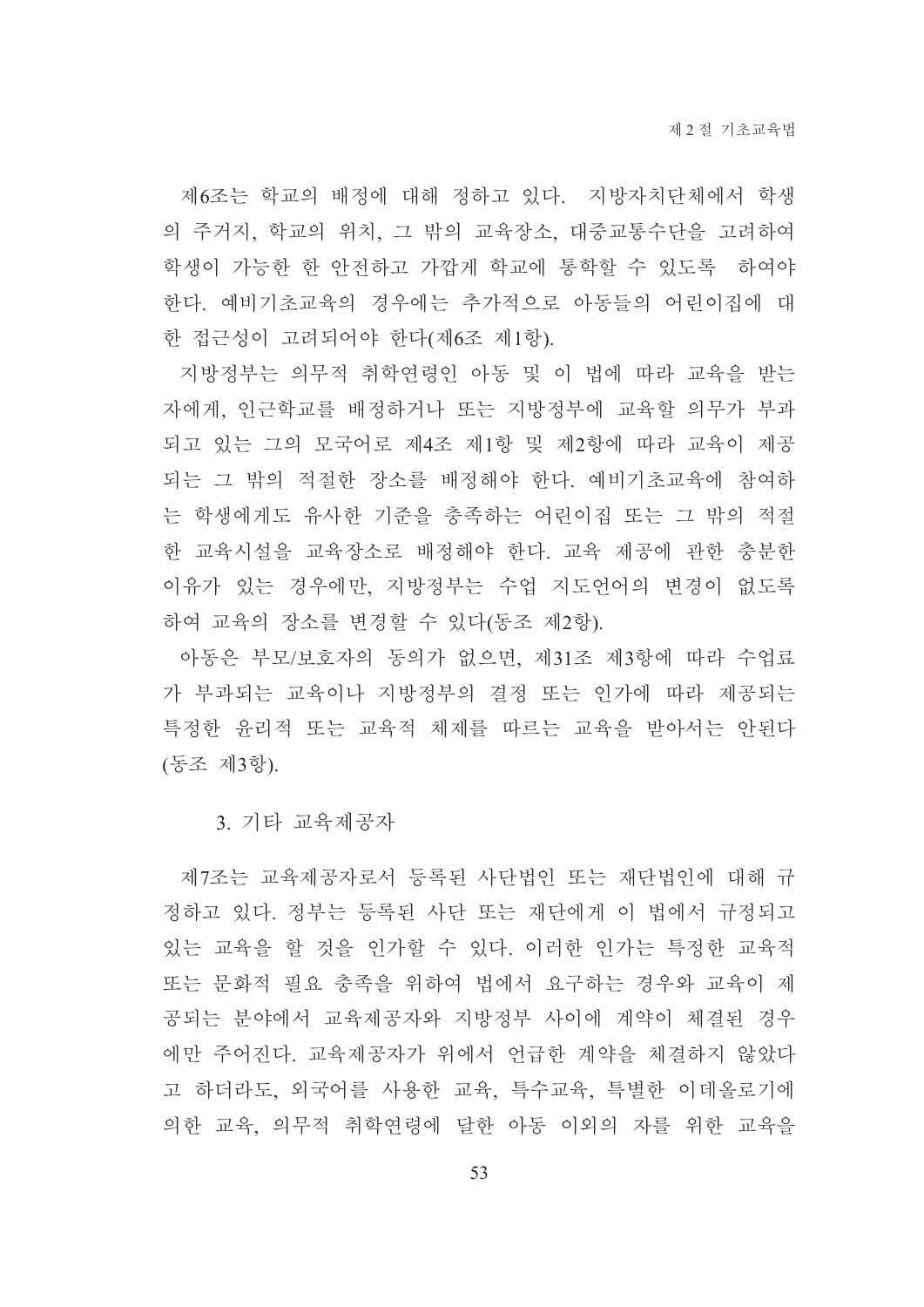위하여, 지역 또는 국가의 교육적이거나 문화적인 요구를 이유로 하 여 인가가 주어질 수 있다. 또한 인가는 해외에서 제공되는 교육을 위하여 주어질 수도 있다(제7조 제1항).

인가의 조건으로 신청자는 교육을 적절하게 수행할 수 있을 정도의 전문적, 재정적인 전제조건을 충족하고 있어야 한다. 기초교육은 경제 적 이익을 위해 제공되어서는 안된다(동조 제2항). 제1항에 규정된 인 가를 함에 있어서는 교육이 제공되는 지방자치단체, 수업 지도언어, 특유의 교육목표, 교육방식, 교육제공과 관련된 그 밖의 필요조건이 결정되어야 한다. 교육제공 인가의 변경은 주무부에 의하여 결정된다 (동조 제3항).

예비기초교육을 제공하도록 인가받은 교육제공자는 공적 또는 사적 서비스 제공자로부터 예비기초교육 서비스를 구매하여 제공할 수 있 다. 교육제공자는 구매한 서비스가 이 법에 맞게 마려된 것임을 보장 할 책임이 있다(동조 제5항).

제8조는 정부의 역할과 의무에 대해 정하고 있다. 정부는 이 법에서 규정한 교육을 제공할 수 있다. 교육의 제공 및 그 운용의 종료는 제 7조 제2항 ~ 제4항에 따라 주무부에 의하여 결정된다(제8조).

4. 교 육

제9조는 교육기간에 대해 정하고 있다. 기초교육 교육과정의 기간은 9년이다(제9조 제1항). 예비기초교육과 자발적 추가기초교육의 기간은 1년이다. 제25조 제2항에서 규정한 연장된 의무교육을 받아야 하는 아동에게 주어지는 특수교육으로서의 예비기초교육 기간과 제10조 제 4항에 따라 주무부에 의해 인가된 외국어 교육에서의 예비기초교육의 기간은 2년이다(동조 제2항). 이민자들의 기초교육 준비 지도의 기간 은 1년 교육과정에 상응해야 한다(동조 제3항).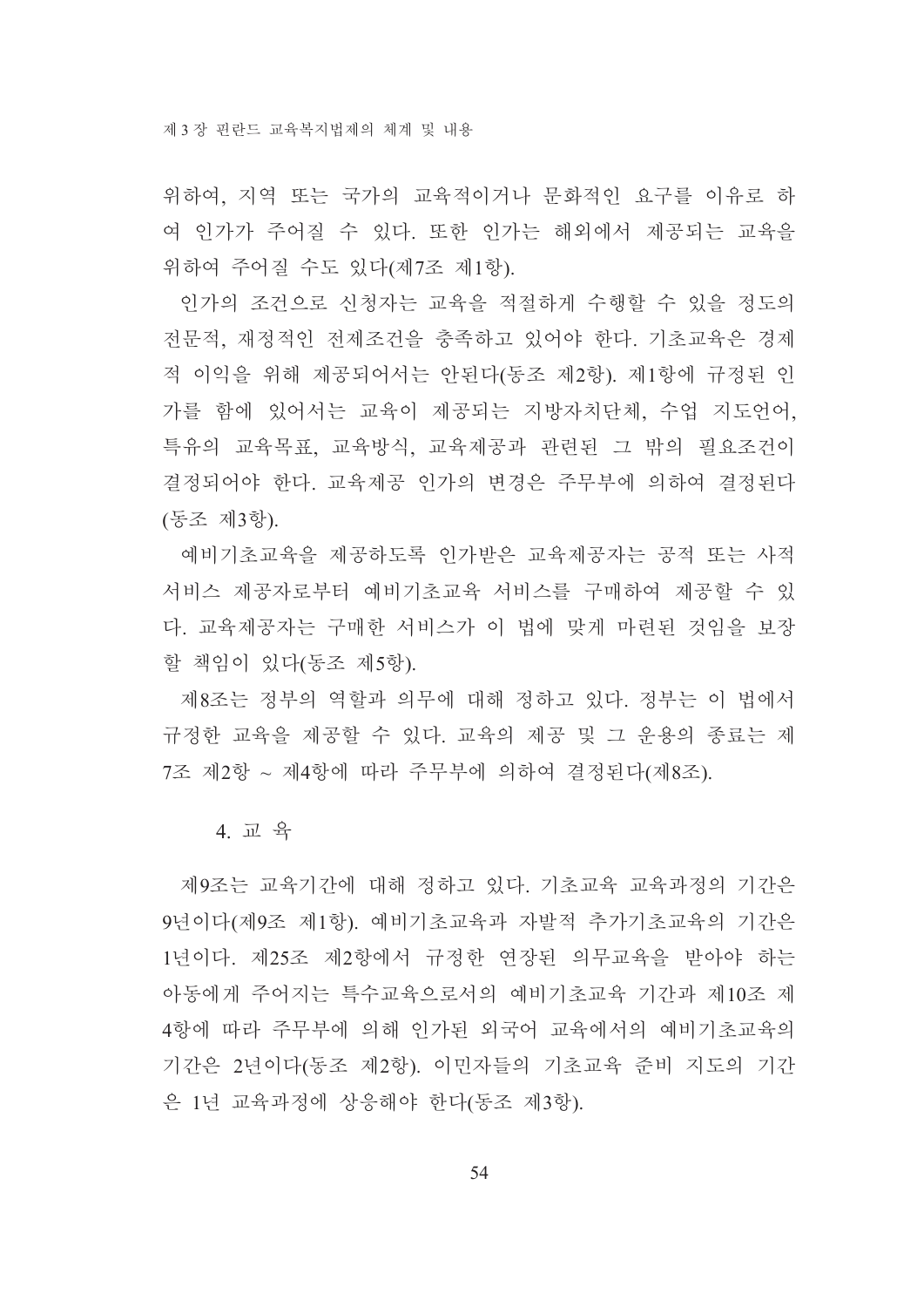제11조는 교육내용에 대해 정하고 있다. 기초교육 교육과정은 제14 조에 의하여 규정된 대로 다음의 핵심 과목을 포함해야 한다. : 모국 어, 문학, 제2국어, 외국어, 환경연구, 건강교육, 종교교육 또는 윤리, 역사, 사회연구, 수학, 물리, 화학, 생물, 지리, 체육, 음악, 예술, 기술, 가정. 제14조에 의하여 규정된 대로, 교육은 서로 다른 범위의 교육과 정에 기반한다. 제7조 또는 제8조에 따라 특유의 교육목표를 부여받은 기초교육제공자는 이 항의 내용에 기속되지 않는다(제11조 제1항).67)

학생은 제1항에서 언급한 과목 이외에도 기초교육을 위해 적합한 과목에 대해서 교육과정에서 결정된 대로 학습할 수 있다. 이러한 과 목은 부분적이거나 전적으로 선택에 맡겨져 있다(동조 제2항). 학생에 게는 가이드상담이 주어져야 한다(동조 제3항). 이 조의 규정에도 불 구하고, 예비기초교육, 자발적 추가교육, 기초교육을 준비하는 교육에 대해서는 제14조에 의한 규제를 받아야 한다(동조 제4항).

제12조에서는 모국어에 대해 정하고 있다. 모국어로서, 학생은 계속 적인 수업 지도언어로 사용할 핀란드어, 스웨덴어 또는 사미어를 배 워야 한다(제12조 제1항). 모국어로서, 학생은 또한 Roma어, 수화 또 는 학생의 모국어인 그 밖의 다른 언어를 배울 수 있다(동조 제2항).

제13조는 종교교육 및 윤리에 대해 정하고 있다. 기초교육제공자는 다수 학생의 종교에 따른 종교교육을 제공해야 한다. 이 경우에 종교 교육은 다수의 학생이 속하는 종교단체에 맞게 마련된다. 이러한 종 교단체에 속하지 않는 학생도 부모/보호자가 그러한 사정을 기초교육 제공자에게 통지한 후에는 상기의 종교교육에 참여할 수 있다(제13조 제1항).

제1항에 언급된 종교교육에 참여하지 않는, 기독루터교회 또는 그리 스정교회에 속하는 3명이상의 학생은 자신의 종교에 따른 교육을 받

<sup>67) 2001</sup>년 개정된 조항이다.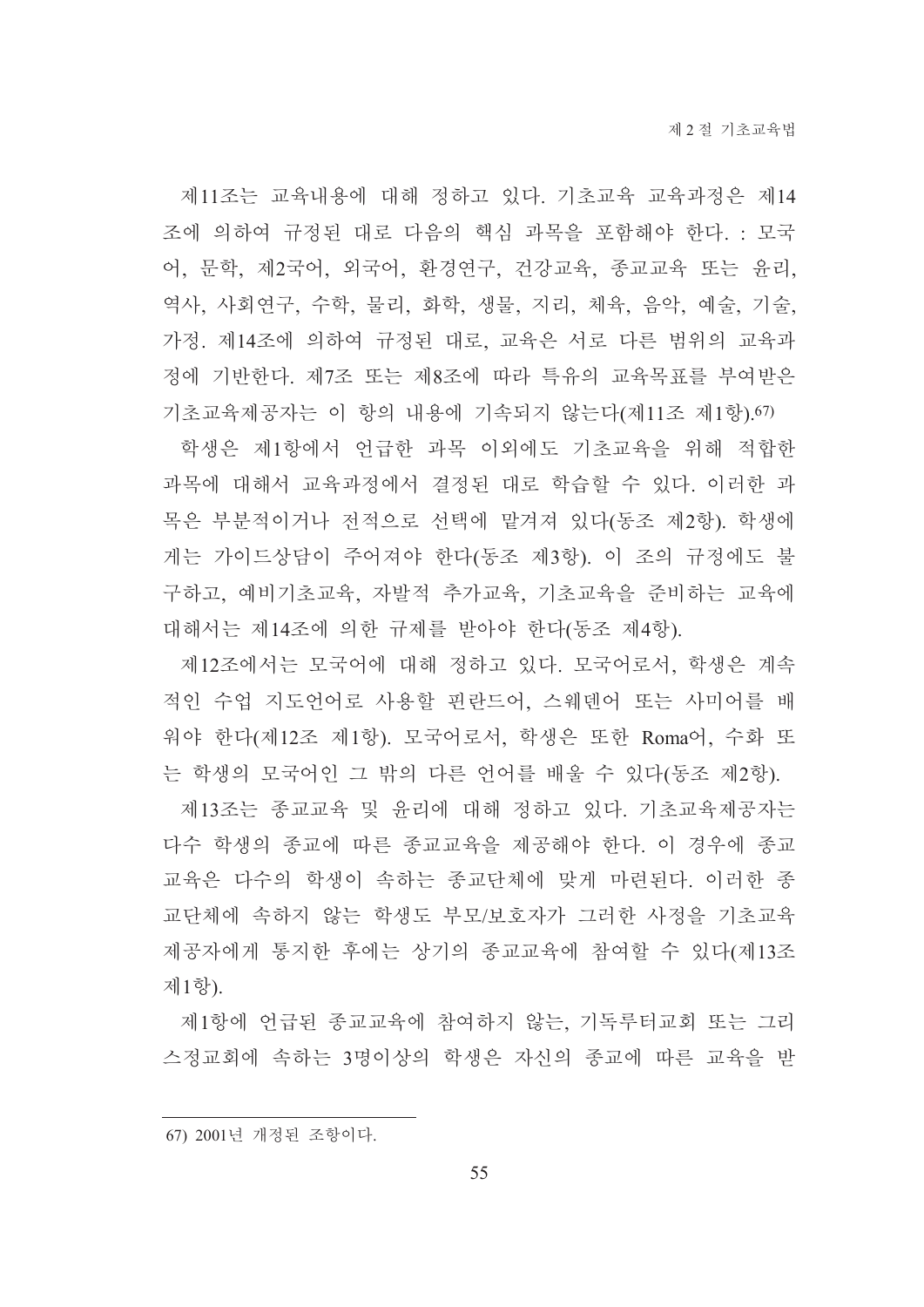는다(동조 제2항). 제1항에 언급된 종교교육에 참여하지 않는, 제2항에 서 언급한 종교단체 이외의 단체에 속하는 3명이상의 학생은, 그들의 부모/보호자가 요청한 경우에 그들 자신의 종교에 따른 종교교육을 받는다(동조 제3항).

하나 이상의 종교단체에 속하는 학생이 있는 경우, 그의 부모/보호 자는 학생이 어느 종교교육에 참여할지를 결정해야 한다(동조 제4항). 어느 종교단체에도 소속되지 않아 제1항에 따른 종교교육에 참여하지 않는 학생은 윤리를 학습한다. 종교단체에 소속되어 있기는 하지만 자신의 종교에 따른 종교교육을 받지 못하는 학생은 그의 부모/보호 자의 요청이 있는 경우에 윤리를 학습한다. 기초교육제공자는 적어도 3명의 학생이 윤리교육을 받을 자격이 있다면 윤리교육을 해야 한다 (동조 제5항). 어떠한 종교단체에도 소속되지 않은 학생은 부모/보호자 의 요청이 있는 경우 기초교육제공자에 의하여 행해지는 종교교육에 참여할 수 있다. 이러한 종교교육은 학생의 양육 및 문화적 배경을 고려하여 명백히 그 학생의 종교적 신념에 부합되는 것이어야 한다 (동조 제6항).

제14조는 수업시간 분배 및 핵심 교육과정에 대해 정하고 있다. 정 부는 이 법에서 규정하고 있는 교육에 대한 전체적인 국가목표를 결 정해야 한다. 정부는 다양한 과목 및 그 대상집단에 대한 수업시간의 분배. 수업시간 분배에 대한 가이드상담(시간의 분배)도 결정한다(제 14조 제1항).

국가교육위원회는 다양한 과목, 교육과정 전반의 주제, 가이드상담, 이 법에서 언급한 그 밖의 교육에 대한 목표 및 핵심내용을 결정해야 한다. 국가교육위원회는 홈스쿨 협력 및 학생복지의 기본원리도 지방교 육권한의 범위(핵심 교육과정)를 고려하여 결정해야 한다(동조 제2항). 예비기초교육과 관련하여, 제1항에서 언급한 수업시간 분배의 결정은 사회보건부의 협력을 받아 교육부에 의해 준비되어야 한다(동조 제3항).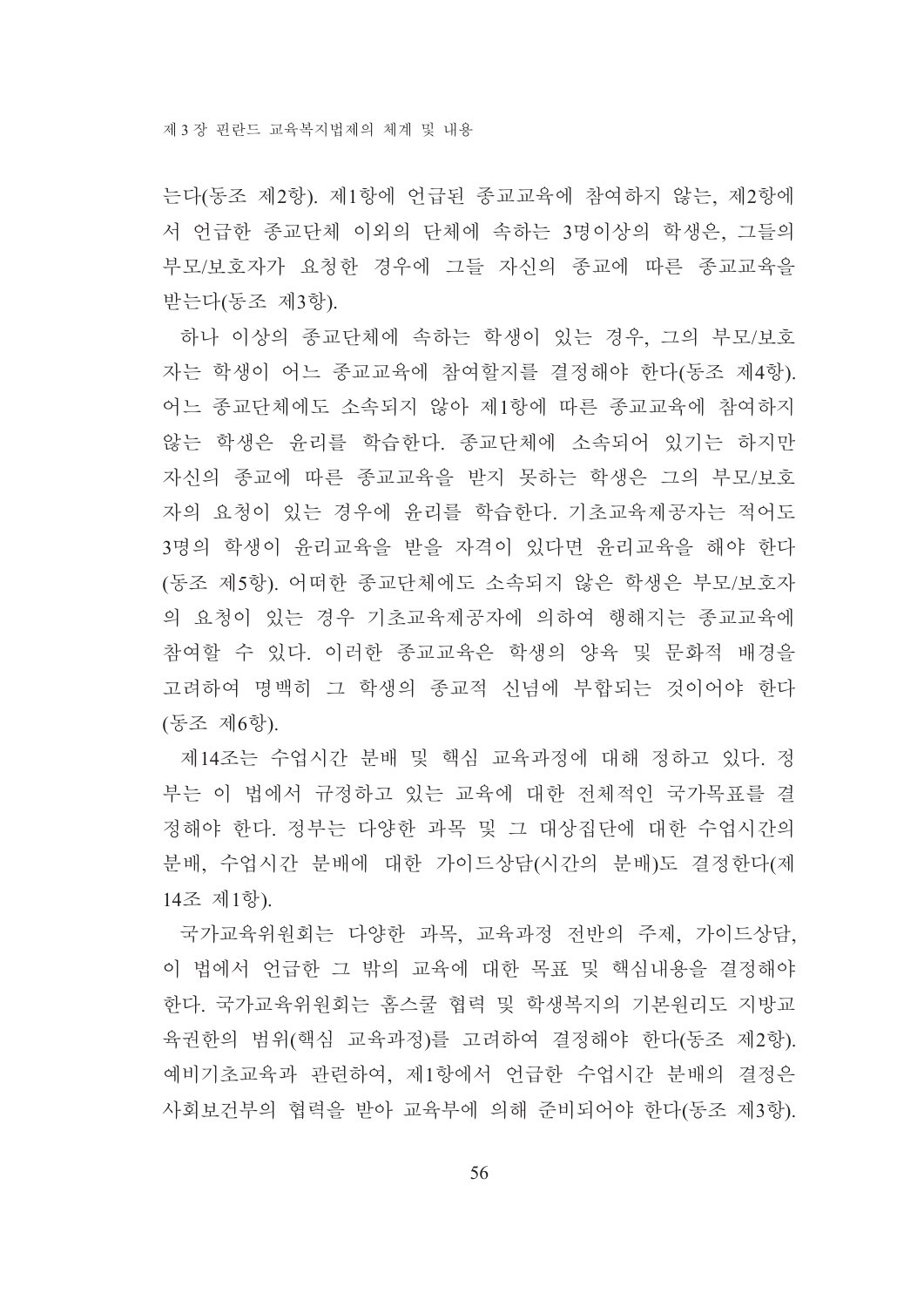제15조는 교육과정에 대해 정하고 있다. 교육제공자는 이 법에서 규 정한 교육을 하기 위한 교육과정을 채택해야 한다. 교육과정은 핀란 드어, 스웨덴어, Saami어로 이루어지는 교육과 필요에 따라 그 밖의 다른 언어로 이루어지는 교육 사이에 개별적으로 채택되어야 한다(제 15조 제1항).

핵심 교육과정과 관련하여 제14조 제3항에서 규정하는 정도로 교육 과정이 지방사회보건집행 당국의 협력을 받아 작성되어야 한다. 교육 제공자는 또한 핵심 교육과정에서 규정한 홈스쿨 협력을 위한 조직 및 학생복지를 위한 조직을 결정해야 한다(동조 제2항)

주무부에 의한 인가를 받으면, 기초교육과 차상위 교육을 위한 공통 교육과정이 채택될 수 있으며 기초교육 교육과정에 직업교육을 포함 할 수도 있다(동조 제3항).

제16조는 보충수업 및 시간제 특수교육에 대해 정하고 있다. 일시 적으로 학업에 뒤쳐졌거나. 학습에 있어 단기간의 지원이 필요한 학생 은 보충수업을 받을 권리가 있다(제16조 제1항). 학습 또는 등교에 어 려움이 있는 학생은 시간제 특수교육을 받을 권리가 있다(동조 제2항).

제16조a는 강화된 지원에 대해 정하고 있다. 학습 또는 등교에 정기 적인 지원을 요구하는 학생은 그에 맞추어 고안된 학습계획에 따라 강화된 지원을 제공받아야 한다. 학습계획은 그렇게 하지 않을 명백 한 이유가 없다면 해당 학생, 부모, 보호자, 필요한 경우 그 외 해당 학생의 법정대리인과 협력하여 마련되어야 한다. 강화된 지원은 특히 제16조, 제31조, 제31조a에서 언급한 학생지원의 방식과 필수교육장치 를 포함한다. 강화된 지원 및 학습계획의 중요 내용은 핵심 교육과정 에 규정되어 있어야 한다(제16조a 제1항).

강화된 지원의 개시 및 제공은 제31조a 제1항 및 제2항에서 언급하 고 있는 학생복지 업무에 대한 다양한 분야 전문가의 교육학적 평가 에 기반하여 결정되어야 한다. 학생에게 제공되는 지원은 학습계획에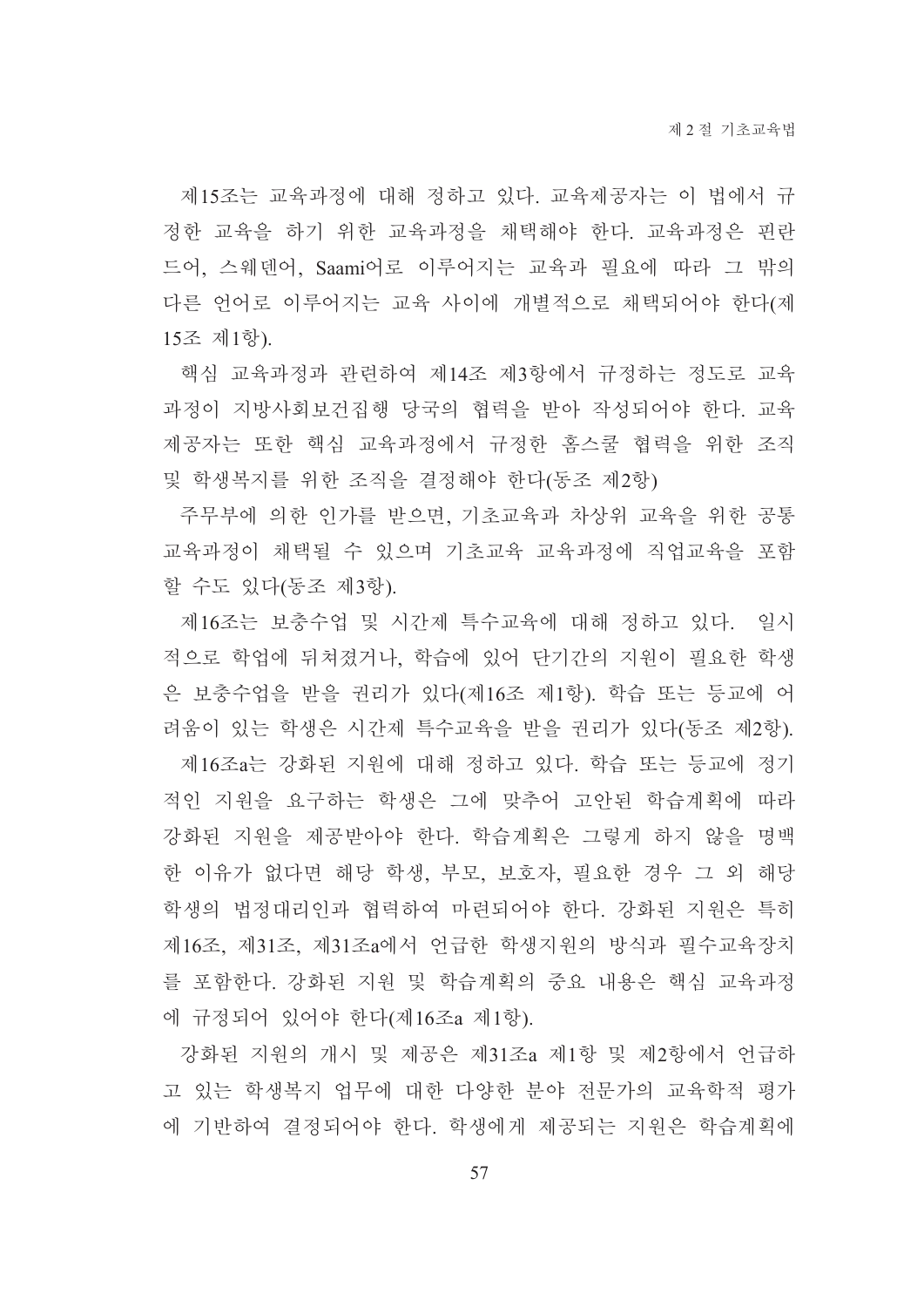기록되어야 한다. 강화된 지원은 학생의 발달수준과 개인적 필요를 고려하여 양적, 질적으로 적절하게 주어져야 한다(동조 제2항).

#### 5. 평 가

제21조는 교육평가에 대해 정하고 있다. 교육평가의 목적은 교육발 달을 지원하고 학습조건을 향상시키기 위하여, 이 법의 목적이 성취되 었는지를 보장하는 것이다(제1항). 교육제공자는 자신이 제공한 교육 및 그 효과를 평가하고, 그 우용에 대한 외부평가에 참여해야 한다(제2항).

외부평가를 위하여 독립적인 전문가집단으로서 교육부 산하 교육평 가협의회를 두어야 한다. 국가교육위원회는 제14조에서 규정한 수업 시간 분배 및 핵심 교육과정에 명시되어 있는 국가의 세부교과 학습 성취도에 대한 평가를 감독하는 임무를 맡는다. 교육부는 외부교육평 가 및 학업성취도 감독평가에 대한 평가계획을 마련해야 한다. 교육 평가협의회의 소관사항, 구성, 운용조직과 교육평가협의회에 의하여 처리되는 문제의 준비 및 이행, 평가계획의 내용에 관한 규정은 부령 으로서 제정되어야 한다(제3항).

제22조는 학생평가에 대해 정하고 있다. 학생평가의 목적은 학습을 지도 및 고양하며, 자기평가를 위한 학생의 능력을 발전시키기 위한 것이다. 학생의 학습, 작업, 행동은 다양하게 평가되어야 한다(제1항). 학습을 통한 성과 및 진보에 대한 평가는 국가교육위원회가 발한 명 령과 규칙에 의하여 통제되어야 한다. 보고카드에 기록되는 정보는 국가교육위원회의 판정을 받아야 한다(제2항).

학생의 부모/보호자가 전반적인 학업의 성과 때문에 해당 학생의 유 급시킬 생각을 품고 있지 않은 경우, 해당 부모/보호자에게는 그 문제 에 대한 결정이 내려지기 전에 청문의 기회가 주어져야 한다(제3항).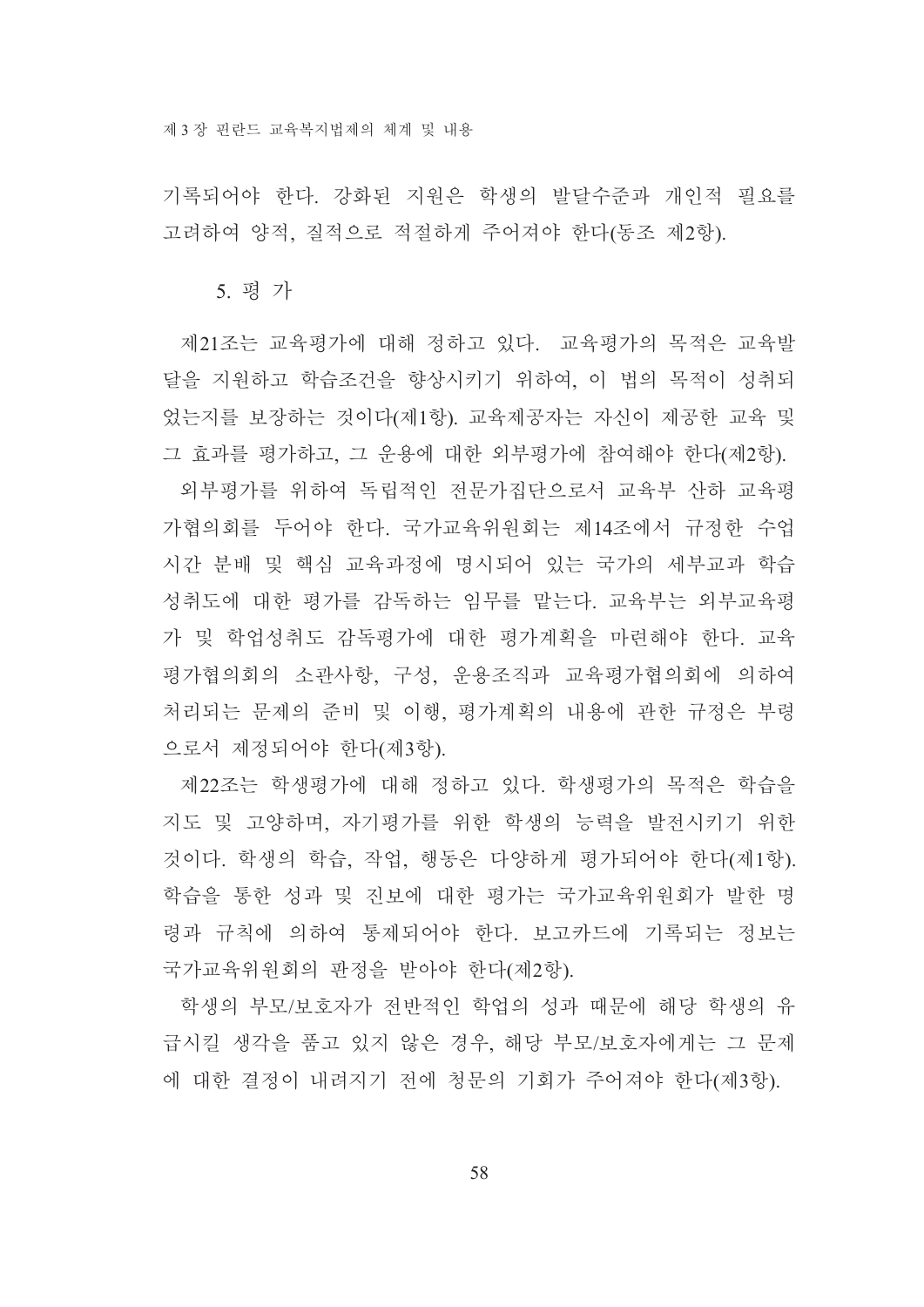6. 학습시간

제23조는 학년도에 대해 정한다. 기초교육에 있어서 학년도는 8월 1 일부터 다음년도 7월 말일까지로 한다. 1학년도는 190일의 수업일수 로 구성된다. 특별한 이유로 인하여 수업일수를 초과해야할 경우에는 주무부의 인가를 받아야 한다. 토요일을 제외한 평일에 속하는 독립 기념일(Independence Day), 예수공현축일(Epiphany), 메이데이(the First of May)는 해당 학년도의 수업일수에서 제외한다(제1항).

피치 못할 이유로 법정된 수업일수를 채우는 것이 불가능하고 교육 과정의 목표가 달리 달성되기 어려운 경우에 상실된 수업일수는 학년 도 수업일수에서 최대 6일을 추가하는 것으로 복원되어야 한다(제3항).

제24조는 학생의 학습강도에 대해 정하고 있다. 기초교육을 행함에 있어 학생의 학습강도는 학교에서 소비하는 시간 이외에 휴식, 레크 레이션, 취미를 즐기고, 통학 및 과제를 하기 위한 충분한 시간이 허 락될 수 있는 정도가 되어야 한다(제1항). 학생이 받게 되는 매일, 매 주의 기초교육 학습강도는 명령에 의해 제정되어야 한다(제2항).

7. 기타조항

제40조는 개인정보의 비밀 및 처리에 대해 정하고 있다. 교육제공 에 책임이 있는 조직의 구성원, 제37조에서 언급한 자, 학교 사회복지 사, 학교 정신분석의사, 교생은 이 법에서 규정한 업무의 집행과정에 서 알게 된 학생, 이 법에서 언급한 직원, 또는 그들 가족 구성원의 신상 및 경제상황을 외부인에게 누설해서는 안된다.

제41조는 정보에 대한 접근에 대해 정하고 있다. 의무를 행함에 있 어서 교육제공자는 국가 또는 지방정부로부터 교육을 계획하고 제공 하는데 필요한 통계적인 정보 및 그에 상응하는 정보를 획득할 권리 가 있다(제1항). 정보에의 접근을 요청받는 경우 교육제공자는 교육평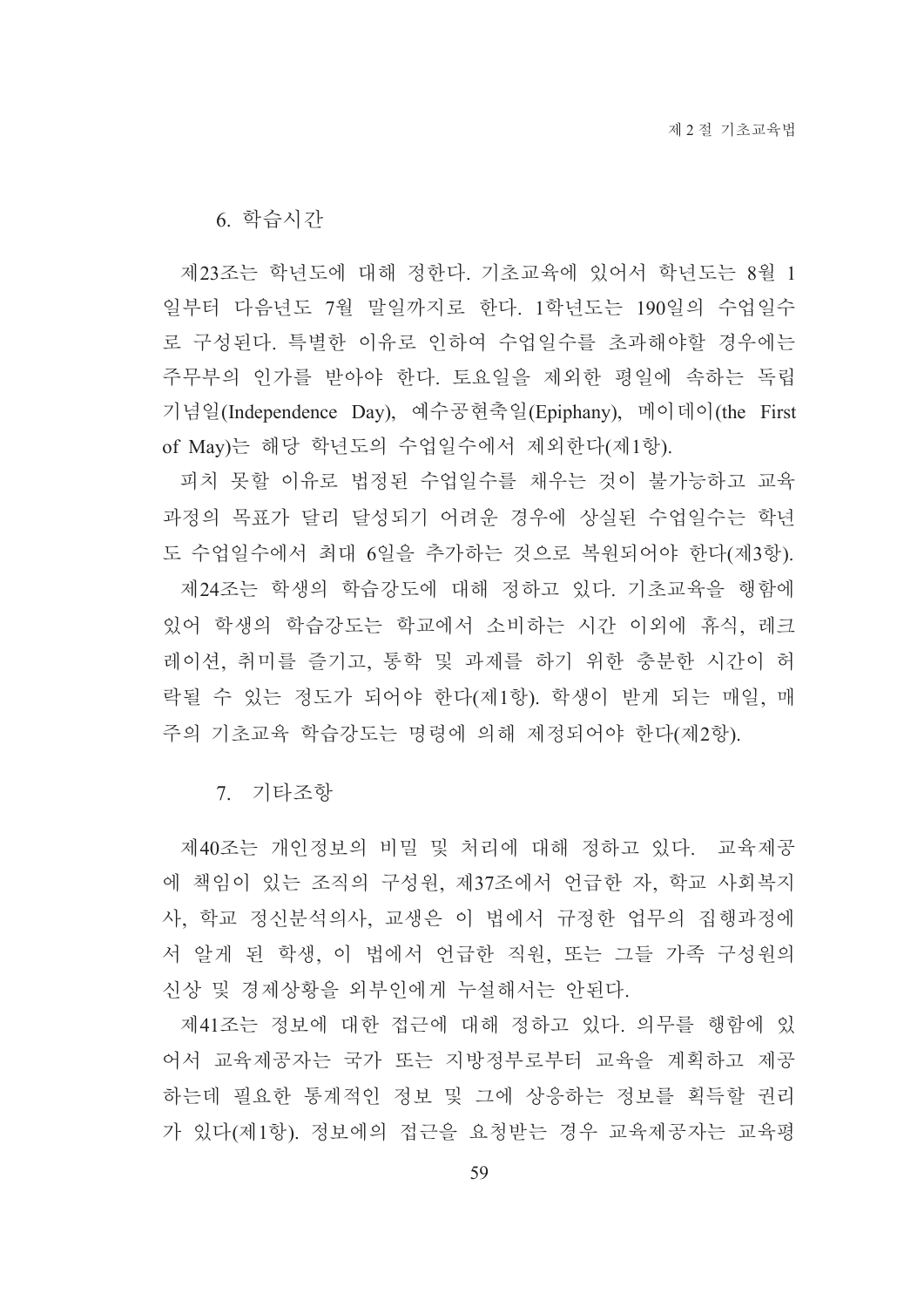가 및 발달을 위해 필요한 것으로 국가교육 당국에 의하여 구체적으 로 명시된 정보, 통계 및 감독 모음집을 국가교육 당국에 제공해야 한다(제2항).

제43조는 자금조달에 대해 정하고 있다. 이 법에서 규정한 예비기 초교육과 기초교육에 대한 자금조달은 지방기초 서비스를 위한 정부이 송법(1704/2009) 규정에 따라 이루어진다. 예비기초교육과 기초교육의 운용자금에 대한 그 밖의 자금조달은 교육 및 문화 자금조달에 관한 법 규정에 따라 이루어진다. 사전 및 사후학교활동을 위한 자금조달은 교육 및 문화 자금조달에 대한 법 규정에 따라 이루어진다(제1항). 기 초교육법에 의한 교육 및 활동의 자금조달에 대한 국가 보조금. 설립 및 거축 프로젝트에 대한 국가 보조금은 교육 및 문화 자금조달에 관 한 법 규정에 따라 국가예산의 범위 내에서 부여될 수 있다(제2항).

제44조는 학생에게 부과되는 비용에 법적 근거에 대해 정하고 있다. 제45조에 따르면 학생의 부모/보호자가 의무교육의 성취의 보장의무 를 게을리 하는 경우에 의무교육 성취의 보장의무 위반으로 벌금을 부과받는다

제46조에 따르면 의무적 취학연령인 학생 이외의 자를 위한 교육이 이루어진다. 제47조에 따라 도서관, 동아리, 교육과 밀접하게 관련되 어 있는 그 밖의 활동도 기초교육과 함께 마련될 수 있다.

제47조a는 학생협의회에 대해 정하고 있다.

8. 사전 및 사후학교활동

제48조a에 따르면 사전 및 사후학교활동의 목적은 학교와 가정의 교육, 아동 정서생활의 발달, 유리성의 성장을 지워하기 위한 것이다. 그리고 사전 및 사후학교활동은 아동의 복지 및 사회적 평등을 증진 하고, 배제는 방지하되 포함은 증진하도록 해야 한다.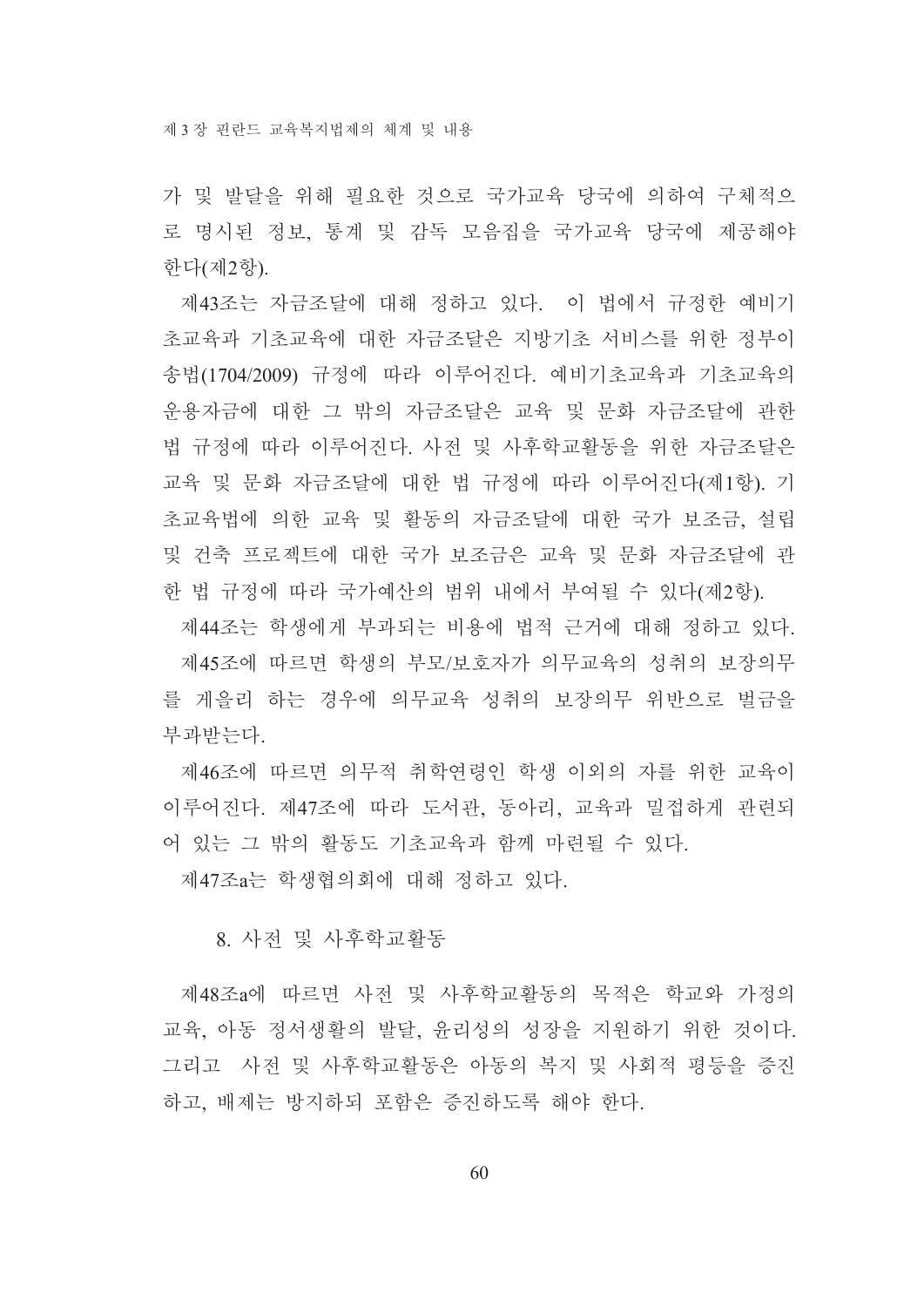그리고 제48조b에 따르면 지방정부는 이 법에서 규정한 사전 및 사 후학교활동을 제공하고 수요자가 될 수 있다. 사전 및 사후학교활동 은 각 참여 학생에게 1학년도에 570시간이 제공되어야 한다. 이러한 활동은 주로 주중에 7시간 ~ 17시간 동안 제공될 수 있다.

제48조c에 따르면 사전 및 사후학교활동은 제48조a에서 결정된 목 적의 성취를 보장할 수 있어야 한다. 지방정부는 제공 또는 획득된 사전 및 사후학교활동을 평가하거나 그러한 활동의 외부평가에 참여 해야 한다. 평가의 결과는 공표되어야 한다.

제48조d에 따르면 사전 및 사후학교활동에 참가하는 아동에게는 간 식이 제공되어야 한다. 사전 및 사후학교활동에서 발생한 사고로 인 한 치료는 해당 아동에게 무상으로 제공된다.

제48조e에 의하면 사전 및 사후학교활동은 교육제공의 형식을 고려 하여 충분한 수의 교직원을 확보해야 한다. 사전 및 사후학교활동의 교사에게 요구되는 자격은 부령에 의하여 제정되어야 한다.

제48조f는 비용에 대해 정하고 있는데, 이에 따르면 매월 사전 및 사후학교활동에 대한 비용이 부과되다. 지방정부는 사전 및 사후학교 활동에 부과되는 비용을 결정해야 하는데, 비용은 570시간 기준 최대 60유로이고, 760시간 기준 최대 80유로이다. 비용은 아동이 사전 및 사후학교활동에 참가하는 동안에는 매월 부과된다. 사전 및 사후학교 활동이 한 달 동안 10일이내로 제공된 경우 비용은 절반만 부과되어 야 한다. 아동이 질병으로 인하여 10일이상 사전 및 사후학교활동에 참여할 수 없는 경우에도 비용은 오직 절반만 부과되어야 한다. 질병 으로 인하여 한 달 내내 결석하게 되는 경우에는 어떠한 비용도 부과 되어서는 안된다. 만약 아동이 그 밖의 다른 이유로 한 달 내내 사전 및 사후학교활동에 참여할 수 없는 경우에는 비용의 절반이 부과되어 야 한다. 사전 및 사후학교활동에 참가하는 데 그 외 어떠한 다른 비 용도 부과되어서는 아되다.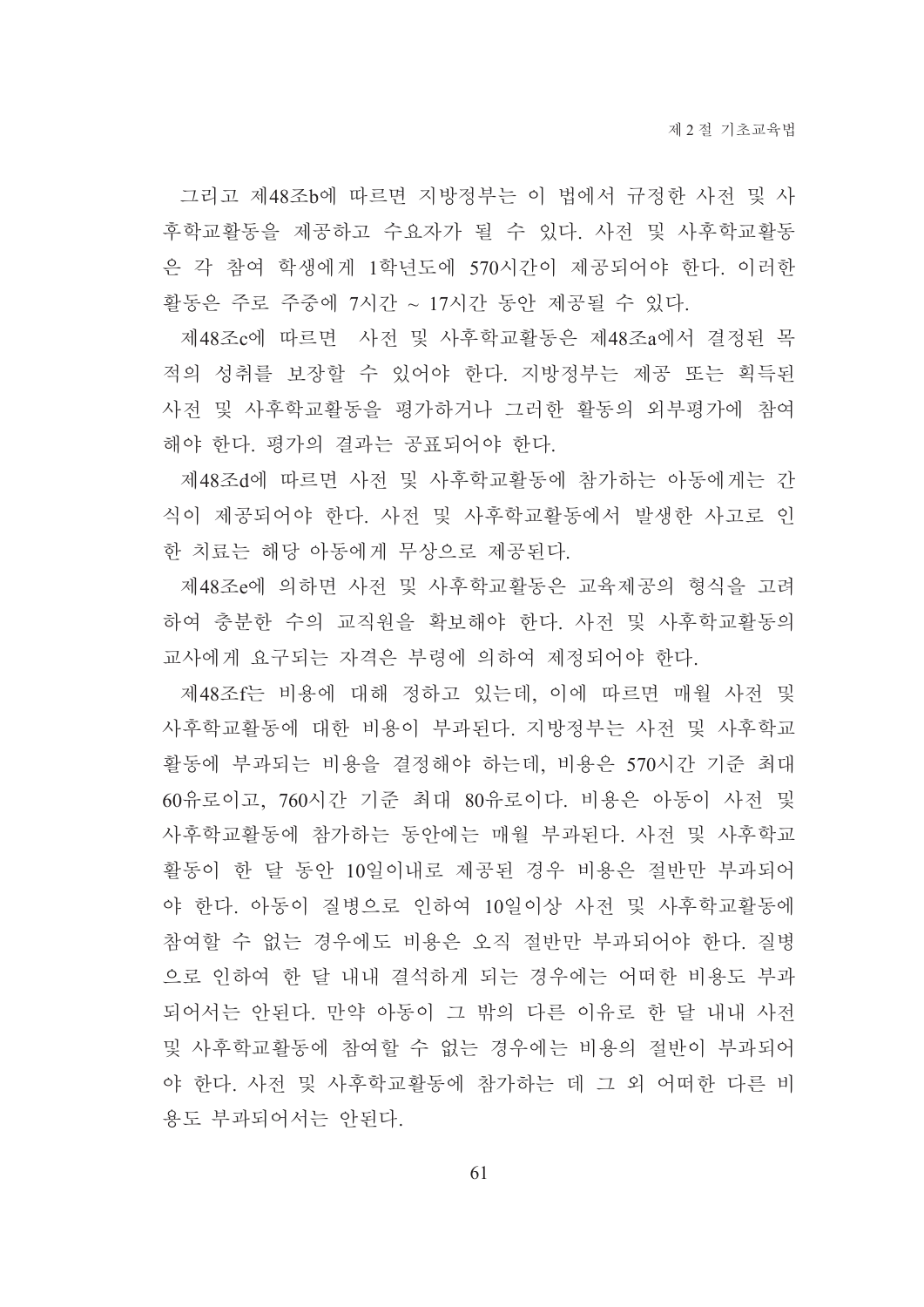## 제 3절 대학법

## **I** 체계

대학법(Universities Act, 558/2009)은 총 11장 93개의 조문으로 구성 되어 있다.

| 제1장 일반조항(제1조-제5조)                |
|----------------------------------|
| 제2장 연구와 교육(제5조-제12조)             |
| 제3장 조직(제13조-제30조)                |
| 제4장 교직원 및 행정 언어(제31조-제35조)       |
| 제5장(제36조-제47조)                   |
| 제6장(제48조-제59조)                   |
| 제7장 대학 재정(제60조-제67조)             |
| 제8장 헬싱키 대학교 관련 특별 규정 (제68조-제75조) |
| 제9장 아보 아카데미 대학교 특별 규정(제76조-제93조) |

# Ⅱ. 주요내용

대학법 제3조는 대학의 자율권에 대해 규정하고 있다. 이에 따르면 대학은 고등교육과 예술교육의 자유를 수호하기 위한 자율권을 갖는 다. 자율권은 내부 행정에 속하는 문제를 결정할 권리를 수반한다(제3 조 제1항). 이와 관련한 법안을 제정하기 위해 대학은 이와 관련한 의 견을 제출할 기회를 갖는다(제3조 제2항).

제5조는 국공립대학의 법적 지위에 대해 규정하고 있다. 국공립대학 은 독립된 법인이다(제5조 제1항). 국공립대학은 스스로 책임을 지고, 그 자신의 이름으로 권리를 취득하고 동산 및 부동산을 소유한다. 대 학은 제2조에 명시된 사명을 수행하는데 도움이 될 영리활동을 추구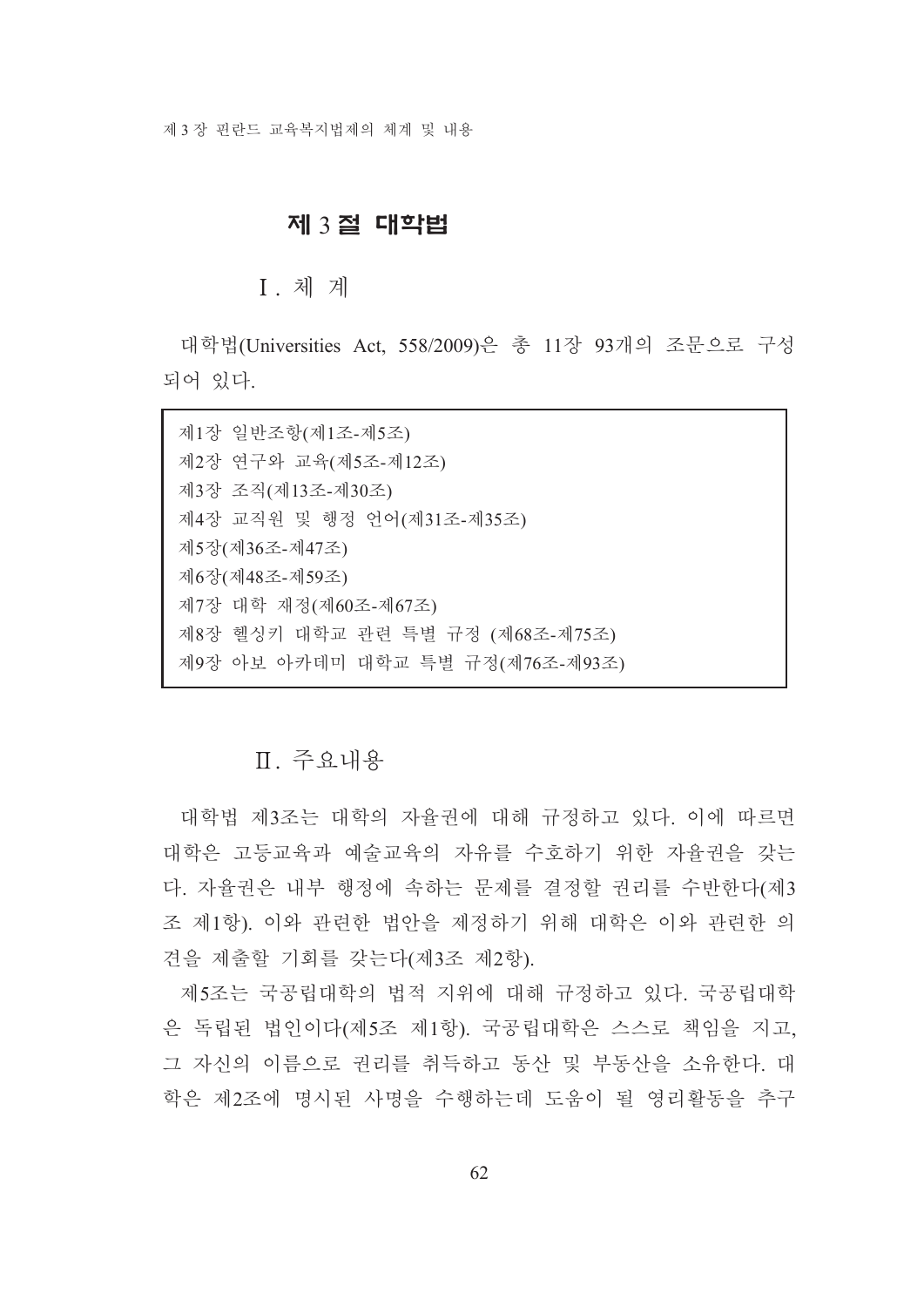할 수 있다(제5조 제2항). 국공립대학은 자신의 책무에 대하여 자신의 기금으로 법적 책임을 지고 법정에서 소송상 방어를 하며 권리를 추 구할 수 있다(동조 제3항).

그리고 제8조는 무상교육에 관하여 규정하고 있다. 대학 학위에 따 르는 교육과 대학 입학을 위한 시험은 이 법에 명시되지 않는 한 무 상으로 이루어진다(제8조 제1항). 하지만 핀란드와 스웨덴이 아닌 다 른 교육기관에 지원하는 사람은 유상의 국제 시험에 응시하여야 한 다. 제1항에 언급된 것 이외의 활동을 위해서 대학은 이에 대한 비용 을 부과할 수 있다(동조 제2항). 이 법에 의해 규정된 부과 가능한 비 용이 기한 내에 납부되지 아니하면 이자법(Interest Act) (633/1982)의 조항에 근거하여 납부 기한부터 계속하여 지연 손해금을 연리로 부과 할 수 있다. 이자의 납부는 세금과 비용에 관한 강제집행법(Act on the Enforcement of Taxes and Charges) (706/2007)에 근거하여 법원의 판결 없이도 강제집행 절차에 따른다(동조 제3항).

그리고 제9조는 맞춤교육을 정하고 있다. 대학은 \_핀란드 정부, 다 른 국가, 국제기구, 핀란드 또는 외국 공공기업, 재단이나 사기업이 지원하고 임명한 학생들을 위해 학위 교육을 마련할 수 있다(제9조 제1항)고 하여 맞춤교육의 법적 근거를 마련하고 있다. 다만 맞춤 교 육은 유럽경제지역이나 유럽 공동체 법 또는 유럽 공동체 및 그 구성 국가와 이와 계약을 맺은 상대방에 의해 정해진 조약 하의 유럽 연합 시민과 동등하게 취급되는 자를 위해서는 마련되지 않을 수도 있다 (동조 제2항)

제41조는 학생의 학습권에 대하여 정하고 있다. 이에 따르면 학생은 학사 및 석사 학위를 위해 대학 규정과 커리큘럼이 정하는 방법에 따 라 학문을 추구할 권리를 가진다(제41조 제1항). 그리고 학생들은 제 41조a에 따라 안전한 교육 환경에서 학습할 권리를 갖게 된다. 학습권 의 확대(제42조), 학습권의 박탈(제43조), 제43조a 학습권의 취소 (제43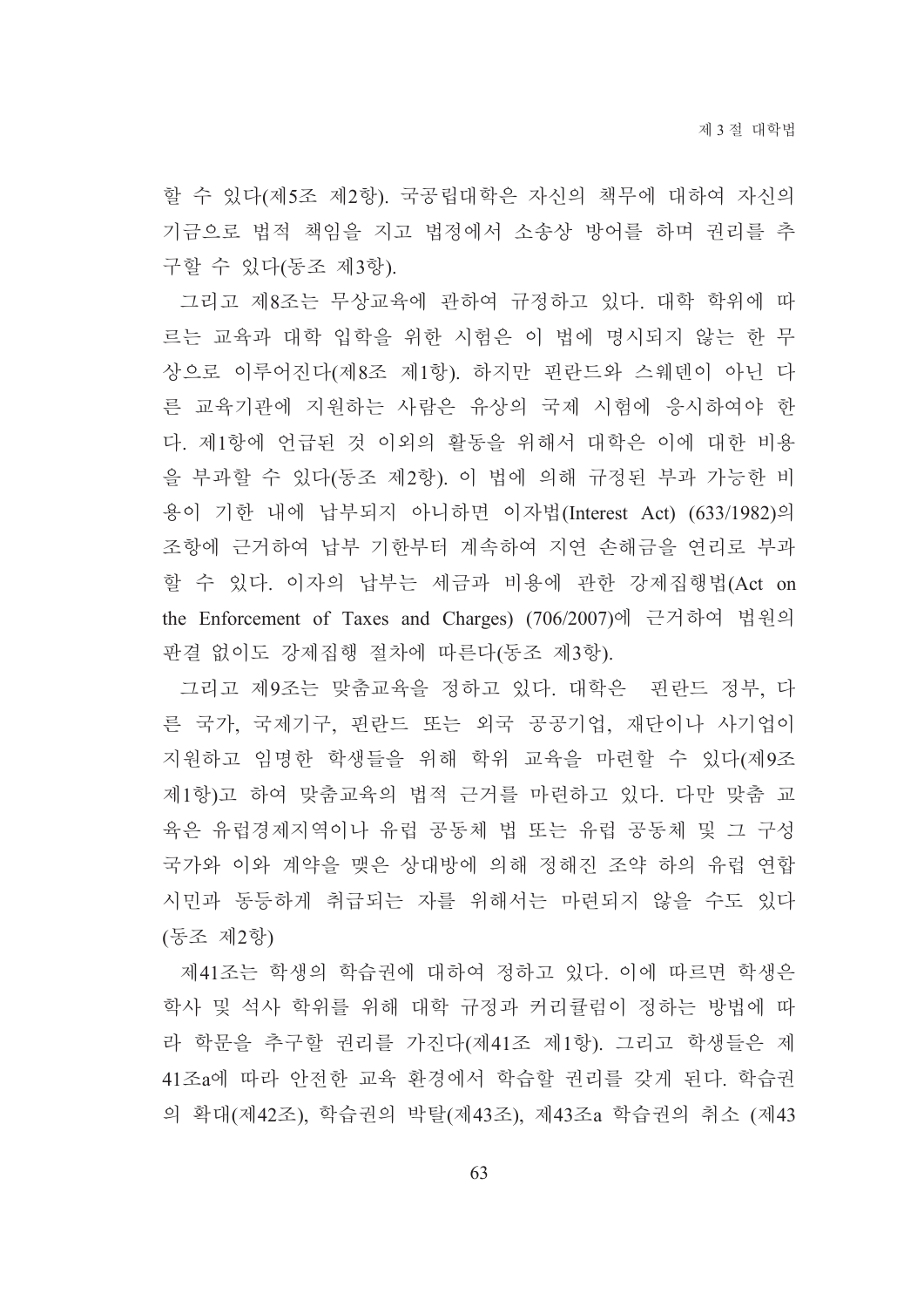제 3장 핀란드 교육복지법제의 체계 및 내용

조a), 학습권의 회복(제43조c)에 대하여도 규정하고 있다. 그리고 학 생자치조직인 학생회의 근거조항은 제46조이다.

제49조는 정부 재정 지원의 배분 기준에 대하여 정하고 있다. 이에 따르면 교육문화부 장관은 국가 예산의 범위 안에서 이 법에 실린 대 학의 의무를 수행하기 위해 책정된 범위의 자금의 대학 지원을 승인 한다(제49조 제1항).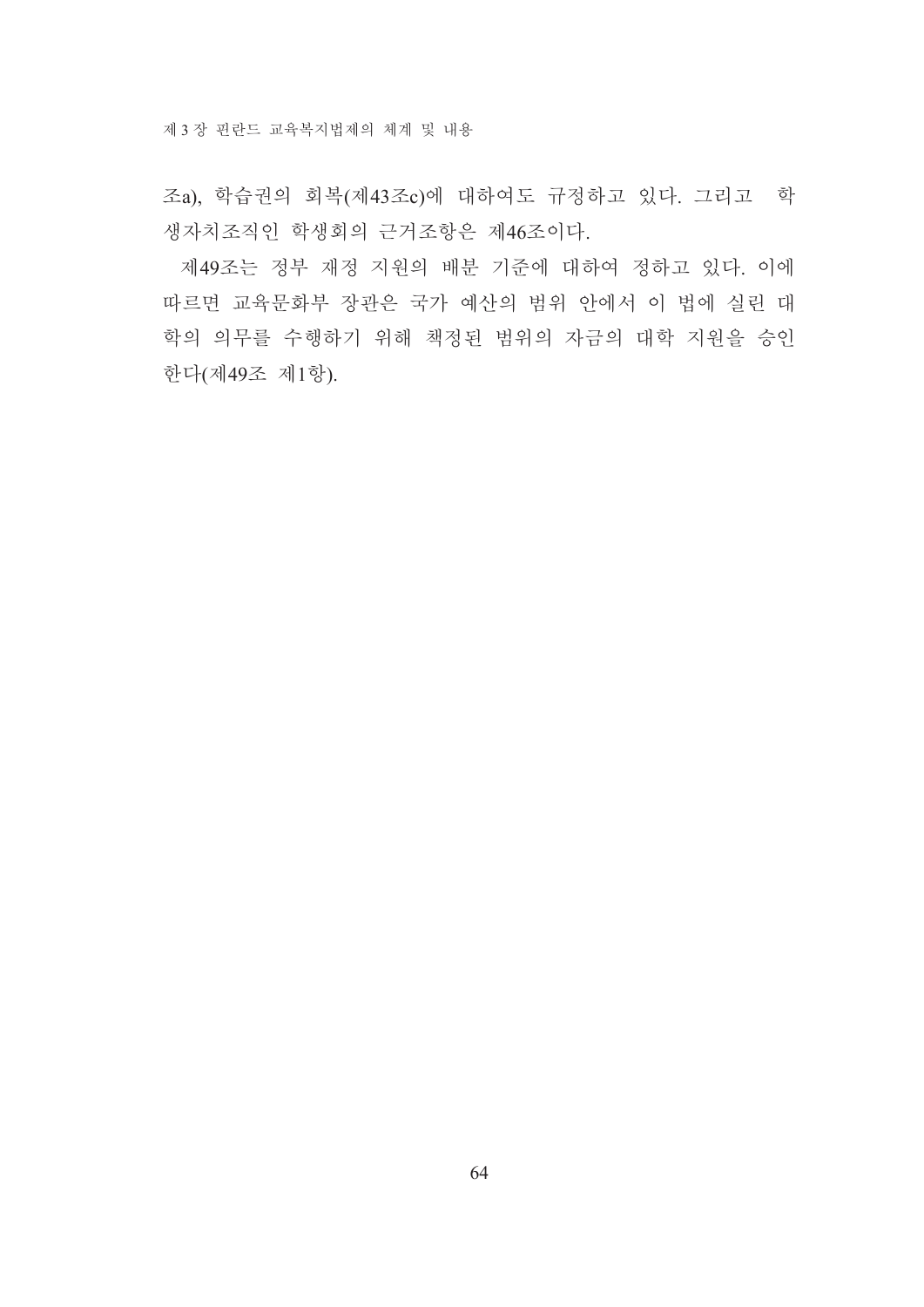# 제 4 장 핀란드 교육복지법제연구의 시사점

### 제 1절 고육복지와 사회통합

핀란드 교육복지의 가장 중요한 시사점은 교육복지를 통해 사회통 합을 이루고 있는 것이다. 모든 국민에게 기초교육과정에서 공평한 교육의 기회를 보장함으로써 사회구성워들이 낙오자가 되는 것을 방 지하고 있다. 핀란드의 종합학교 개혁은 평등국가의 이념을 실현하기 위한 방책이었다. 이러한 종합학교에서의 교육은 기초교육법에 따라 구체적으로 정해져 있다.

기초교육법은 의무교육과 무상교육의 법적 근거일 뿐만 아니라. 학 생의 복지에 대해서도 규율하고 있는 대표적인 교육복지법이라고 할 수 있다. 이에 의해 학생의 통학수단과 숙박시설에 있어서도 복지혜 택을 받을 수 있다.

또한 학생에 대한 맞춤형교육에 관한 근거규정을 두고 있어 소외계 층지워교육이 이루어지고 있다. 즉, 종합학교체제는 평등의 워리를 제 대로 구현하는 교육기관으로 역할을 수행하고 있다.68)

핀란드는 교육복지를 통해 보편적 공동체를 지향함과 아울러 사회통 합의 기틀을 마련하고 있다. 다만, 핀란드에서도 신자유주의의 기조가 점차 강해짐에 따라 소수자 및 다문화가정의 학생들에 대한 배려를 지 금과 마찬가지로 유지할 수 있을지가 초미의 관심사가 될 것이다.

## 제 2절 고육복지의 다양한 지원제도

핀란드에서는 학생에게 다양한 지워제도를 마려하고 있다. 교육제도 와 복지정책의 밀접하게 결합되어 있다고 볼 수 있다. 학생지워교육

<sup>68)</sup> 김경자, "핀란드 종합학교 교육과정 편성·운영의 특징 고찰", 교육과정연구 제29 권 제1호, 2011, 129면.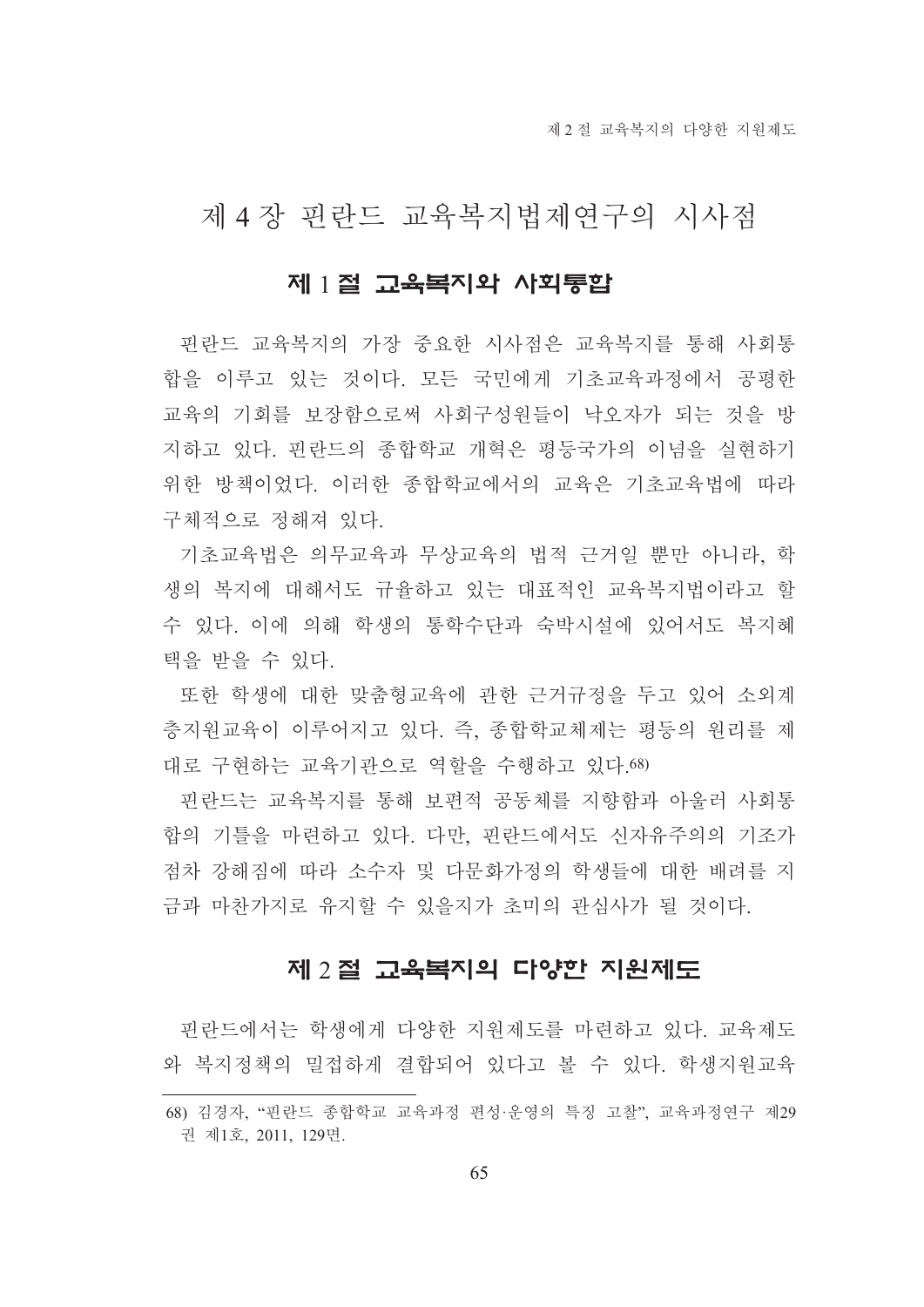과 경제적 지워이 잘 갖추어져 있다. 학생지워교육으로는 개인맞춤형 교육, 특수교육지원, 보충강화교육, 파트타임 특수교육, 연장교육의무 등이 있다. 이와 같은 학생지원교육을 통해 교육에서 낙오자가 발생 하지 않도록 최대한 배려하고 있는 것이다.

그리고 경제적 지원책으로는 학습지원수당 · 주거지원비 · 학업비용 대출 등의 학생지워금, 교통비 지워, 식비 지워 등이 있다. 이를 통해 부모의 소득 · 계층과 무관하게 최소한의 균등한 교육을 받을 수 있는 환경을 확보하고 있다.

교육복지와 사회복지의 철저한 연계를 통해 교육은 개인의 과업이 아닌 국가의 과업이라는 점을 국민들에게 주지시켜주고 있다고 하겠 다.

### 제 3절 무상고육 확대의 필요성

핀란드 교육복지 중 가장 핵심적인 것은 취학전 교육인 예비학교, 의무교육과정인 종합학교 이후에도 고등학교 · 대학교과정에서도 무상 교육이 이루어지고 있다는 점이다. 의무교육과정에서는 일체의 비용 을 국가 및 지방자치단체가 부담하고, 고등학교에서는 수업비를 면제 받고 있다. 교과서 및 학습도구에 관한 비용은 학생이 부담한다. 대학 교에서는 등록금이 무상이고, 학업지원금과 주택보조금도 지원을 받 는다.

이처럼 무상교육을 통해 모든 국민들에게 교육의 기회를 균등하게 보장해주고 있다. 교육비용의 문제로 인해 국민들이 교육의 기회를 박탈당하는 것을 막기 위함이다. 핀란드에서 실시하고 있는 전면적 무상교육은 현재 한국의 교육계에서 가장 큰 논란이 되고 있는 무상 급식. 무상교육의 확대 및 대학교 반값 등록금 문제와 밀접하게 연관 된다.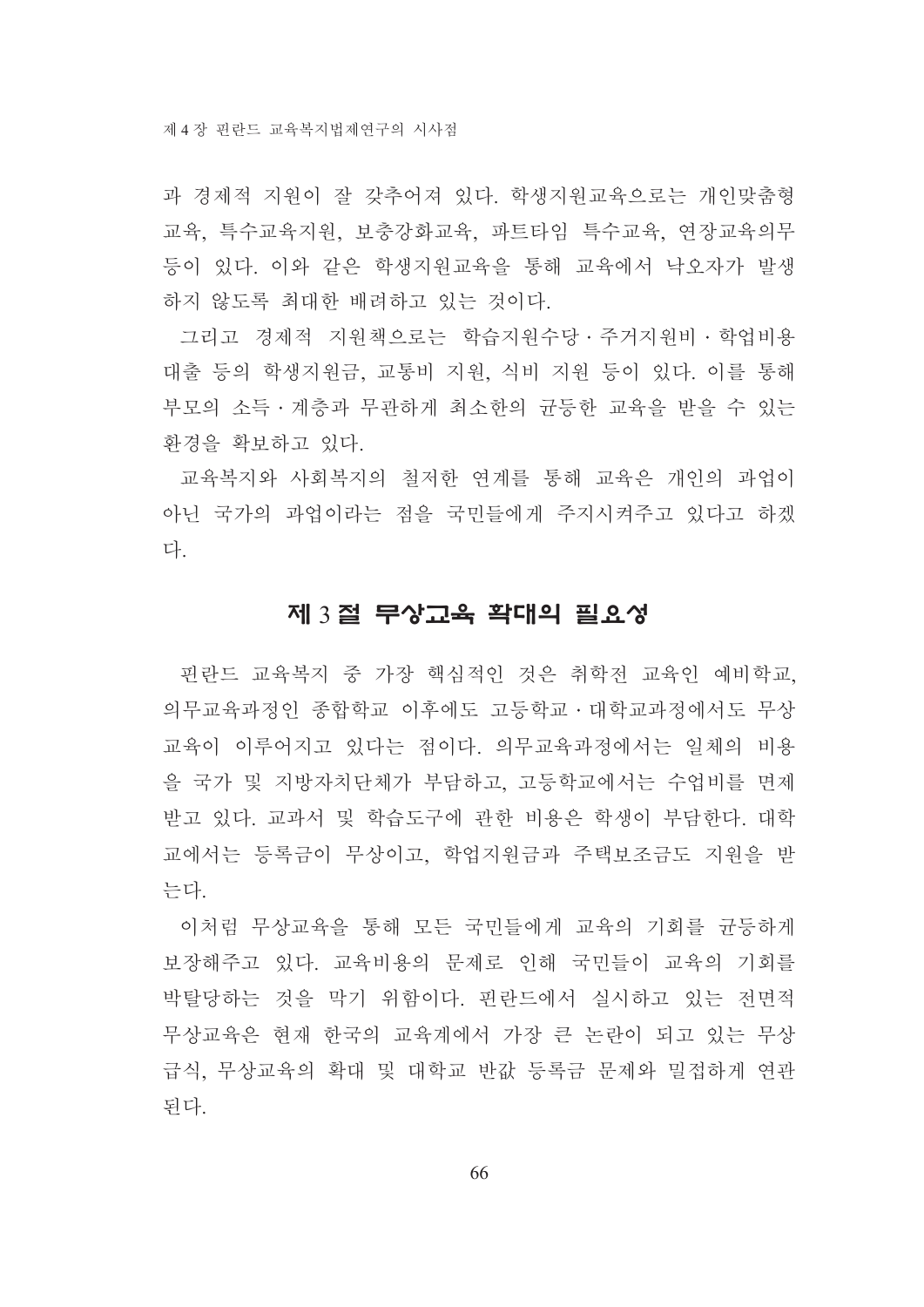사교육비의 증가로 인한 교육격차의 확대가 심각한 사회문제로 대 두되자, 이를 해결하기 위한 대책으로 국민들의 교육비용 부담을 덜 고자 다양한 무상교육의 방안들이 논의되고 있는 것이다. 핀란드의 교육복지법제를 보자면, 의무교육이 아닌 고등학교교육과 대학교교육 에서도 무상교육을 실시하고 있다. 우리가 그와 같은 시스템을 그대 로 따르는 것은 쉬운 일은 아니라고 생각한다. 핀란드와 한국은 국가 의 규모, 인구수, 경제적 여건, 국가와 지방자치단체의 재정배분 문제 등에 있어서 상당히 다르기 때문이다.

다만 핀란드가 무상교육을 통해 국민들의 교육수준을 높여왔다는 점은 주목할 필요가 있다. 인적자원이 중요한 국가에서는 전 국민이 충분한 양질의 교육을 받을 권리를 평등하게 보유하는 것이 그 나라 의 미래를 좌우할 수 있다. 따라서 의무교육과정 이후에도 국가재정 이 허락하는 범위 내에서는 무상교육의 범위를 점진적으로 확대해가 는 것이 필요하다고 본다. 현실적으로 대학교육의 무상교육은 불가능 하더라도. 고등학교 교육과정의 무상교육화는 가능하다고 판단한다.

이를 위해 무상교육의 범위와 정도, 교육재정에 대한 국가와 지방자 치단체의 분담비율 등에 대한 규정이 필요하다고 본다.

### 제 4절 소외계층지원교육의 필요성

핀란드 교육복지의 기본철학은 소수자에 대한 배려와 차별의 금지 이다. 사회 구성원 누구도 낙오시키지 않는 시스템을 교육복지를 통 해 제도화하고 있다. 장애학생, 학습부진학생, 이민자학생들에 대한 배려를 통해 그들이 학업을 수행하는 데 지장이 없도록 하고 있다. 개인별 맞춤형 교육, 이중언어 교육 등을 통해 교육에 있어서의 형평 성을 추구하고 있다.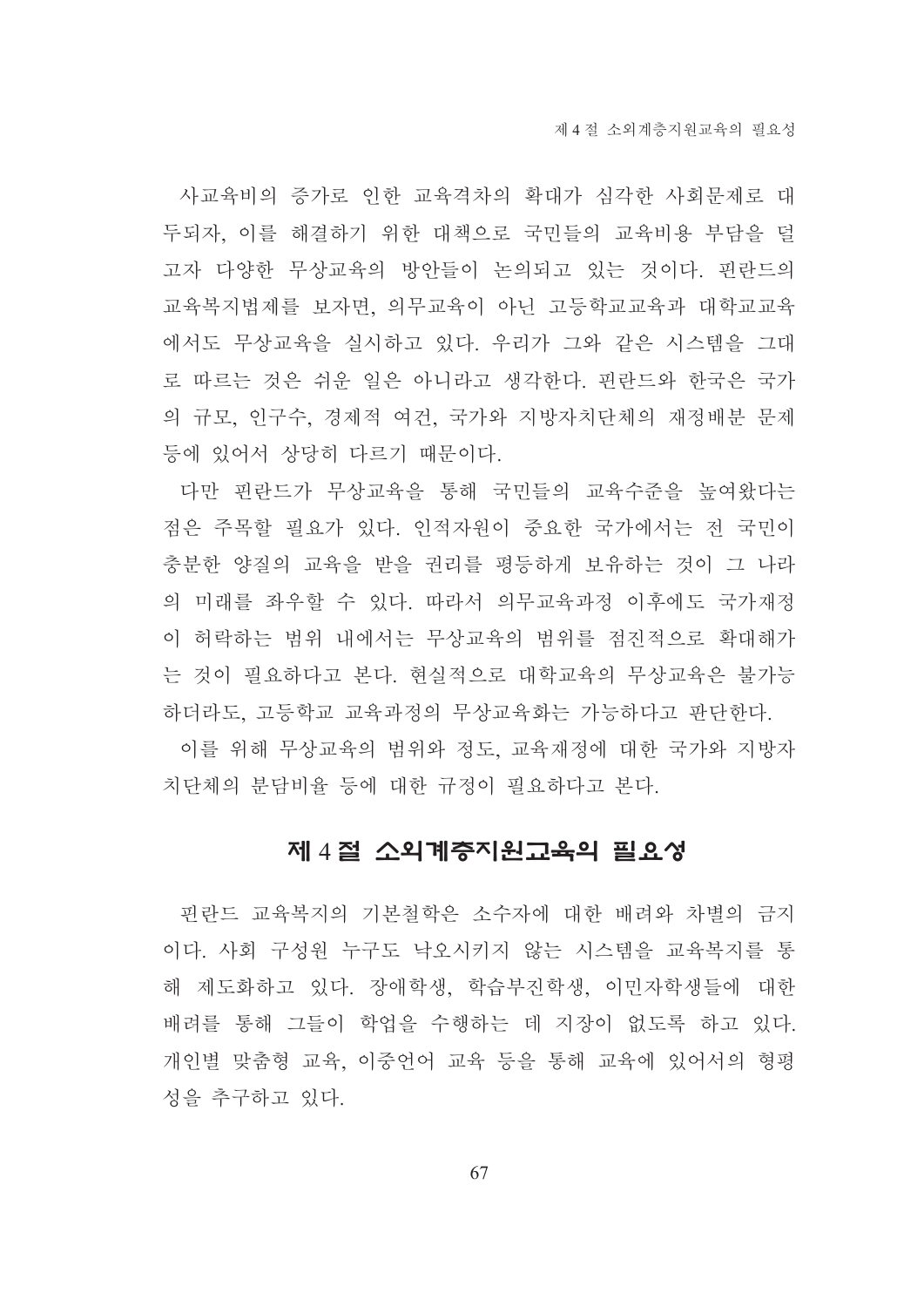이와 같은 소외계층지원교육을 제대로 정착시키기 위해서는 교육철 학의 확고한 정립과 근본적인 사고의 전환이 먼저 선행되어야 한다. 제도의 이식은 힘든 문제이다. 과연 한국에서 이중언어교육가 가능할 지는 의문이다. 하지만 향후 한국사회에서는 다문화가정이 빠른 속도 로 증가할 가능성이 높다. 그들에 대한 교육적 배려가 중요한 사회적 쟁점이 될 때가 올 것이고, 핀란드의 교육제도는 여러모로 참고할 필 요가 있을 것이다.

장애학생이나 학습부진학생처럼 교육적 배려가 필요한 학생들을 보 다 더 적극적으로 지원해 줄 필요성도 있다. 따라서 '교육복지법'의 제정을 통해 지원대상의 범위와 정도를 단일법으로 명확하게 규정하 는 것이 필요하다.

# 제 5절 우수한 교사의 중요성

핀란드교육이 경쟁력을 갖추게 된 가장 중요한 요인으로는 우수한 교사라는 평가가 있다.69) 핀란드 교사양성 시스템의 핵심은 우수한 인재를 모집해 훌륭하게 양성하는 것이라고 할 수 있다.70) 핀란드의 교육체제는 전문가적 소양을 갖추고, 학생에 대한 충분한 지식을 갖 고 있는 교사를 중시한다. 71) 그리고 교사의 자율성과 전문가로서의 책무를 인정해주는 시스템이 제도화되어 있다.

핀란드의 교사교육은 연구중심으로 이루어지고, 교사 지망생 중 10%만이 교사가 될 수 있을 정도로 교사가 되는 것이 어렵다고 한 다.72) 핀란드 교사의 연봉은 \$ 46,000를 넘지 않는 선이어서 1인당 국 민소득에 미치지 못한다. 그럼에도 불구하고 교사에 대한 선호도가

<sup>69)</sup> Pasi Sahlberg, "Lessons from Finland", American Educator, 35(2), 2011, p. 34.

<sup>70)</sup> Ibid., p. 35.

<sup>71)</sup> Ibid., p. 35.

<sup>72)</sup> 한국교육연구네트워크(편), 앞의 책, 110면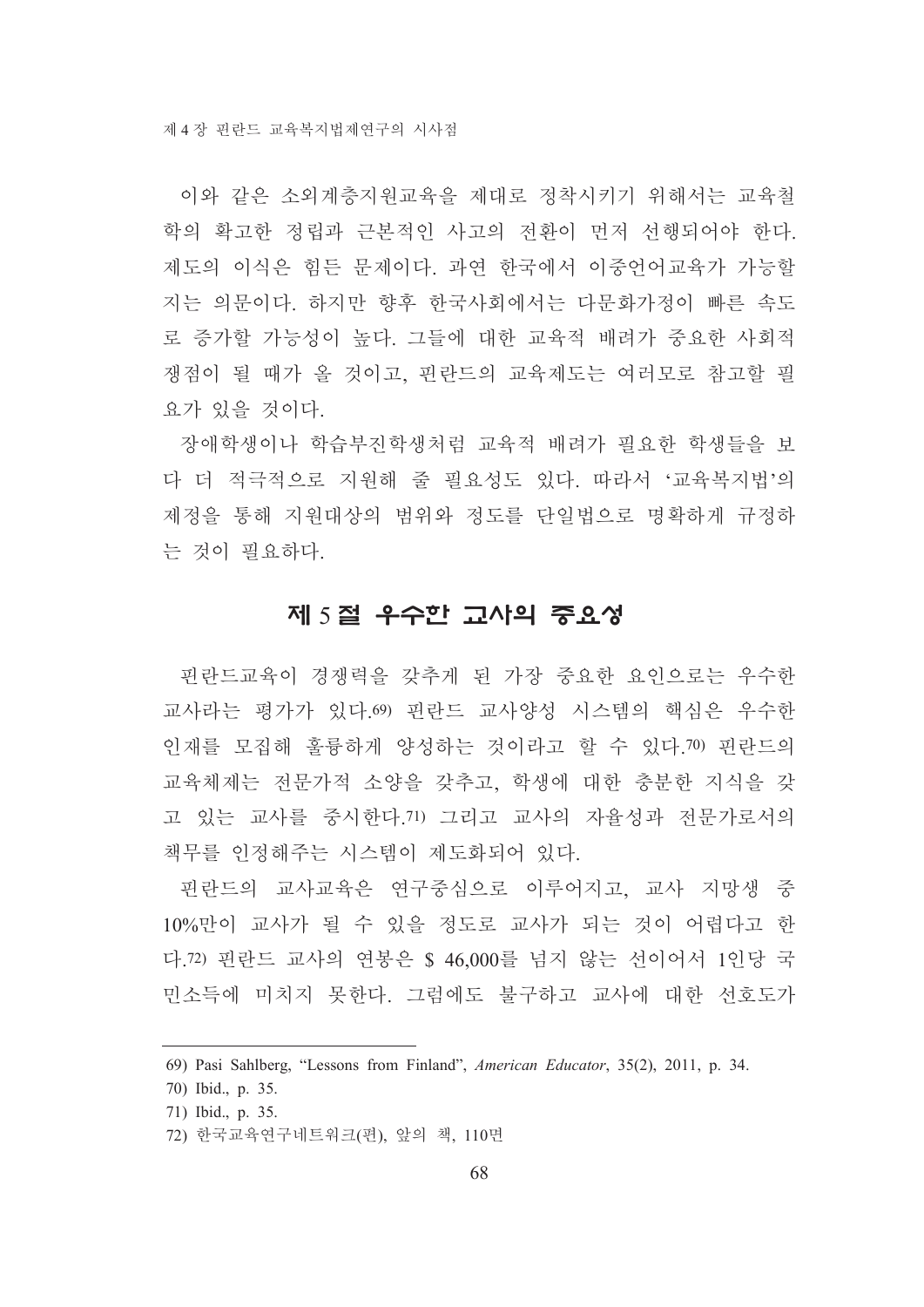높은 것은 사회적으로 인정받는 품위·직업적 안정성·사회의 공공선 에 기여하는 윤리적 이유때문이라고 한다.73)

한국의 교육제도가 경쟁력을 갖추기 위해서는 우수한 교사들을 확 보해야 한다. 전문성과 윤리성을 함께 갖춘 우수한 인재들을 훌륭한 교사로 양성해야 교육의 질을 높일 수 있다. 따라서 핀란드에서 교사 의 수준을 높이기 위해 마련하고 있는 교사양성제도는 여러모로 참고 할 점이 많다.

### 제 6절 공교육의 정상화

공교육이 정상화되지 않고서, 교육복지의 확대는 요원하다. 핀란드 의 교육체제는 전적으로 공교육에 의존하고 있는 시스템이다. 국민들 은 공교육 시스템 내에서 평등한 교육을 받는다. 기초교육과정에서는 균등한 교육의 기회를 제공받고, 고교과정부터 일반고와 직업고로 나 뉘어 진학을 한다. 대학과정도 종합대학교와 폴리테크대학으로 구분 되어 있다. 철저하게 공교육 시스템 내에서 학생들이 자신들의 능력 을 배양하고, 사회에 진출하는 데 요구되는 지식과 자격 요건 등을 갖춰가는 것이다. 이를 위해 국가와 지방자치단체는 다양한 수단을 통해 학생들을 지원하고 있다.

우리도 공교육을 정상화시키지 않고서는 난맥처럼 얽혀 있는 다양한 교육현장의 문제들을 해결할 수 없다. 따라서 학교의 역할과 책임을 법률에 세분화 · 명료화하고, 헌법이 규정하고 있는 교육의 정치적 독 립성을 보장하기 위한 수단을 강구할 필요가 있다. 집권세력이 바뀔 때마다 교육정책의 기조가 변화하는 것은 바람직하지 않기 때문이다.

그리고 사회환경의 변화에 대응하기 위한 인재양성을 맡을 직업교 육을 강화할 필요가 있다. 핀란드와 한국은 사회의 철학과 가치에 있

<sup>73)</sup> 정도상, 『핀란드 교사양성과 교사연수의 현황과 시사점』, 교육개발원, 2013, 4면.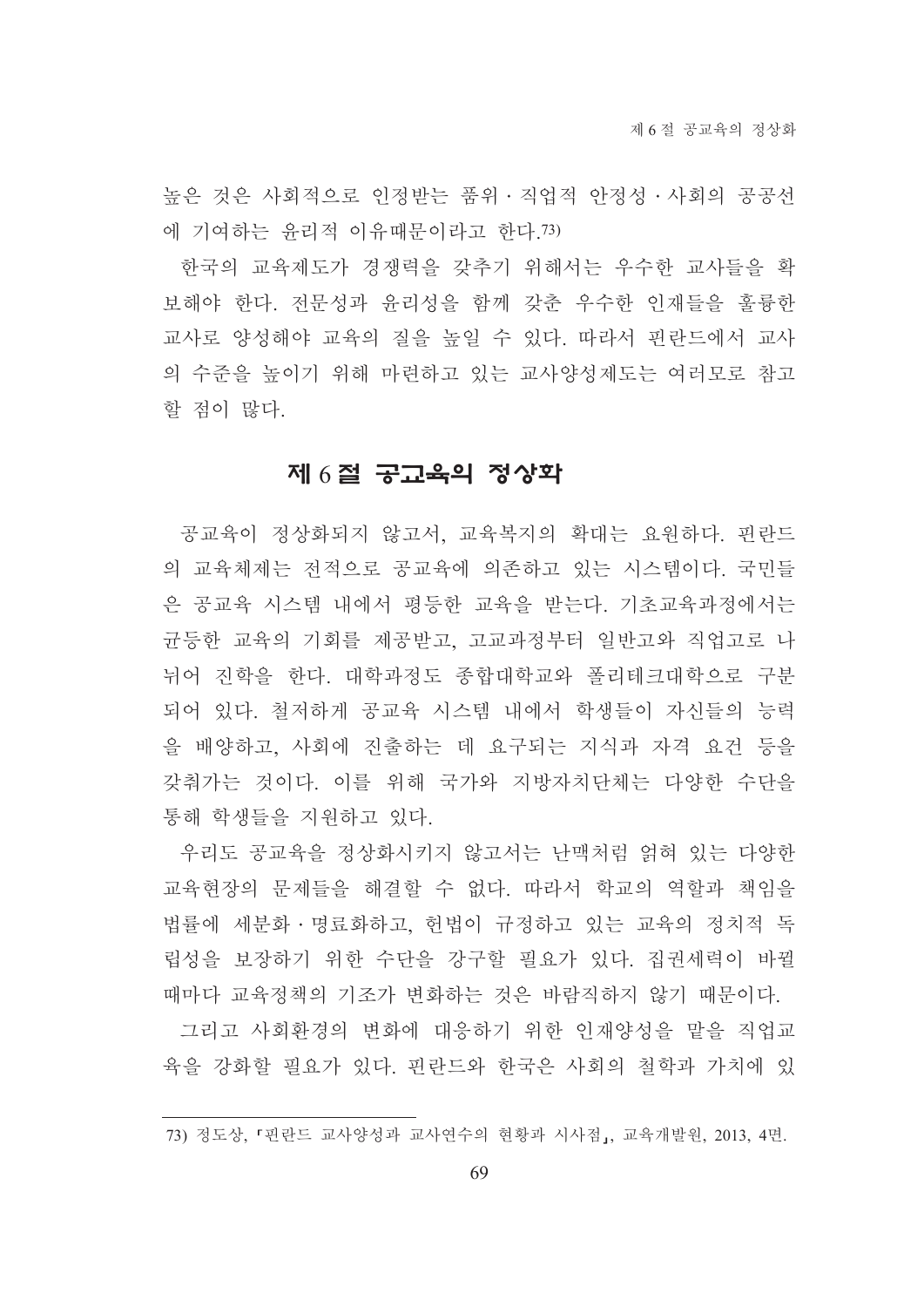어서 많은 차이점이 있기 때문에 핀란드처럼 직업교육을 확대하기는 쉽지 않을 것이다. 그러나 공교육이 산업현장에 필요한 역군들을 양 성하는데 많은 노력을 기울이고 있다는 점은 유념할 필요가 있다.

끝으로 공교육을 정상화하는 데 있어서 중요한 것은 소수자에 대한 배려를 통한 평등교육의 이념 실현일 것이다.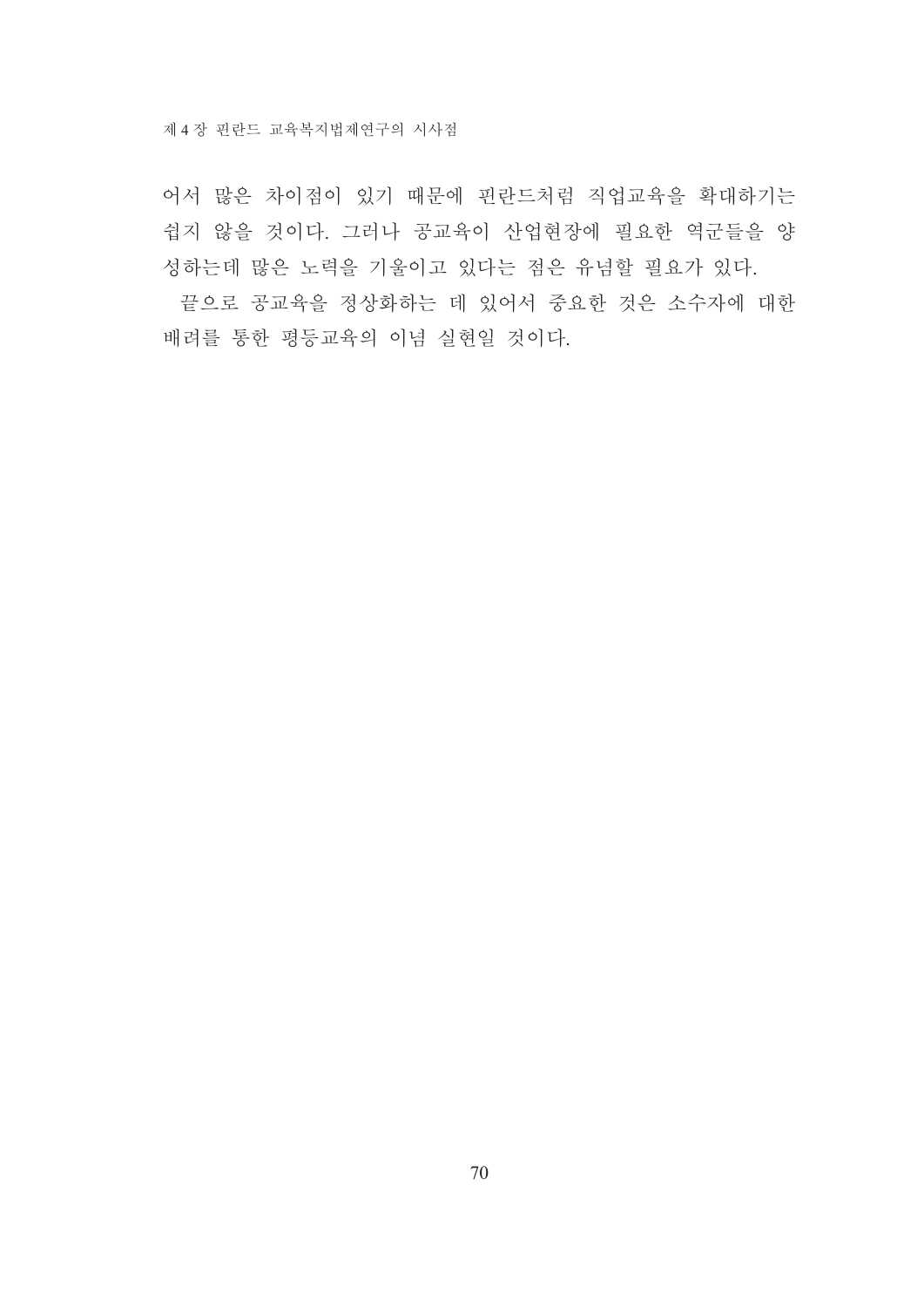# 제 5 장 결 론

핀란드는 적은 인구, 러시아와 인접한 지리적 배경, 자원과 경작지 의 부족 등으로 인해 국가경쟁력을 갖추기 힘든 측면이 있다. 그럼에 도 불구하고, 국가 경쟁력74), 국제학력평가, 국가청렴도75) 등의 각종 지표에서 항상 세계 최고 수준을 유지하고 있다. 이와 같은 경쟁력의 배경에는 교육이 있다. 교육이 인재양성의 중요한 수단이기도 하지만, 교육과 복지가 일체화되어 교육을 통해 사회통합을 실현하고 있기도 한다.

따라서 선진화된 교육 시스템과 차별화된 교육철학을 토대로 끊임 없이 새로운 시도를 하고 있는 핀란드의 교육제도는 한국의 교육제도 의 발전을 위해 연구할만한 충분한 가치가 있다고 판단된다. 본 연구 는 핀란드의 교육복지법제 중 무상교육과 소외계층지워 교육을 중심 으로 관련 법제를 소개·분석하였다.

한국의 교육계에서 최근 가장 논란이 된 쟁점은 무상교육일 것이다. 교육부는 당초 2014년부터 읍면·도서지역에 고교무상교육을 하고 도 시 지역에는 교과서 구입비를 지원하는 것을 시작으로 2017년도에 전 면 무상교육을 하겠다는 계획을 밝힌 바 있다. 그러나 교육부가 지난 9월 26일 발표한 교육 분야 2014년도 예산안을 보면 고교 무상교육에 필요한 예산은 전혀 반영하지 않고 있다. 교육부는 5000억원 가량을 요구했으나 우선순위에서 밀린 것으로 알려지고 있다.

고교 무상교육은 대선 공약상으로는 5년간 3조 1000억원이 투입돼 확대될 예정이었다. 교육부의 교부금이 중심 예산이다. 하지만 교육부 는 교부금 예산이 부족하다면서 기획재정부에 국고 지원을 요청했다.

<sup>74)</sup> 세계경제포럼(WEF)의 2013년도 국가경쟁력 평가에서 스위스와 싱가폴에 이어서 제3위를 차지했다. 한국은 25위를 기록했다.

<sup>75) 2012</sup>년 국가청렴도조사에서 제1위를 기록했다.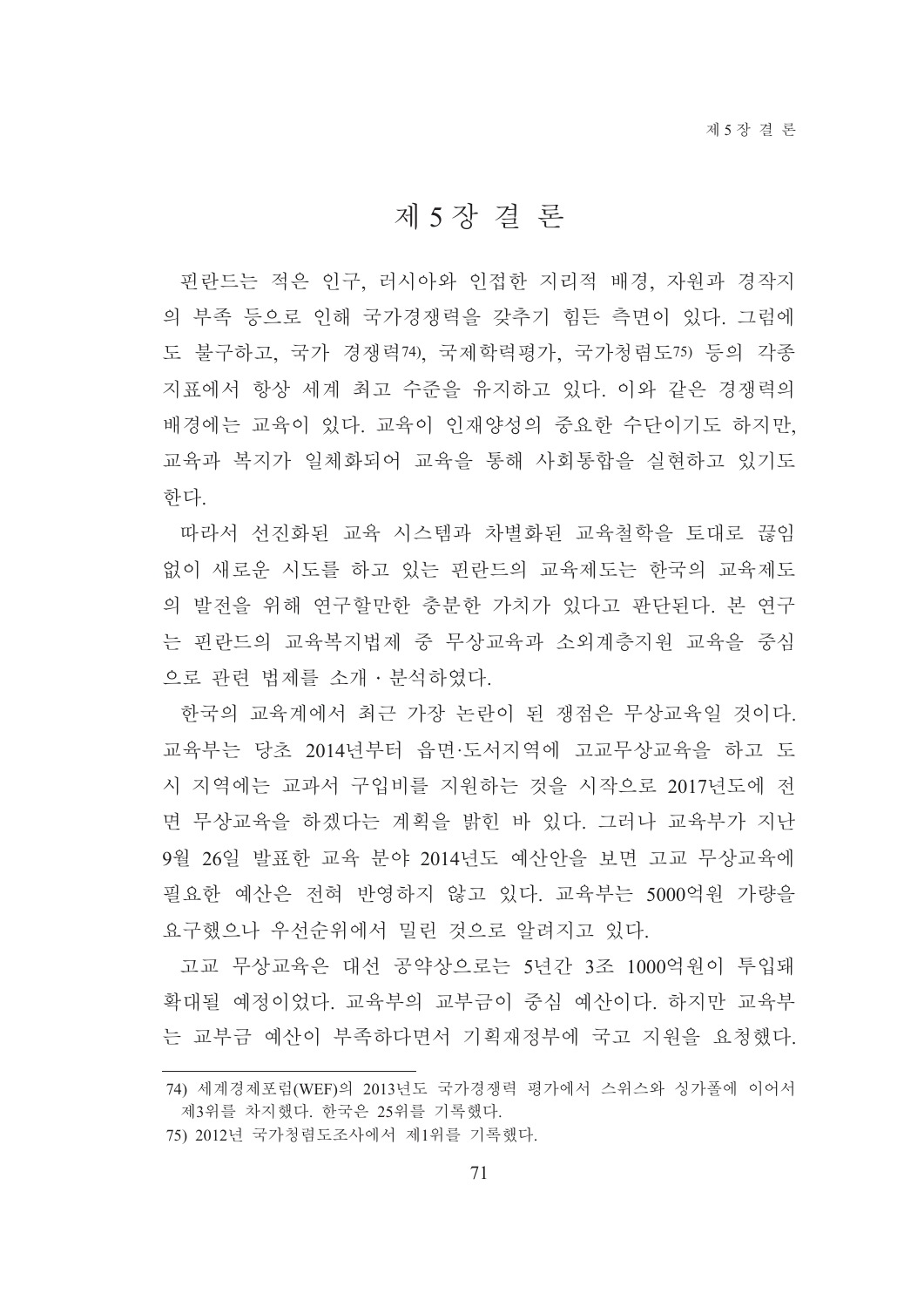그러나 기획재정부가 거부해 결국 2014년 예산안에서 제외됐다. 또한 정부는 임기 5년간 4000억원을 투입해 대학 학자금 대출금리를 실질 적인 0%로 만들겠다고 공약했다. 하지만 저금리의 여파로 3.9%의 대 출 이자율이 2.9%로 낮아진 것을 이유로 백지화시켰다.76)

국가의 재정상황을 고려하지 않고, 무리한 공약을 내세웠다가 현실 적인 이유로 공약이 취소되고 있는 형국이다. 향후 복지정책의 추이 는 결국 국가의 재정을 어떻게 확보할 것인가와 밀접한 연관이 있을 수밖에 없을 것이다. 2014년 예산안 중 복지예산액은 정부 약 105조 9000억원이다. 전체 예산액 중 29.6%에 이를 정도로 막대한 비중을 차지하고 있다. 이처럼 방대한 복지예산 가운데 어느 정도를 교육복 지에 투입할 지는 사회각계 구성원의 합의에 따라야 할 것이다.

이 시점에서 고민해 보아야 할 문제는 교육복지가 얼마나 한국사회 에서 중요한가이다. 사교육비의 증가로 인한 가계부담의 심화와 출산 율의 저하는 향후 국가경쟁력을 약화시킬 주요원인이 될 가능성이 높 다. 경제활동인구를 축소시키고, 중산층이 붕괴된다면 국가적 위기에 직면할 수밖에 없다. 결국 이러한 문제를 해결하는 것은 교육복지의 확대이다. 부모의 교육비 부담을 완화해줌으로써 실질적 소득향상을 이끌어내고, 자식 양육 부담을 덜어줌으로써 출산을 장려하는 사회적 분위기를 만들어 갈 수 있는 것이다.

그렇다면 결국 이는 교육복지에 대해 사회적 공감대를 어떻게 이루 어나갈 것인가의 문제가 될 것이다. 교육복지의 개념은 매우 광범위하 지만, 본 연구는 무상교육과 소외계층지원에 초점을 맞추기로 했다. 이 에 비추어 봤을 때 핀란드의 교육복지법제는 많은 시사점을 주고 있다.

핀란드는 장기간의 논의와 토론을 통해 사회적 합의를 도출하고, 이 를 토대로 교육복지관련 법제와 제도를 정비하였다. 교육복지제도는

<sup>76)</sup> 서울신문, "[2014 예산안] 복지예산 첫 100兆 시대… 기초연금·무상교육 등 대표 공약 '후퇴'", 2013.9.27일자.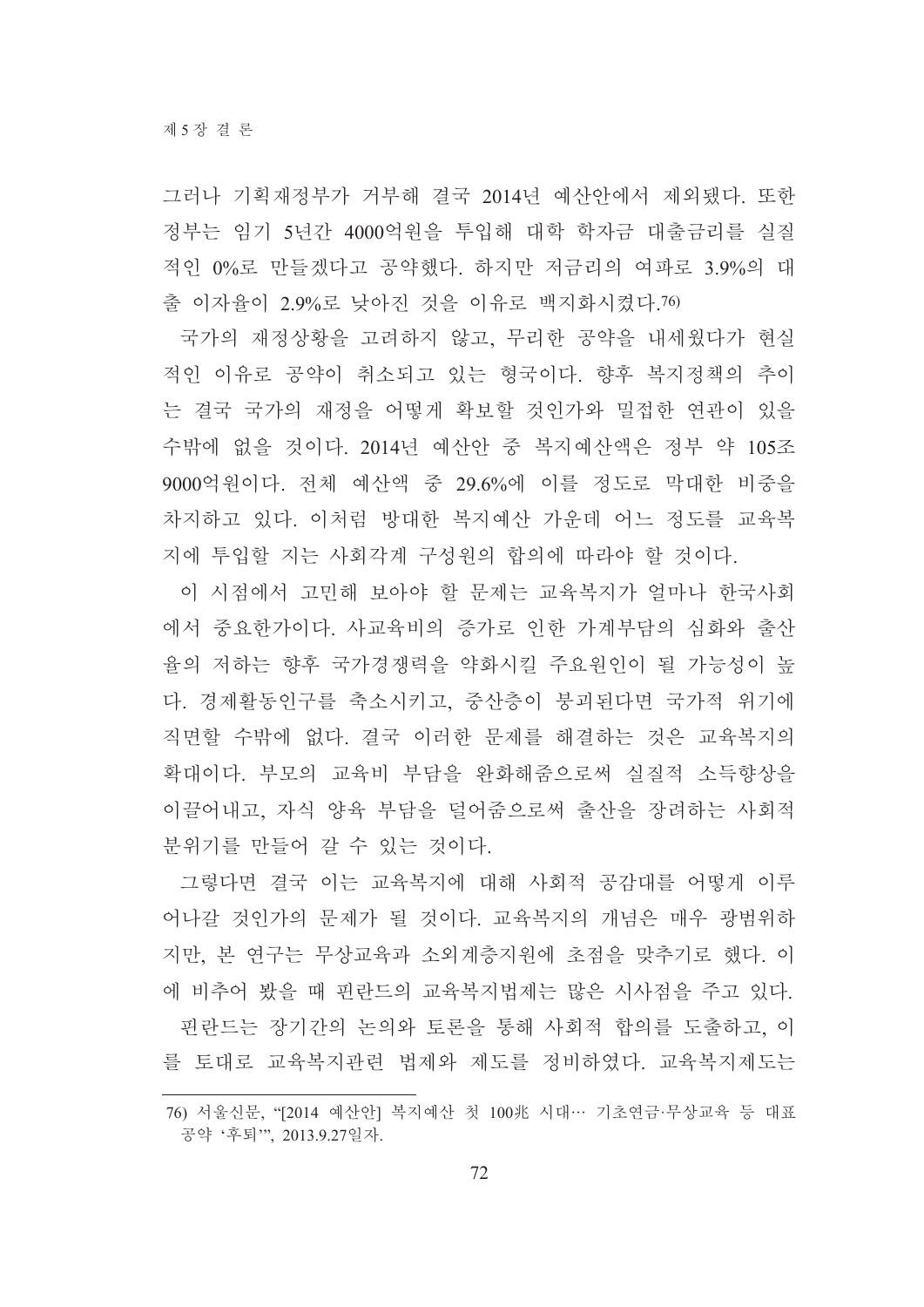헌법이 보장하고 있는 학생의 교육을 받을 권리를 비롯해 이를 구체 적으로 실현하기 위한 학교체제와 학교 운영, 교육재정, 교원제도, 교 육과정, 평가와 입시 등이 세밀하게 설계하고 있다. 이를 뒷받침하기 위한 중앙정부와 소속기관이나 독립적인 권한을 보장하는 기관(국가 교육위원회 등), 단위학교, 교사 등이 각각 자율적인 권한을 행사하고 그에 대해 책임을 지도록 하고 있음은 물론이다. 즉, 핀란드의 교육제 도 자체가 거대한 교육복지 체제라고 할 수 있다.77) 각종 다양한 지 원책으로는 학생에 대한 교육적 지원과 경제적 지원이 모두 해당된 다. 무상교육의 범위와 내용(수업료면제, 학습지원수당, 주거비지원, 학업지용대출 등), 소외계층교육(특수교육, 이중언어교육 등) 등이 구 체적인 교육복지의 내용이다.

이러한 핀란드의 교육복지 체제를 고려할 뿐만 아니라. 국가의 특수 성도 생각해보아야 한다. 국가마다 재정여건, 경제적 상황, 법제의 특 성, 복지정책, 국민적 여론, 문화적 요인, 사회적 환경 등에 있어서 차 이점이 크기 때문이다. 따라서 핀란드의 교육제도를 모방하여 그대로 이식해야 하다고 다편적인 결론을 내리는 것은 위험한 일이다.

다만 핀란드의 교육복지법제와 교육제도에서 정책적 아이디어를 얻 을 수 있는 부분은 상당하다고 판단된다. 다양한 학생지원수단을 통 한 평등한 교육의 보장, 낙오자를 배려하기 위한 맞춤형 교육 등은 배울 점이 많다. 또한 미래사회에 대한 적응력과 대응력을 고양시키 기 위한 핀란드의 직업교육도 눈여겨 보아야 한다. 이와 같은 핀란드 교육복지제도의 특성들은 향후 교육정책을 개선하는 데 있어서 많은 시사점을 줄 것이고, 이를 어떻게 활용할지는 정책입안자에게 달려 있다.

그리고 모든 사회구성원이 함께 더불어 사는 사회를 건설하겠다는 신념이 핀란드의 중요한 교육철학인데, 이는 핀란드 교육복지법제의

77) 이덕난, 『핀란드 교육제도의 특징 및 시사점』, 국회입법조사처, 2013, 74면.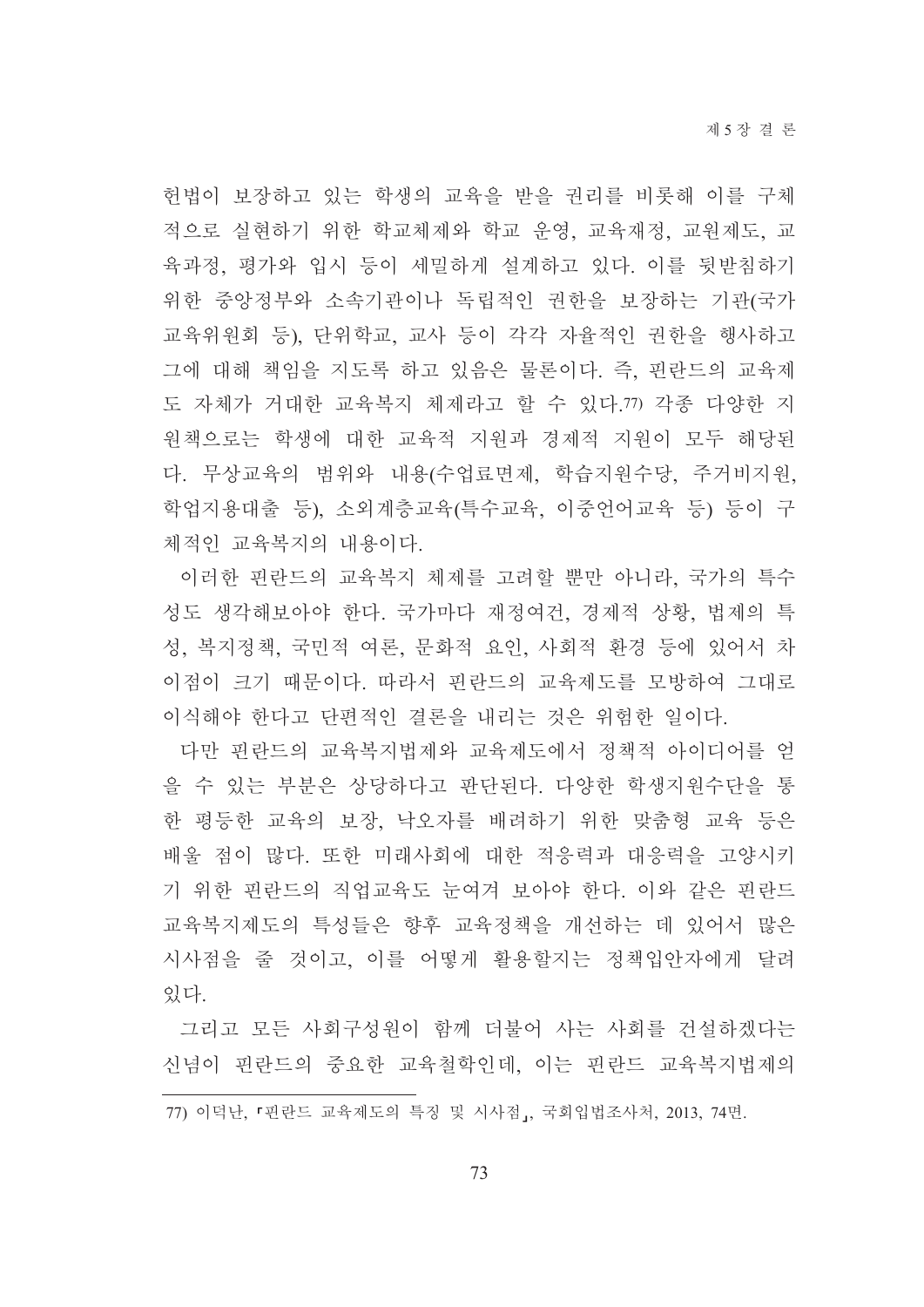밑바탕이 되었다고 생각한다. 교육은 국가와 사회의 인재를 양성하는 역할도 담당하지만, 한편으로는 사회통합의 기능도 맡는다. 이와 같은 두 가지 역할을 균형 있게 수행하기 위해서는 교육철학의 확립이 필 요하고, 이는 헌법정신에 입각해야 한다. 헌법정신에 바탕한 확고한 교육철학과 신념을 현실에 반영시킬 수 있는 교육복지법제의 마련이 시급하다.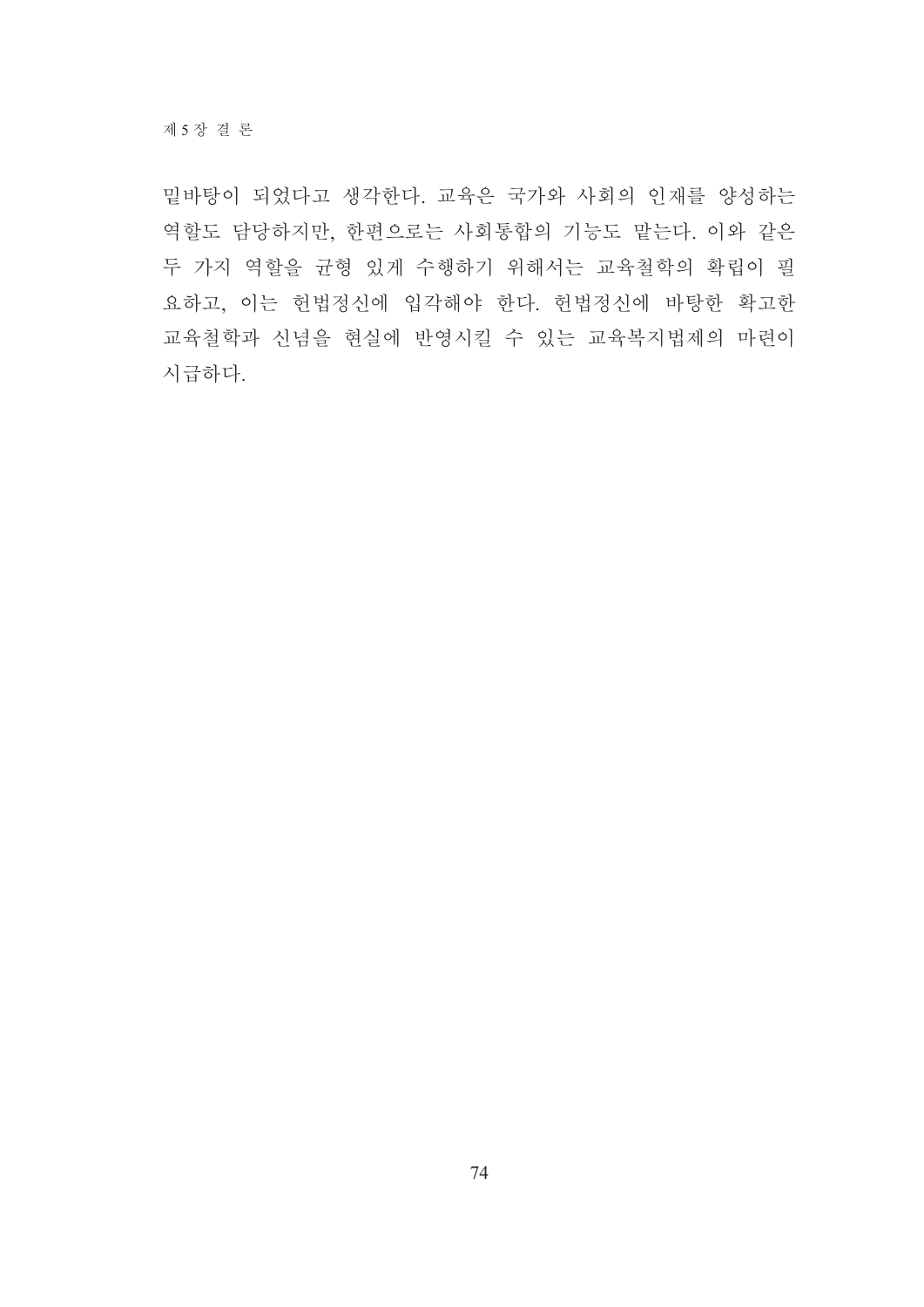# 참 고 무 헌

- 권충훈/김훈희 "핀란드 교육의 성공 요인 부석과 논의" 교육사상여 구 제23권 제3호 2009
- 김경자, "핀란드 종합학교 교육과정 편성·운영의 특징 고찰", 교육과 정연구 제29권 제1호, 2011.
- 김병찬, "핀란드 교육복지제도의 특징과 시사점", 교육비평 제30호, 2011.
- , "핀란드의 교사양성교육 프로그램의 특성", 비교교육연구 제 23권 제1호. 2013.
- , "핀란드의 교육복지와 관련법제", 북유럽의 교육복지 법제 제3차 워크숍 자료집, 한국법제연구원, 2013.
- 성열관. "핀란드 교육 성공 요인의 중층 구조 분석". 비교교육여구 제19권 제3호, 2009.
- 이덕난, 「핀란드 교육제도의 특징 및 시사점」, 국회입법조사처, 2013
- 정도상. "핀란드의 교육복지". 북유럽의 교육복지 법제 제2차 워크 숍 자료집, 한국법제연구원, 2013.
- 정도상 「핀란드 교사양성과 교사연수의 현황과 시사점」 한국교육 개발원, 2013.

리차드 D. 루이스, 박미준(역), 「미래는 핀란드에 있다」, 살림, 2008, 한국교육연구네트워크(편), 「핀란드 교육 혁명」, 살림터, 2010.

후지이 니에메라 미도리/타카하기 무츠코. 전국사립호이쿠엔연맹 보 육국제교류운영위원회(편), 박찬영/ 김영희(역), 『(핀란드에서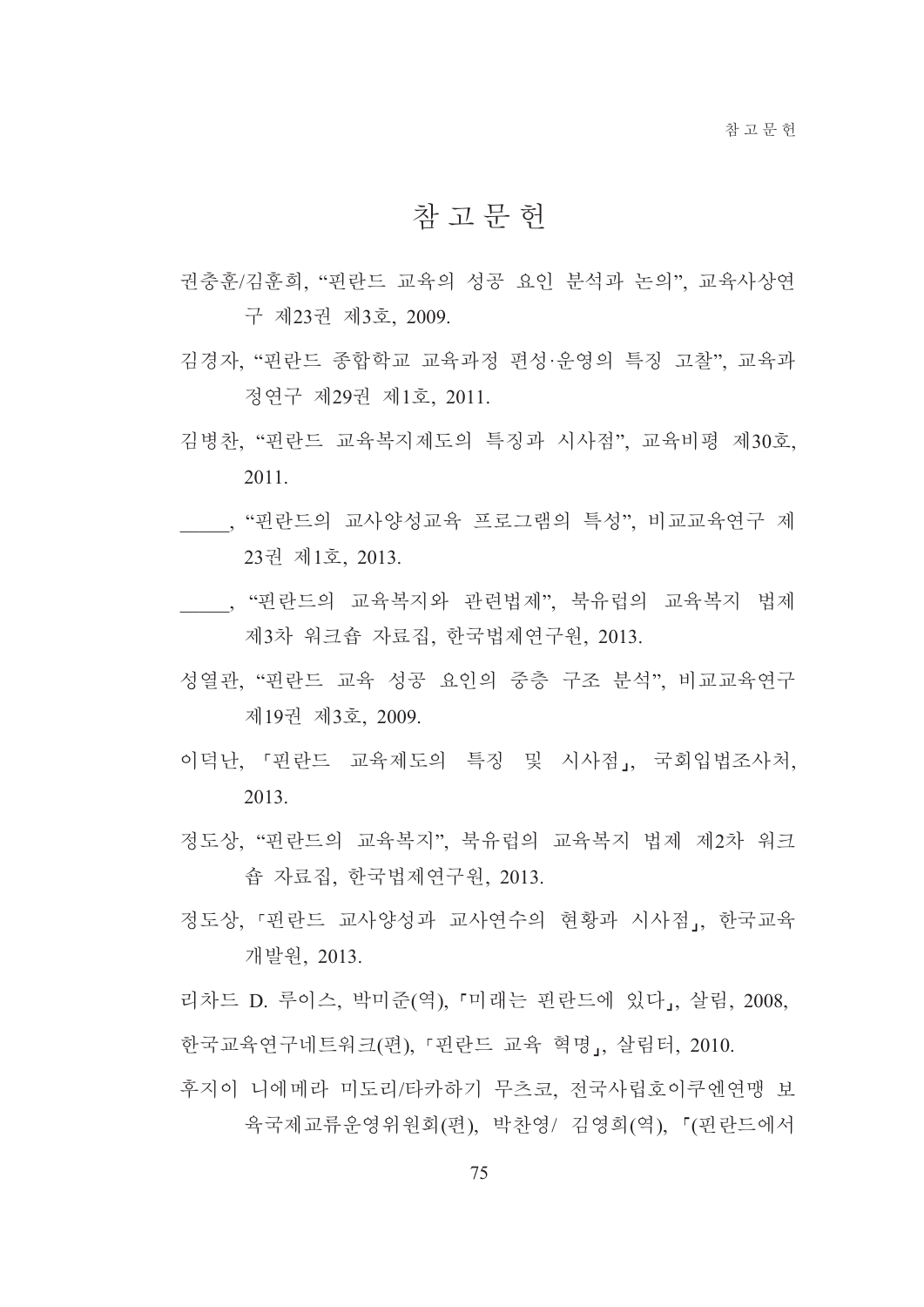배우는)행복한 아이 키우기 : 육아와 보육에서 시작되는 핀 란드 교육,, 아침이슬, 2011.

핀란드 교육부, 홈페이지, <http://www.minedu.fi/>.

핀란드 인구통계청, 홈페이지.

<http://www.stat.fi/til/vaerak/index\_en.html>.

핀란드 통계청, <http://www.stat.fi/ril/kjarj/2011/kjarj 2011 2012-02-16-tie- $001$ -en.html>.

Sahlberg, Pasi. "PISA in Finland: An Education Miracle or an Obstacle to Change?", Centre for Education Policy Journal, 1(3), 2011.

. "Lessons from Finland", American Educator, 35(2), 2011.

. "The Secret to Finland's Success: Educating Teachers", Stanford University School of Education, 2010.

- Finnish National Board of Education, "Educational and Vocational guidance<sub>J</sub>, <sup>"</sup>National Core Curriculum for Basic Education 2004<sub>J</sub> (최종 검색일: 2013.9.30.) <http://www.oph.fi/download/47673 core \_curricula\_ basic\_education\_4.pdf>.
- Liisa Heinäamäaki, Early Childhood Educationin Finland, National Research and Development Centre for Welfareand Health STAKES, Jyvaskyla Satellite Office, 2010.
- OECD, Starting strong II: Early childhood education and educare, 2006.
- Ministry of Education and Culture, Administration of Basic and Upper Secondary Education, 2013.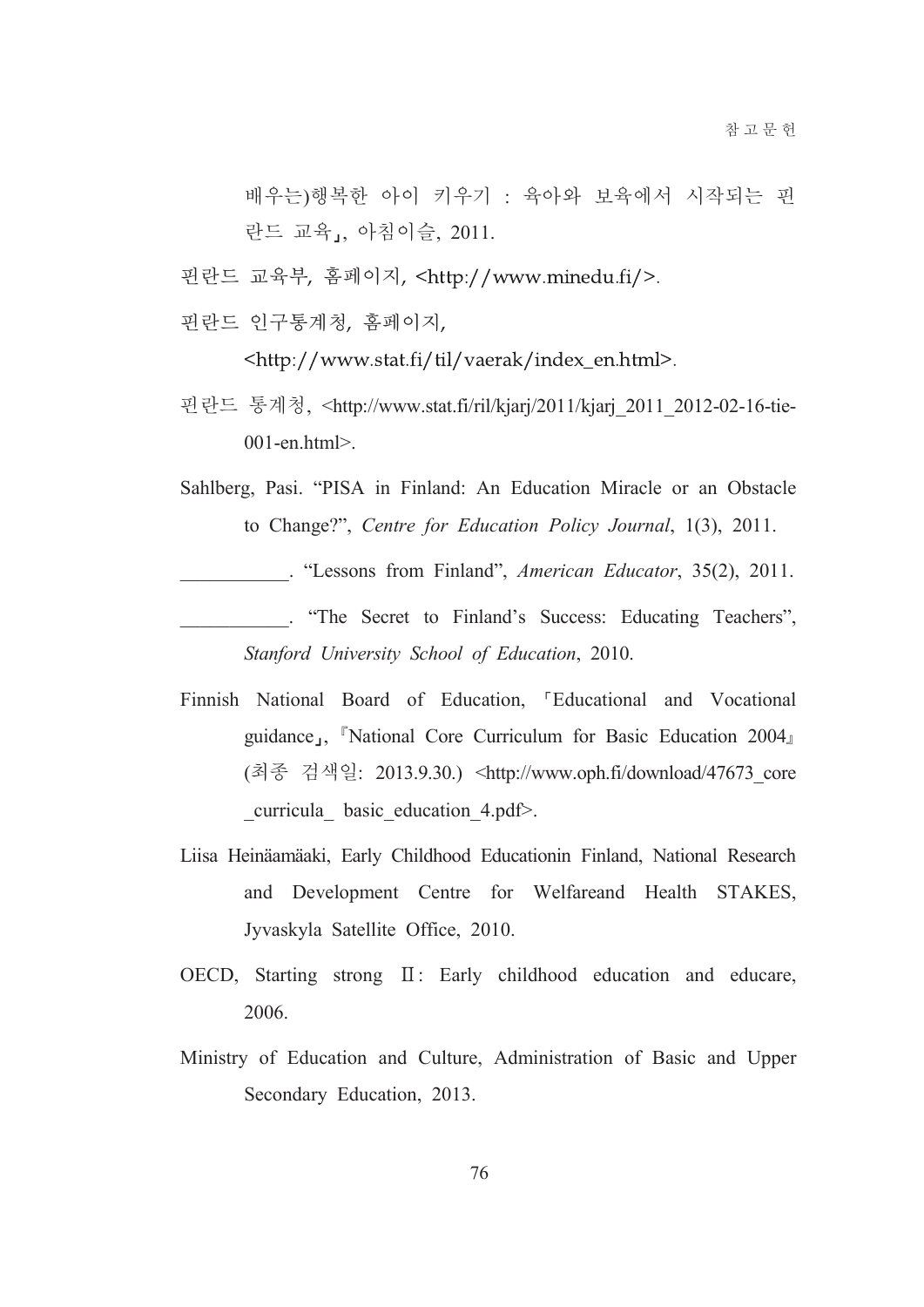- Ministry of Social Affairs and Health, Early childhood education and care policy in Finland, 2000.
- Ministry of Social Affairs and Health, Early childhood education and care in Finland, 2004.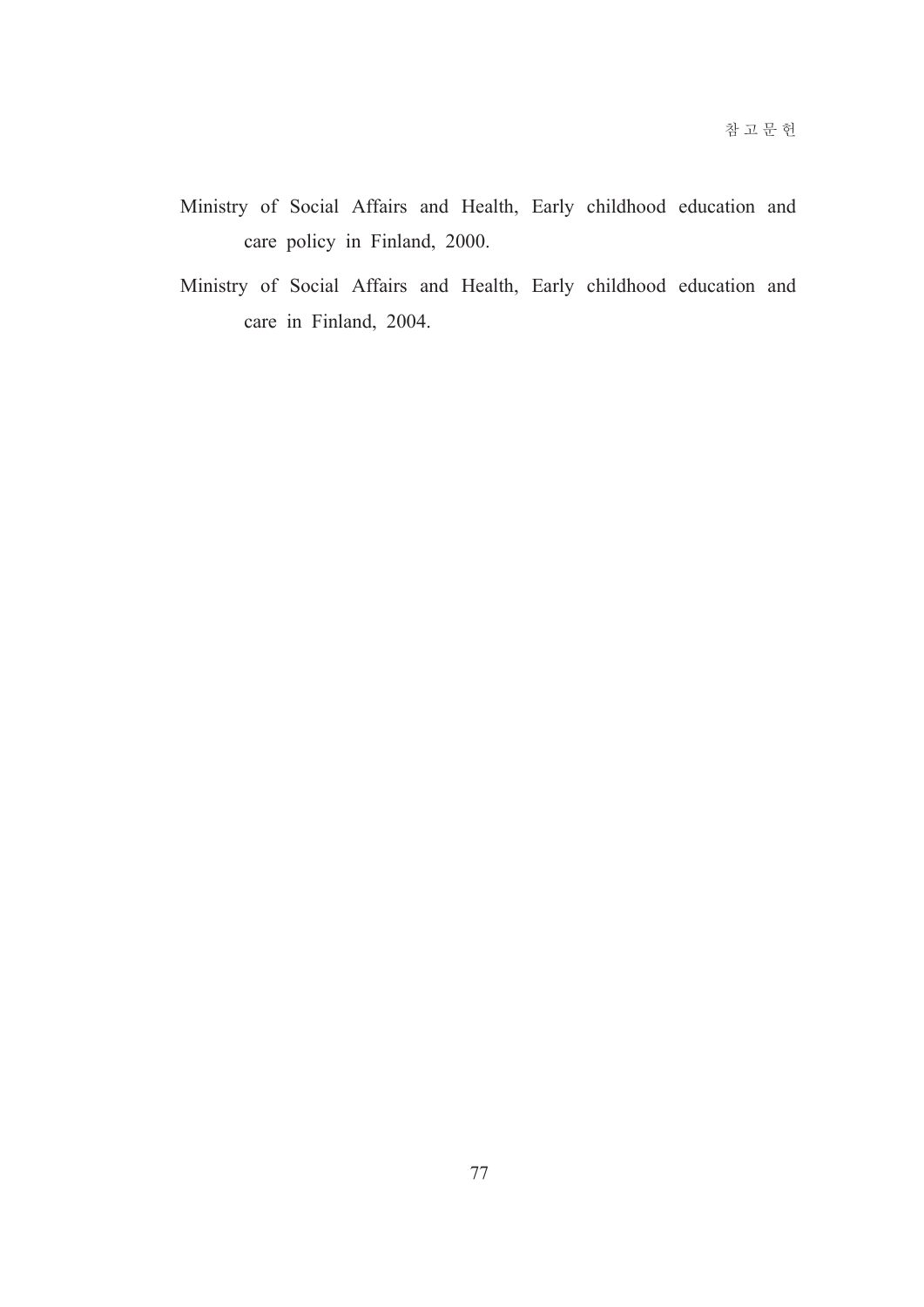# 기 조 교 육 법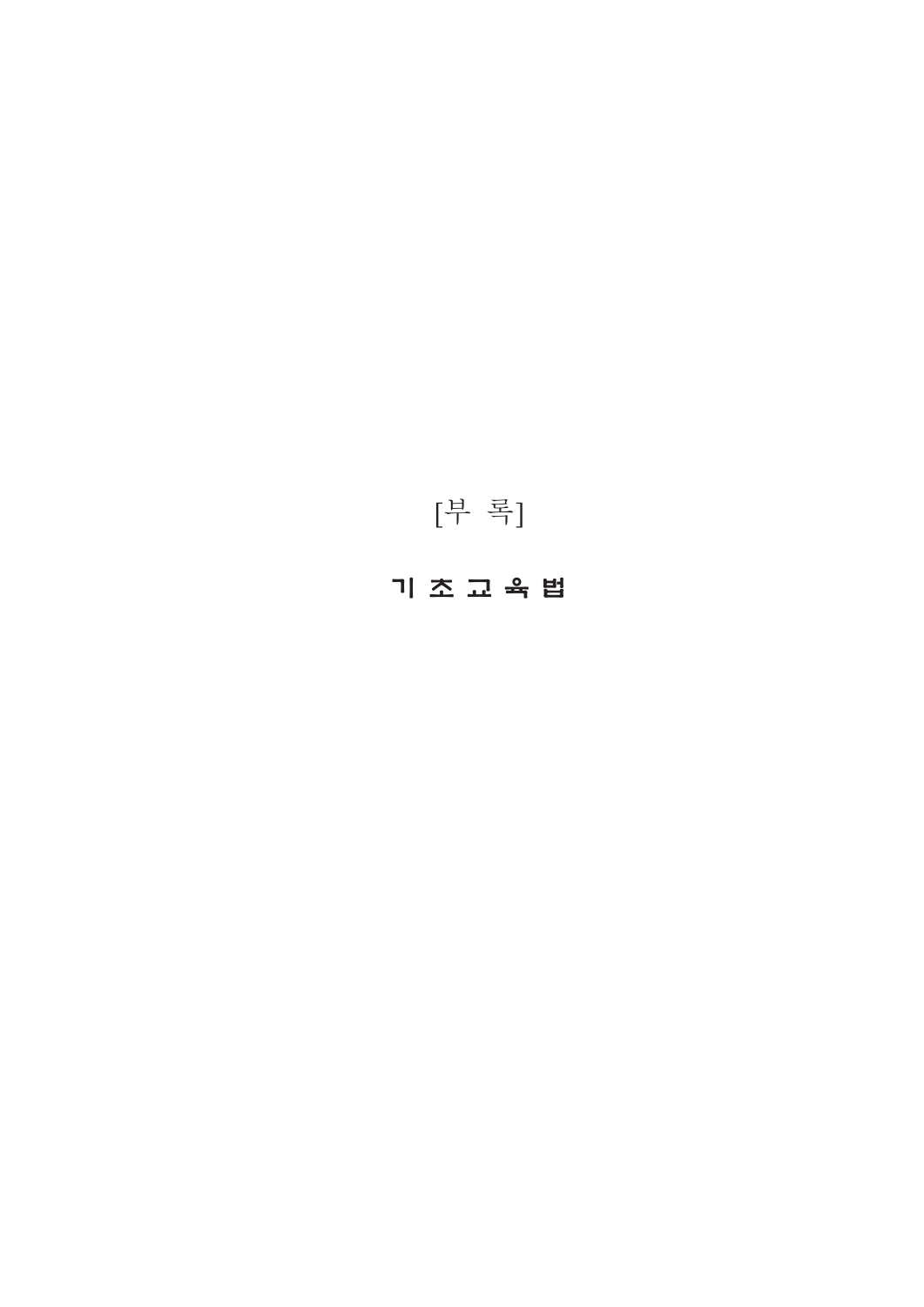# 기 초 교 육 법 628/1998 Amendments up to 1136/2010

## 제 1 장 적용 및 목적

제1조 적용

- 1. 이 법은 기초교육과 의무교육을 규정한다.
- 2. 이 법은 예비기초교육에 대해서도 규정한다. 이것은 의무교육에 선행하는 기간 동안 주로 행해지는데 이미 기초교육 교육과정을 이수한 사람들을 위한 자발적 추가기초교육, 이민자들의 기초교육 준비 지도, 그리고 사전 및 사후학교활동을 위한 것이다. 이 법에 서 규정한 예비기초교육이 아동보육에 관한 법(36/1973) 제1조 제2 항 또는 제3항이 규정한 어린이집에서 행해지는 경우. 예비기초교 육은 아동보육에 관한 법 및 그에 따라 제정된 명령에도 어긋나서 는 안된다.(Amendment 1136/2004)
- 3. 의무적 취학연령인 자 이외의 자에 대한 기초교육은 제46조에서 규정하다
- 4. 사전 및 사후학교활동은 제8장a에서 규정한다. 사전 및 사후학교 활동에 적용되는 이 법에서의 그 밖의 규정은 제40조, 제41조, 제 43조, 제44조 제2항 및 제3항이다.(Amendment 1136/2003)

## 제 2조 교육의 목적

1. 이 법에서 말하는 교육의 목적은 학생이 인격을 도야하고 유리적 인 책임감이 있는 사회의 일워이 될 수 있도록 지워함과 동시에 그들에게 생활에 필요한 지식과 기술을 제공하는 것이다. 또한 유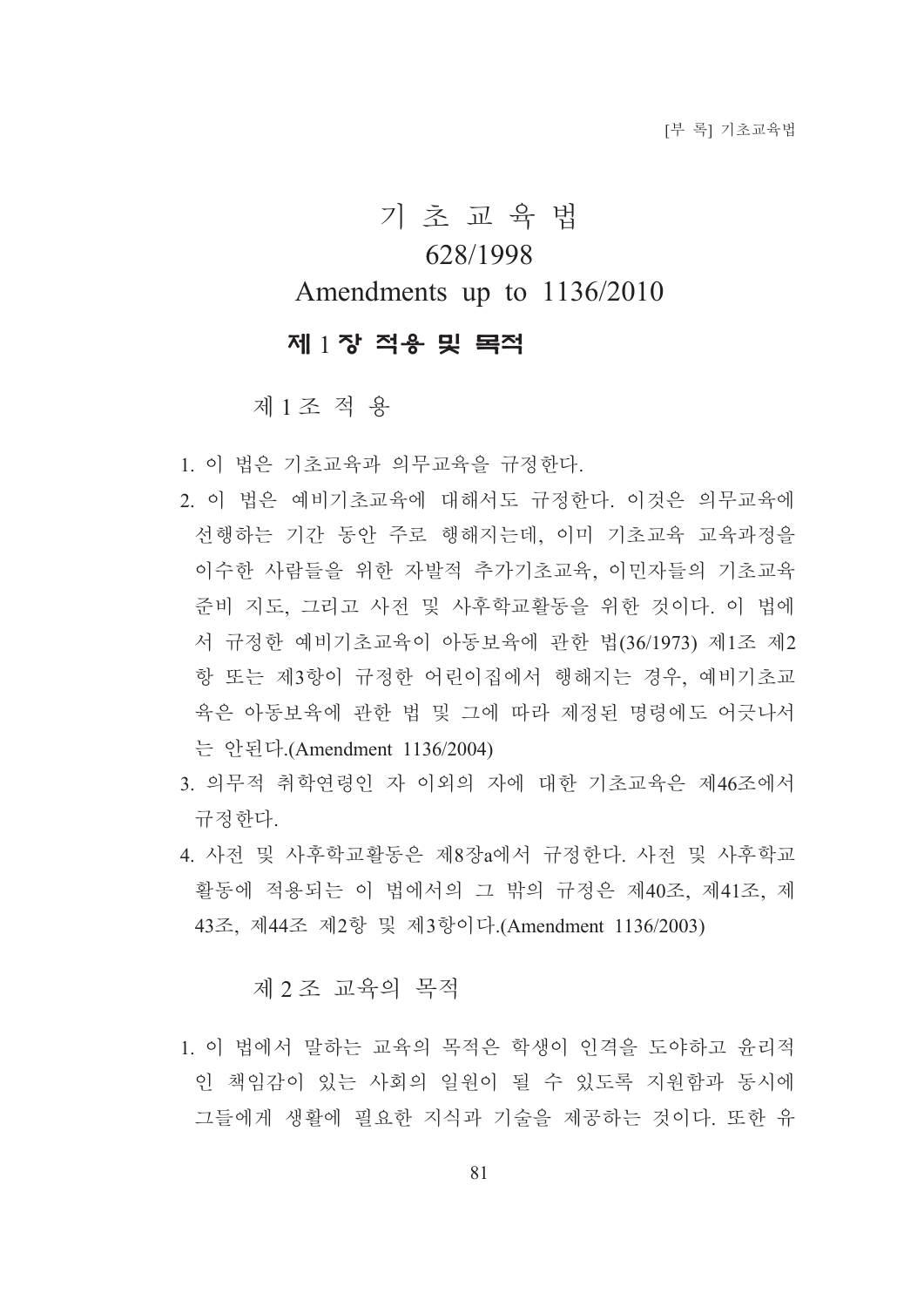아교육의 일부분으로서 예비기초교육의 목적은 아동의 학습능력을 향상시키는 것이다.

- 2. 교육은 문화적 생활과 사회의 평등을 증진해야 하며, 교육에 참 여하거나 자신의 삶을 계발하는데 있어 학생에게 필수적으로 요구 되는 요건을 구비케 할 수 있어야 한다.
- 3. 교육의 목적은 또한 교육부문에서의 적절한 형평이 국가적으로 보장될 수 있도록 하는 것이다.

#### 제 3 조 교육기반

- 1. 교육은 이 법에 따라 통합된 국가핵심 교육과정에 의하여 규율된다.
- 2. 학생이 건전한 성장 및 발전을 할 수 있도록 교육은 학생의 나이 와 능력에 따라 주어진다.(Amendment 477/2003)
- 3. 교육을 제공하는 자는 학생의 부모/보호자와 협력해야 한다.

#### 제 2 장 교육제공자로서 지방정부

제 4 조 기초교육과 예비기초교육을 제공할 법적 의무 (Amendment 1288/1999)

1. 지방정부는 그 지역에 살고 있는 의무적 취학여령인 아동에게 기 초교육을 행할 의무와 의무교육에 선행하는 기간 동안의 예비기초 교육 의무를 진다. 또한 지방정부는 제25조 제2항에서 규정한 여 장된 의무교육을 받아야 하는 아동에게 예비기초교육을 행할 의무 를 지며, 제27조에 따라 법률에 규정된 것보다 1년 늦게 기초교육 을 시작한 아동에게 예비기초교육을 행할 의무를 진다. 지방정부 는 이 항이 규정한 서비스를 단독으로 또는 다른 지방정부와 협력 하여 제공하거나, 제7조 및 제8조가 규정한 기초교육제공자로부터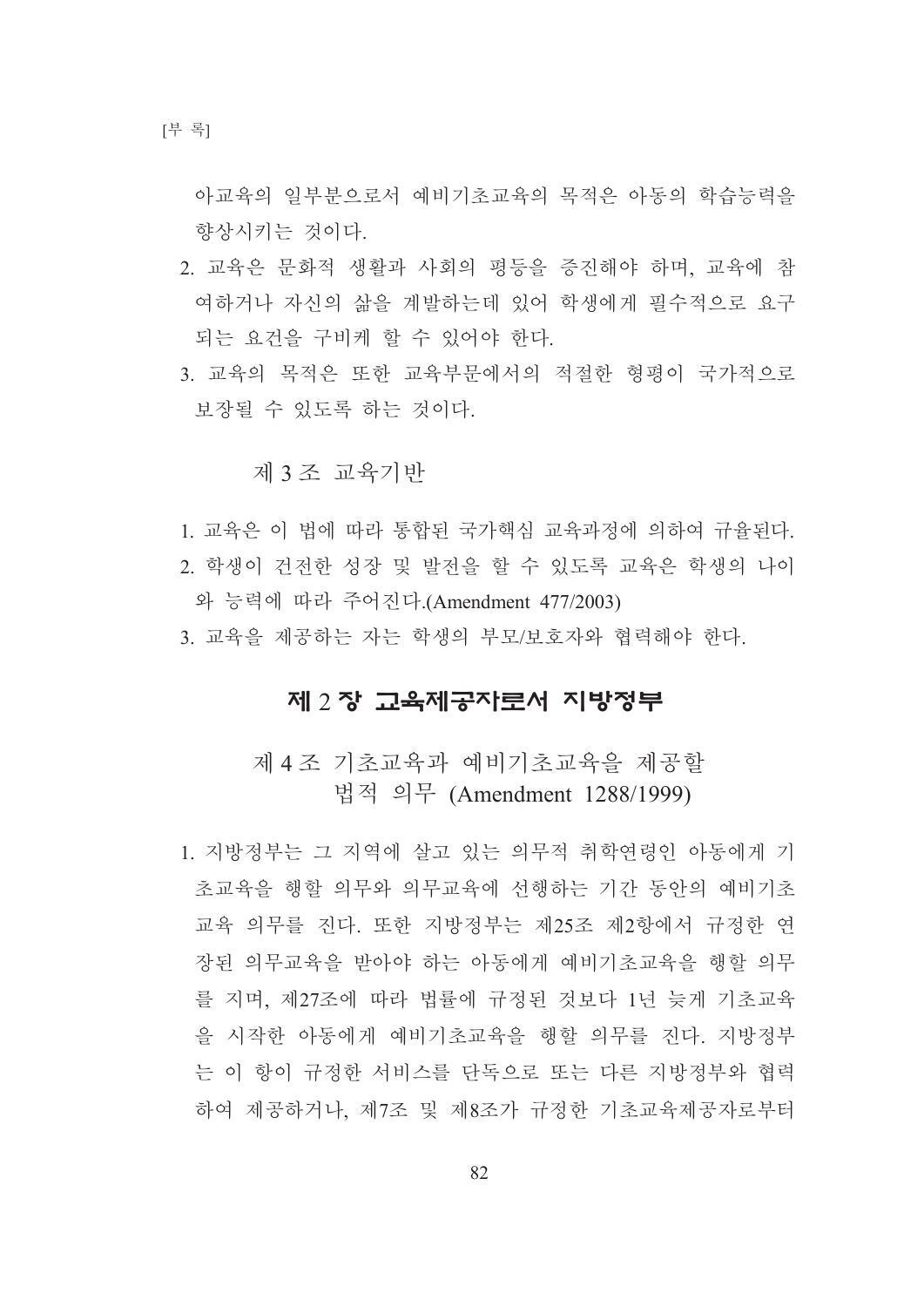서비스를 구매하여 제공할 수 있다. 더 나아가 지방정부는 공적 또는 사적 서비스 제공자로부터 예비기초교육 서비스를 구매하여 제공할 수 있다. 지방정부는 획득한 서비스가 이 법에 맞게 마련 된 것임을 보장할 책임이 있다. (Amendment 1288/1999)

- 2. 제1항에서 규정한 협력 제공의 목적 달성을 위하여, 지방정부는 자치적 컨소시엄을 설치할 수 있다. 교육제공자에 관한 조항은 자 치적 컨소시엄에도 적용된다.
- 3. 영역 내에 병원이 위치해 있는 지방정부는 환자인 학생을 그의 건강과 그 밖의 화경이 허락하는 한도까지 교육할 책임이 있다.
- 4. 핀란드어와 스웨덴어를 하는 거주자가 있는 지방자치단체의 지방 정부는 양 언어그룹 모두에 대하여 개별적으로 기초교육과 예비기 초교육을 행할 책임이 있다.(Amendment 1288/1999)

#### 제 5 조 그 밖의 교육 및 활동(Amendment 1707/2009)

- 1. 지방정부는 기초교육 주비 지도, 자발적 추가기초교육 및 7학년 ~ 9학년인 자에게 융통성 있는 기초교육 내에서의 활동을 제공할 수 있다. 지방정부는 의무적 취학연령인 자 이외의 자에게도 기초 교육을 제공하도록 할 수 있다.
- 2. 융통성 있는 기초교육 내에서의 활동에 관한 추가적인 규정은 부 령으로 제정되어야 한다.

#### 제 6조 학교의 배정

1. 지방자치단체에서 학생의 주거지. 학교의 위치. 그 밖의 교육장 소, 대중교통수단을 고려하여 학생이 가능한 한 안전하고 가깝게 학교에 통학할 수 있도록 하여야 한다. 예비기초교육의 경우에는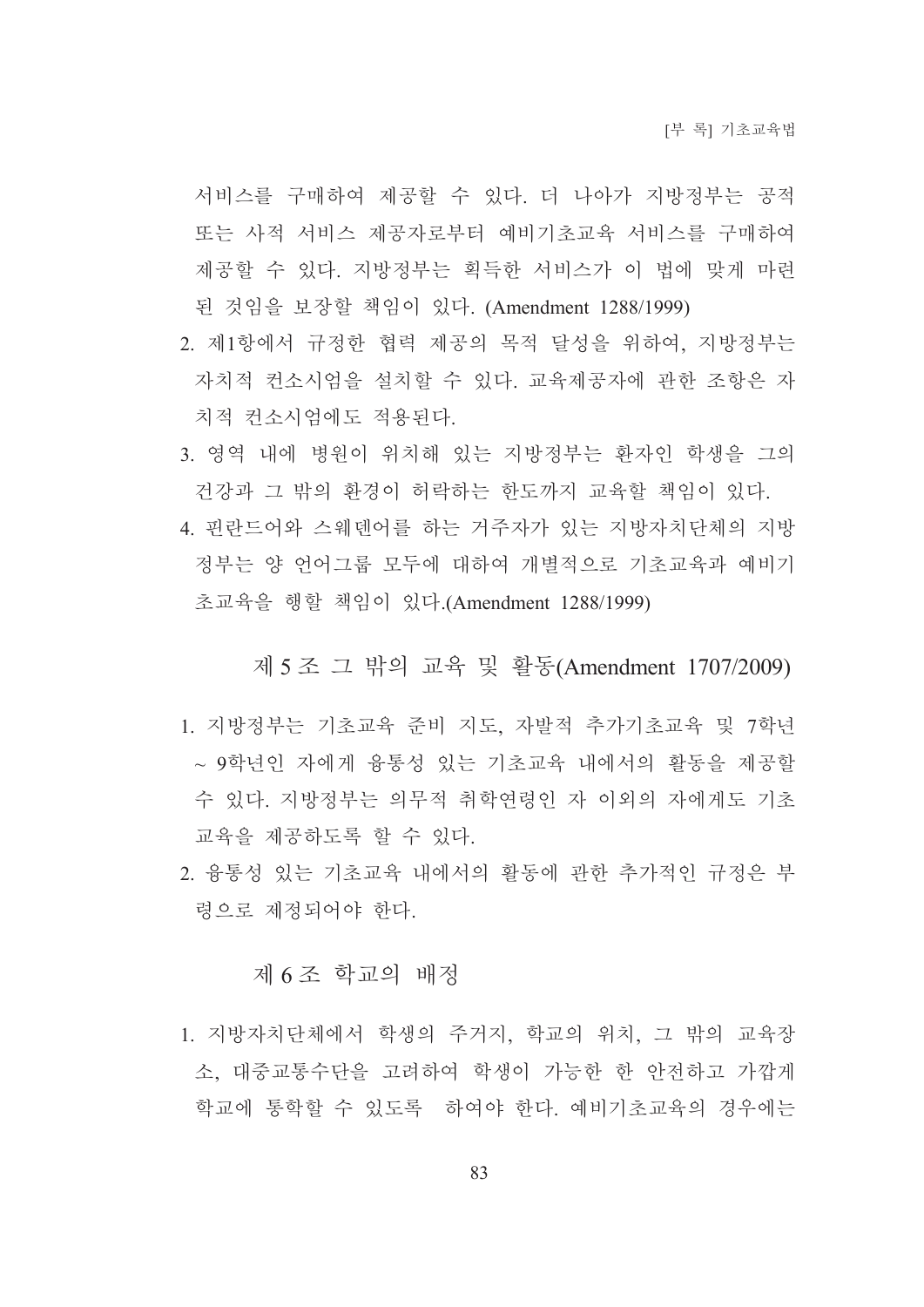추가적으로 아동들의 어린이집에 대한 접근성이 고려되어야 한 다. (Amendment  $1288/1999$ )

- 2. 지방정부는 의무적 취학여령인 아동 및 이 법에 따라 교육을 받 는 자에게, 인근학교를 배정하거나 또는 지방정부에 교육할 의무 가 부과되고 있는 그의 모국어로 제4조 제1항 및 제2항에 따라 교 육이 제공되는 그 밖의 적절한 장소를 배정해야 한다. 예비기초교 육에 참여하는 학생에게도 유사한 기준을 충족하는 어린이집 또는 그 밖의 적절한 교육시설을 교육장소로 배정해야 한다. 교육 제공 에 관한 충분한 이유가 있는 경우에만, 지방정부는 수업 지도어어 의 변경이 없도록 하여 교육의 장소를 변경할 수 있다.(Amendment 1288/1999)
- 3. 아동은 부모/보호자의 동의가 없으면, 제31조 제3항에 따라 수업 료가 부과되는 교육이나 지방정부의 결정 또는 인가에 따라 제공 되는 특정한 유리적 또는 교육적 체제를 따르는 교육을 받아서는 아되다

## 제 3장 그 밖의 고육제공자

제 7조 교육제공자로서 등록된 사단 또는 재단

1. 정부는 등록된 사단 또는 재단에게 이 법에서 규정되고 있는 교 육을 할 것을 인가할 수 있다. 이러한 인가는 특정한 교육적 또는 문화적 필요 충족을 위하여 법에서 요구하는 경우와 교육이 제공 되는 분야에서 교육제공자와 지방정부 사이에 계약이 체결된 경우 에만 주어진다. 교육제공자가 위에서 규정한 계약을 체결하지 않 았다고 하더라도, 외국어를 사용한 교육, 특수교육, 특별한 이데올 로기에 의한 교육, 의무적 취학연령에 달한 아동 이외의 자를 위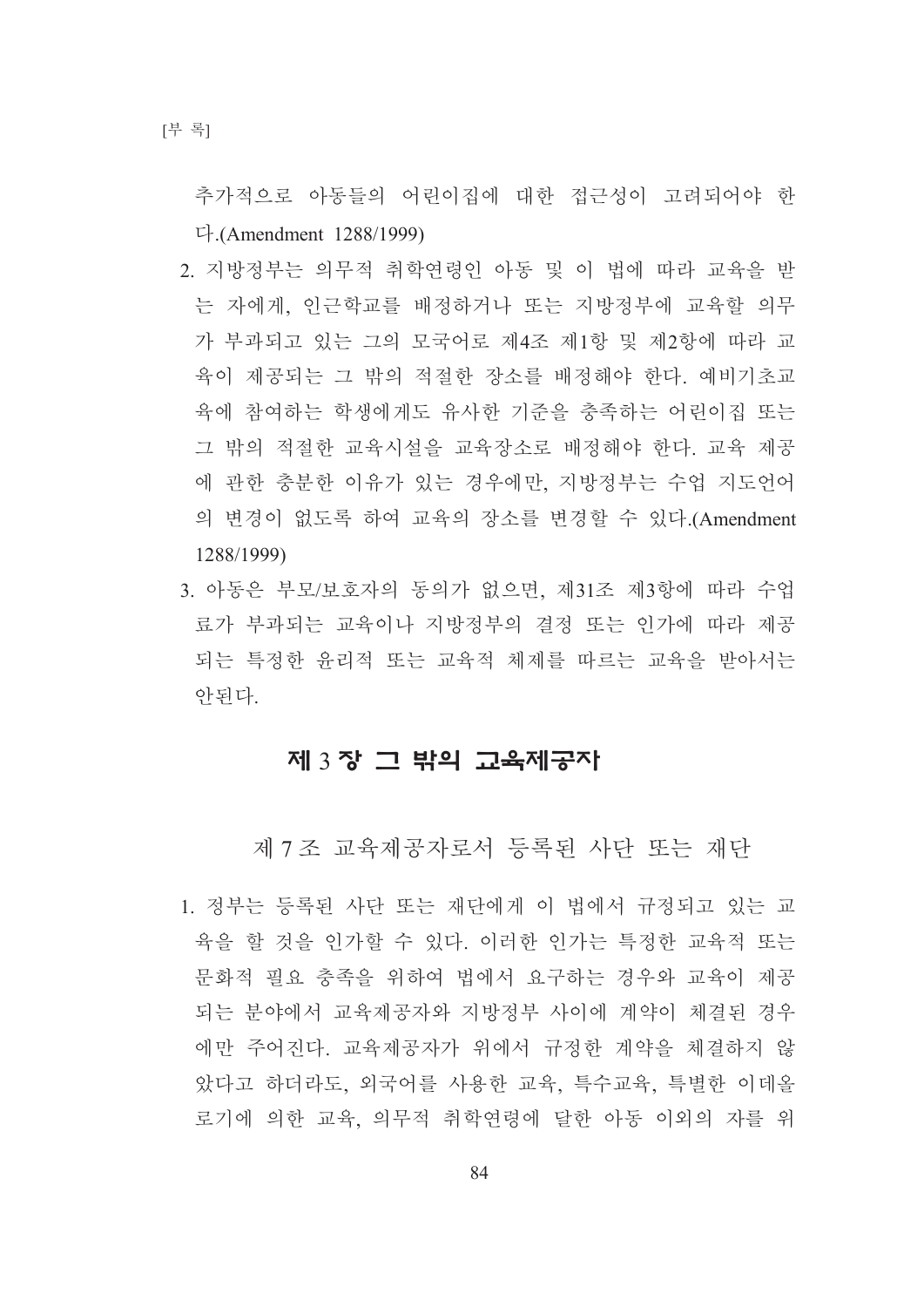한 교육을 위하여, 지역 또는 국가의 교육적이거나 문화적인 요구 를 이유로 하여 인가가 주어질 수 있다. 또한 인가는 해외에서 제 공되는 교육을 위하여 주어질 수도 있다.

- 2. 인가의 조건으로 신청자는 교육을 적절하게 수행할 수 있을 정도 의 전문적, 재정적인 전제조건을 충족하고 있어야 한다. 기초교육 은 경제적 이익을 위해 제공되어서는 안된다.
- 3. 제1항에 규정된 인가를 함에 있어서는 교육이 제공되는 지방자치 단체, 수업 지도언어, 특유의 교육목표, 교육방식, 교육제공과 관련 된 그 밖의 필요조건이 결정되어야 한다. 교육제공 인가의 변경은 주무부에 의하여 결정된다.
- 4. 교육의 제공이 제1항 또는 제2항에서 규정한 인가의 조건을 구비 하지 못하는 경우 또는 교육이 이 법 및 이 법에 의하여 발하여진 법령에 반하여 제공되는 경우, 정부는 교육제공 인가를 취소할 수 있다
- 5. 예비기초교육을 제공하도록 인가받은 교육제공자는 공적 또는 사 적 서비스 제공자로부터 예비기초교육 서비스를 구매하여 제공할 수 있다. 교육제공자는 구매한 서비스가 이 법에 맞게 마련된 것 임을 보장할 책임이 있다. (Amendment 1288/1999)

제 8 조 교육제공자로서 정부

1. 정부는 이 법에서 규정한 교육을 제공할 수 있다. 교육의 제공 및 그 운용의 종료는 제7조 제2항 ~ 제4항에 따라 주무부에 의하여 결정된다.

85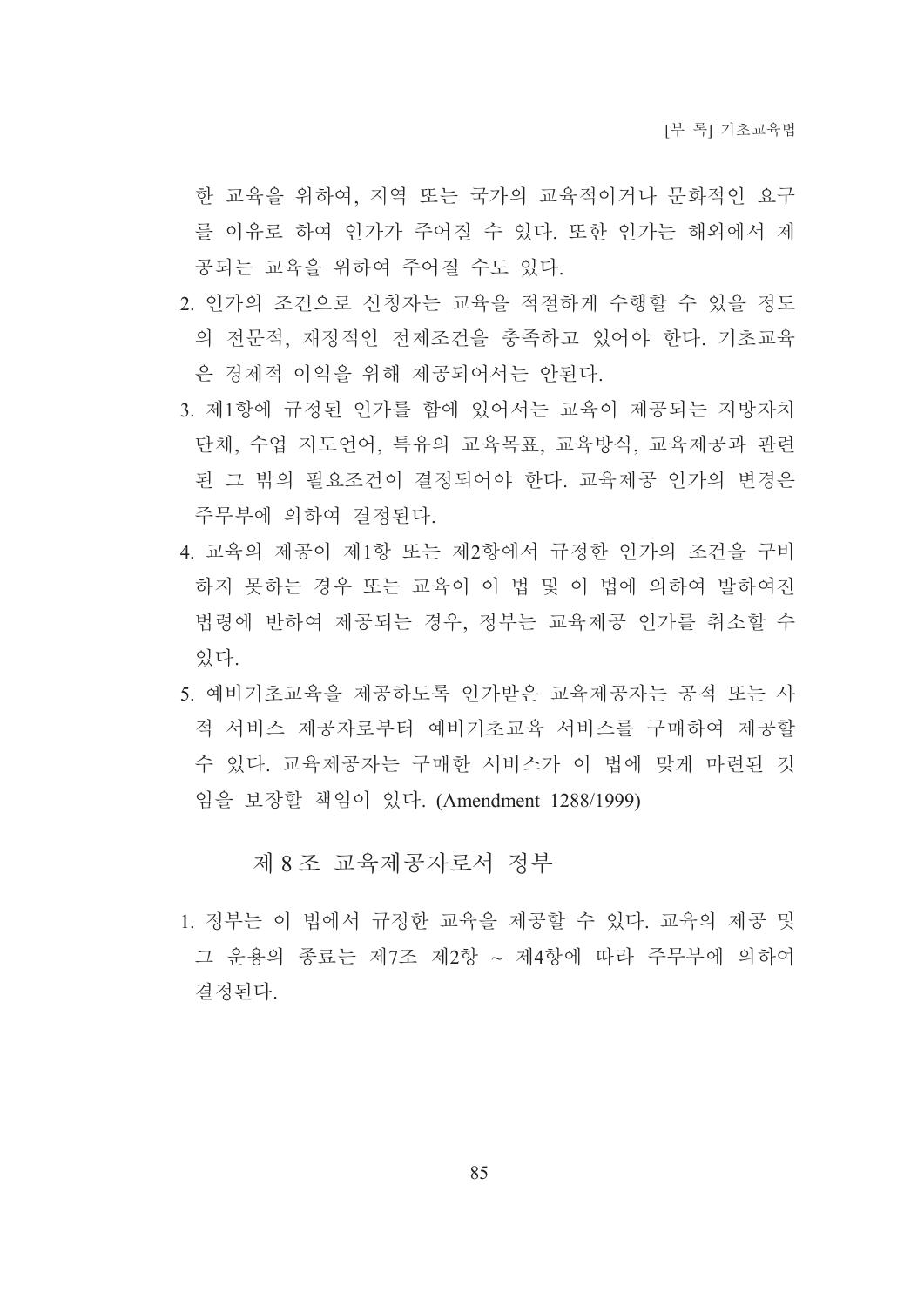## 제 4장 교육

제 9 조 교육기간

- 1. 기초교육 교육과정의 기간은 9년이다.
- 2. 예비기초교육과 자발적 추가기초교육의 기간은 1년이다. 제25조 제2항에서 규정한 여장된 의무교육을 받아야 하는 아동에게 주어 지는 특수교육으로서의 예비기초교육 기간과 제10조 제4항에 따라 주무부에 의해 인가된 외국어 교육에서의 예비기초교육의 기간은 2년이다.
- 3. 이민자들의 기초교육 준비 지도의 기간은 1년 교육과정에 상응해 야 한다. (Amendment 1037/2008)
- 4. 교육기간에 관한 추가적인 규정은 명령에 의하여 발하여 져야 한다.

제10조 수업 지도어어

- 1. 수업 지도언어와 정규교육과정 이외의 수업에서 사용되는 언어는 핀란드어 또는 스웨덴어이다. 수업 지도언어는 또한 Saami어, Roma 어, 수화도 가능하다. 학생이 수업을 따라가는 데 있어 위험이 없다 면 수업은 위에서 규정한 학생의 모국어 이외의 언어로도 행해 질 수 있다(Amendment 1288/1999)
- 2. Saami를 주생활 근거지로 하기 때문에 Saami어에 숙달되어 있는 학생은 주로 Saami어로 교육을 받아야 한다. 청각 손상을 입은 학 생은 필요하다면 수화로 교육이 이루어져야만 한다.
- 3. 교육제공자가 제1항 및 제2항이 규정한 학생이 공부할 수 있는 수업 지도언어들 중 하나 이상의 언어로 교육을 제공하는 경우, 부모/보호자는 수업 지도언어를 선택해야 한다.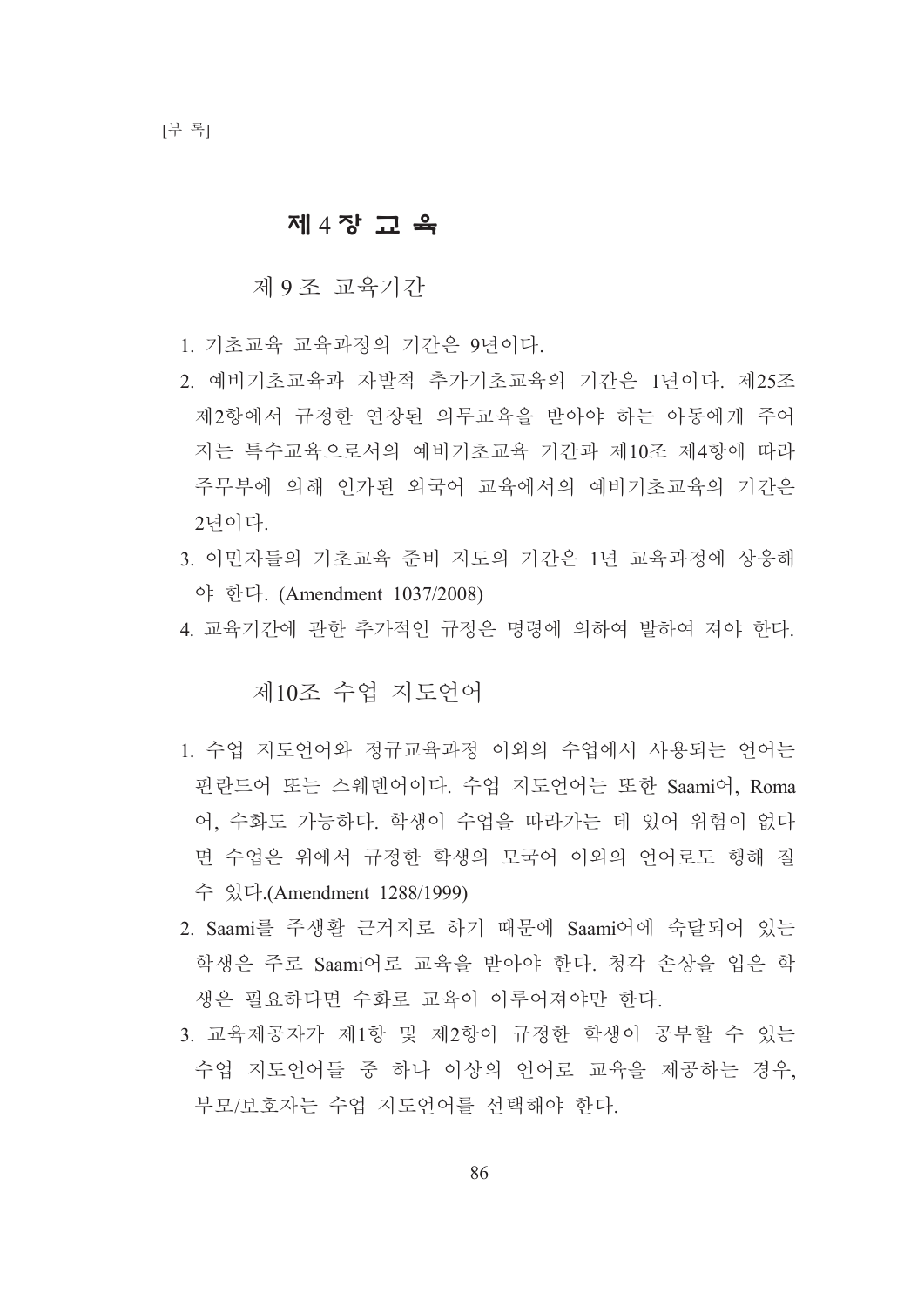4. 추가적으로, 개별 교육그룹이나 개별 학교에서의 수업은 제1항이 규정한 것 이외의 언어로도 주로 또는 전부가 행해질 수 있다.

#### 제11조 교육내용

- 1. 기초교육 교육과정은 제14조에 의하여 규정된 대로 다음의 핵심 과목을 포함해야 하다. : 모국어, 문학, 제2국어, 외국어, 화경연구, 건강교육, 종교교육 또는 윤리, 역사, 사회연구, 수학, 물리, 화학, 생물, 지리, 체육, 음악, 예술, 기술, 가정, 제14조에 의하여 규정된 대로, 교육은 서로 다른 범위의 교육과정에 기반한다. 제7조 또는 제8조에 따라 특유의 교육목표를 부여받은 기초교육제공자는 이 항의 내용에 기속되지 않는다.(Amendment 453/2001)
- 2. 학생은 제1항이 규정한 과목 이외에도 기초교육을 위해 적합한 과목에 대해서 교육과정에서 결정된 대로 학습할 수 있다. 이러한 과목은 부분적이거나 전적으로 선택에 맡겨져 있다.
- 3. 학생에게는 가이드상담이 주어져야 하다.
- 4. 이 조의 규정에도 불구하고, 예비기초교육, 자발적 추가교육, 기초교 육을 주비하는 교육에 대해서는 제14조에 의한 규제를 받아야 하다.

#### 제12조 모국어

- 1. 모국어로서, 학생은 계속적인 수업 지도언어로 사용할 핀란드어, 스웨덴어 또는 Saami어를 배워야 하다.
- 2. 모국어로서, 학생은 또한 Roma어, 수화 또는 학생의 모국어인 그 밖의 다른 언어를 배울 수 있다.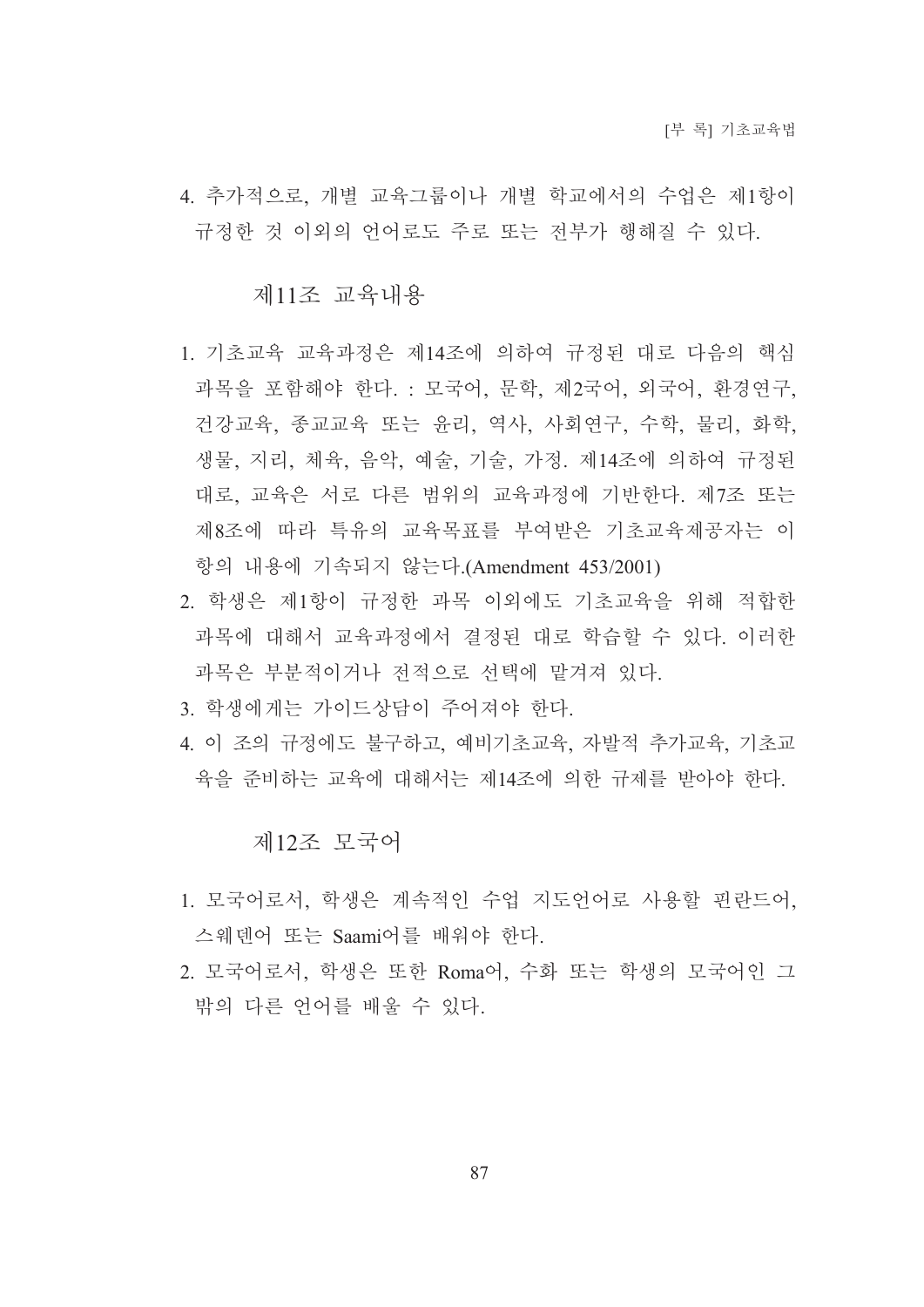## 제13조 종교교육 및 유리 (Amendment 454/2003)

- 1. 기초교육제공자는 다수 학생의 종교에 따른 종교교육을 제공해야 한다. 이 경우에 종교교육은 다수의 학생이 속하는 종교단체에 맞 게 마련된다. 이러한 종교단체에 속하지 않는 학생도 부모/보호자 가 그러한 사정을 기초교육제공자에게 통지한 후에는 상기의 종교 교육에 참여할 수 있다.
- 2. 제1항이 규정한 종교교육에 참여하지 않는. 기독루터교회 또는 그리스정교회에 속하는 3명이상의 학생은 자신의 종교에 따른 교 육을 받는다.
- 3. 제1항이 규정한 종교교육에 참여하지 않는, 제2항이 규정한 종교 단체 이외의 단체에 속하는 3명이상의 학생은, 그들의 부모/보호자 가 요청한 경우에 그들 자신의 종교에 따른 종교교육을 받는다.
- 4. 하나 이상의 종교단체에 속하는 학생이 있는 경우. 그의 부모/보 호자는 학생이 어느 종교교육에 참여할지를 결정해야 한다.
- 5. 어느 종교단체에도 소속되지 않아 제1항에 따른 종교교육에 참여 하지 않는 학생은 윤리를 학습한다. 종교단체에 소속되어 있기는 하지만 자신의 종교에 따른 종교교육을 받지 못하는 학생은 그의 부모/보호자의 요청이 있는 경우에 윤리를 학습한다. 기초교육제공 자는 적어도 3명의 학생이 유리교육을 받을 자격이 있다면 유리교 육을 해야 한다.
- 6. 어떠한 종교단체에도 소속되지 않은 학생은 부모/보호자의 요청 이 있는 경우 기초교육제공자에 의하여 행해지는 종교교육에 참여 할 수 있다. 이러한 종교교육은 학생의 양육 및 문화적 배경을 고 려하여 명백히 그 학생의 종교적 신념에 부합되는 것이어야 한다.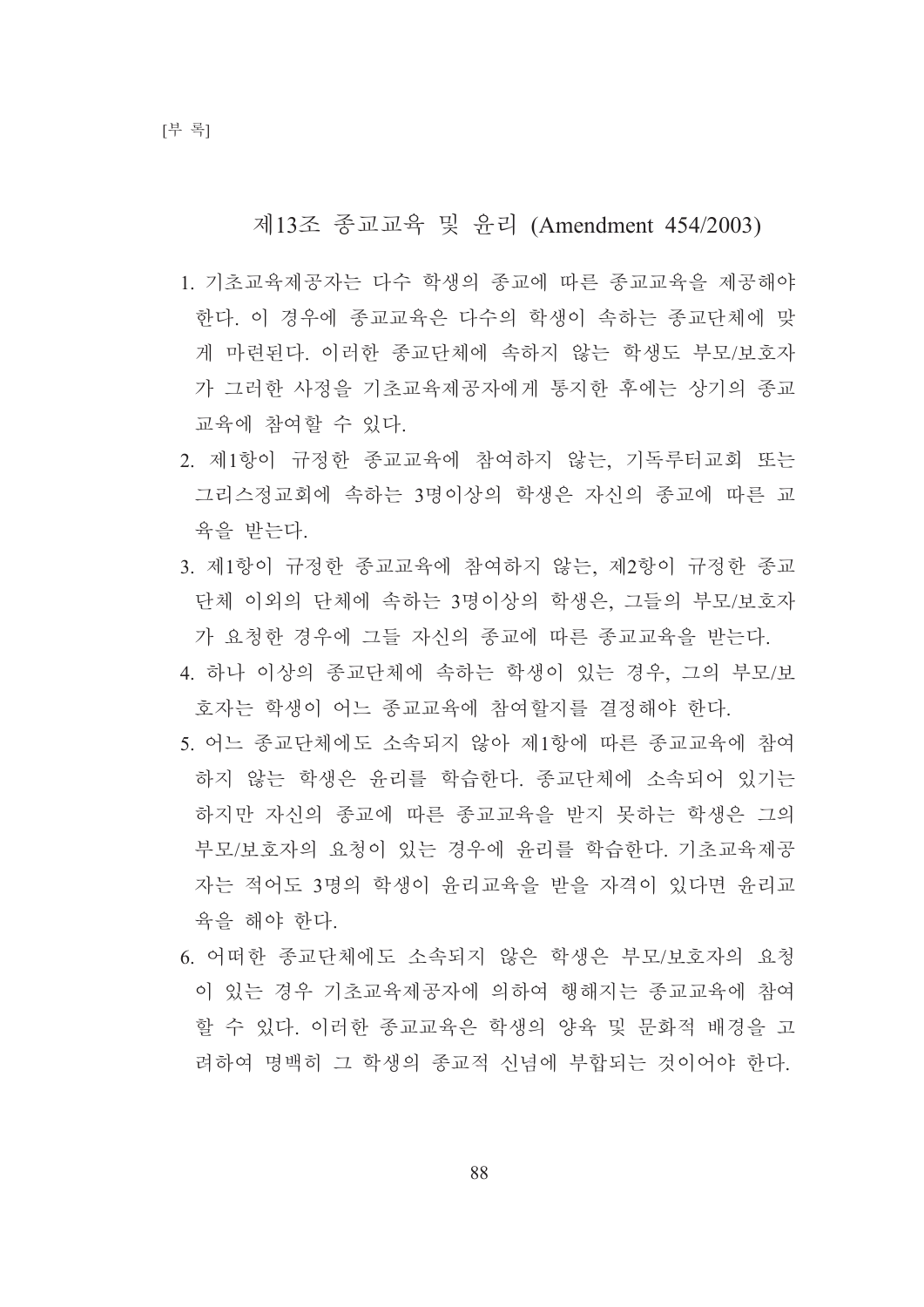## 제14조 수업시간 분배 및 핵심 교육과정

- 1. 정부는 이 법에서 규정하고 있는 교육에 대한 전체적인 국가목표 를 결정해야 하다. 정부는 다양한 과목 및 그 대상집단에 대한 수 업시간의 분배, 수업시간 분배에 대한 가이드상담(시간의 분배)도 결정한다.
- 2. 국가교육위원회는 다양한 과목, 교육과정 전반의 주제, 가이드상 담. 이 법이 규정한 그 밖의 교육에 대한 목표 및 핵심내용을 결 정해야 한다. 국가교육위원회는 홈스쿨 협력 및 학생복지의 기본 워리도 지방교육권한의 범위(핵심 교육과정)를 고려하여 결정해야 한다.(Amendment 477/2003)
- 3. 예비기초교육과 관련하여, 제1항이 규정한 수업시간 분배의 결정 은 사회보건부의 협력을 받아 교육부에 의해 주비되어야 한다. 예 비기초교육과 관련하여, 제2항에서 언급한 학생복지, 홈스쿨 협력, 핵심 교육과정에 대한 결정은 국가보건복지연구개발센터의 협력을 받아 국가교육위워회에 의해 주비되어야 한다.(Amendment 477/2003)

#### 제15조 교육과정

- 1. 교육제공자는 이 법에서 규정한 교육을 하기 위한 교육과정을 채 택해야 한다. 교육과정은 핀란드어, 스웨덴어, Saami어로 이루어지 는 교육과 필요에 따라 그 밖의 다른 언어로 이루어지는 교육 사 이에 개별적으로 채택되어야 한다.
- 2. 핵심 교육과정과 관련하여 제14조 제3항에서 규정하는 정도로 교 육과정이 지방사회보거집행 당국의 협력을 받아 작성되어야 한다. 교육제공자는 또한 핵심 교육과정에서 규정한 홈스쿨 협력을 위한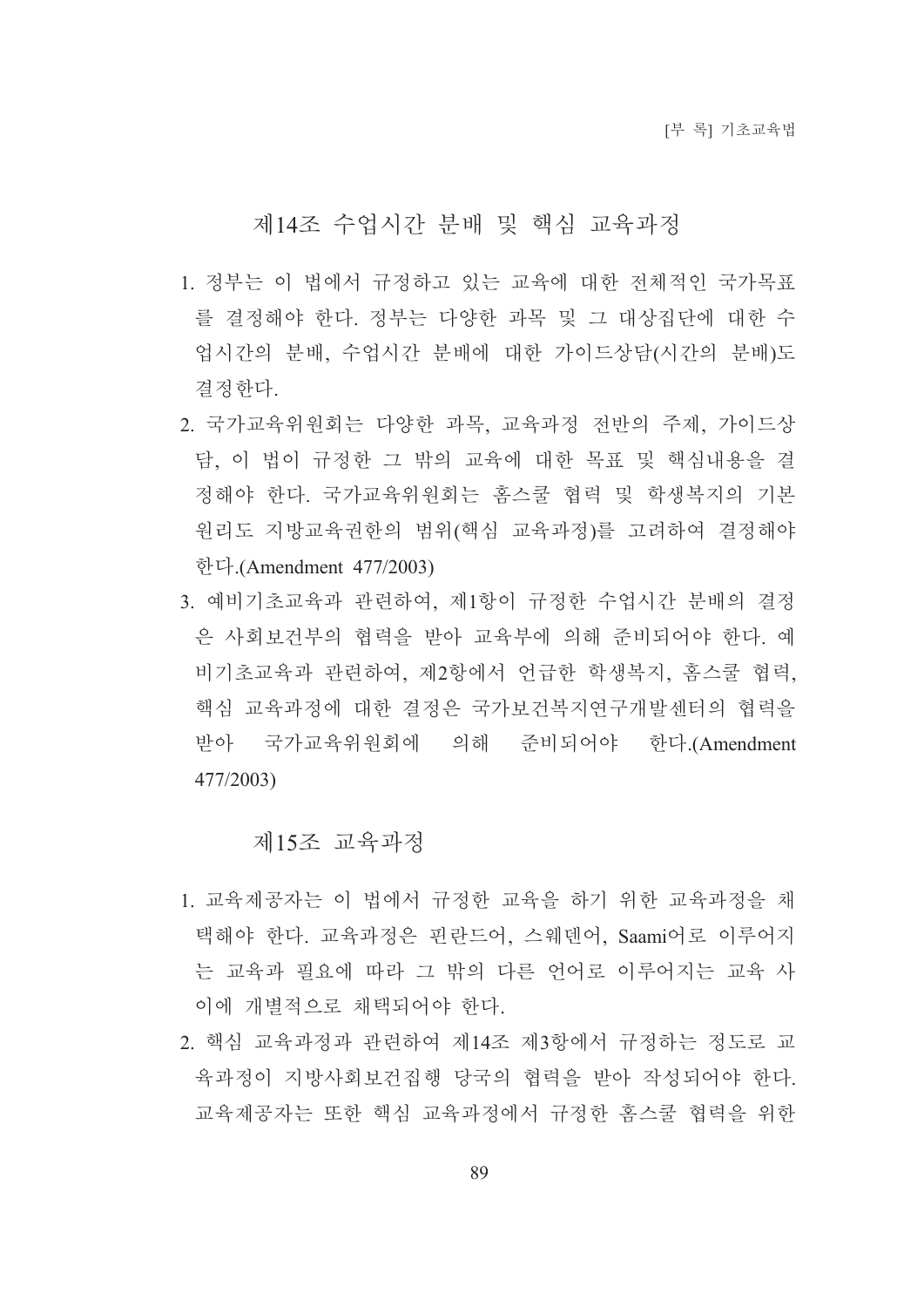조직 및 학생복지를 위한 조직을 결정해야 한다. (Amendment  $477/2003$ 

3. 주무부에 의한 인가를 받으면, 기초교육과 차상위 교육을 위한 공통교육과정이 채택될 수 있으며 기초교육 교육과정에 직업교육 을 포함할 수도 있다.

# 제16조 보충수업 및 시간제 특수교육  $(Amendment 642/2010)$

- 1. 일시적으로 학업에 뒤쳐졌거나. 학습에 있어 단기간의 지워이 필 요한 학생은 보충수업을 받을 권리가 있다.
- 2. 학습 또는 등교에 어려움이 있는 학생은 시간제 특수교육을 받을 권리가 있다.

제16조a 강화된 지워 (Amendment 642/2010)

- 1. 학습 또는 등교에 정기적인 지원을 요구하는 학생은 그에 맞추어 고안된 학습계획에 따라 강화된 지원을 제공받아야 한다. 학습계획 은 그렇게 하지 않을 명백한 이유가 없다면 해당 학생, 부모, 보호 자. 필요한 경우 그 외 해당 학생의 법정대리인과 협력하여 마련되 어야 한다. 강화된 지원은 특히 제16조, 제31조, 제31조a에서 언급한 학생지원의 방식과 필수교육장치를 포함한다. 강화된 지원 및 학습 계획의 중요 내용은 핵심 교육과정에 규정되어 있어야 하다.
- 2. 강화된 지워의 개시 및 제공은 제31조a 제1항 및 제2항에서 언급 하고 있는 학생복지 업무에 대한 다양한 분야 전문가의 교육학적 평가에 기반하여 결정되어야 한다. 학생에게 제공되는 지워은 학 습계획에 기록되어야 한다. 강화된 지원은 학생의 발달수준과 개 인적 필요를 고려하여 양적, 질적으로 적절하게 주어져야 하다.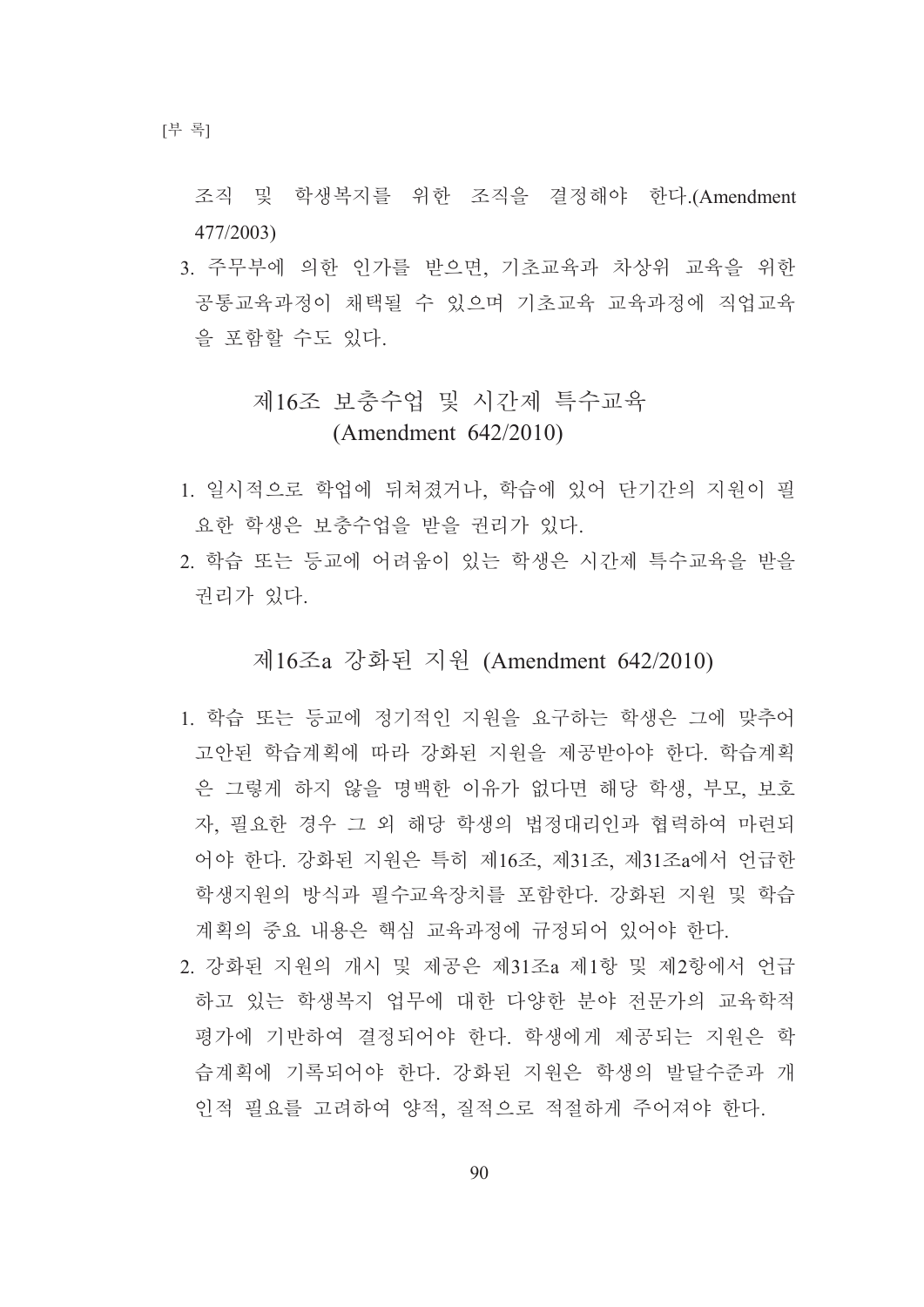## 제17조 특수지원 (Amendment 642/2010)

- 1. 특수지워은 특수교육과 이 법에 의하여 제공되는 그 밖의 지워으 로 구성된다. 특수교육은 학생에게 이익이 되고 그러한 교육을 제 공하기 위한 시설이 허락하는 한에서 제공된다. 특수교육은 그 밖 의 지도와 함께 제공되거나, 특수교실 또는 그 외 적절한 시설에 서 부분적 또는 전적으로 제공된다. 이 항에서 언급한 학생의 교 육은 제14조에서 규정한 대로 제11조 규정에 기속되지 않는다.
- 2. 교육제공자는 특수지원을 하기 위하여 서면상의 결정을 해야 한 다. 특수지원은 적어도 2학년이후부터 7학년으로 올라가기 이전까 지만 검토된다. 특수지원에 대한 결정은 학생의 주된 교육그룹, 가 능한 해설 및 조력 서비스, 제31조에서 언급한 기타 서비스를 확 정하는 것이다. 그리고 필요한 경우에는 위의 제1항에서 언급한 예외적인 교육 제공도 확정할 수 있다.
- 3. 특수지원에 대한 결정이 이루어지기 전에, 교육제공자는 행정절 차법(434/2003) 제34조의 규정에 따라 해당 학생, 부모, 보호자 또 는 법정대리인의 의견을 수렴해야 한다. 그리고 교육제공자는 해 당 학생의 학습에 있어서의 진보에 대한 보고와 다방면의 전문적 학생복지 협력체에서 마련된 해당 학생 및 그의 총체적 환경에 부 여한 강화된 지원에 대한 해명을 확보해야 한다. 이에 기반하여 교육제공자는 특수지원의 필요성에 대하여 평가(교육학적 검토)한 다. 교육학적 검토는 심리학적이거나 의학적인 의견 또는 이에 상 응하는 사회적 평가를 통해 보완해야 한다.
- 4. 장애, 질병, 지연발달, 감정적 기능장애, 기타 상응하는 이유로 해 당 학생이 학습할 수 없다는 것이 심리학적, 의학적으로 분명한 경우, 특수지원에 대한 결정은 예비기초교육이나 기초교육의 시작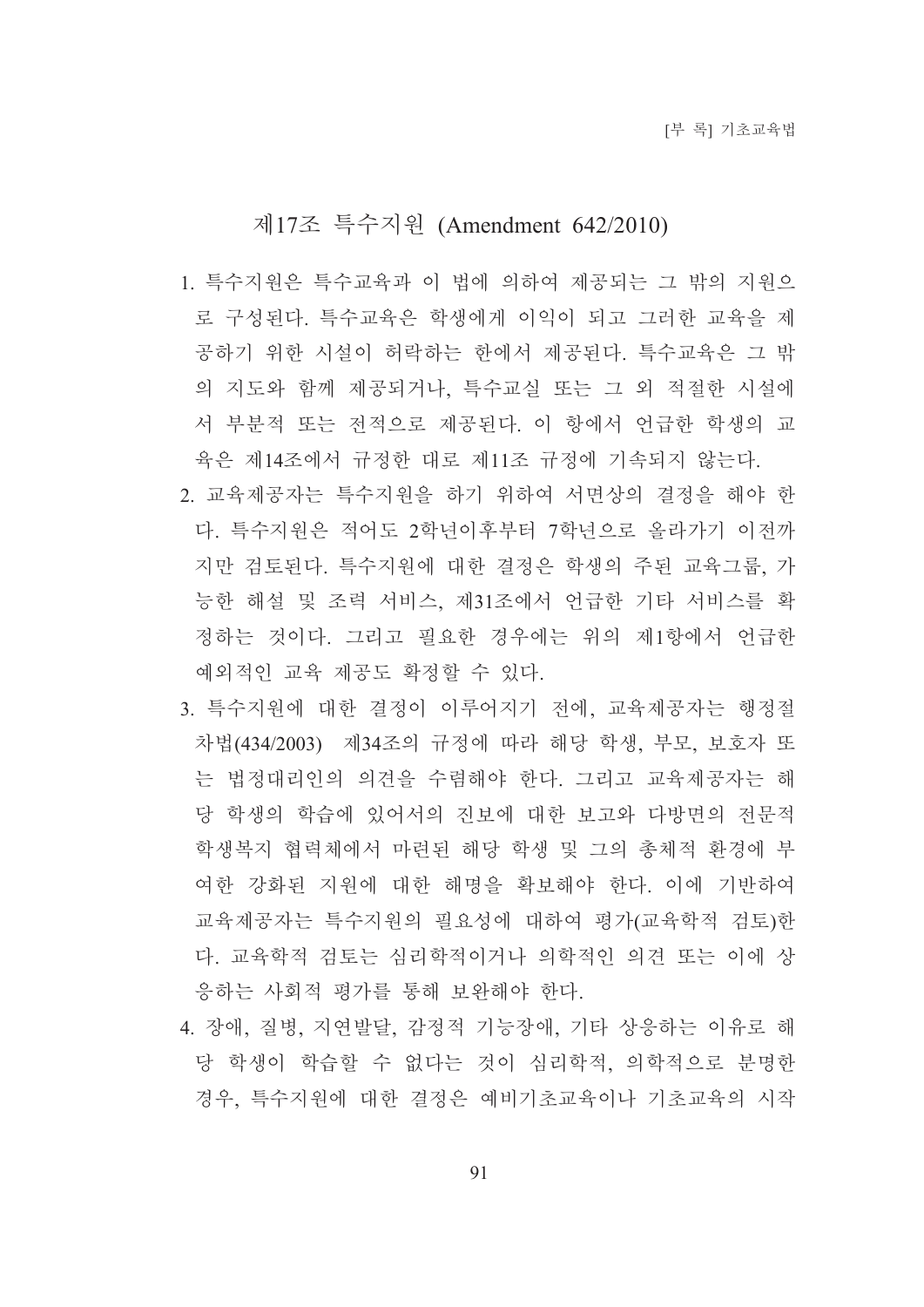전 또는 예비기초교육이나 기초교육 중에도 사전적인 교육학적 검 토나 강화된 지워이 없이도 이루어질 수 있다. 위에서 어급한 그 런 경우에 특수지워에 대한 결정은 제2항의 규정에 따라 검토되어 야 한다.

- 5. 지방정부이외의 교육제공자는 제1항에서 언급한 지원을 제공하지 못하는 경우, 학생에 대한 특수지원 결정은 교육제공자의 제안에 따라 해당 학생이 속한 지방자치단체의 지방정부에 의해 이루어져 야 한다.
- 6. 특수지원 결정을 받거나 또는 연장된 의무교육을 받는 학생을 1 명이상 포함하는 교육그룹 형성에 대한 규정은 부령에 의해 제정 되어야 한다.

# 제17조a 개별적 수업제공에 대한 계획1 (Amendment  $642/2010$ )

1. 특수지원에 대한 결정의 집행을 목적으로 하는 개별적 수업제공에 대한 계획이 해당 학생을 위하여 마려되어야 한다. 계획은 그렇게 하지 않을 명백한 이유가 없다면, 해당 학생, 부모, 보호자, 필요한 경우 그 외 해당 학생의 법정대리인과 협력하여 마련되어야 한다. 계획은 특수지원에 대한 결정에 따라 제공되는 교육 및 기타 지원 을 알 수 있도록 해야 한다. 계획은 필요에 따라 학년도당 적어도 한 번은 학생의 필요에 부응하도록 하기 위하여 수정되어야 한다. 계획의 가장 중심적 부분은 핵심 교육과정에 규정되어 있어야 한다.

## 제18조 특별 수업제공

1. 다음의 경우에 학생의 교육은 어느 정도 이 법에 규정된 것과 달 리 마련될 수 있다.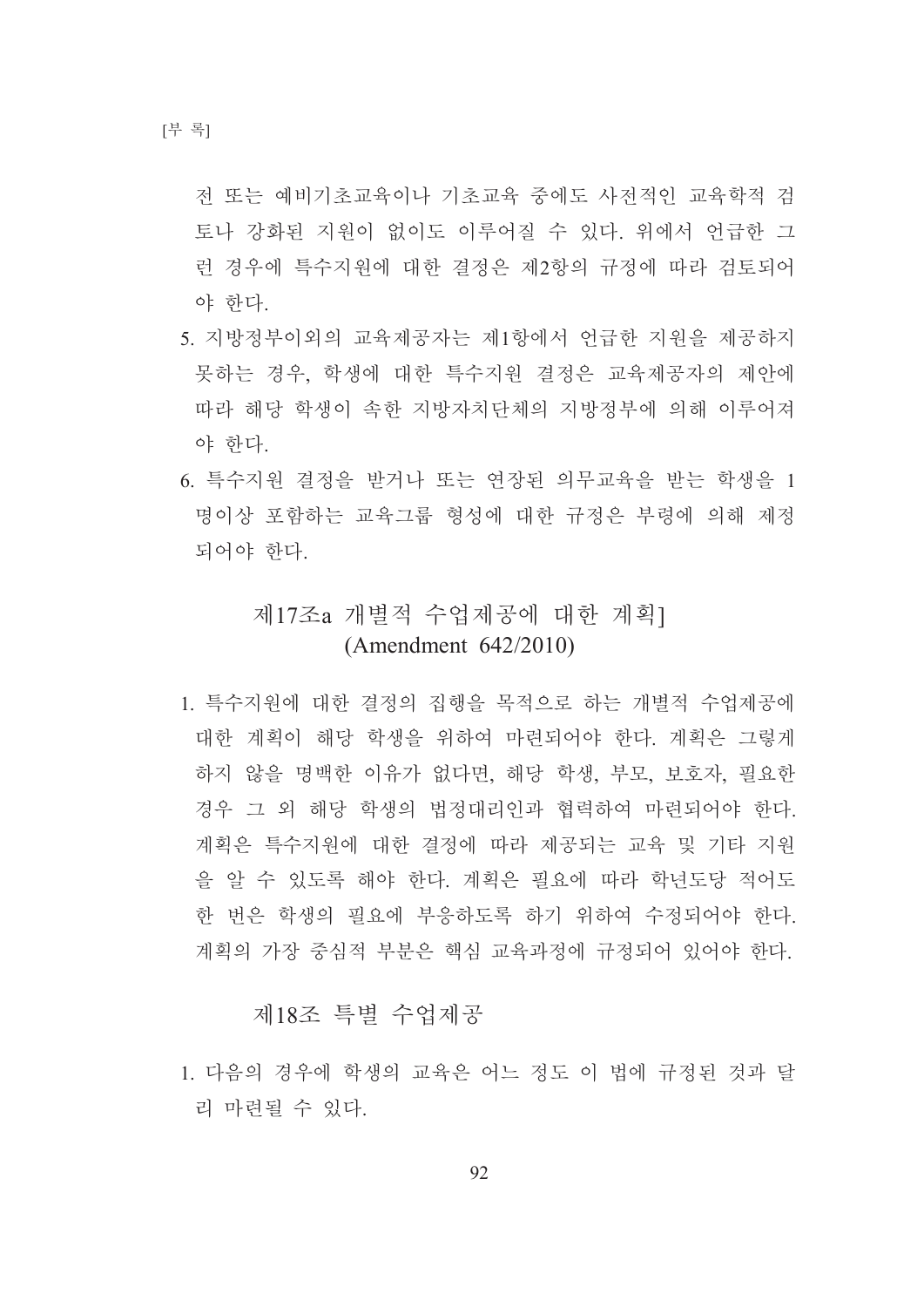- (1) 해당 학생이 기초교육 교육과정에 상응하는 어느 정도의 선 행 지식과 기술을 가지고 있다고 생각되는 경우
- (2) 환경과 선행학습을 고려할 때 기초교육 교육과정의 성취가 해당 학생에게 어느 점에서는 불합리하게 작용하는 경우
- (3) 해당 학생의 건강과 관련된 이유로 정당화되는 경우
- 2. 해당 학생의 부모/보호자가 제1항에서 어급한 방식이나 또는 그 에 의하여 제정된 규정에 따른 학습을 원하지 않는 경우, 결정이 내려지기 전 부모/보호자에게 청문을 할 기회가 부여되어야 한다. 의무적 취학연령의 학생을 위해 마련된 것 이외의 교육에 있어서 해당 학생에게는 그에 상응하여 청문을 할 기회가 부여되어야 한  $\Gamma$ . (Amendment 477/2003)

#### 제19조 공교육

1. 이 법에서 규정하는 교육은 공중을 위한 것이다. 충분한 이유가 있는 경우에만 교육을 받을 권리가 제한될 수 있다.

# 제20조 시범교육 (Amendment 477/2003)

- 1. 교육 또는 수업을 진작하기 위하여 수행되는 시범교육은 제14조 에서 규정하는 수업시간의 할당, 핵심 교육과정과는 관련이 없다. 그리고 시범교육은 다음의 사항을 준수할 필요가 없다.
	- (1) 학생에게 행하는 연 또는 주의 수업 수 및 학생의 매일의 학습강도
	- (2) 학생이 학교생활을 시작하는 시점
	- (3) 일학년으로부터 다른 학년으로의 이동
- 2. 시범교육은 교육부에 의한 인가를 받아야 한다. 시범교육이 제1 항 제1호 ~ 제3호의 규정 또는 수업시간의 분배를 벗어나지 않으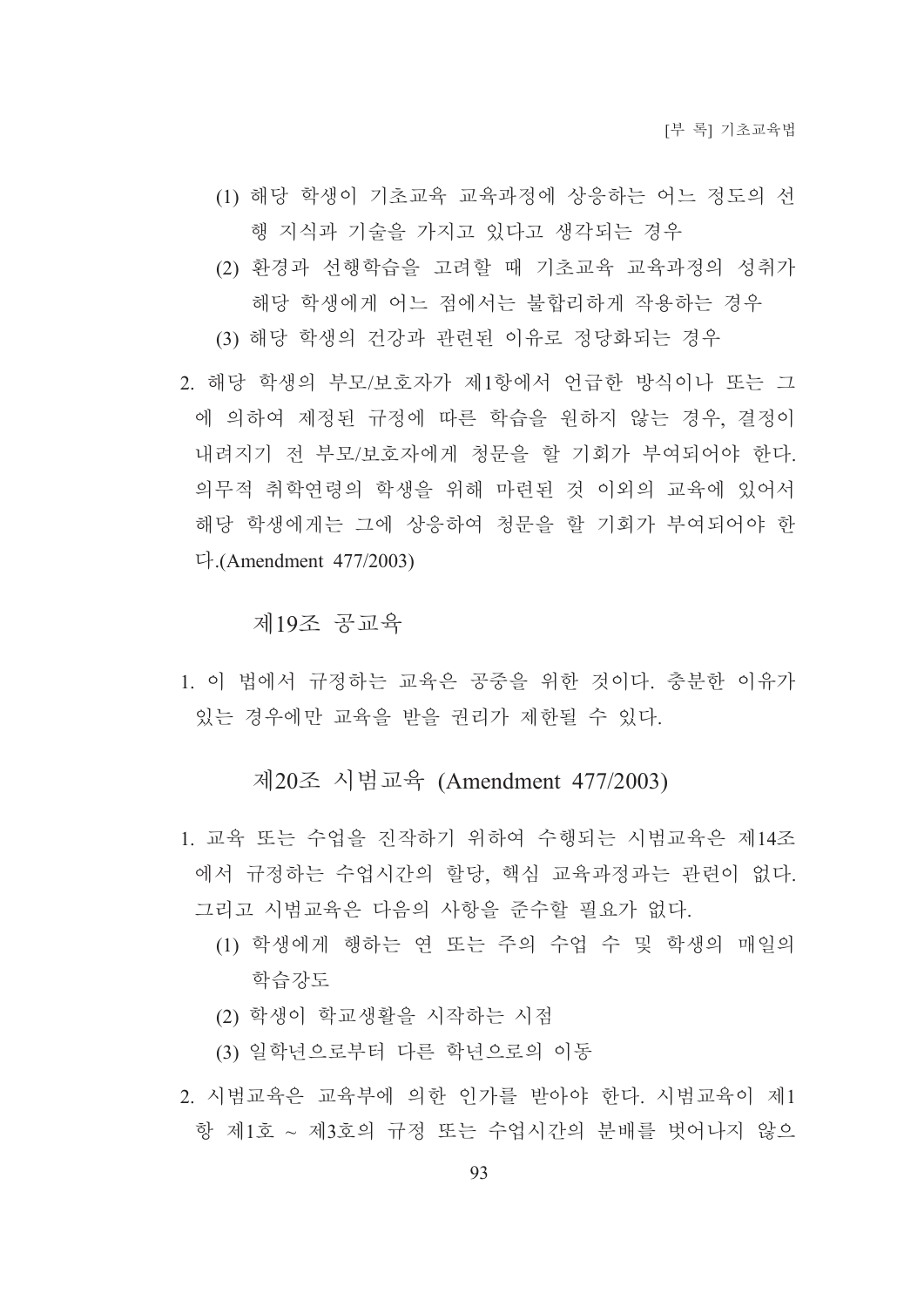면, 국가교육위원회는 인가를 부여하여야 한다.

- 3. 시범교육의 인가는 교육제공자의 신청에 따라 부여된다. 필수적 시범교육을 위한 인가는 이를 적절한 방식으로, 학생의 교육권을 위태롭게 함이 없이 시범교육을 수행할 수 있는 능력을 가진 교육 제공자에게 부여될 수 있다. 여러 다양한 교육제공자들에 의해 경 영되는 학교들이 동일한 시범교육에 참여할 때에는, 해당 학교들 이 가능한 한 지역적 · 언어적 조건에 있어 전형적인 것이 되도록 선택되어야 한다.
- 4. 시범교육 위한 인가는 최대 3년간 주어지고, 최대 2년간 연장될 수 있다. 시범교육은 국가교육위원회에 의해 채택된 시범교육 프 로그램에 부합해야 한다.

## 제 5장 평 가

제21조 교육평가 (Amendment 32/2003)

- 1. 교육평가의 목적은 교육발달을 지원하고 학습조건을 향상시키기 위하여, 이 법의 목적이 성취되었는지를 보장하는 것이다.
- 2. 교육제공자는 자신이 제공한 교육 및 그 효과를 평가하고, 그 운 용에 대한 외부평가에 참여해야 한다.
- 3. 외부평가를 위하여 독립적인 전문가집단으로서 교육부 산하 교육 평가협의회를 두어야 한다. 국가교육위원회는 제14조에서 규정한 수업시간 분배 및 핵심 교육과정에 명시되어 있는 국가의 세부교과 학습성취도에 대한 평가를 감독하는 임무를 맡는다. 교육부는 외부 교육평가 및 학업성취도 감독평가에 대한 평가계획을 마련해야 한 다. 교육평가협의회의 소관사항, 구성, 운용조직과 교육평가협의회 에 의하여 처리되는 문제의 준비 및 이행, 평가계획의 내용에 관한 규정은 부령으로서 제정되어야 한다.(Amendment 970/2009)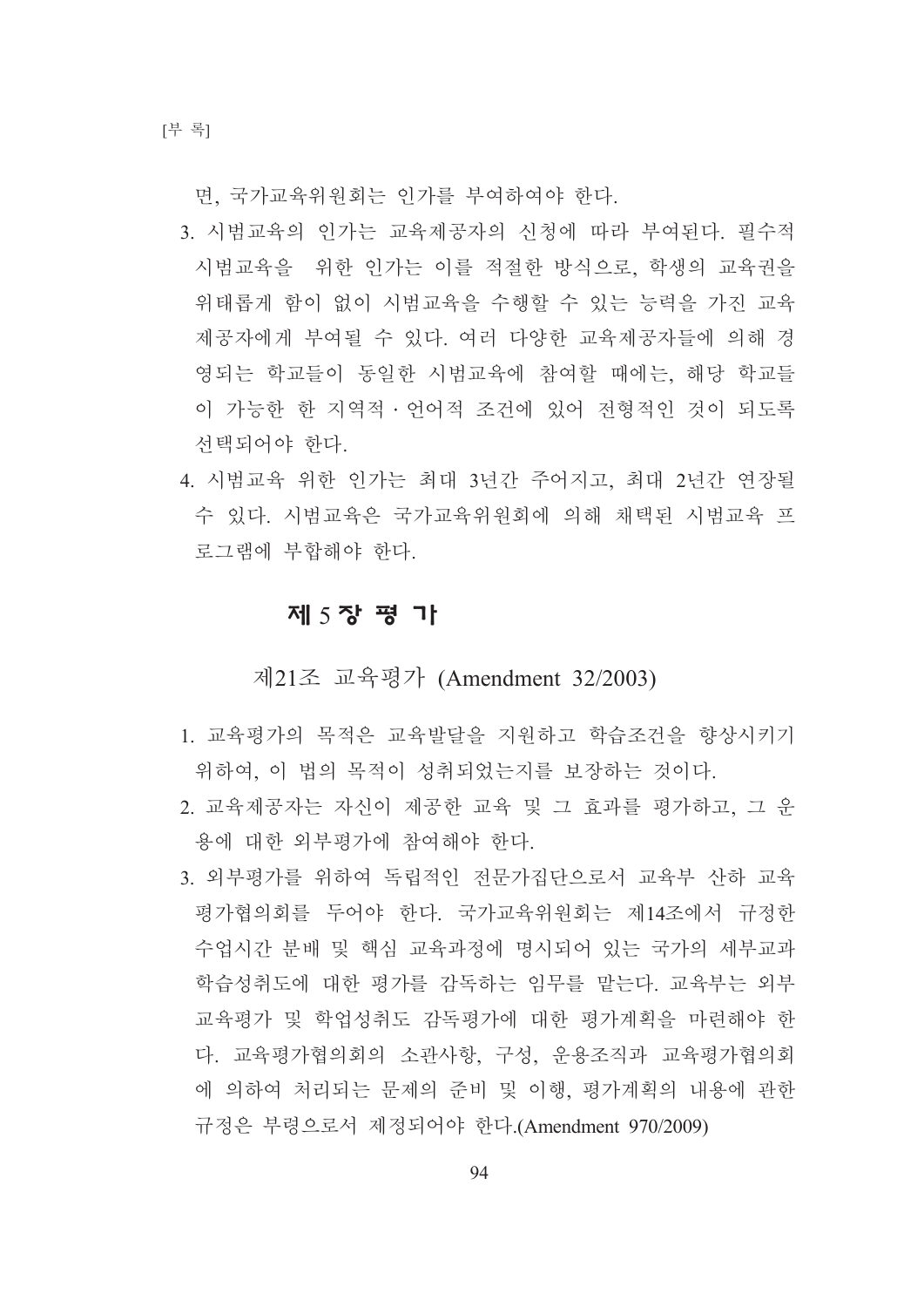- 4. 평가의 중요 결과는 공표되어야 한다.
- 5. 평가 및 그 발전에 관한 추가적인 사항은 부령에 의하여 제정되 어야 한다.

#### 제22조 학생평가

- 1. 학생평가의 목적은 학습을 지도 및 고양하며, 자기평가를 위한 학생의 능력을 발전시키기 위한 것이다. 학생의 학습, 작업, 행동 은 다양하게 평가되어야 한다.
- 2. 학습을 통한 성과 및 진보에 대한 평가는 국가교육위원회가 발한 명령과 규칙에 의하여 통제되어야 한다. 보고카드에 기록되는 정 보는 국가교육위원회의 판정을 받아야 한다.
- 3. 학생의 부모/보호자가 전반적인 학업의 성과 때문에 해당 학생의 유급시킬 생각을 품고 있지 않은 경우, 해당 부모/보호자에게는 그 문제에 대한 결정이 내려지기 전에 청문의 기회가 주어져야 한  $\Gamma$ . (Amendment 477/2003)

## 제 6장 학습시간

#### 제23조 학년도

1. 기초교육에 있어서 학년도는 8월 1일부터 다음년도 7월 말일까지 로 한다. 1학년도는 190일의 수업일수로 구성된다. 특별한 이유로 인하여 수업일수를 초과해야할 경우에는 주무부의 인가를 받아야 한다. 토요일을 제외한 평일에 속하는 독립기념일(Independence Day), 예수공현축일(Epiphany), 메이데이(the First of May)는 해당 학년도의 수업일수에서 제외한다.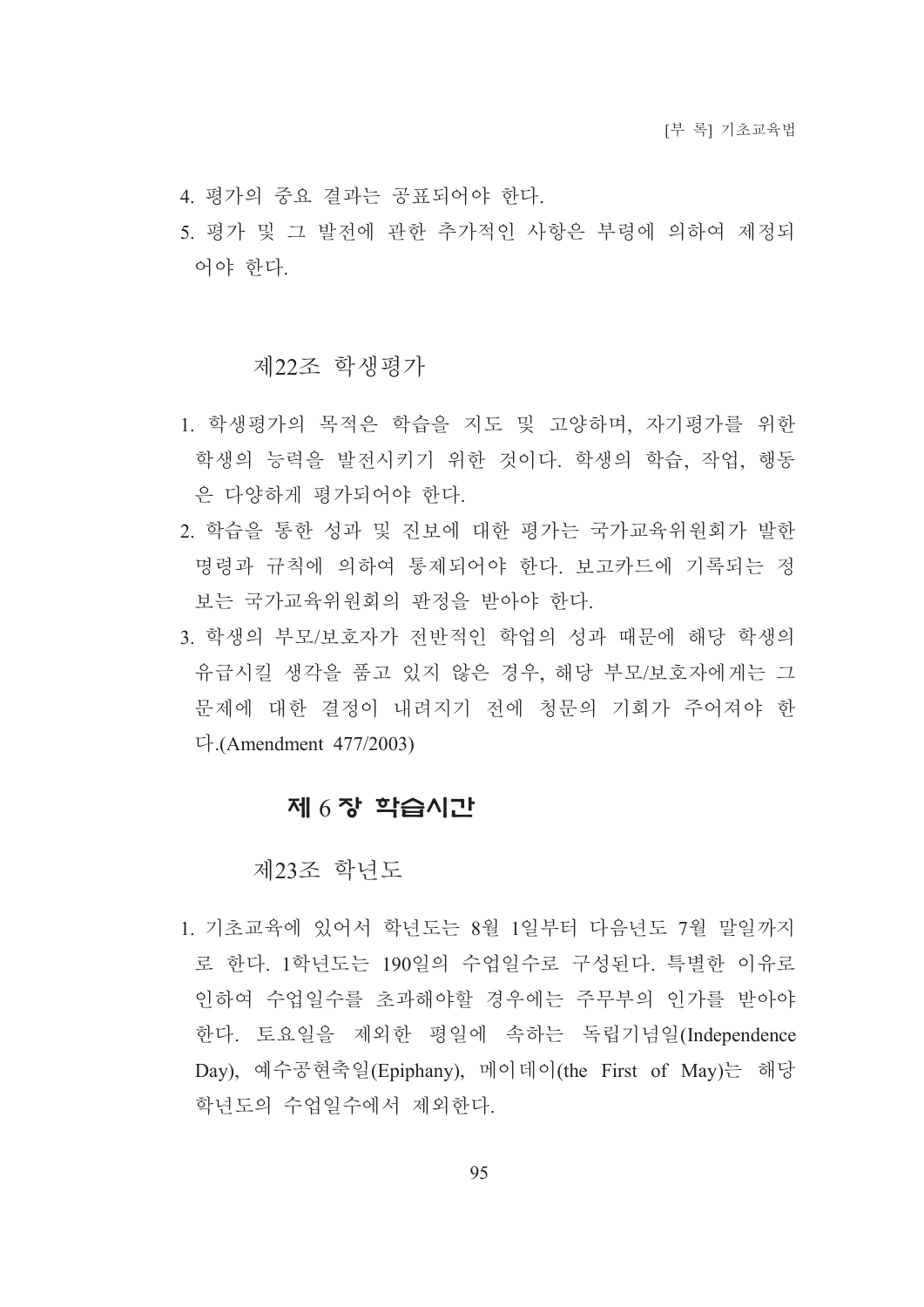- 2. 학년도의 종료는 명령으로 제정한다.
- 3. 피치 못할 이유로 법정된 수업일수를 채우는 것이 불가능하고 교 육과정의 목표가 달리 달성되기 어려운 경우에 상실된 수업일수는 학년도 수업일수에서 최대 6일을 추가하는 것으로 복원되어야 한다.

## 제24조 학생의 학습강도

- 1. 기초교육을 행함에 있어 학생의 학습강도는 학교에서 소비하는 시간 이외에 휴식. 레크레이션. 취미를 즐기고. 통학 및 과제를 하 기 위한 충분한 시간이 허락될 수 있는 정도가 되어야 한다.
- 2. 학생이 받게 되는 매일, 매주의 기초교육 학습강도는 명령에 의 해 제정되어야 한다.

## 제 7 장 의무교육 및 학생의 권리 · 의무

#### 제25조 의무교육

- 1. 핀란드에 영주하는 아동은 의무교육을 받아야 한다. 의무교육은 아동이 7세가 되면 시작한다. 의무교육은 기초교육 교육과정이 성 취되거나, 의무교육 시작 후 10년이 경과하면 종료한다.
- 2. 아동의 불구 또는 질병으로 인하여 기초교육의 목표들이 9년 내 에 달성되기 어려운 경우 의무교육은 제1항에 규정된 기간보다 1 년 먼저 시작하여 11년간 지속될 수 있다.

#### 제26조 의무교육의 성취

1. 의무적 취학연령의 아동은 이 법에 따라 제공하는 기초교육을 받 거나 그렇지 않으면 기초교육 교육과정에 상응하는 지식을 획득해 야 한다. 제25조 제2항에서 어급한 여장된 의무교육을 받는 아동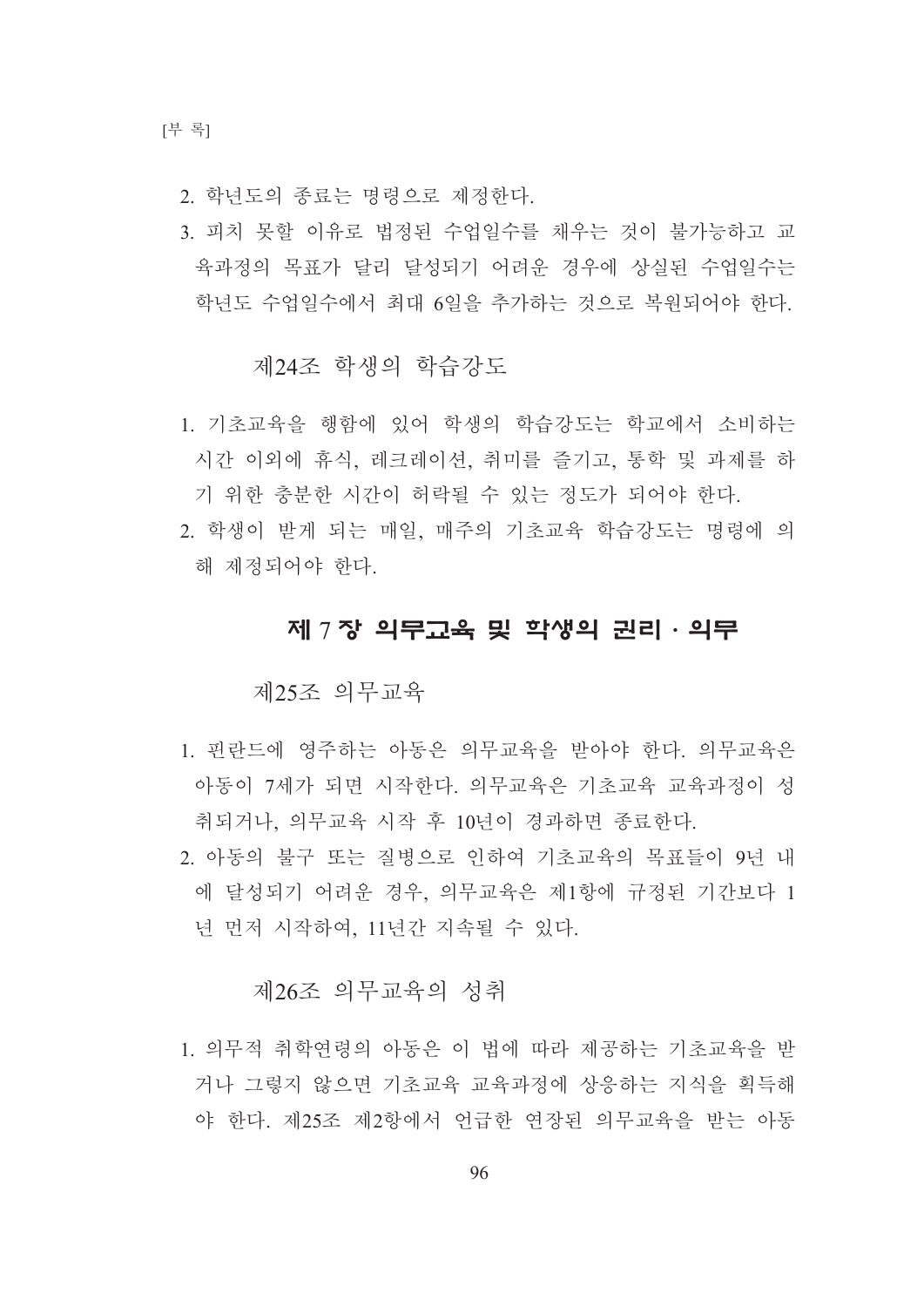은 의무교육 첫 해에 예비기초교육에 참여해야 한다.(Amendment 477/2003)

- 2. 교육제공자는 기초교육을 행함에 있어 학생의 결석을 감시하여 인가되지 않은 결석은 학생의 부모/보호자에게 통지해야 한다. 의 무교육에서 학생의 부모/보호자는 의무교육이 이루어질 수 있도록 주의를 기울여야 한다. (Amendment 477/2003)
- 3. 의무적 취학연령의 아동이 이 법에 따라 제공되는 교육에 참여하 지 않는 경우, 해당 학생의 거주지를 관할하는 지방정부는 아동의 발달을 감독해야 한다.

# 제26조a 예비기초교육에 대한 권리 (Amendment 1288/1999)

- 1. 아동은 의무교육 개시 전에 예비기초교육을 받을 권리가 있다. 제25조 제2항에서 규정한 연장된 의무교육을 받는 아동과 제27조 에 의하여 지정된 기간보다 1년 늦게 기초교육을 시작하는 아동은 법으로 정한 의무교육의 첫 해에 예비기초교육을 받을 권리가 있 다
- 2. 제26조 제1항에 언급된 것을 제외하고, 예비기초교육의 참여는 해 당 학생의 부모/보호자에 의하여 결정되어야 한다. 예비기초교육의 등록에 관한 규정은 필요한 경우 명령에 의하여 제정되어야 한다.
- 3. 예비기초교육에 있어 교육그룹의 형성에 관한 규정은 필요한 경 우 명령에 의하여 제정되어야 한다.

#### 제27조 취학여려의 예외

1. 심리학적 검토 및 필요한 경우 의학적 검토에 기초하여 필수수학 능력을 가진 아동은 지정된 시기보다 1년 먼저 기초교육을 시작할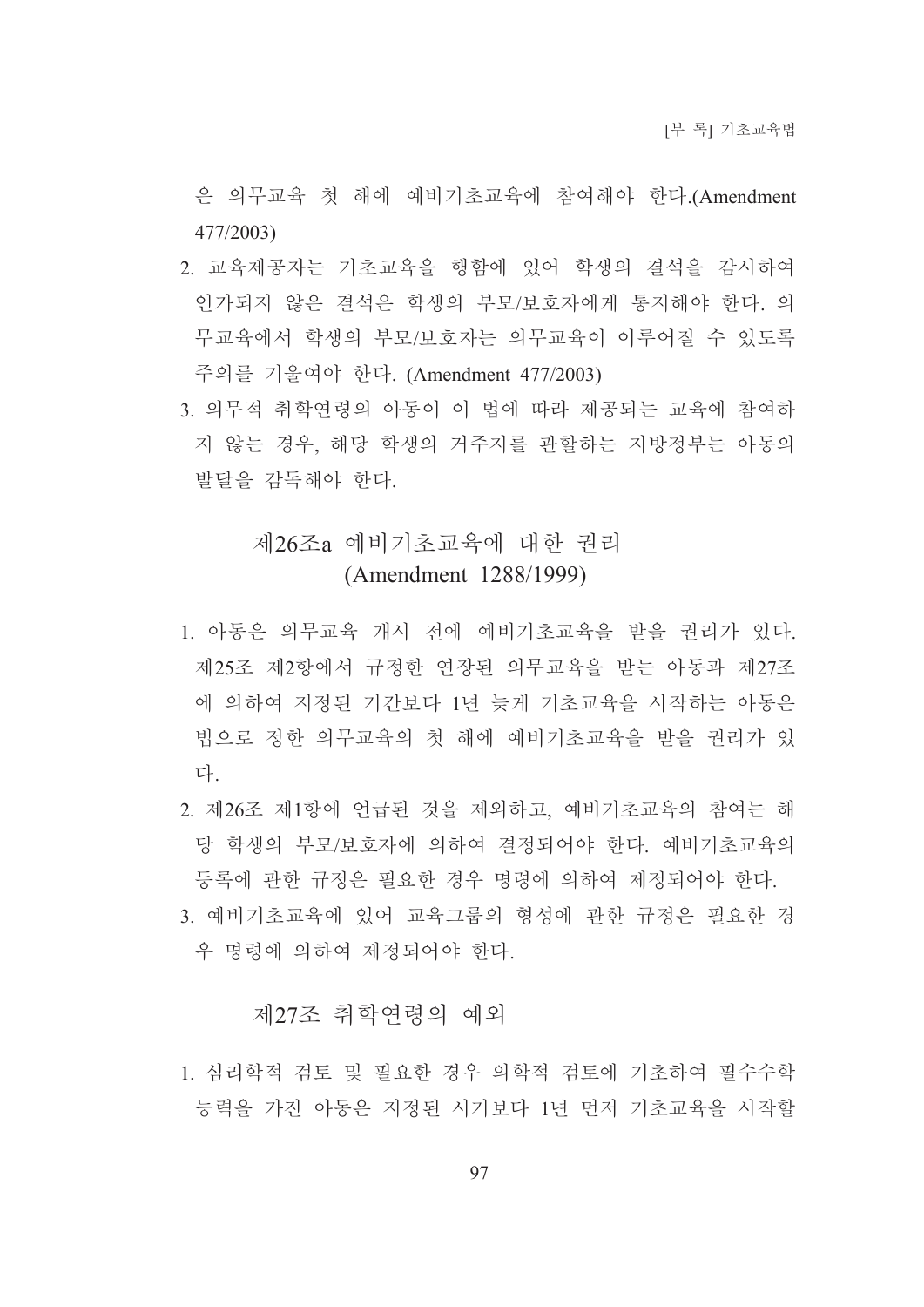선택권을 갖는다. 상기 검토에 기반하여 교육제공자는 해당 아동에 게 지정된 시기보다 1년 먼저 교육을 시작하도록 하락할 수 있다.

제28조 학교교육의 장소

- 1. 기초교육을 받음에 있어서 학생은 제6조 제2항에서 언급한 학교 에 등교할 권리를 가진다.
- 2. 의무적 취학연령의 아동은 또한 제1항에서 언급한 곳 이외의 학 교에도 지워할 수 있다. 이러한 학생의 입학허가는 평등한 선택기 주에 의해야 한다. 하나 또는 여러 과목을 특별히 강조하는 교육 과정에 따라 교육이 주어지는 경우, 학생의 입학허가는 이렇게 강 조되는 과목에 대한 적성시험에 의할 수 있다. 선택기주 및 적성 시험은 미리 알려져야 한다. 그러나 지방정부가 행하는 교육에 대 한 입학허가에 있어서는 그 지역에 사는 아동에게 우선권을 주는 결정을 할 수 있다.

#### 제29조 아저한 학습화경에 대한 권리

- 1. 교육에 참여하는 학생은 안전한 학습환경 대한 권리가 있다.
- 2. 교육제공자는 교육과정 설계와 관련하여, 폭력, 왕따, 괴롭힘으로 부터 학생을 보호하기 위한 계획을 세워야 한다. 그리고 이러한 계획을 집행 및 감독해야 한다. 국가교육위원회는 그러한 계획의 형성과 관련하여, 핵심 교육과정상의 규칙을 발해야 한 다. (Amendment  $477/2003$ )
- 3. 교육제공자는 학칙을 채택하거나, 학교에서의 내부적 질서, 방해받 지 않는 학습, 학교공동체의 안전 및 만족을 증진시킬 목적으로 해당 학교에 적용되는 그 외의 규칙을 발해야 한다.(Amendment 477/2003)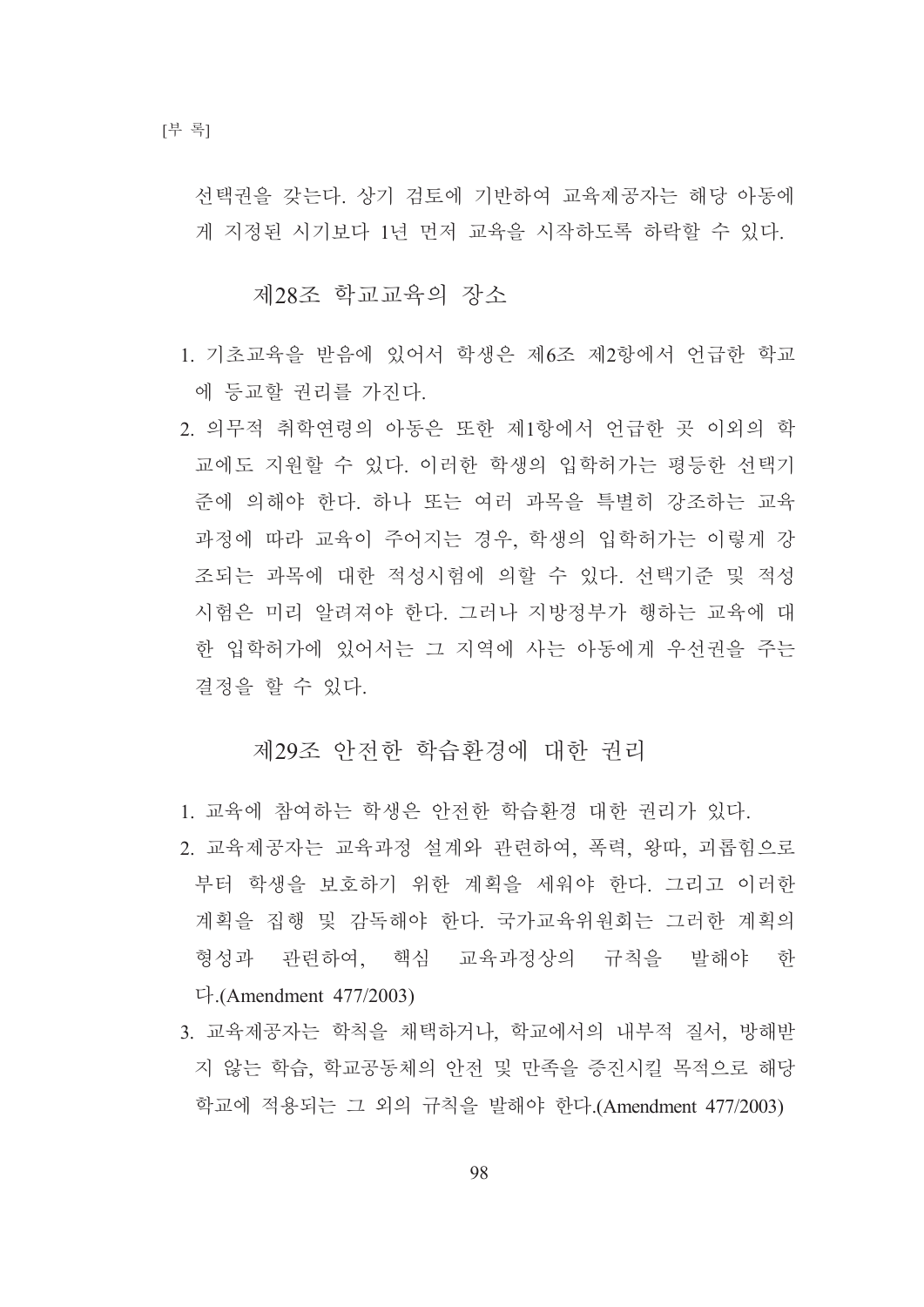4. 제3항에서 언급한 학칙 및 그 밖의 규칙은 학교에서의 안전 및 만 족을 위해 필요한 현실적인 장치 및 적절한 행동을 규정할 수 있다. 또한 학교 재산의 처리, 학교건물 및 학교영역에서의 체제 및 이동 에 대해서도 규칙이 발하여 질 수 있다.(Amendment 477/2003)

제30조 수업 지도에 대한 권리

- 1. 등록된 학생은 필요에 응하여 교육과정에 따라 배우고, 가이드상 담을 받으며, 학습에 있어 충분한 지워을 받고, 수업일에 등교할 권리가 있다.(Amendment 642/2010)
- 2. 수업 지도가 교육과정에 있어서의 목표를 달성할 수 있도록 교육 그룹이 형성될 수 있다.
- 3. 학생의 부모/보호자는 제11조에서 언급한 과목 및 교육과정에 관 하여 선택을 해야 한다. 선택한 과목 또는 교육과정에 대한 수업 이 학생의 학교 또는 그 밖의 학교에서도 적절하게 마련될 수 없 다면, 부모/보호자가 이러한 문제에 대해 청문한 후 다른 것으로 대체될 수 있다.

#### 제31조 무상교육

- 1. 수업, 필수 교과서, 그 밖의 수업교재, 그리고 학교 기자재는 학 생에게 무상이다. 장애아동이나 특수교육이 필요한 아동은 교육에 참여하는데 필요한 해설 및 조력 서비스, 그 밖의 교육 서비스, 특 별한 원조, 제39조에 따라 무상으로 제공되는 서비스를 향유할 추 가적인 권리를 가진다.(Amendment 477/2003)
- 2. 기초교육을 받는 학생에게는 수업일에 균형 잡히고, 적절하게 구 성되며, 감독을 받는 식사가 제공되어야 한다.
- 3. 제1항 및 제2항의 규정에도 불구하고. 해외에서 제공되는 교육 및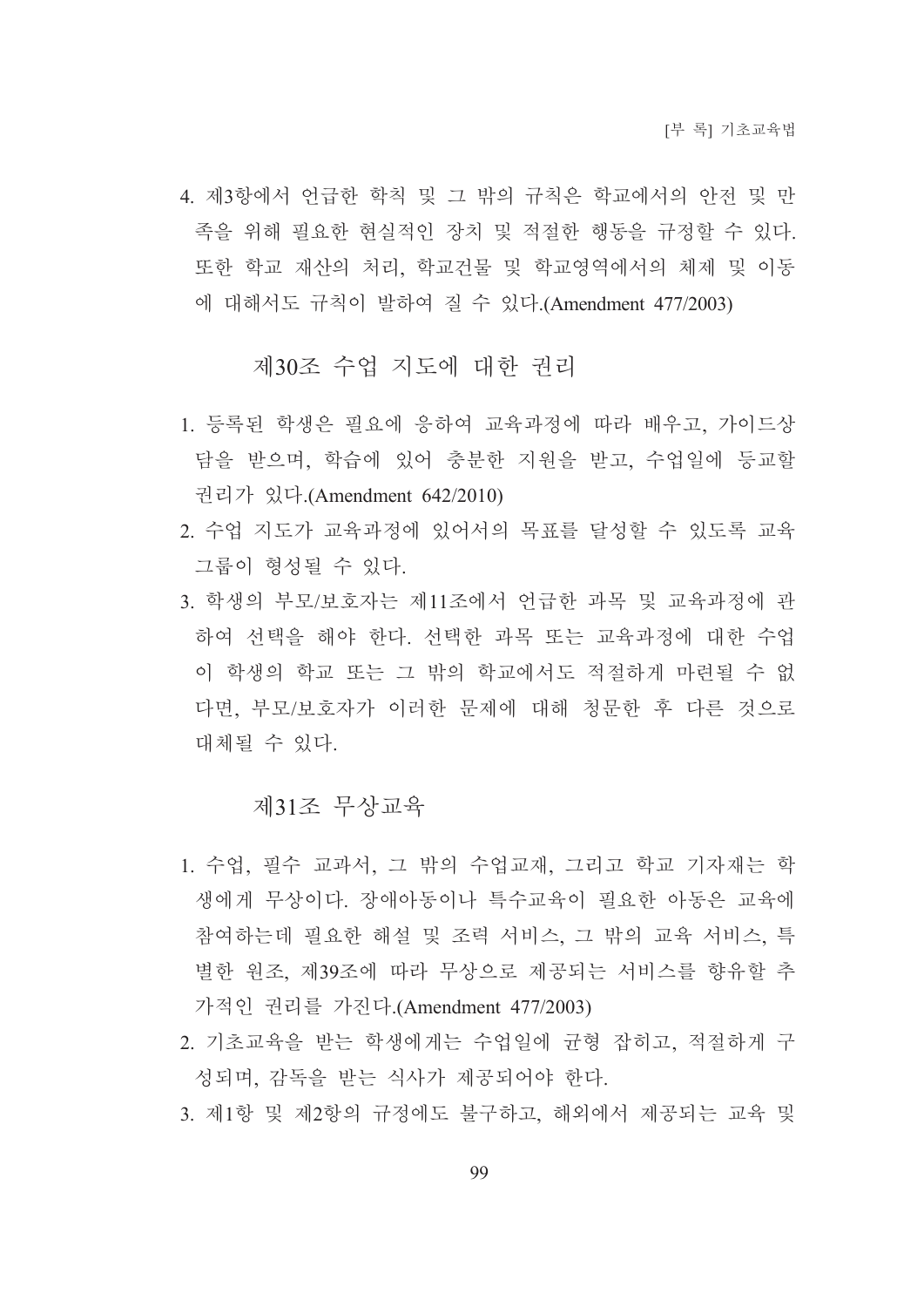주무부에 의해 부여된 특유의 교육목표에 기초하여 제10조 제1항에 언급된 언어 이외의 언어로 사적인 조직 또는 재단에 의하여 제공 되는 교육에 대해서는 학생에게 적정한 비용이 부과될 수 있다.

## 제31조a 학생복지 (Amendment 477/2003)

- 1. 학생은 교육을 받기 위해 필요한 학생복지를 무상으로 누릴 권리 가 있다. 학생복지는 양호한 학습, 정신적 · 육체적 건강, 사회적 행복. 그리고 이러한 것들에 도움이 되는 조건을 조성하고 유지하 는 조치를 의미한다.
- 2. 학생복지는 교육제공자가 채택한 교육과정에서 정하고 있는 학생 복지와 공중보건법에 규정된 학교보건을 구성하는 학생복지 서비스. 아동복지법에 규정된 등교지원을 포함한다.(Amendment 642/2010)
- 3. 학생복지는 해당 학생, 부모, 보호자 또는 그 외 해당 학생의 법정 대리인과 협력하여 제공되어야 한다. 개별 학생에 관한 문제가 학생 복지의 업무로 처리되는 경우, 그러한 문제의 처리는 소관사항이 직 접적으로 그러한 문제를 처리하는 것인 학생복지 서비스의 제공 참 여자만이 할 수 있다. 해당 학생, 부모, 보호자 또는 그 외 해당 학 생의 법정대리인의 서면동의를 받거나 그 밖에 법에서 달리 정하는 경우에는 그러한 문제의 처리에 다른 필요 집단이 참가할 수 있다.
- 4. 개별 학생에 관한 문제가 학생복지의 업무로 처리되는 경우. 문 서에 그러한 문제의 개시자 및 대상, 결정된 추가조치 및 그 이유, 문제 처리에 참여한 자, 해당 학생에 대하여 밝혀진 정보 및 해당 정보의 수득자에 관한 사항이 기록되어야 한다. 개인정보 처리의 책임은 기록자인 교육제공자에게 있다.
- 5. 교육제공자는 제36조 제1항 이하에서 언급한 제재를 야기하는 행 동을 한 학생이나 제36조 제2항 및 제3항 이하에 따라 일시적으로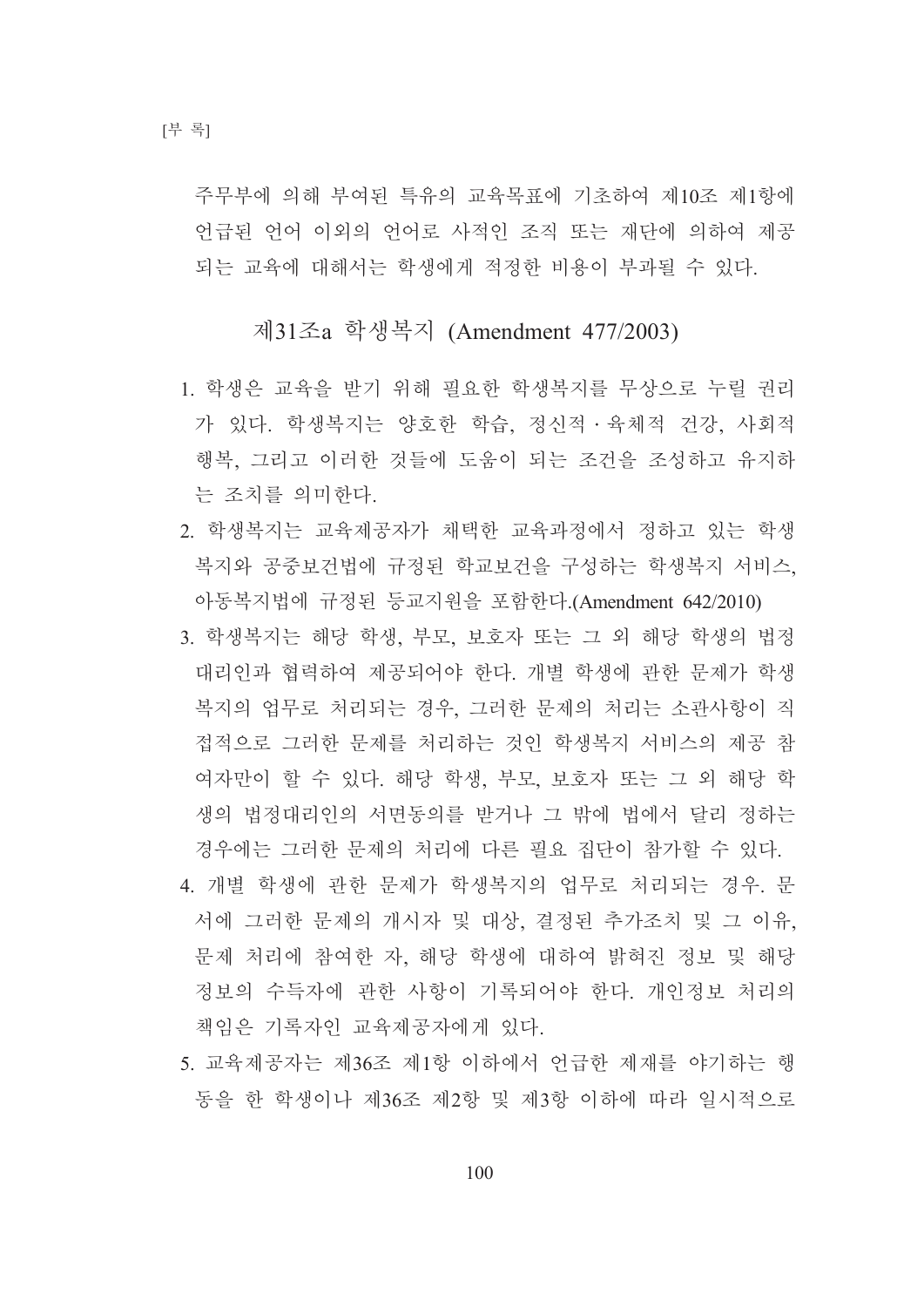교육에의 참여가 배제된 학생도 필수적 학생복지는 제공받도록 보 장해야 한다. 제36조 제2항 또는 제3항에 따라 조치를 취한 후에 도, 학생에 대한 감독이 방기되어서는 안된다.

## 제32조 통 학 (Amendment 642/2010)

- 1. 기초교육을 받거나 자발적 추가교육을 받는 학생은 학교까지의 거리가 5킬로미터를 초과하는 경우 무료로 교통수단을 이용할 권 리가 있다. 예비기초교육을 받는 학생은 집부터 학교까지 또는 보 육법상의 어린이집으로부터 예비기초교육 장소까지의 거리가 5킬 로미터를 초과하는 경우. 집부터 직접적으로 예비기초교육 장소까 지 또는 어린이집부터 예비기초교육 장소까지 무료로 교통수단을 이용할 권리가 있으며, 예비기초교육 장소에서 집이나 어린이집까 지의 경우에도 마차가지이다. 또한 기초교육, 자발적 추가교육 또 는 예비기초교육을 받는 학생은 위에서 언급한 교통이 학생의 나 이나 다른 상황을 고려해볼 때 너무 어렵고, 힘이 많이 들거나 위 험한 경우 무료로 교통수단을 이용할 권리가 있다. 무료 교통수단 이용 대신 학생을 학교로 수송하거나 동반하는 데 대한 적절한 보 조금이 지급될 수도 있다.(Amendment 1139/2003)
- 2. 위의 제1항에서 언급한 매일의 통학시간은 기다리는 시간 포함하 여 2시간 30분 이내여야 한다. 학생이 학년도 초에 13세가 된 경 우에는 통학시간이 3시간 이내가 되도록 해야 한다.
- 3. 제1항에서 어급한 학생이 제6조 제2항에서 어급한 학교 이외의 학교 또는 교육시설에 입학허가를 받은 경우, 그 입학은 부모/보호 자가 학생을 학교로 수송 또는 동반하는 비용에 대한 책임을 떠맡 는 것을 조건으로 할 수 있다.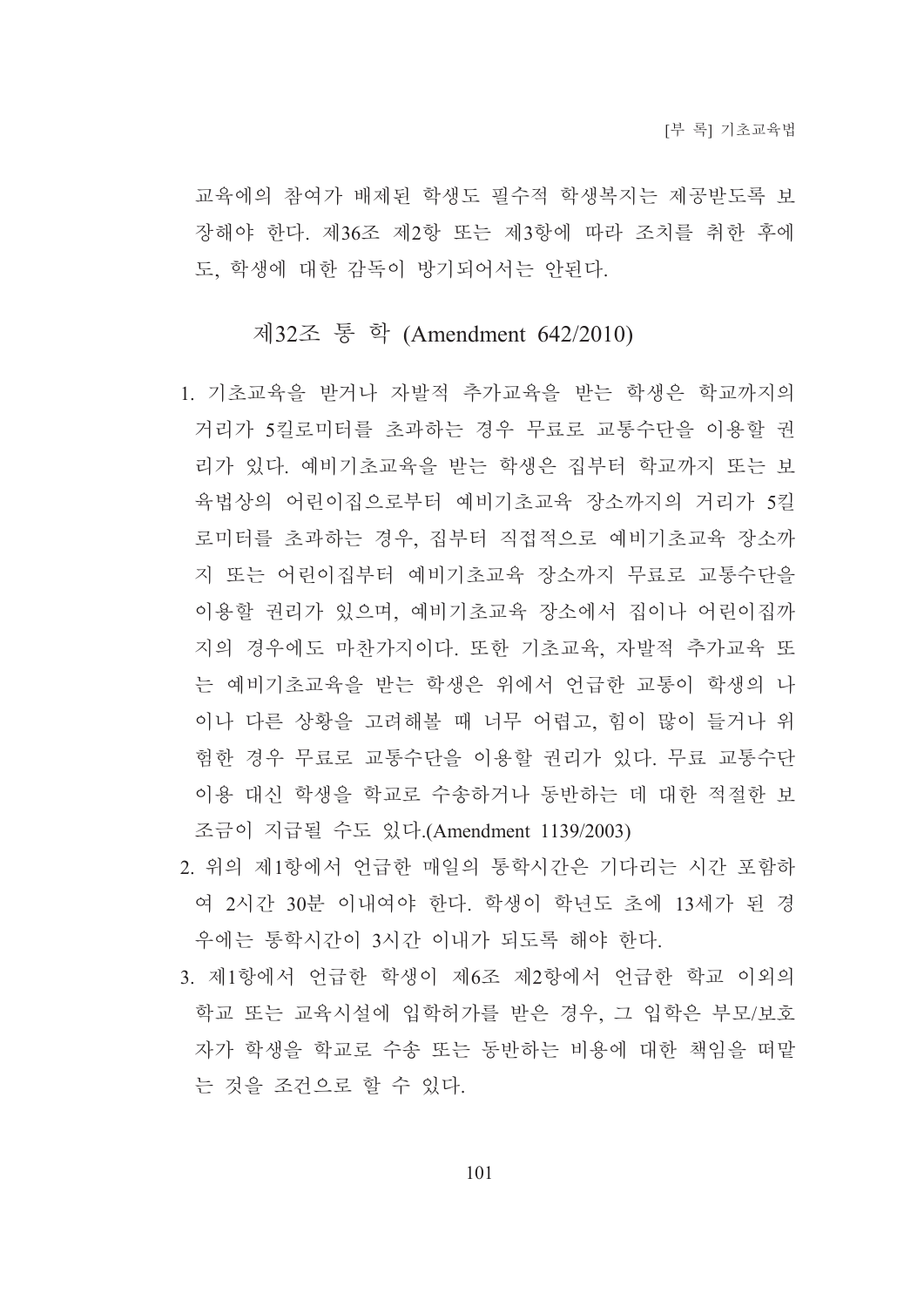4. 교통수단을 기다리는 학생에게는 안내된 행동에 참여할 기회가 주어져야 한다.

제33조 숙박시설

- 1. 기초교육을 받거나, 추가교육을 받거나. 제25조 제2항의 연장된 의무교육상의 예비기초교육을 받는 학생의 통학이 제32조 제2항에 서 규정하대로 충족되기 어려운 경우, 해당 학생은 무료로 숙식을 할 수 있는 권리가 있다. (Amendment 1288/1999)
- 2. 학년도 동안에 해당 학생은 휴일 및 주말에 숙박시설과 학생의 집 사이를 무료로 다닐 수 있다.
- 3. 숙박시설의 학생은 숙박시설에 있는 자신의 거처에서 그들에게 적합한 합리적인 수주의 집안일을 해야 한다.
- 4. 제1항 및 제2항에도 불구하고, 제6조 제2항에서 언급한 학교 이 외의 학교에 입학한 학생에게는 적정한 비용이 부과될 수 있다.

## 제34조 사고의 처리 및 보건

- 1. 학교 또는 학습이 이루어지는 그 밖의 다른 장소, 통학의 도중. 숙박시설 등에서 발생한 사고로 인한 부상은 해당 학생의 비용부 담 없이 치료되어야 한다. (Amendment 1288/1999)
- 2. 학교보건 및 학생의 사회적 · 심리적 문제를 다루는 서비스는 별 개의 규정이 제정되어야 한다.

## 제34조a 갱생에 있어서의 협력 (Amendment 508/2003)

1. 갱생에 있어서의 협력은 갱생서비스의 협력에 대한 법(497/2003) 의 해당 규정에 의한다.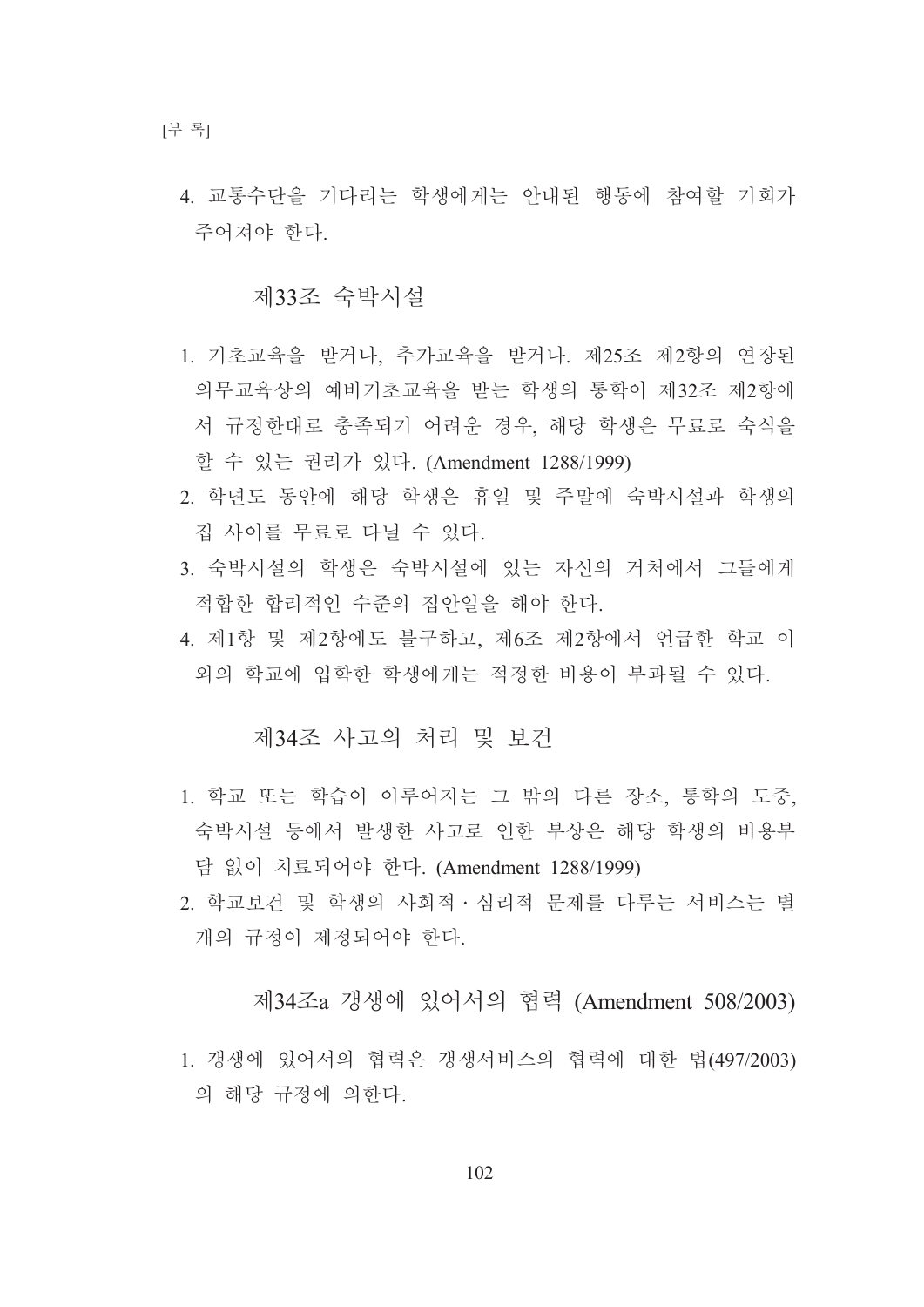#### 제35조 학생의 의무

- 1. 학생은 특별한 이유로 인하여 일시적으로 참석을 면제받은 경우 가 아니면. 기초교육에 참가해야 하다.
- 2. 학생은 열심히 과제를 완수해야 하며, 바르게 행동해야 한다.

## 제36조 징 계 (Amendment 477/2003)

- 1. 교육을 방해하거나, 학칙을 위반하거나, 부정행위를 한 학생에게 는 방과 후 최대 2시간 동안 학교에 남아 있도록 하거나, 서면경 고를 줄 수 있다. 위반이 심각하거나, 위에서 언급한 방과 후 남기 또는 서면경고 후에도 해당 학생이 계속해서 부적절한 행위를 하 는 경우에, 그 학생은 최대 3개월의 유기정학을 받을 수 있다. 서 면경고 및 정학은 제재이다.
- 2. 수업의 나머지 사람들을 위해서 교육을 방해하는 학생을 교실 또 는 그 외 교육시설로부터 퇴거시키거나 학교 모임에서 떠나도록 명령할 수 있다.
- 3. 해당 학생의 폭력적이거나 공격적인 행동이 다른 학생 또는 학교 또는 그 외 교육시설에서 일하는 자의 안전을 위태롭게 할 위험이 있는 경우 또는 해당 학생의 방해행동이 교육 또는 교육과 관련된 행동을 곤란하게 할 위험이 있는 경우에 남아있는 수업일 이내의 기간 해당 학생이 교육에 참가하지 못하도록 할 수 있다.
- 4. 과제하는 것을 게을리 해 온 학생은 방과 후 최대 한 시간 동안 감독 하에 과제를 행하도록 명령을 받을 수 있다.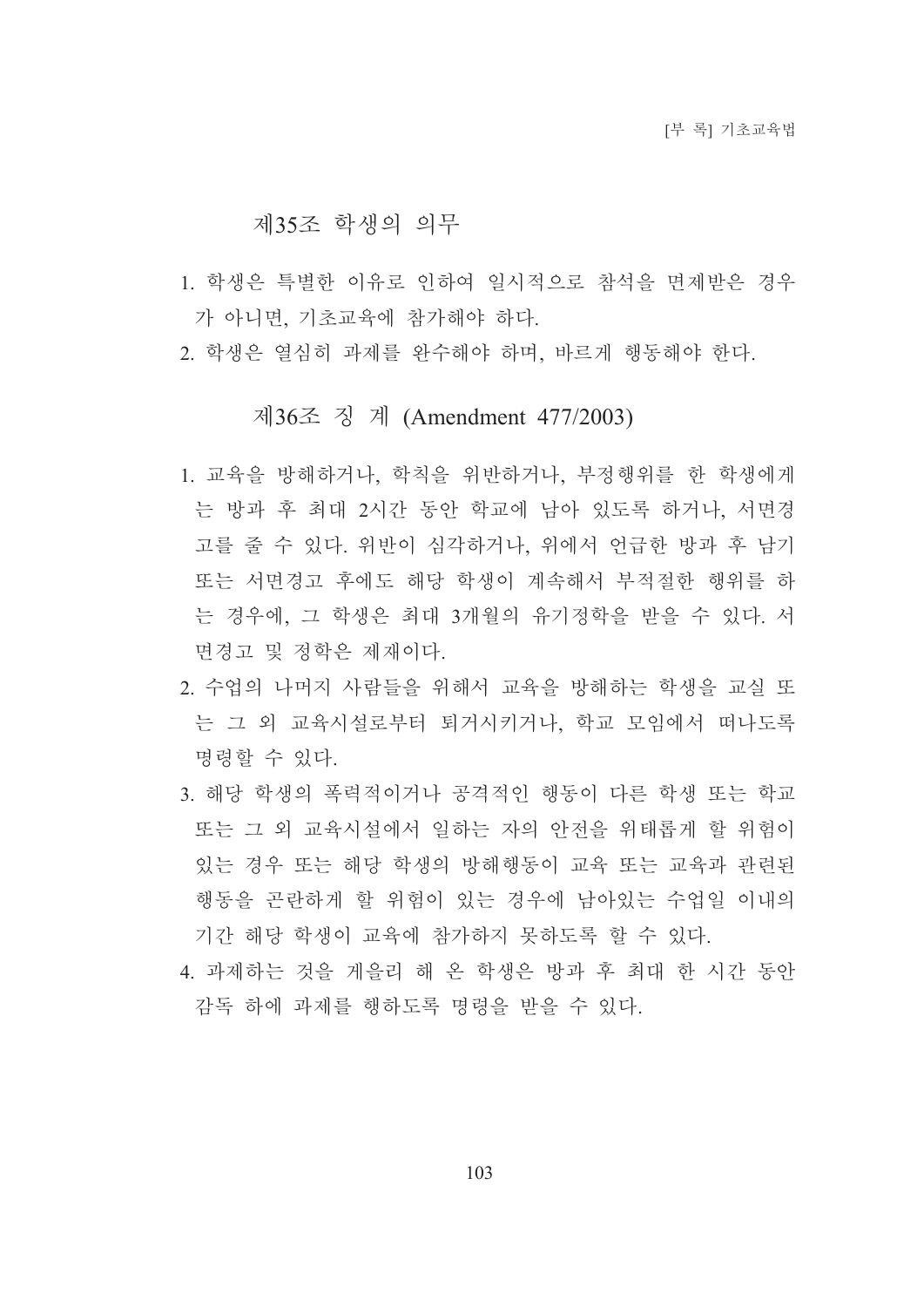# 제36조a 징계절차 및 정학의 집행 (Amendment 477/2003)

- 1. 학생이 방과 후 학교에 남아있도록 하기 전, 서면경고가 학생에 게 발하여지기 전, 그리고 학생이 정학을 받기 전에 징계조치를 야기한 행위 또는 의무태만이 구체적으로 열거되어야 하고, 해당 학생이 이에 대하여 청문의 기회를 가져야 하며, 그 밖의 필요한 조사절차가 실시되어야 한다. 징계조치가 취하여지기 전에 해당 학생의 부모/보호자에게도 청문의 기회가 주어져야 한다. 해당 학 생의 부모/보호자는 제36조에서 언급한 조치 이외의 조치에 대해 서도 통지를 받아야 한다. 그리고 학교가 위치한 지방자치단체에 속한 사회복지 집행 공무원에게도 학생이 일시적으로 교육에 참가 하는 것이 금지된 경우에는 통지가 되어야 한다. 방과 후 학교에 낚아 있기 및 서면경고에 관해서는 항상 공식적인 결정이 발하여 져야 한다. 그리고 제36조에서 언급한 그 밖의 조치는 반드시 기 록되어야 한다.
- 2. 교육제공자는 정학을 받은 학생이 해당 학년 및 교육그룹의 진보 에 뒤처지지 않도록 하기 위한 수업을 마련해야 한다. 정학을 당 한 학생을 위하여 어떠한 수업을 줄지 교육과정에 기초한 개인적 인 계획이 세워져야 하며, 감독 하의 학습이 마련되어야 하다.
- 3. 정학결정의 집행은 제31조 제1항 및 제2항 그리고 제4항 이하의 규정뿐만 아니라 행정재판절차법 제32조의 규정에 의한다.
- 4. 학생이 격하고 위협적으로 행동해서 다른 학생 또는 학교 또는 그 외 교육시설에서 일하는 자의 안전을 위태롭게 할 수 있고, 폭 력적이고 위협적인 행동이 재발할 명백한 위험이 있는 경우, 정학 은 그 효력발생 여부에 상관없이 집행될 수 있다.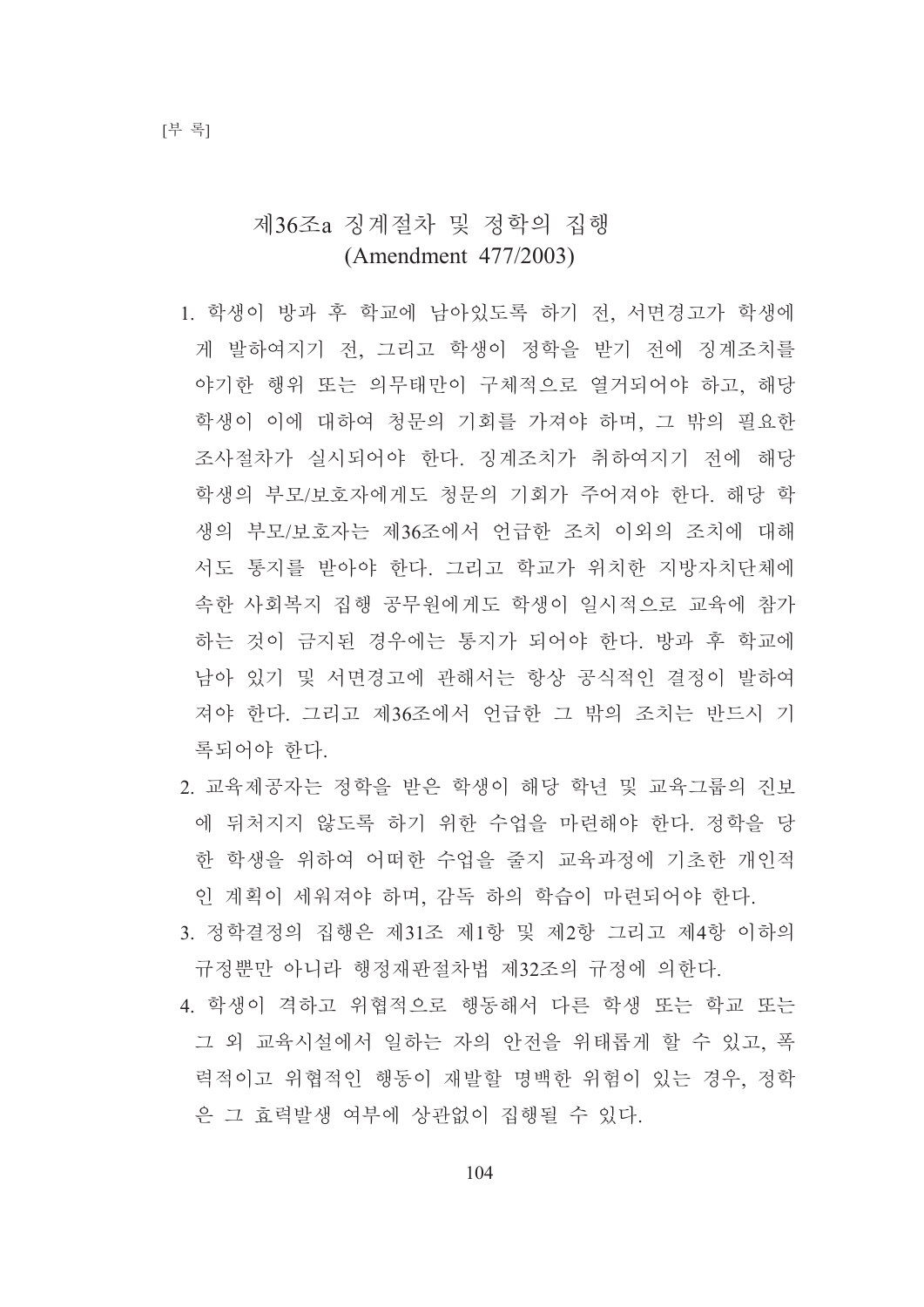- 5. 미결결정의 집행과 그것의 집행이 착수되는 날짜에 관한 결정은 정학결정과 동시에 만들어져야 하다.
- 6. 교장 및 교사의 권한과 제36조 제2항 ~ 제4항에서 규정한 문제에 관한 추가적인 규정은 부령으로 제정되어야 한다.

## 제36조b 지장을 주면서 잠재적으로 위험성이 있는 학생의 배제 (Amendment 477/2003)

- 1. 교장과 교사는 제36조 제2항에서 규정한 퇴거명령에 복종하지 않 는 학생을 교실 또는 그 외 교육시설로부터 배제할 권리를 가진 다. 교장과 교사는 제36조 제3항에 따라 교육에 참가하는 것이 일 시적으로 금지된 후에도 떠나지 않는 학생을 학교건물로부터 배제 할 권리를 갖는다.
- 2. 배제되어야 할 학생이 배제하려는 노력에 저항하는 경우, 교장과 교사는 물리력을 사용하여 학생을 배제할 권리를 갖는다. 물리력 은 해당 학생의 나이와 위협의 급박함 또는 저항의 격렬함을 고려 할 때 적당하다고 여겨질 수 있는 것이어야 하며 또한 전체적인 상황의 평가에 기초하고 있는 것이어야 한다.
- 3. 교장과 교사는 제1항 및 제2항에서 언급한 상황에서 합동하여 또 는 개별적으로 행위할 수 있다. 해당 학생을 배제하는데 어떠한 폭행도구도 사용되어서는 안된다. 폭력을 사용한 교사 또는 교장 은 그러한 폭행의 발생에 대한 서면상의 해명자료를 교육제공자에 게 제출해야 한다.
- 4. 물리력의 과도한 사용에 관한 규정은 형법(39/1889)의 제4장, 제6 조 제3항 및 제7항에 규정되어 있다.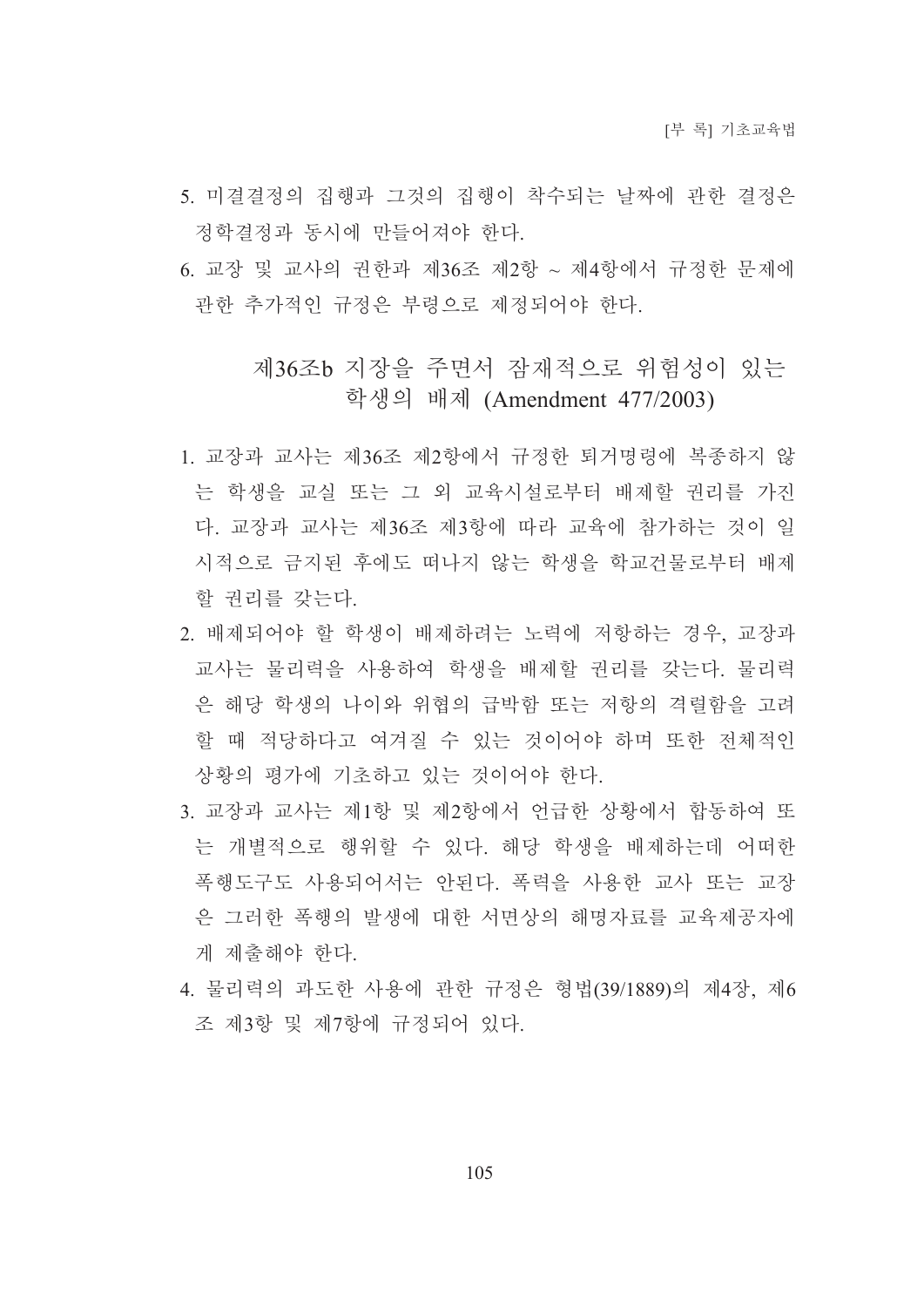제36조c 계류 중인 소송 및 법워의 명령에 관련되 징계조치 (Amendment 477/2003)

- 1. 법정에 학생에 대한 소송이 계류 중인 동안에는, 같은 이유로 인 한 징계조치도 착수되거나 집행되어서는 아뒤다.
- 2. 사법재판소가 학생의 혐의에 대해 무죄를 선고한 경우에, 같은 이유로 인한 징계조치도 착수되거나 집행되어서는 안된다. 다만, 범죄로 여겨지지는 않지만 징계조치에 의하여 처벌가능한 행위인 경우에는 그러하지 아니하다.
- 3. 사법재판소가 학생에게 형벌을 선고한 경우에, 같은 이유로 인한 어 떠한 징계조치도 취해져서는 안된다. 다만, 학생의 범죄 또는 그 관 련요소를 고려할 때 정당화되는 경우 학생에게 정학을 내릴 수 있다.

### 제 8 장 기타조항

제37조 교직워

- 1. 이 법에서 규정하고 있는 교육을 제공하는 각 학교는 그 운용에 책임을 지는 교장을 둔다.
- 2. 교육제공자는 교육의 형식을 고려하여 충분히 많은 수의 교직과 고용계약을 맺은 교사를 확보해야 한다. 또한 교육제공자는 시간 제 교사, 조교, 그 외의 직원을 둘 수 있다.
- 3. 교장에게 필요한 자격요건에 관한 규정은 부령에 의해 제정되어 야 한다. 국가교육위워회는 부령의 규정을 보충하는 규칙을 발할 수 있다. 충분한 이유가 있는 경우에 지방행정국은 자격요건을 면 제할 수 있다.(Amendment 1444/2009)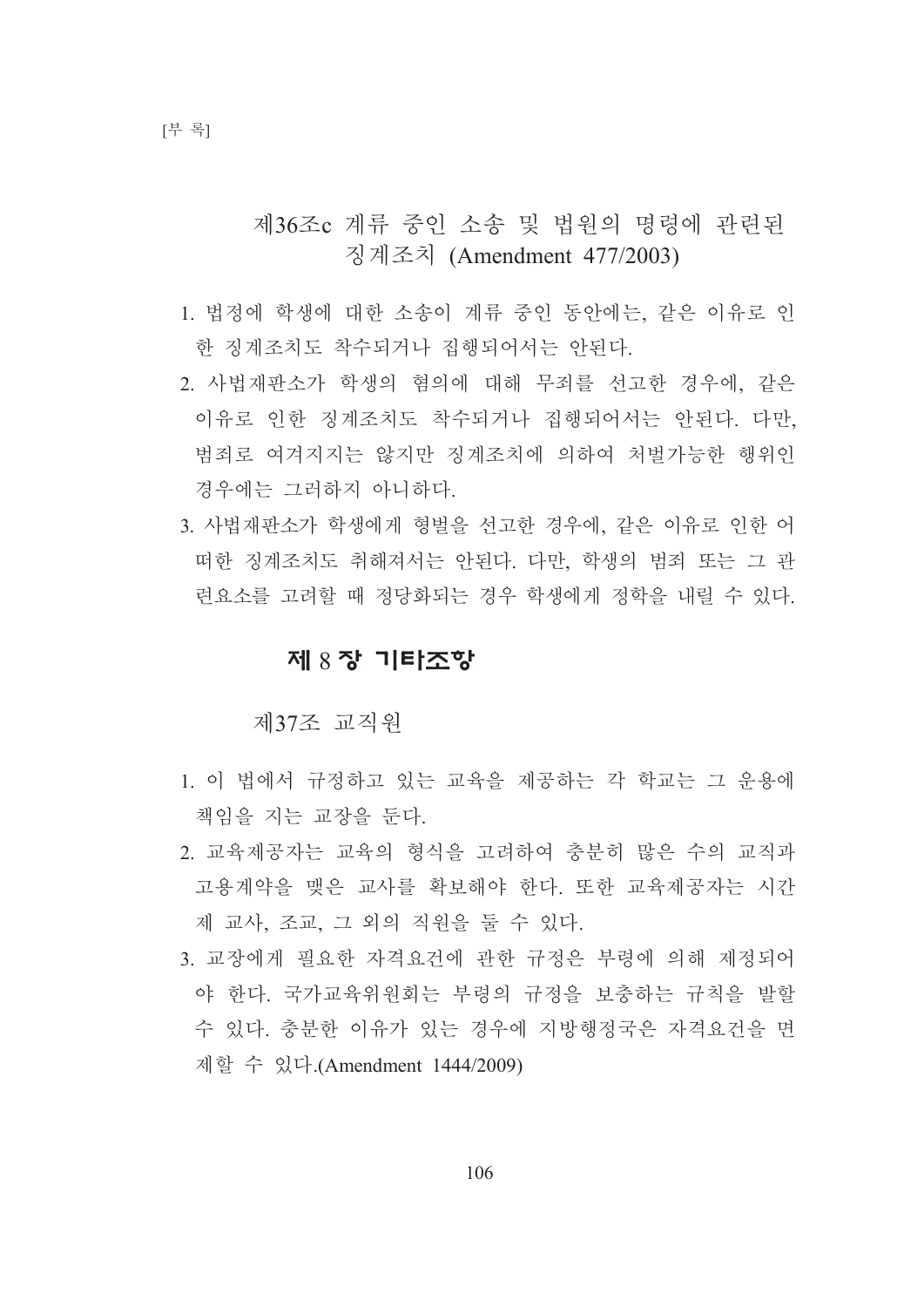#### 제38조 개별적 시험

1. 기초교육 교육과정 또는 그 일부분은 부령에서 규정된 대로 개별 적 시험을 볼 수 있다.

## 제39조 특수교육에 관한 지워서비스  $(Amendment 642/2010)$

1. 교육문화부는 제17조 제2항에서 규정한 특수교육 및 성장, 지도, 교육에 관한 지원과 함께 갱생에 관한 일을 처리한다.

# 제40조 개인정보의 비밀 및 처리  $(Amendment 642/2010)$

- 1. 교육제공에 책임이 있는 조직의 구성워. 제37조에서 언급한 자. 학 교 사회복지사, 학교 정신분석의사, 교생은 이 법에서 규정한 업무 의 집행과정에서 알게 된 학생, 이 법에서 언급한 직원, 또는 그들 가족 구성원의 신상 및 경제상황을 외부인에게 누설해서는 안된다.
- 2. 제1항의 규정 또는 그 밖의 비밀에 관한 규정에도 불구하고. 학 생복지 업무에 참여하는 자는 해당 학생에게 적절한 수업 지도를 위하여 필요한 정보를 획득하여 서로에게 알릴뿐만 아니라. 해당 학생의 교사 및 이 법에 따라 교육운용에 책임이 있는 당국에도 알릴 권리가 있다.
- 3. 해당 학생의 부모, 보호자 또는 그 밖의 법정대리인의 항목화 된 서면동의를 받은 경우에는 수업을 제공하는 데 필요한 비밀정보를 다른 집단에 요청할 수 있다.
- 4. 학생이 이 법에 따라 다른 교육제공자가 제공하는 교육을 받으려 고 하는 경우 이전 교육제공자는 지체없이 해당 학생을 지도하는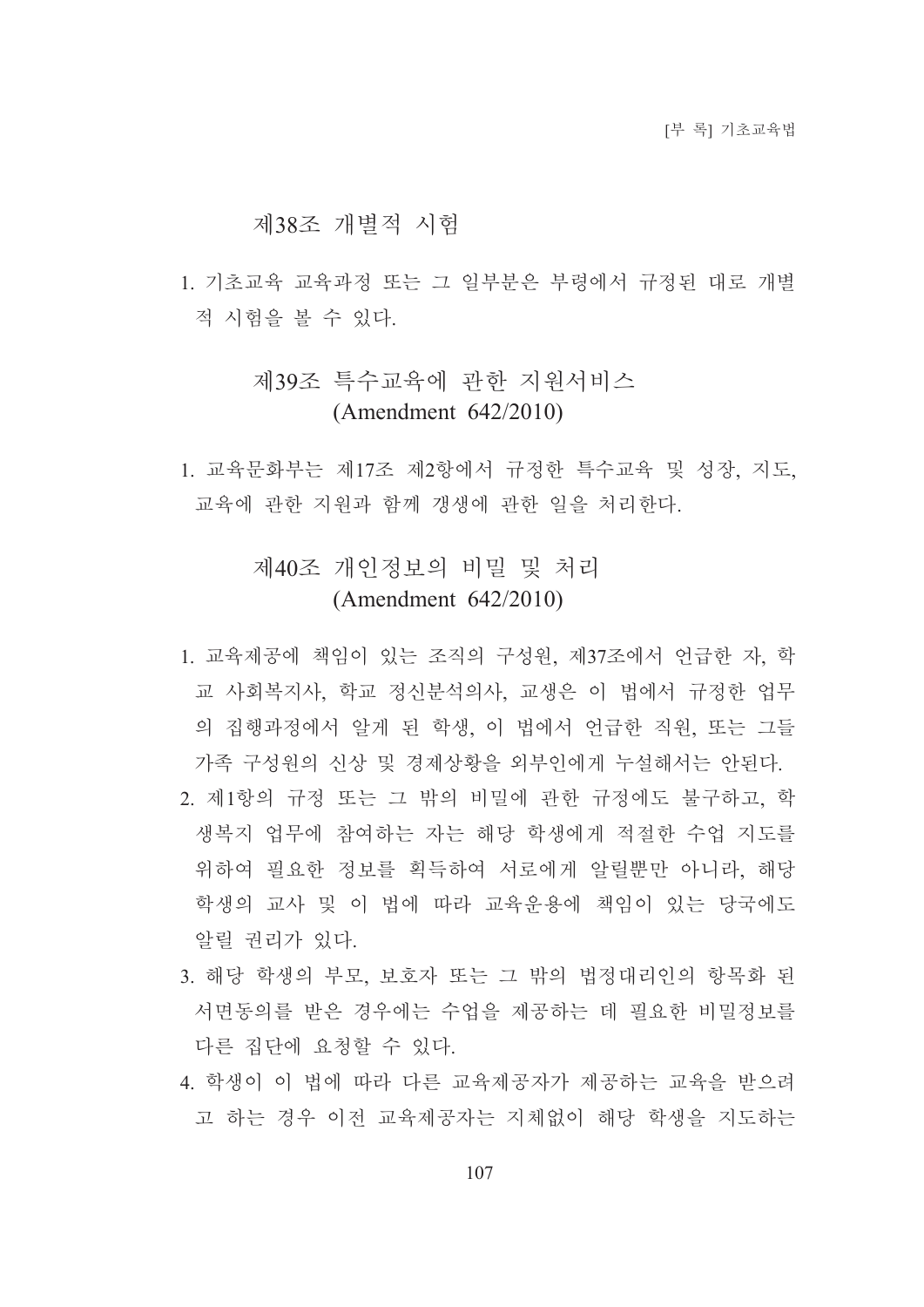데 필요한 정보를 새로운 교육제공자에게 전달해야 한다. 그러한 정보는 새로운 교육제공자의 요청에 따라 제공될 수도 있다.

#### 제41조 정보에 대한 접근

- 1. 의무를 행함에 있어서 교육제공자는 국가 또는 지방정부로부터 교육을 계획하고 제공하는데 필요한 통계적인 정보 및 그에 상응 하는 정보를 획득할 권리가 있다.
- 2. 정보에의 접근을 요청받는 경우 교육제공자는 교육평가 및 발달 을 위해 필요한 것으로 국가교육 당국에 의하여 구체적으로 명시 된 정보, 통계 및 감독 모음집을 국가교육 당국에 제공해야 한다.
- 3. 학생의 주거지를 관할하는 지방자치단체에 속하지 않는 학교에서 학생이 교육을 받는 경우, 교육제공자는 의무교육의 성취를 감독 하도록 학생의 주거지를 과할하는 지방자치단체에 학생을 알려야 한다
- 4. 비밀에 관한 조항에도 불구하고. 교육제공자는 사회보건당국. 사 회보건 서비스를 제공하는 그 외 생산자, 그리고 보건전문가로부 터 학생을 지도하는데 필요한 정보를 무상으로 획득할 권리가 있  $\vec{\mathsf{L}}$ . (Amendment 642/2010)

## 제42조 소제기 (Amendment 1444/2009)

1. 제13조에서 규정한 종교 및 유리 지도. 학생에게 발하여진 경고. 정학, 제31조, 제31조a, 제32조, 제33조, 그리고 제34조 제1항에서 규정한 편익 및 권리에 관한 교육제공자의 결정을 이유로 한 소가 행정사법절차법의 규정에 따라 행정법원에 제기될 수 있다. 이 항 에서 언급한 결정 이외에 제36조에서 언급한 교육제공자의 결정에 대해서는 소가 제기되어서는 아되다.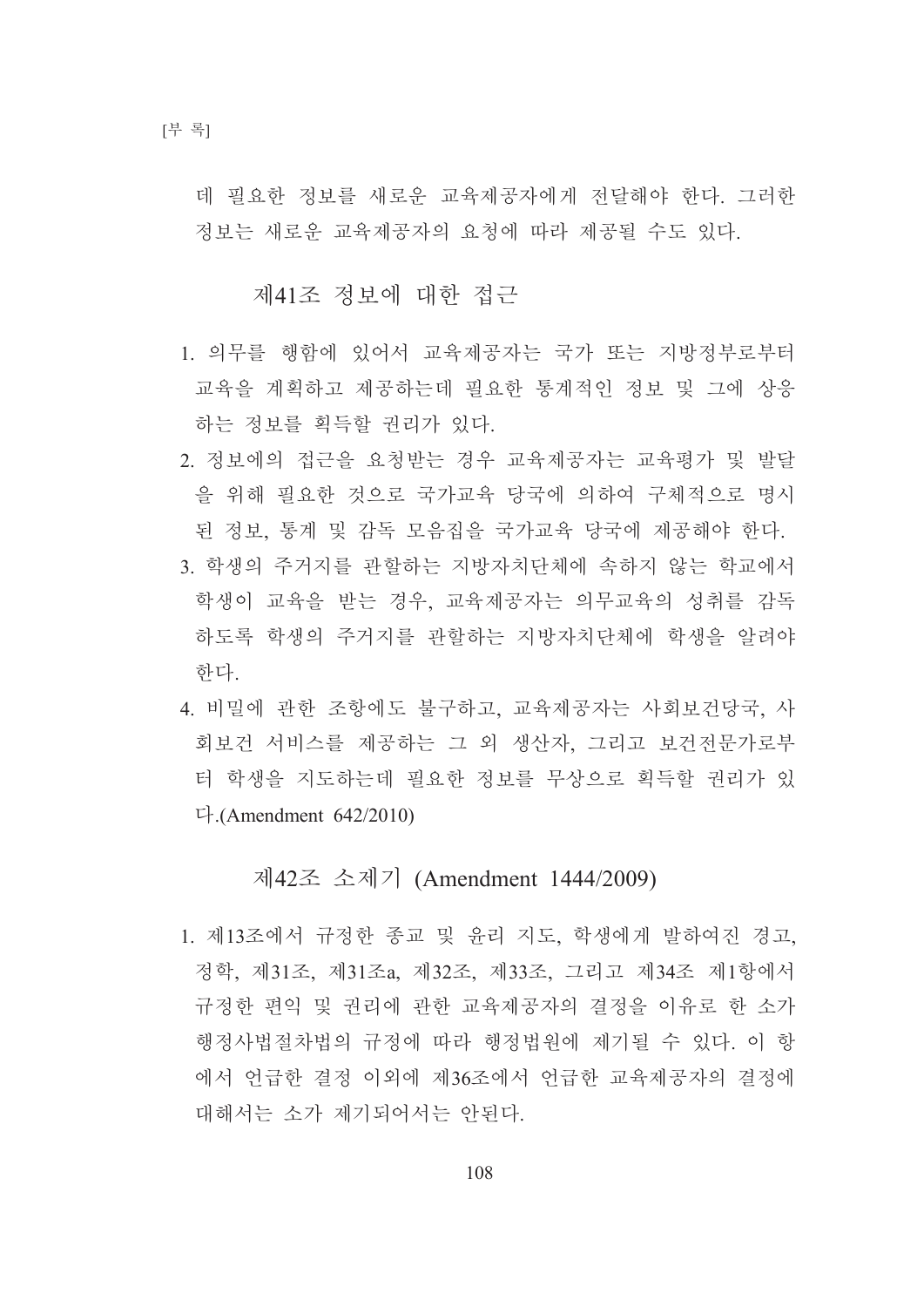- 2. 제1항에도 불구하고, 결정이 다음 사항과 관련되어 있는 경우에 소는 행정사법절차법 규정에 따라 지방행정국에 제기되어야 한다.
	- (1) 학교에의 입학허가
	- (2) 제17조에서 규정한 특수지원의 제공(Amendment 642/2010)
	- (3) 제18조에서 규정한 특별 수업제공
	- (4) 제27조에서 규정한 취학연령의 예외
- 3. 제2항 제1호 ~ 제3호에서 규정한 문제에 대하여 지방행정국이 내 린 결정의 항소는 행정사법절차법의 규정에 따라 행정법워에 제기 되어야 한다. 제2항 제4호에서 언급한 문제에 대하여 지방행정국 이 내린 결정은 항소할 수 없다.
- 4. 제2항 또는 제3항에서 언급한 결정 또는 학생에게 서면경고를 발 한 결정, 학생에게 정학을 준 결정에 대한 소제기는 학생의 부모 가 해당 결정을 통지받은 날로부터 14일 내에 제기되어야 한다. 이 항에서 언급한 문제는 긴급한 것으로서 처리되어야 한다.
- 5. 제3항과 제4항에서 언급한 문제에 관한 행정법원의 판결에 대해 서는 상소할 수 없다.
- 6. 위의 제22조에서 규정한 학생평가에 관한 결정에 대해서는 소를 제기할 수 없다. 학생의 부모/보호자는 학생을 유급시키는 결정이 나 학년도 말의 평가가 다시 행해지도록 요청할 수 있다. 부모/보 호자가 요청에 따른 새로운 평가나 요청을 거부한 결정에 만족하 지 못하는 경우, 부모/보호자는 지방행정국에 해당 평가를 바로잡 아 달라고 요청할 수 있다. 재평가 및 평가의 수정에 관한 추가적 인 규정은 명령에 의하여 제정되어야 한다.
- 7. 교육이 해외에서 제공되는 경우, 관할행정법원은 Helsinki 행정법 원이고, 관할지방행정국은 Southern Finland 지방행정국이다.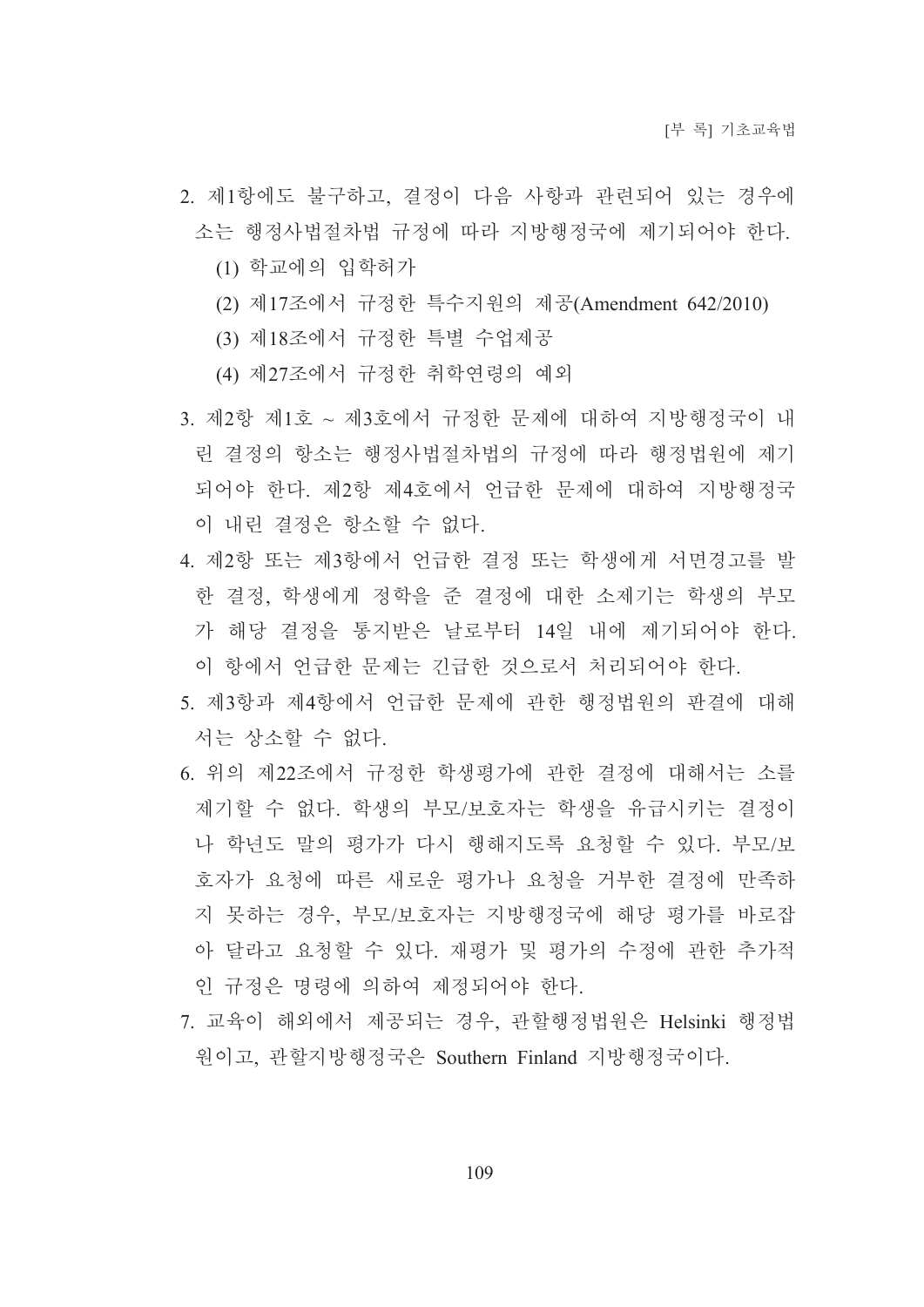## 제43조 자금조달 (Amendment 1707/2009)

- 1. 이 법에서 규정한 예비기초교육과 기초교육에 대한 자금조달은 지방기초 서비스를 위한 정부이송법(1704/2009) 규정에 따라 이루 어진다. 예비기초교육과 기초교육의 운용자금에 대한 그 밖의 자 금조달은 교육 및 문화 자금조달에 관한 법 규정에 따라 이루어진 다. 사전 및 사후학교활동을 위한 자금조달은 교육 및 문화 자금 조달에 대한 법 규정에 따라 이루어진다.
- 2. 기초교육법에 의한 교육 및 활동의 자금조달에 대한 국가 보조금. 설립 및 건축 프로젝트에 대한 국가 보조금은 교육 및 문화 자금조 달에 관한 법 규정에 따라 국가예산의 범위 내에서 부여될 수 있다.

#### 제44조 학생에게 부과되는 비용

- 1. 학생에게 부과되는 비용에 대한 결정은 국가에 지불해야 하는 비 용의 기준에 관한 법(150/1992) 중에서 공법의 대상이 되는 업무의 비용에 관한 규정에 따라 주무부에 의하여 이루어진다.
- 2. 이 법에 따라 학생에게 부과된 비용이 만기일까지 지불되지 않은 경우에, 지급기일을 넘긴 금액에 대하여 이자법(633/1982)에 따라 여이자가 부과될 수 있다.
- 3. 해당 비용은 법원의 판결이나 결정이 없이도 집행처분에 의한 세금 및 비용의 징수에 관한 법(367/1961) 규정에 따라 징수될 수 있다.

## 제45조 감독의무의 해태

1. 학생의 부모/보호자가 의무교육의 성취의 보장의무를 게을리 하 는 경우에 의무교육 성취의 보장의무 위반으로 벌금을 부과받는 다.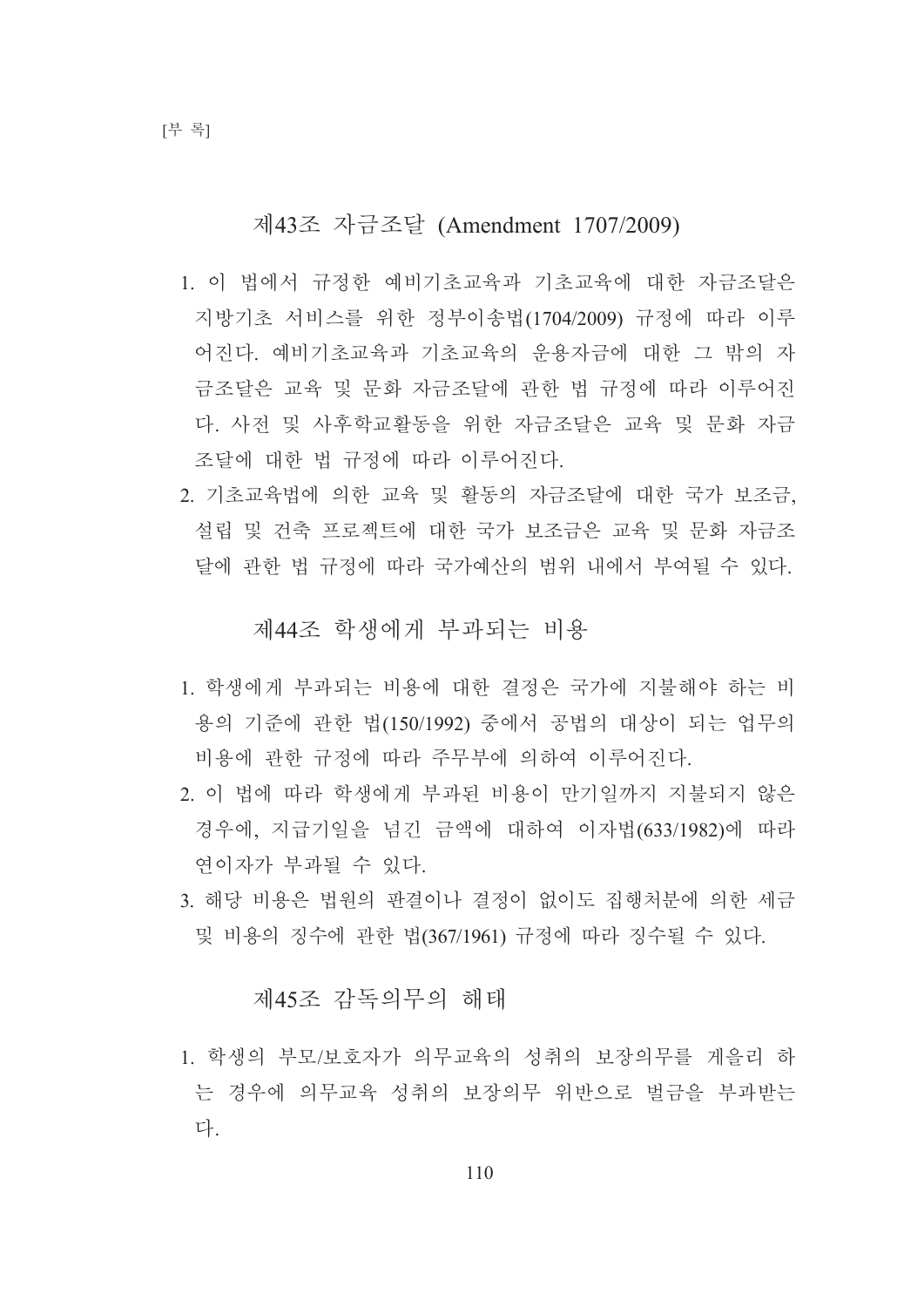# 제46조 의무적 취학여령인 학생 이외의 자를 위하 교육

- 1. 의무적 취학연령인 학생 이외의 자에게 제공되는 기초교육은 제2 조, 제3조 제1항 및 제2항, 제9조 제1항, 제10조 ~ 제15조, 제18조 ~ 제22조, 제29조, 제30조 제1항, 그리고 제35조, 제37조, 제38조, 제40조 ~ 제44조에 의한다. 수업, 교과서, 그 밖의 수업교재, 그리 고 학교장비 및 수업재료는 해당 학생에게 무상으로 한다. 지방정 부 또는 자치적 컨소시엄의 결정에 따라 또는 제7조에서 언급한 인가 약정에 따라 기숙학교의 형식으로 제공되는 교육에 있어서. 해당 학생은 숙박시설과 충분한 식사를 무상으로 지급받을 권리가 있다. 전업학습에 임하는 경우에 해당 학생은 교육과정에 따라 출 석이 요구되는 수업일에 교육제공자에 의하여 지정된 장소에서 무 료 식사를 할 권리가 있다. 학생은 제36조 제1항의 규정을 이유로 하여 서면경고를 받거나 최대 1년간 유기정학을 받을 수 있다.
- 2. 기초교육 교육과정에 포함된 하나 또는 몇 과목의 과정만을 배우 고자 하는 자도 또한 학생으로서 입학허가를 받을 수 있다. 이 항 에서 언급한 학생에게는 적정한 수업료가 부과될 수 있다.
- 3. 제1항 및 제2항에서 규정한 교육은 핵심 교육과정에서 정한 정도까 지 제11조 및 제13조 규정의 적용을 받는 것은 아니다. 18세 이상의 학생은 자신의 선택에 따라 종교교육을 받거나, 윤리를 배워야 한다. 4. 이 조에서 규정한 교육은 부분적 또는 전적으로 원격교육의 방식 으로 마련될 수 있다.

111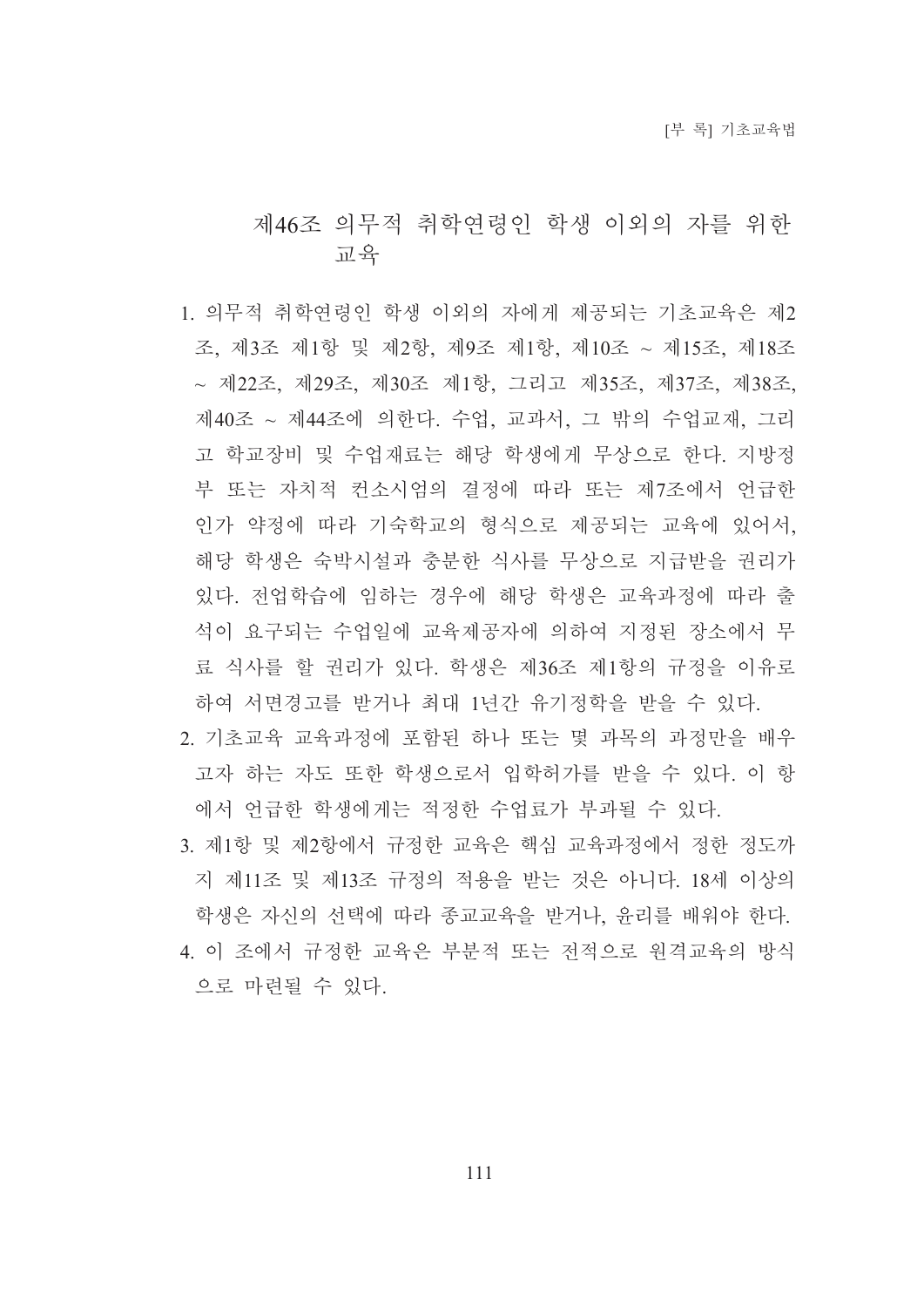#### 제47조 지워활동

1. 도서관, 동아리, 교육과 밀접하게 관련되어 있는 그 밖의 활동도 기초교육과 함께 마려될 수 있다.

#### 제47조a 학생협의회

- 1. 위의 제6조 제2항에서 언급한 학교는 학생으로 구성된 학생협의 회를 둘 수 있다. 이 협의회는 학생과 관련한 문제에 학생의 공동 활동, 영향력 행사, 참여를 증진하는 것을 소관사항으로 한다.
- 2. 학생협의회 활동조직은 교육제공자에 의하여 결정되어야 한다. 이러한 협의회 활동조직은 학생들의 나이 및 그 지역 환경에 관한 정보를 전달받아야 한다. 여러 학교 또는 운용조직들은 연합 학생 협의회를 둘 수 있다.
- 3. 교육제공자가 위의 제1항 및 제2항에서 규정한 학생협의회 활동 조직을 구성하지 않는 경우에, 교육제공자는 학교 또는 기타 운용 조직의 작용과 관련된 집합적인 학생에 관한 문제에 대하여 학생 들이 그들의 의견을 제시할 수 있는 기회를 가질 수 있도록 다른 조치를 취해야 하다.

## 제48조 추가적인 규정

1. 이 법의 시행에 관한 추가적인 규정은 명령에 의하여 제정되어야 한다.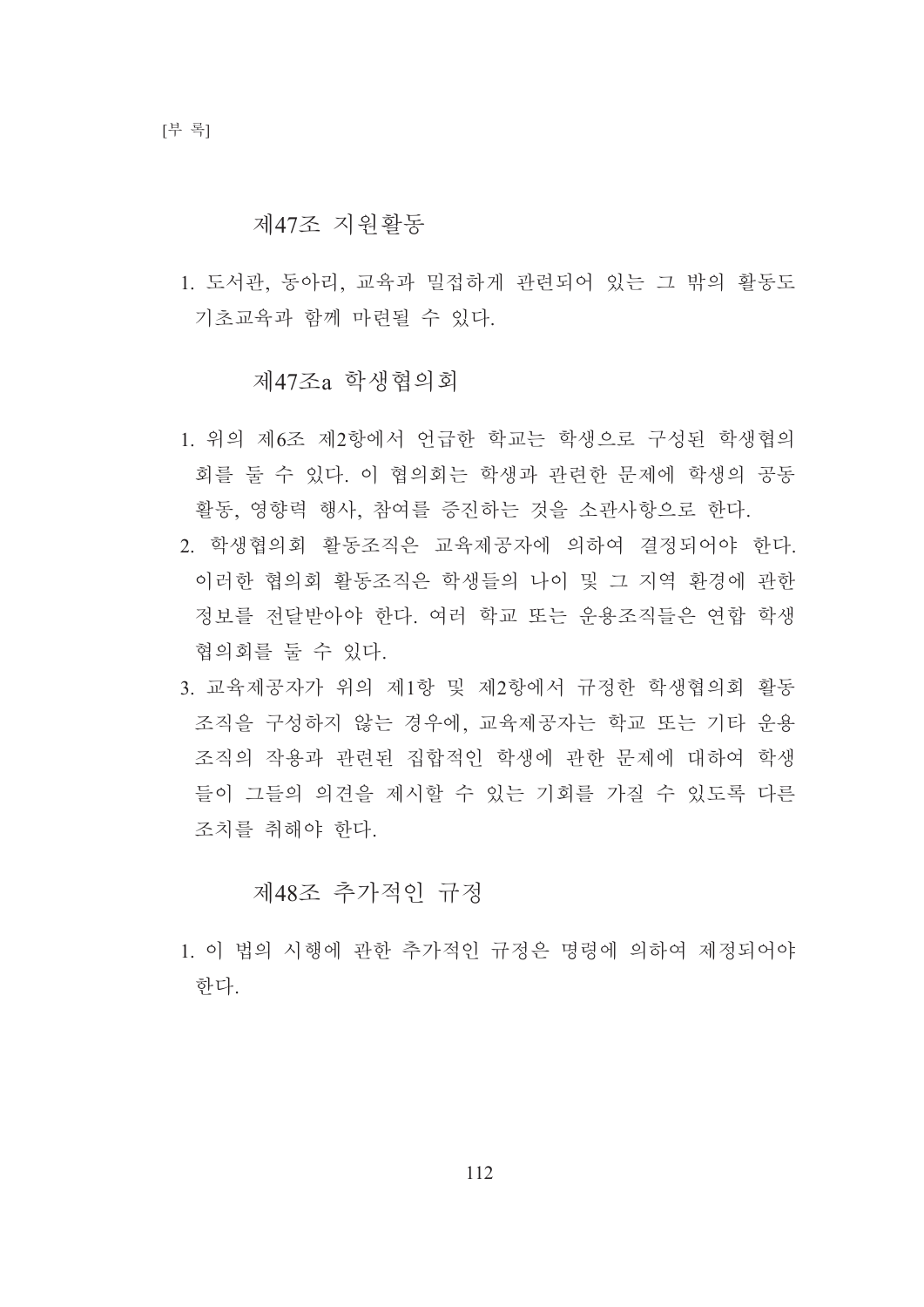# 제 8 장a 사전 및 사후학교활동 (Amendment 1136/2003)

### 제48조a 목적 및 지침

- 1. 사전 및 사후학교활동의 목적은 학교와 가정의 교육, 아동 정서 생활의 발달, 윤리성의 성장을 지원하기 위한 것이다. 사전 및 사 후학교활동은 아동의 복지 및 사회적 평등을 증진하고, 배제는 방 지하되 포함은 증진하도록 해야 한다.
- 2. 사전 및 사후학교활동은 유도되면서도 새로운 활동에 참여할 다 양한 기회 및 조용한 환경에서 쉴 수 있는 다양한 기회를 그 일에 적합한 유능한 자의 감독 하에 제공해야 한다.
- 3. 국가교육위원회는 이 법에서 규정하고 있는 사전 및 사후학교활 동의 목적 및 중심 내용을 결정해야 한다(사전 및 사후학교활동의 지침). 국가교육위원회는 국가보건복지연구개발센터와 협력하여 지침을 마련해야 한다.

#### 제48조b 제공 및 그 범위

- 1. 지방정부는 이 법에서 규정한 사전 및 사후학교활동을 제공하고 구 매할 수 있다. 지방정부가 이 법에서 규정한 사전 및 사후학교활동을 제공하거나 구매한 경우에 사전 및 사후학교활동은 해당 지방자치단 체에서 운용중인 학교의 1학년, 2학년 학생이 이용가능하고, 그 밖의 학년에 있어서는 제17조 제1항에서 규정한 학생이 지방정부에 의하 여 결정된 범위 내에서 이용가능하다. (Amendment 642/2010)
- 2. 사전 및 사후학교활동에 대한 신청은 지방정부가 결정한 대로 행 한다. 지방정부는 사전 및 사후학교활동의 장소, 그 시작시간과 종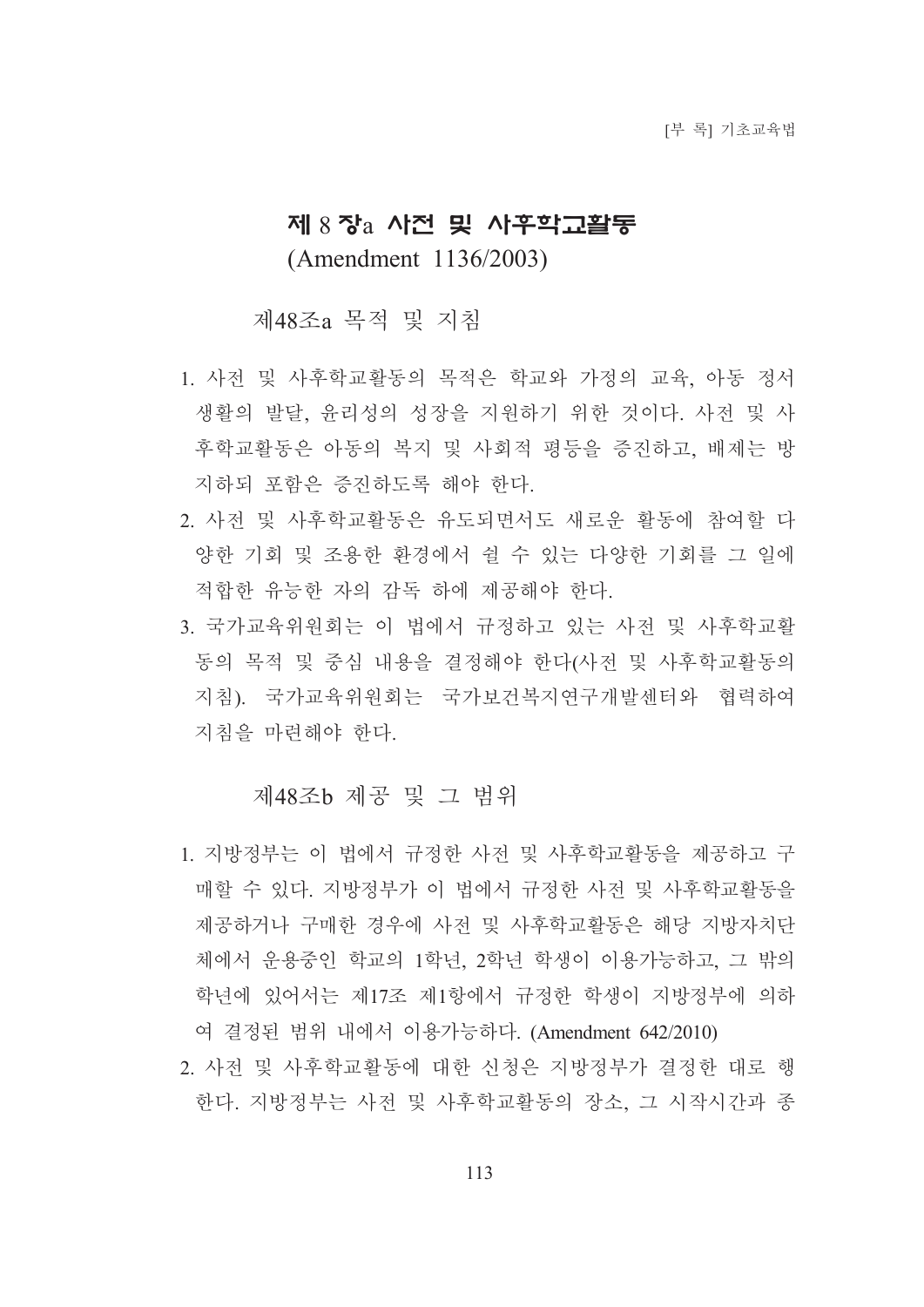[부 록]

료시간, 신청 절차에 대한 정보를 제공해야 한다. 사전 및 사후학 교활동의 허가에 있어, 그 선택의 기준은 모든 아동에게 평등하게 적용되어야 한다.

- 3. 지방정부는 사전 및 사후학교활동을 단독으로 또는 다른 지방정부 와 연합하여 제공하거나, 공적 또는 사적 서비스 제공자로부터 구 매하여 제공할 수 있다. 지방정부는 서비스 제공자에게 보조금을 부여함으로써 목적에 부합하는 서비스를 획득할 수도 있다. 사전 및 사후학교활동의 제공은 서로 다른 언어그룹의 필요에 부응해야 한다. 지방정부는 획득한 서비스가 이 법에 맞게 제공된다는 것을 보장해야 한다. 제32조에 따라 무료로 통학할 권리 있는 아동은 사 전 및 사후학교활동에 있어서도 이러한 편익을 보장받는다.
- 4. 사전 및 사후학교활동은 각 참여 학생에게 1학년도에 570시간이 제공되어야 한다. 이러한 활동은 주로 주중에 7시간 ~ 17시간 동안 제공될 수 있다. 이러한 활동의 계획자는 학생의 가족 및 해당 서 비스 제공자와 협력해야 한다. 지방정부는 이 법에서 규정한 사전 및 사후학교활동에 대한 시행계획을 채택해야 한다. 시행계획의 내 용에 관한 추가적인 규정은 부령에 의하여 발하여 질 수 있다.

제48조c 평가

1. 사전 및 사후학교활동은 제48조a에서 결정된 목적의 성취를 보장 할 수 있어야 한다. 지방정부는 제공 또는 획득된 사전 및 사후학 교활동을 평가하거나 그러한 활동의 외부평가에 참여해야 한다. 평가의 결과는 공표되어야 한다.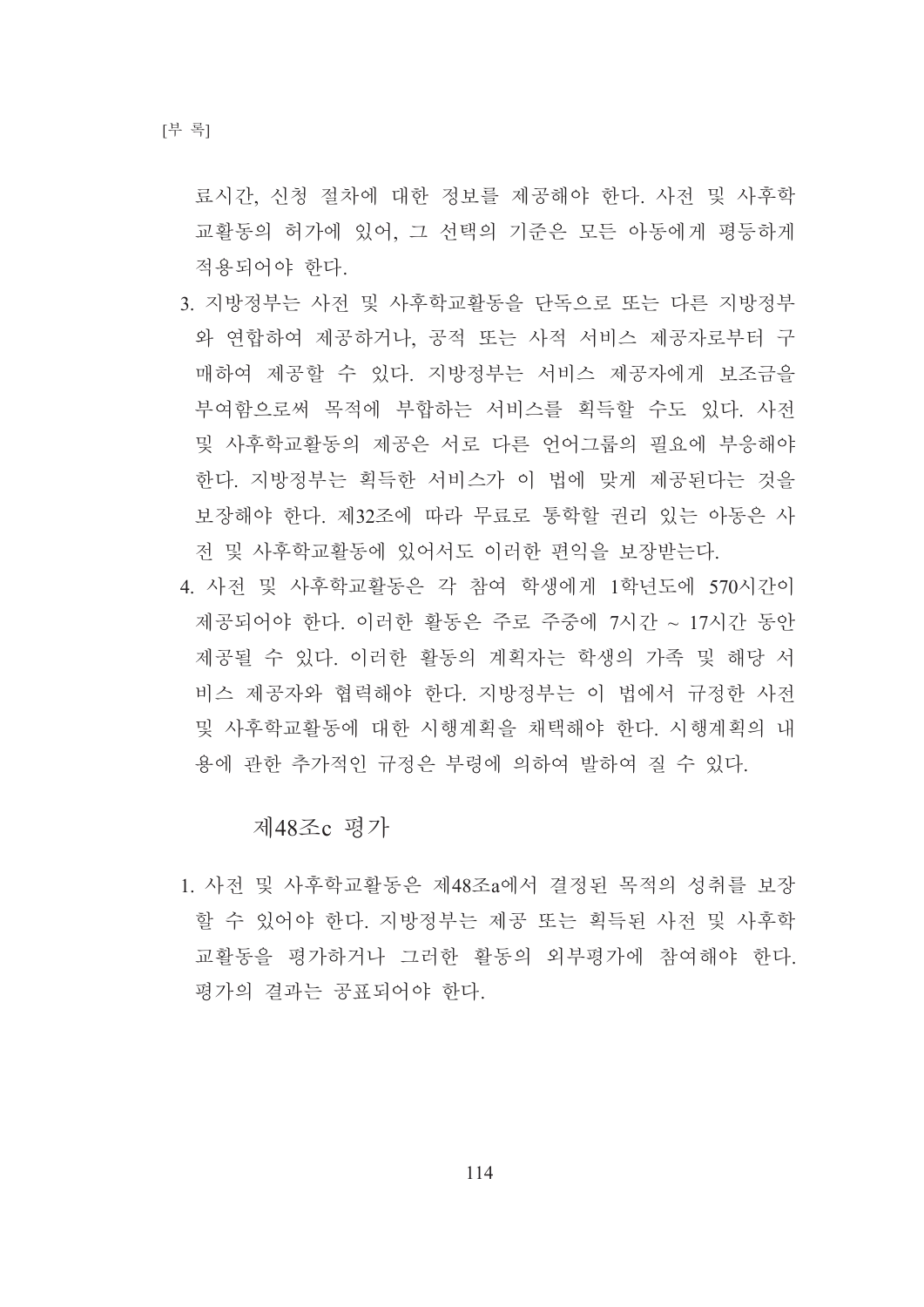## 제48조d 안전한 활동환경 및 학교생활의 편익에 대한 권리

1. 사전 및 사후학교활동에 참가하는 아동은 안전한 활동환경에 대한 권리가 있다. 사전 및 사후학교활동에 참가하는 아동에게는 간식이 제공되어야 한다. 사전 및 사후학교활동에서 발생한 사고로 이한 치료는 해당 아동에게 무상으로 제공된다.

#### 제48조e 교직워

1. 사전 및 사후학교활동은 교육제공의 형식을 고려하여 충분한 수 의 교직워을 확보해야 한다. 사전 및 사후학교활동의 교사에게 요 구되는 자격은 부령에 의하여 제정되어야 한다.

#### 제48조f 비용

1. 매월 사전 및 사후학교활동에 대한 비용이 부과된다. 지방정부는 사전 및 사후학교활동에 부과되는 비용을 결정해야 하는데 비용 은 570시간 기준 최대 60유로이고, 760시간 기준 최대 80유로이다. 비용은 아동이 사전 및 사후학교활동에 참가하는 동안에는 매월 부과된다. 사전 및 사후학교활동이 한 달 동안 10일이내로 제공된 경우 비용은 절반만 부과되어야 한다. 아동이 질병으로 인하여 10 일이상 사전 및 사후학교활동에 참여할 수 없는 경우에도 비용은 오직 절반만 부과되어야 한다. 질병으로 인하여 한 달 내내 결석 하게 되는 경우에는 어떠한 비용도 부과되어서는 안된다. 만약 아 동이 그 밖의 다른 이유로 한 달 내내 사전 및 사후학교활동에 참 여할 수 없는 경우에는 비용의 절반이 부과되어야 한다. 사전 및